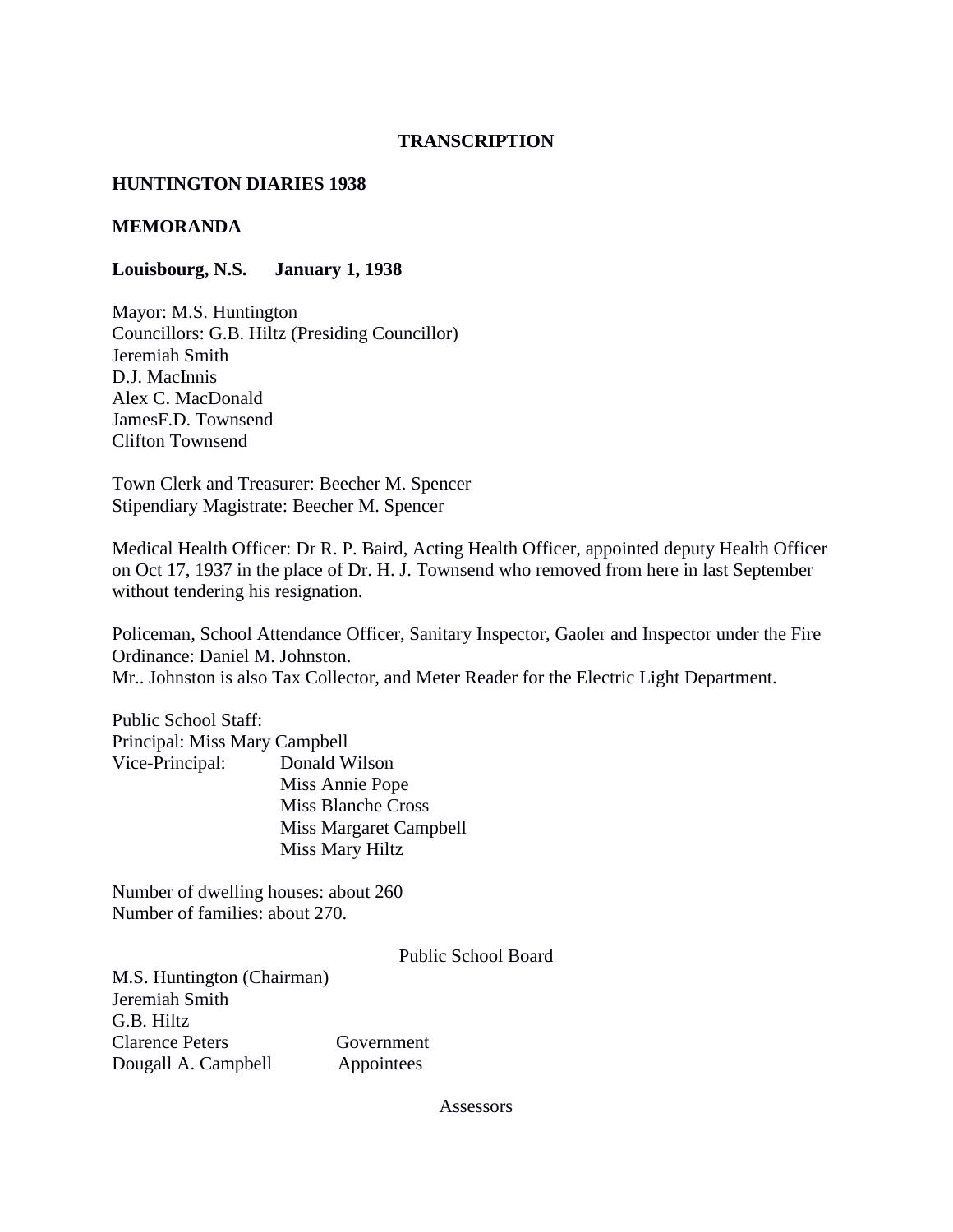Beecher M. Spencer, Town Assessors John N. MacDonald Dougall A. Campbell

## Rev.isors of Voters Lists

Robert A Peters Duncan Lamont Harold MacQueen

Collector of Customs, Port of Louisbourg, N.S.: A.W. Stacey

Pilots, Port of Louisbourg: John Power, John Kelly, George Wilcox, George Harris, William Williams, D.W. Ley, Thomas Wilcox.

Immigration Officer: Walter E. Jewell, Jr.

Harbor Master: Alex Smith

Port Warden: Ernest Matheson

Population : Town of Louisbourg, Census of 1931: (Canadian Government) 971.

Clergymen in charge of the various congregations in the Town of Louisbourg: Anglican: Rev.. E. B. Gabriel Roman Catholic: Rev.. D. H. Doyle United Church of Canada: Rev.. D.A. MacMillan Presbyterian: Rev.. Joseph Cathcart.

Register of Births and Deaths: James S. MacLean

Shipping Master, Port of Louisbourg: Emerson A. Grant

Issuer of Marriage Licenses: James S. MacLean

Number of Visitors registered at "Louisbourg National and Historic Park" during 1937. 14.000 according to figures given by Mr.s. William MacKinnon, wife of the caretaker.

Postmaster: Town of Louisbourg, Hugh Lynk, appointed April 1912.

# **JANUARY 1938 Saturday 1**

### Louisbourg

Clear, becoming mostly cloudy in the afternoon. Light northwest to north winds. Min temperature 1 below, max temperature 26.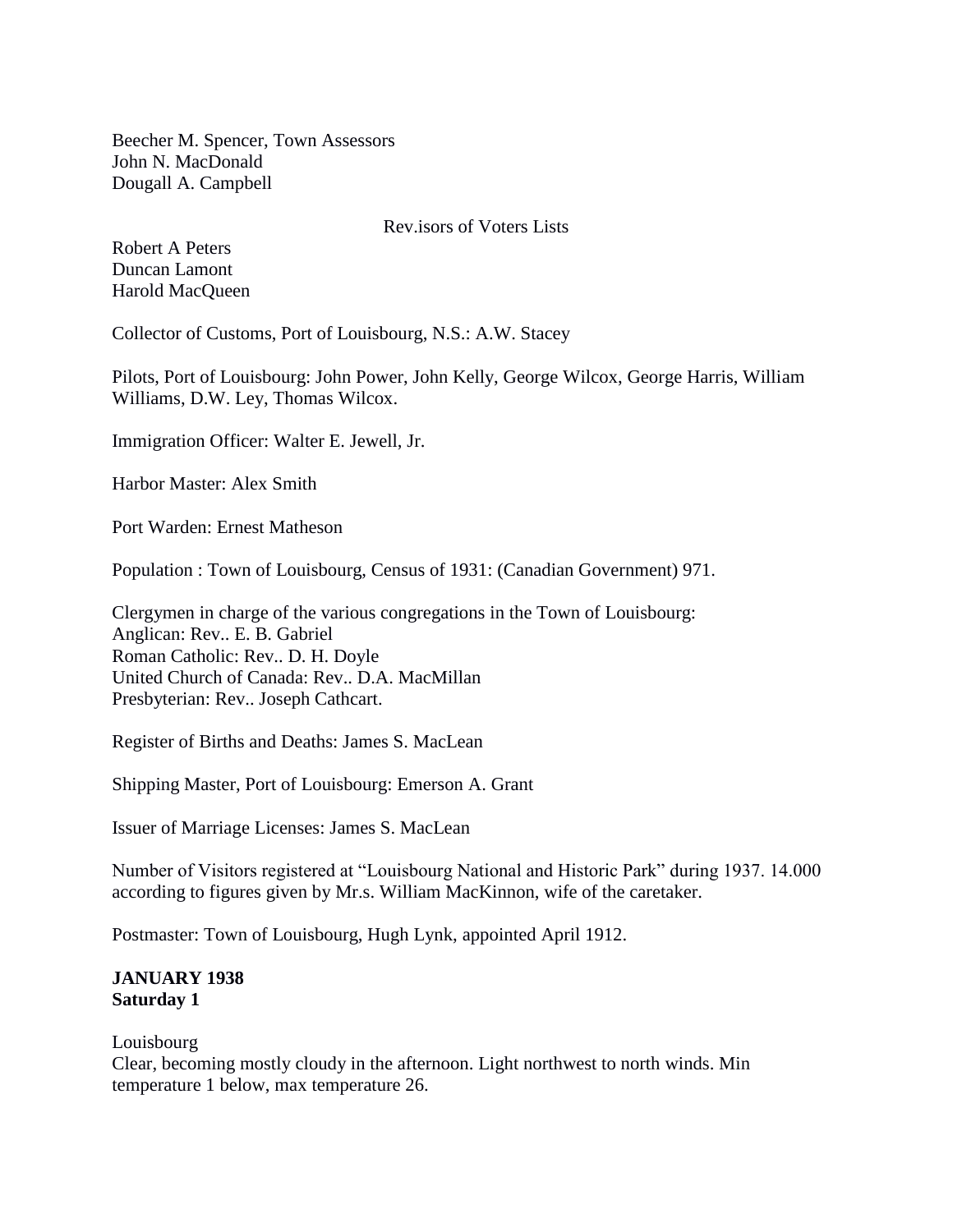# FA.M.ily Gathering

Today, we held our usual New Year fA.M.ily gathering at the home of Mr.. and Mr.s. Fletcher Townsend. Those who were present at both dinners and suppers were as follows: Mr.. & Mr.s. Fletcher Townsend, Mr.. & Mr.s. Emerson Grant, Mr.s. J.W. Townsend, Clara Gillis, (our maid) and M.S. & Mr.s. Huntington. We returned home from Fletchers at about 8 P.M..

# General Holiday

Today was observed as a general holiday in town. All schools, and public offices closed with the exception of the Post Office and Telephone Office which were on holiday schedule.

# Community Rink

The first skating on the new out-door rink took place today. This community rink which is located on Strathcona Street has been in course of construction for more than two months under the direction of James H. Crowdis, mostly volunteer labor. The rink if about 180 feet in length and about 80 feet in width. A building is being erected at the entrance to the rink for the accommodation of skaters. This building which will be finished in a short time, is 40 feet long and 14 feet wide.

# **JANUARY 1938**

# **Sunday 2**

## **Louisbourg, N.S.**

Snow which began at about 9 A.M. continued until about 3:30 P.M. when it was followed by rain. Rained moderately during the rest of the afternoon and early part of the night. Snowfall about 6 inches. Moderate east southeast wind shifting to south. Min temperature 16 Max temperature 32.

# Church Services

At 11 A.M. and 7 P.M. I attended services in the First United, where Rev.. John MacKinnon, D.D. of Sydney was the preacher at both services.

# Bus Services

Sullivans Bus arrived here from Sydney in the forenoon but was unable to reach Sydney on the return trip, scheduled for 1 P.M.. It got as far as Michael MacMullins on the Sydney road in the afternoon, but was obligated to turn back owing to the storm which made wheeling very heavy.

# **JANUARY 1938**

# **Monday 3**

Louisbourg, N.S.

Cloudy and comparatively mild with moderate to fresh southwest to west wind. Min temperature 21, Max temperature 33.

Bus Service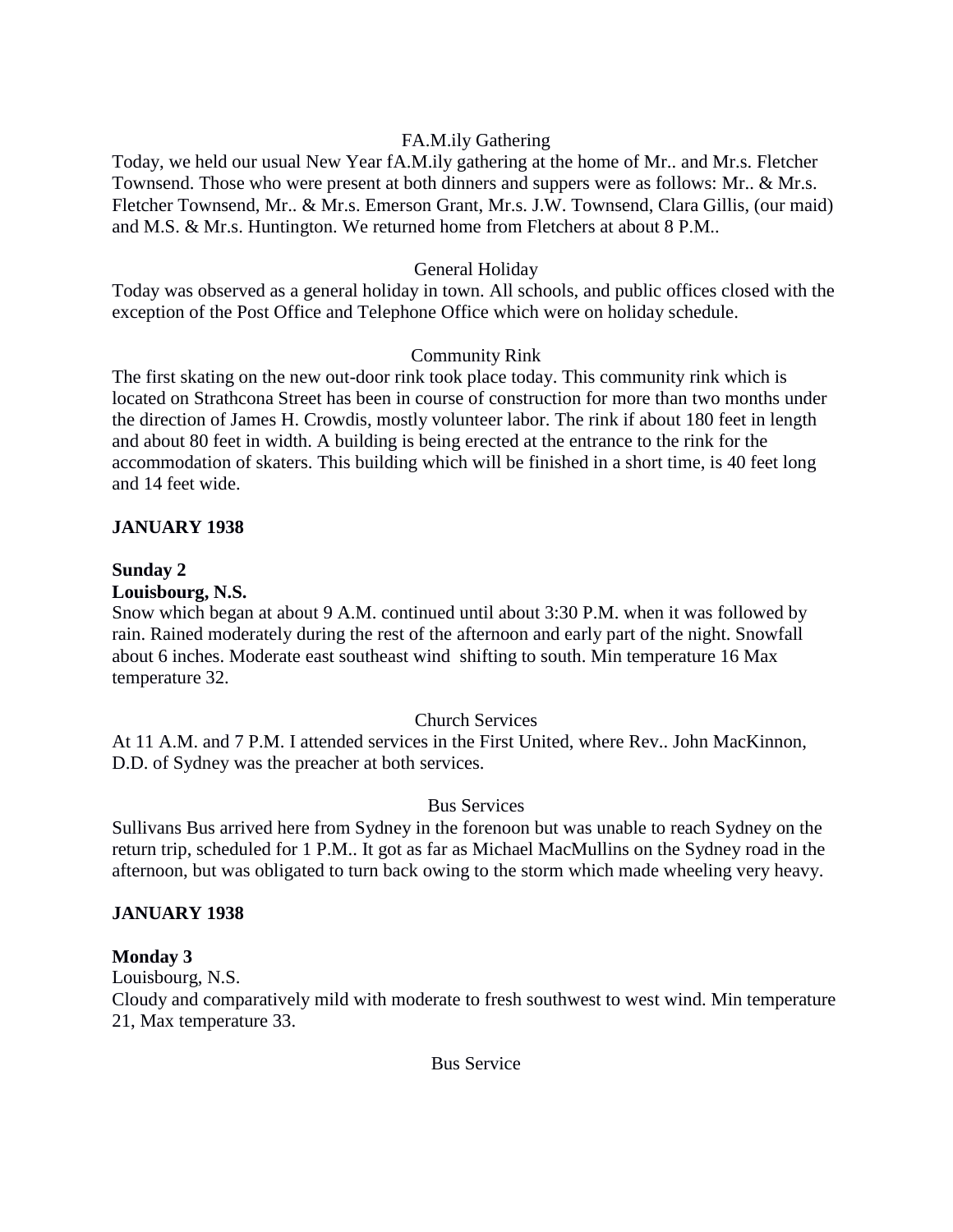Sullivans Bus which was unable to make the return trip to Sydney yesterday, left here at about 10 A.M. and managed to get through to Sydney but did not return to Louisbourg . No mail by bus today.

# **JANUARY 1938**

# **Tuesday 4**

Louisbourg, N.S.

Remarkably clear with light northwest wind which shifted to southwest in the afternoon. Cloudy at night. An ideal day. Min temperature 11, max temperature 29.

## Bus Arrives

The Bus mail arrived here from Sydney at about 1 P.M., three hours behind schedule and left to return at about 2:30 P.M.

## **JANUARY 1938**

## **Wednesday 5**

Louisbourg, N.S. Cloudy and mild with a light drizzle of rain and some fog. Light southeast to southwest wind. Min temperature [blank] Max temperature [blank]

### Mail Arrives

Sullivans Bus with Louisbourg mails arrived at about 1 P.M. while the road is open for auto traffic. The bus driver reports the highway in bad condition. Since last Sunday the bus has not been maintaining its regular schedule of two trips a day.

Snow melting fast and streets becoming very slippery.

# **JANUARY 1938**

# **Thursday 6**

Louisbourg, N.S.

Clear and comparatively mild with light westerly wind. An ideal winter day. Min temperature 14, max temperature 31.

### Tenders Called For

In a recent issue of the Halifax Chronicle, an advertisement appeared asking for tenders for the erection of a building at Louisbourg for the Department of Public Works. Tenders to be in on or before January 12, 1938.

This building is to be erected on the southeast corner of Main and Warren Streets and when completed is to contain the Post Office and Customs Office.

# **JANUARY 1938**

**Friday 7**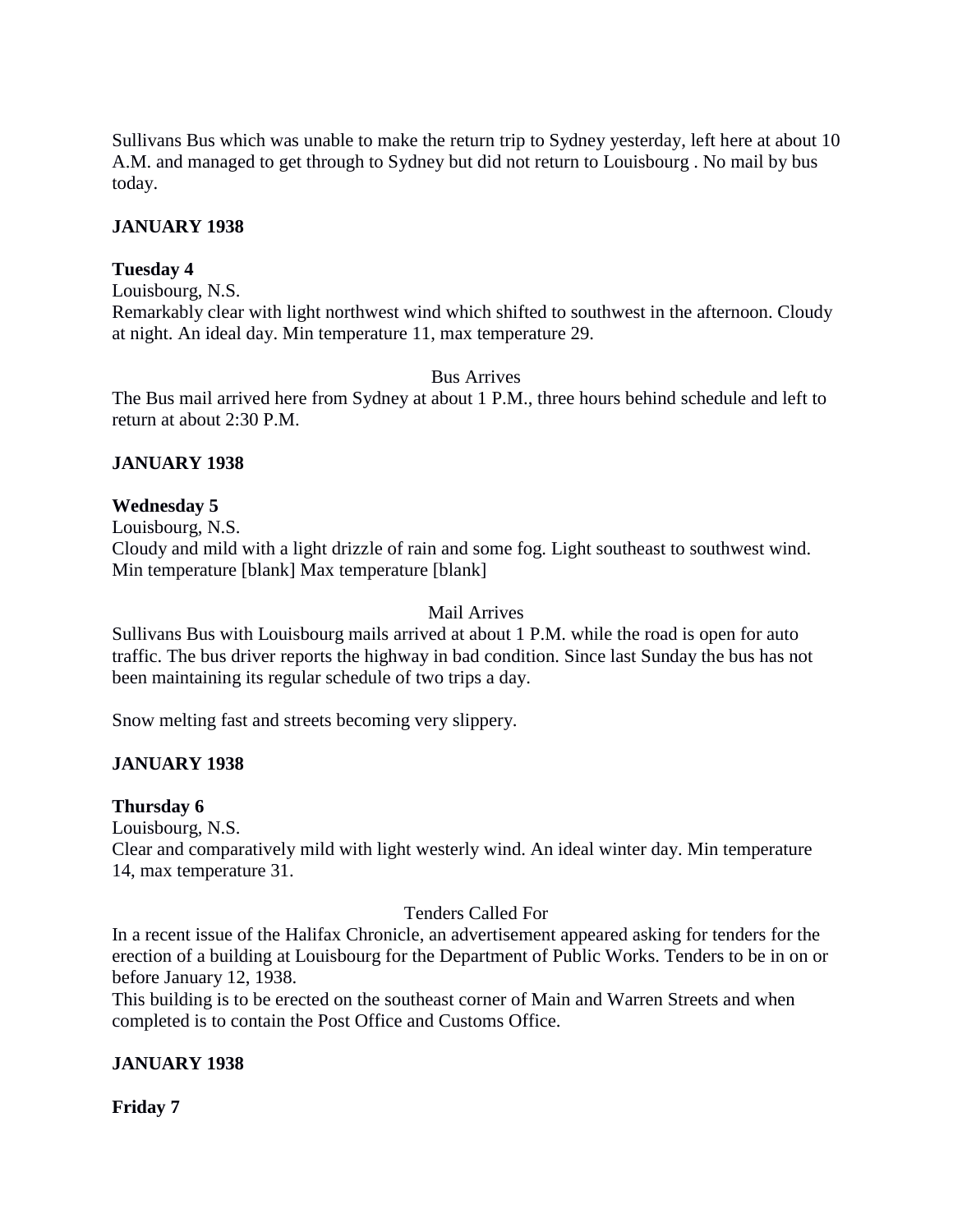# **Louisbourg, N.S.**

Moderately cold in the morning, mostly clear during the forenoon. Cloudy and threatening in the afternoon and evening. Rain began to fall at about 9 P.M. and continued during the night. Light to strong southeast to southwest winds. Min temperature 8, max temperature 32.

# **JANUARY 1938**

# **Saturday 8**

Louisbourg, N.S. Mild, foggy and showery all day with light south to southwest winds. Min temperature 31, max temperature 38.

# **JANUARY 1938**

# **Sunday 9**

Louisbourg, N.S.

Mostly clear and moderately cold with moderate northwest wind. Min temperature 17 max temperature 32.

Very slippery streets, a glare of ice. Ground covered with snow and ice with the exception of a few bare patches.

## Church Services

At 11 A.M. and 7 P.M. I attended services in the First United Church. Both services were conducted by Rev.. John MacKinnon, D.D. of Sydney.

# **JANUARY 1938**

**Monday 10** Louisbourg, N.S. Clear and cold with fresh westerly wind. Min temperature 3 max temperature 18.

# Week of Prayer

At 7:30 P.M. I attended the first of the services of "Week of Prayer" services in the First United Church. In the absence of the Pastor, Rev.. D.A. MacMillan who for several months has been confined to his residence through illness. Rev.. J.R. Miller of Port Morien United Church conducted the service. About 60 persons present.

# **JANUARY 1938**

**Tuesday 11** Louisbourg, N.S. Clear and cold with light northwest wind. Min temperature 3 max temperature 19.

Week of Prayer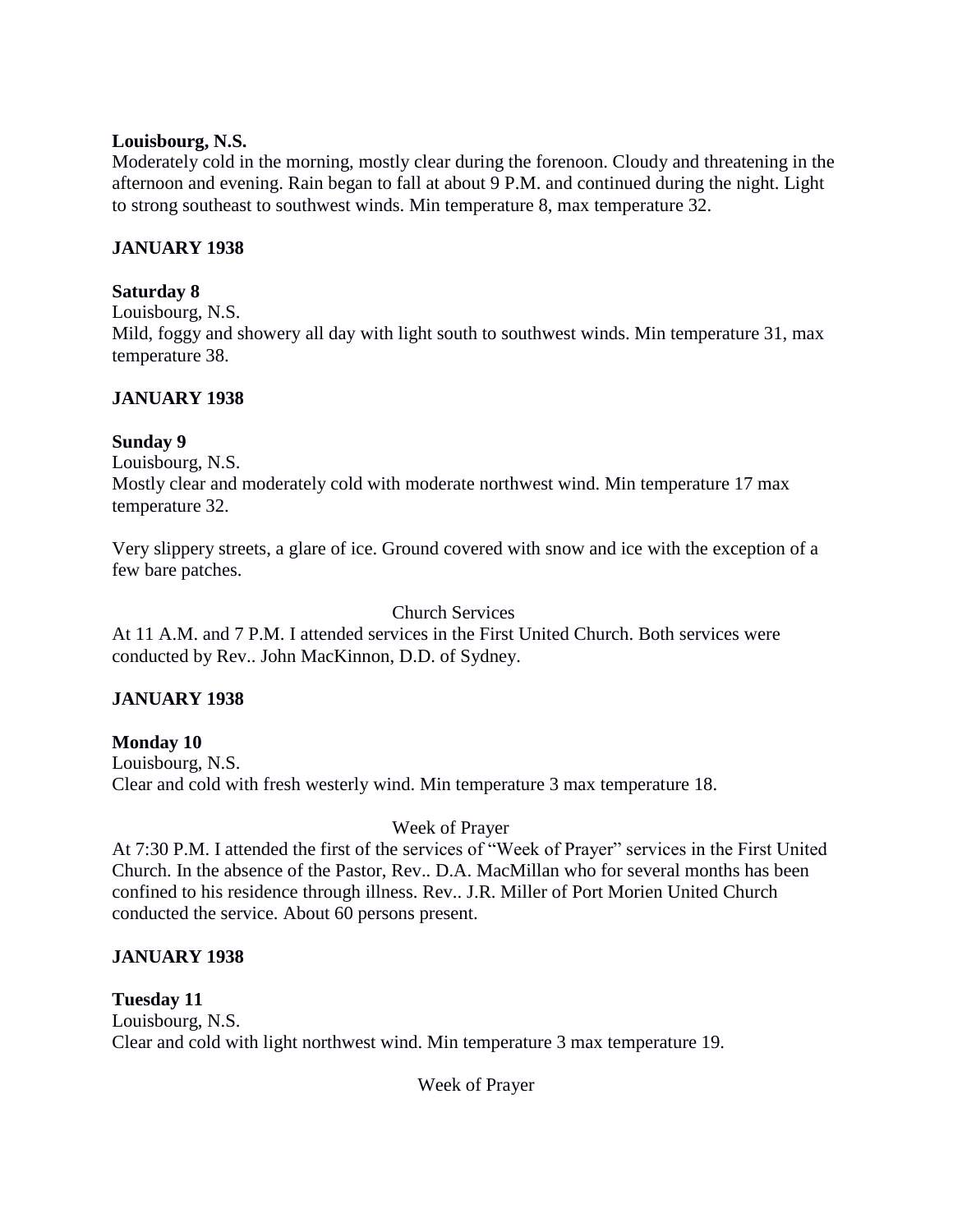The second of the services of "Week of Prayer" services being held in the First United Church was conducted at 7:30 P.M. by Rev.. A.S. Adams of Epworth United Church, Glace Bay. I was not present.

## Sydney Civic Elections

In the Sydney, N.S. Civic elections held today, Sydney E. Muggah who has held the office of Mayor for the past five years was defeated by George B. Slaven by a majority of 166 votes. Slaven: 3208 votes, Muggah, 3042.

Alderman elected today were as follows:

Ward 1: D.J. MacLean (re-elected) by a majority of 301 over John Pushie.

Ward 2: Angus MacDonald, acclamation (re-elected)

Ward 3: Norman MacDonald, majority 794 over Peter MacLellan

Ward 4: Seymour Hines, majority 772 over Anthony Johnson and Murdoch Carmichael.

Ward 5: John Lamond, majority 217 over Dan Gallivan

Ward 6: Thomas Wylde (re-elected) acclamation

#### Community Rink

The new Community Rink which is nearing completion was opened to the public for skating this evening with a good crowd in attendance.

#### **JANUARY 1938**

**Wednesday 12**

Louisbourg, N.S.

Clear and cold with light northwest wind. Min temperature 4, max temperature 22.

### Week of Prayer

At 7:30 P.M. I attended the "Week of Prayer" service which was held in the First United Church. Rev.. D.G. MacLeod of Chalmers United Church, Bridgeport, N.S. was the preacher.

### **JANUARY 1938**

#### **Thursday 13**

Louisbourg, N.S.

Cloudy and cool with light to moderate southeast wind, increasing at night. Storm threatening. Min temperature 3 max temperature 24.

### Week of Prayer

Rev.. C.E. Crowell, who is at present supplying Know United Church, Glace Bay held the fourth of the services of "Week of Prayer" services in the First United Church at 7:30 P.M. I was not present.

### Board of Trade

At 9 P.M. I attended the Annual Meeting of the Louisbourg Board of Trade. Officers elected and reelected were as follows: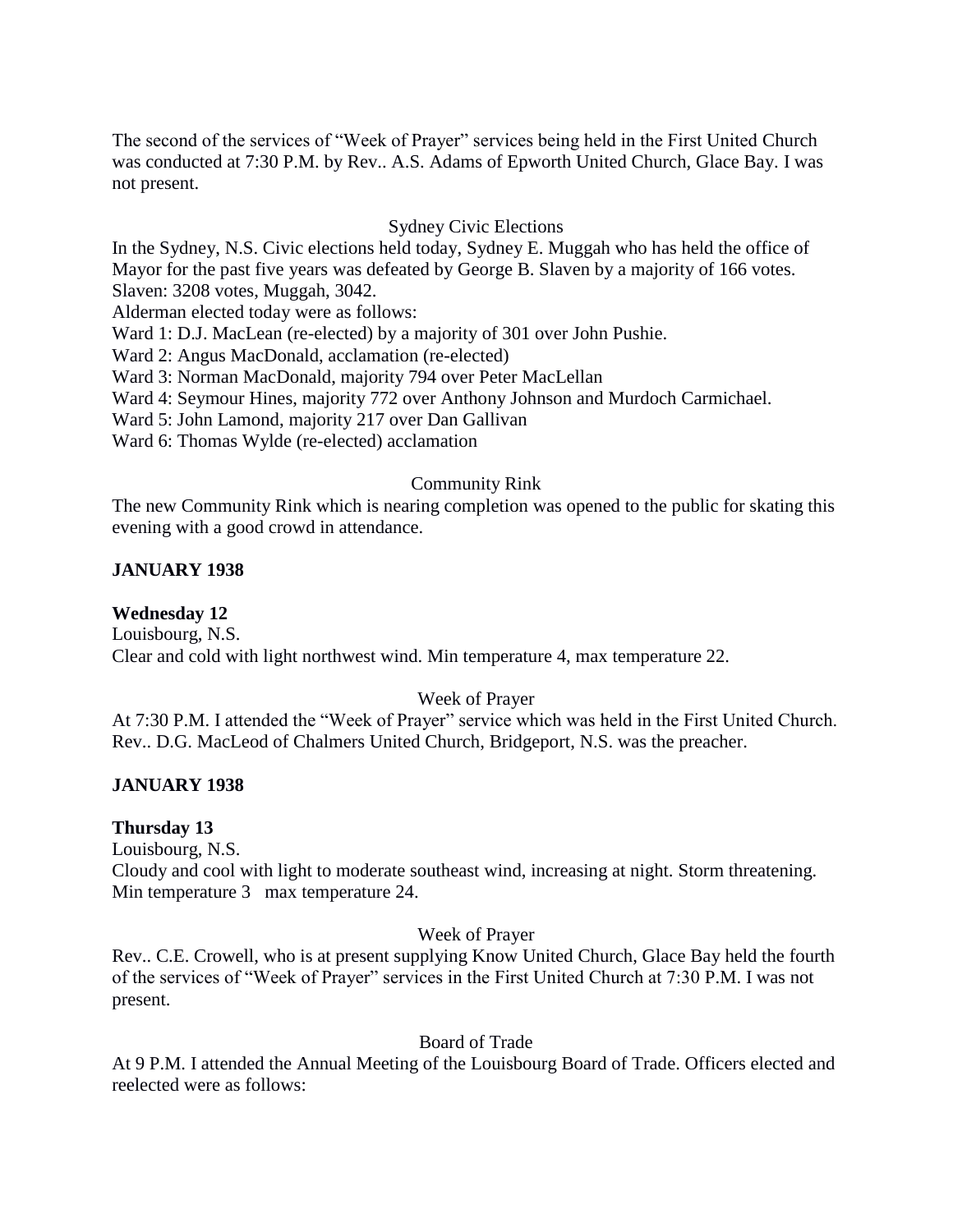President: James H. Crowdis, Vice-President: Dr. R.P. Baird, Secretary: George Lewis, reelected. Other members of the executive all re-elected were: A.A. Martell, Bert Wilcox, John A. MacDonald.

# **JANUARY 1938**

# **Friday 14**

Louisbourg, N.S. Clear and moderately cold with light northerly wind. Min temperature 15, max temperature 29.

# Week of Prayer

At 7:30 P.M. I attended the fifth and last of the series of "Week of Prayer" held in the First United Church during this week. Rev.. D. L. Gordon of the United Church at Reserve Mines was the preacher.

# **JANUARY 1938**

# **Saturday 15**

Louisbourg, N.S.

Moderately cold and mostly cloudy with light to moderate north to northeast wind. Min temperature 11 max temperature 21.

# Council Meeting

At 7:30 P.M. I attended and presided at a meeting of the Town Council. Those present were: Councillors: G.B. Hiltz, D.J. MacInnis, Alex MacDonald, Jeremiah Smith and James F. Townsend. Clerk: B.M. Spencer, Police Officer, D.M. Johnston, Mayor, M.S. Huntington. At this meeting the assessments roll amounting to [blank] was received. Before the close of the meeting I informed the Council that I did not intend to again offer as a candidate for the office of Mayor, a position I have held continuously since the election of February 1926.

# **JANUARY 1938**

# **Sunday 16**

Louisbourg, N.S. Partly clear and chilly with light to moderate northerly wind. Min temperature 14, max temperature 24.

# Church Services

At 11 A.M. and 7 P.M. I attended services in the First United Church where Rev.. John MacKinnon , D.D. of Sydney was the preacher. Emeline accompanied me in the evening, but was not out to the morning service.

# **JANUARY 1938**

# **Monday 17**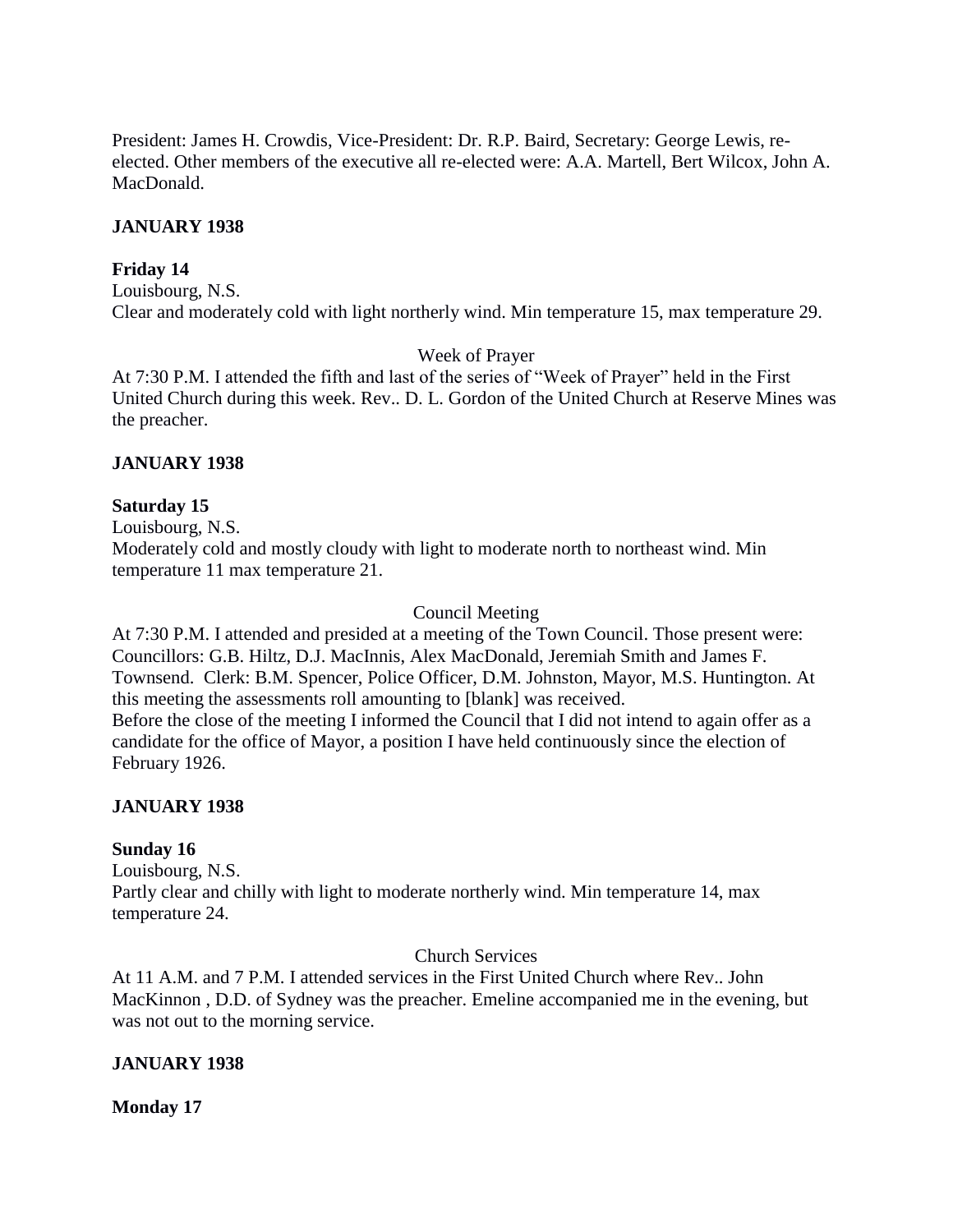Louisbourg, N.S.

Partly clear and cold with light to moderate northwest to north winds. Min temperature 4 max temperature 18.

## **FIRE**

Today at about [blank] a fire on the roof of the house owned and occupied by John MacMullin and family, Wolfe Street did about \$100.00 worth of damage. The fire was extinguished by the neighbors, no fire alarm being sent in.

## Ran Ashore

Motor Vessel, PORT ST. JOHN, enroute from England to Sydney, N.S. to load a cargo of steel products for New Zealand, ran aground on Livingstone shoals at or near the entrance to Sydney harbor shortly before noon today. She was released at about 6:30 P.M. with the aid of the Government ice-breaker, Montcalm and the tug, Cruizer and proceeded to the steel company's dock under her own power.

This ship, which is owned by Montreal, New Zealand, Australia Steamship line was on her maiden voyage.

# **JANUARY 1938**

### **Tuesday 18**

Louisbourg, N.S.

Clear and cold with light to moderate northwest and north winds. Min temperature 1 below, max temperature 10.

### FIRE

At about 9 A.M. an alarm of fire was sent in from the United Church Manse where sparks where falling on the roof from the chimney. No damage.

# **JANUARY 1938**

# **Wednesday 19**

Louisbourg, N.S. Sydney, N.S.

Clear and cold with light to moderate west to northwest wind. Min temperature (Louisbourg) 2 below zero.

### Joint Expenditure Board

At 9 A.M. I left Louisbourg in Cecil Steven's bus, enroute to Sydney for the purpose of attending the regular session of the Cape Breton County Joint Expenditure Board scheduled to meet at 10:30 A.M. Attended the first meeting of the Board which was called to order at about 10:45 A.M.. The following delegates were present:

Warden: R.A. MacKinnon (Chairman) Municipality of the County of Cape Breton. Mayor: G.B. Slaven, Aldermen: Angus MacDonald, Archie Sullivan, Arthur MacLellan and D. MacIsaac, City of Sydney. Councillors Cudahea, Wilton and MacCormack , Glace Bay. Mayor F.J. Kelly and Councillor Urguhart, North Sydney. Mayor A.C. MacCormick and Councillor Cunclife, Sydney Mines, Mayor William Hinchey, New Waterford, Mayor Ben Edwards, Dominion,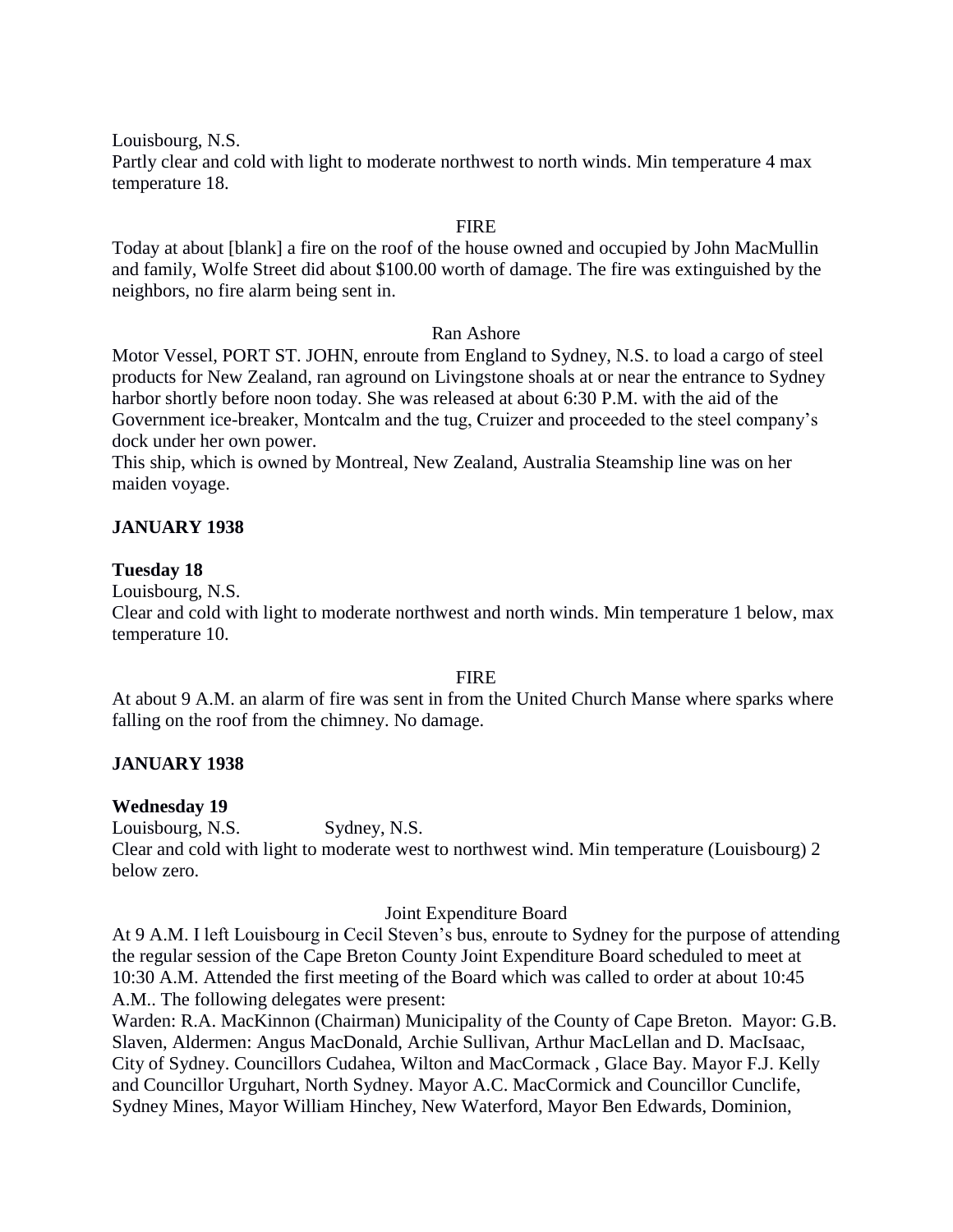Mayor M.S. Huntington, Louisbourg. Two other delegates representing the Municipality of Cape Breton County besides Warden MacKinnon were Councillor Alex Campbell of Reserve Mines and Alex Ferguson of Mira Gut.

Morning meeting adjourned at noon to meet at 1:30 P.M. . All delegates present at the afternoon meeting which adjourned at about 4:30. Stopping at the Vidal Hotel. Spent the evening with ex-Mayor S.E. Muggah at his home, 25 Charlotte Street.

Stayed at the Vidal Hotel.

# **JANUARY 1938**

# **Thursday 20**

Sydney, N.S. Moderately cold and mostly clear with light to moderate northwest wind.

# Joint Expenditure Board

Attended the morning and afternoon meetings of the Cape Breton County Joint Expenditure Board. All the delegates present at both meetings.

# Guest of George Morrison

At noon I was the guest of George Morrison, M.L.A. of Sydney at the weekly Luncheon of the Y's Mens Club in the dining room of the Isle Royale Hotel.

Met Robert Roper, representing Ganong Bros Ltd and gave him an order for confectionary, including Easter goods.

Spent the evening with ex-Mayor S.E. Muggah at his home, 25 Charlotte Street.

# **JANUARY 1938**

# **Friday 21**

Sydney, N.S. Mostly cloudy and mild with a few light snow squalls. Light southwest to west winds.

# Joint Expenditure Board

Today I attended the morning and afternoon sessions of the Cape Breton County Joint Expenditure Board with all of the delegates present.

Guests to Lunch

At noon, in company with Mayors: Kelly of North Sydney, MacCormick, Sydney Mines and Edwards of Dominion, I was the guest of Mayor G.B. Slaven of Sydney at the weekly luncheon of the Kiwanis Club in the dining room of the Isle Royale Hotel.

# **JANUARY 1938**

# **Saturday 22**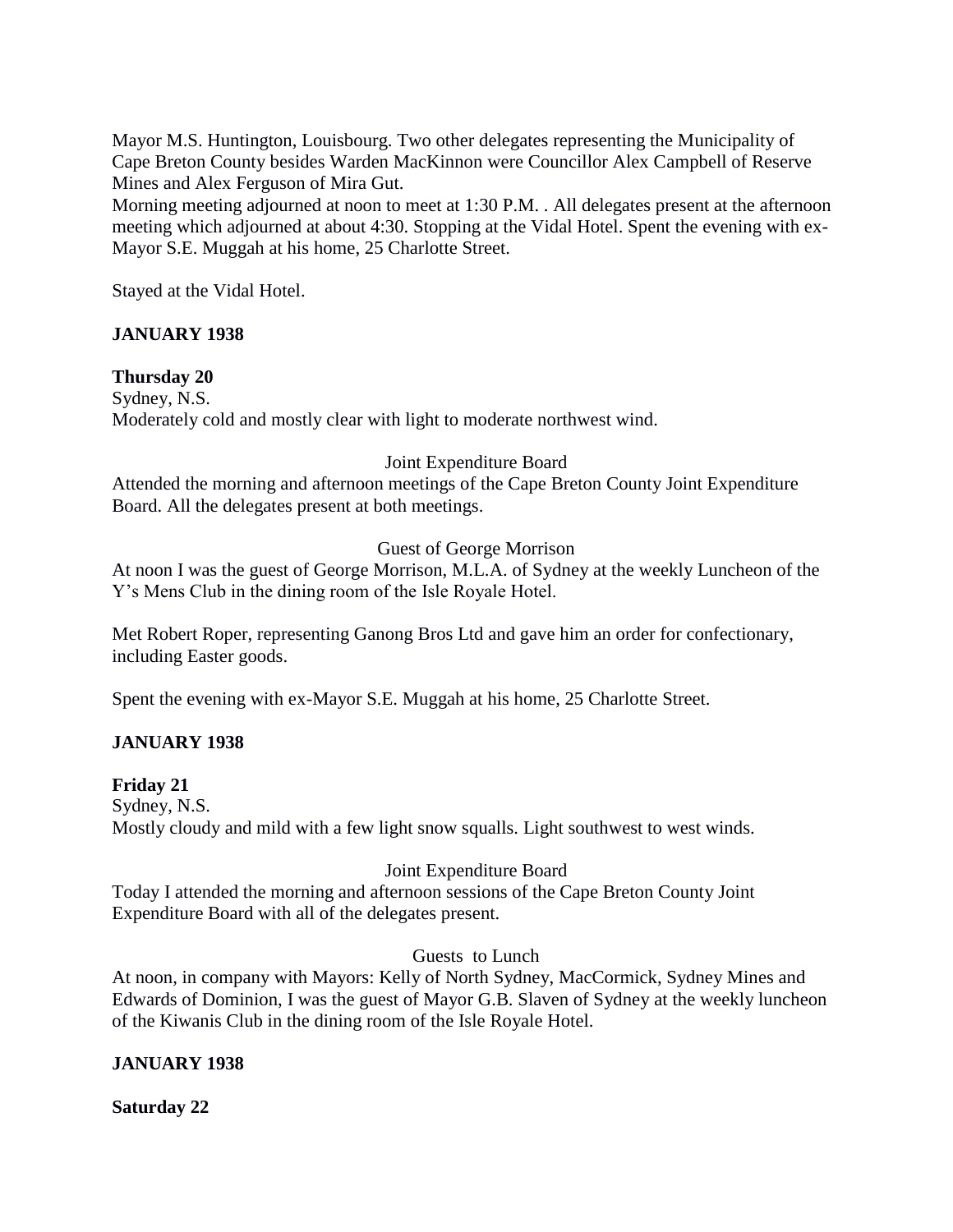Sydney, N.S. Louisbourg, N.S Clear and moderately cold with light north west winds. An ideal winter day.

# Sydney to Louisbourg

Left Sydney at about 9:30 on Sullivan's Bus Service Car enroute to Louisbourg, arrived at 10:40.

# Death of John Kelly

The death occurred at his home West Louisbourg of John Kelly. Mr.. Kelly who was highly respected by all who knew him was about 72 years of age. He was for many years one of the pilots out of this port.

# **JANUARY 1938**

# **Sunday 23**

Louisbourg, N.S.

Cloudy with light east to northeast winds and a few light snow squalls. Min temperature 5 max temperature 24.

# S.S. WATUKA

Steamer"Watuka" Captain Hooper, arrived shortly before noon for a cargo of coal.

# Church Services

At 11 A.M. and 7 P.M. I attended services in the First United Church where Rev.. John MacKinnon was the preacher.

# S. S. KONGSHAUG

Norwegian Steamer, "KONGSHAUG" arrived for bunker coal.

# **JANUARY 1938**

# **Monday 24**

Louisbourg, N.S. Clear and moderately cold with light variable wind. Min temperature 3 max temperature 25.

# S.S. KONGSHAUG

Norwegian Steamer, "KONGSHAUG" sailed at about 8 A.M..

# Funeral

At 9 A.M. I attended the funeral of the late John Kelly. Service was held by Rev. D.H. Doyle in Stella Maris Church. Interment took place in the Roman Catholic Cemetery.

# **JANUARY 1938**

**Tuesday 25** Louisbourg, N.S.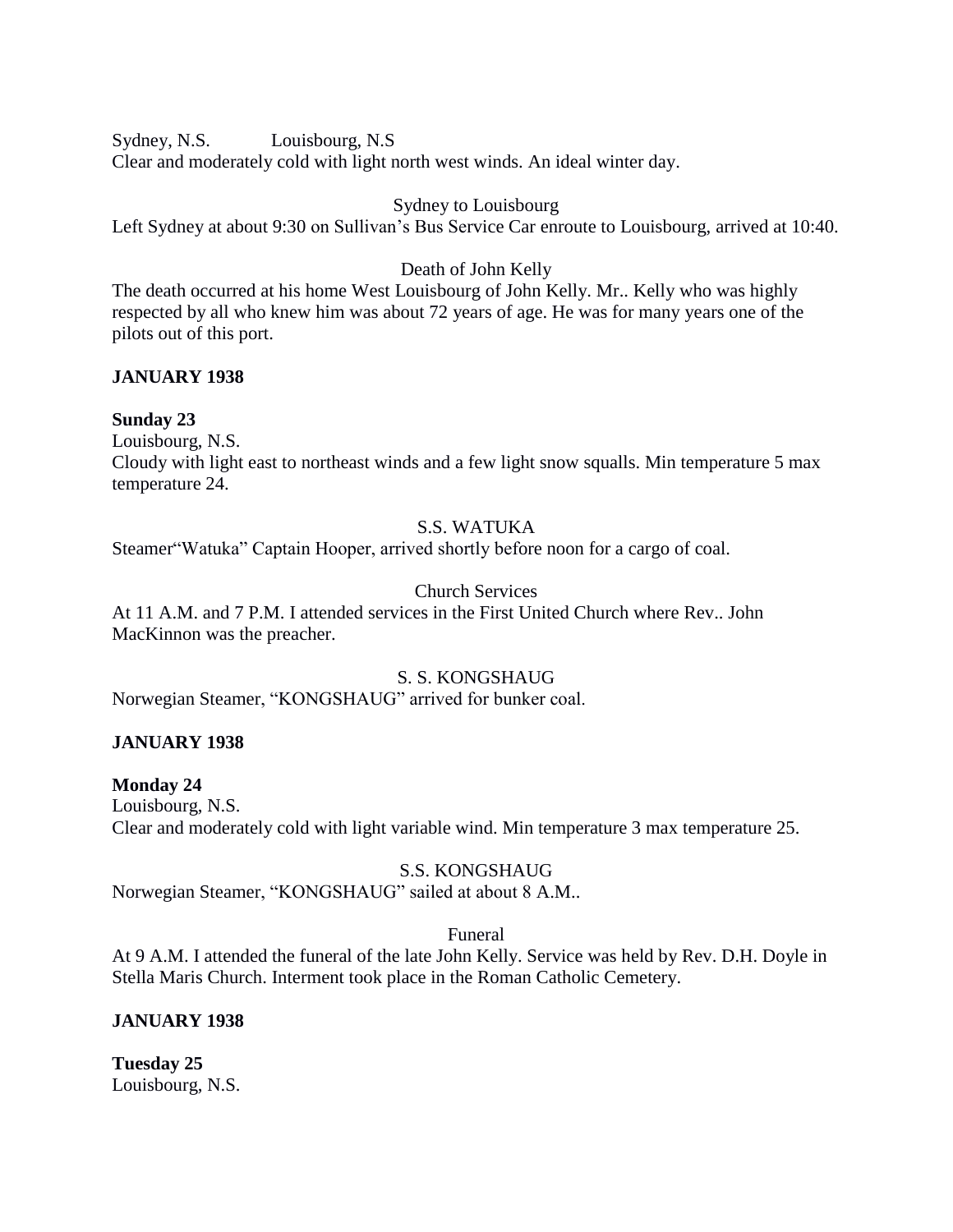Clear and mild during the day, becoming cloudy in the late afternoon. Light to moderate southwest to south winds. Min temperature 16 max temperature 31

# S.S. PHILIP T. DODGE

British Steamer, "Philip T. Dodge", Capt. Hutchinson arrived, bunkered and sailed.

# S.S. RINGULV

Norwegian Steamer, "Ringulv" arrived in the afternoon for bunker coal.

# S.S. WATUKA

Steamer, "Watuka" Captain Hooper, sailed at about 1 P.M. for St. John, N.B. with a cargo of coal.

# Concert

At 8 P.M. I attended and acted as Chairman at a concert held in Calvin hall under the auspices of the Young Peoples Society of the First United Church. Today is the Anniversary of the birth of the famous Scottish Poet, Robert Burns. The program consisted of songs, readings and recitations, connected mostly with the life of Burns and was advertised as a " Burns concert.". Sang solo "My Ain Folk".

Nomination Day

Today the following nominations were filed with B.M. Spencer, Town Clerk for seats at the Town Council Board.

For Councillors: Jeremiah Smith, D.J. MacInnis and G.B. Hiltz. For Mayor: M.S. Huntington. As only three filed papers for Councillors and only one for Mayor there will be no election contest here on election day. February the first.

# **JANUARY 1938**

# **Wednesday 26**

Louisbourg, N.S.

Clear and moderately cold with light variable winds. A perfect day. Min temperature 28 max temperature 36.

# S.S. ANNA SOFIE

Norwegian Steamer, "ANNA SOFIE" arrived, bunkered and sailed.

# **JANUARY 1938**

# **Thursday 27**

Louisbourg, N.S.

Clear in the morning but becoming cloudy and misty early in the day. Partly clear in the late afternoon. Light to fresh winds mostly south and southwest. Light frost at night. Min temperature 25, max temperature 33.

# S.S. LOTTE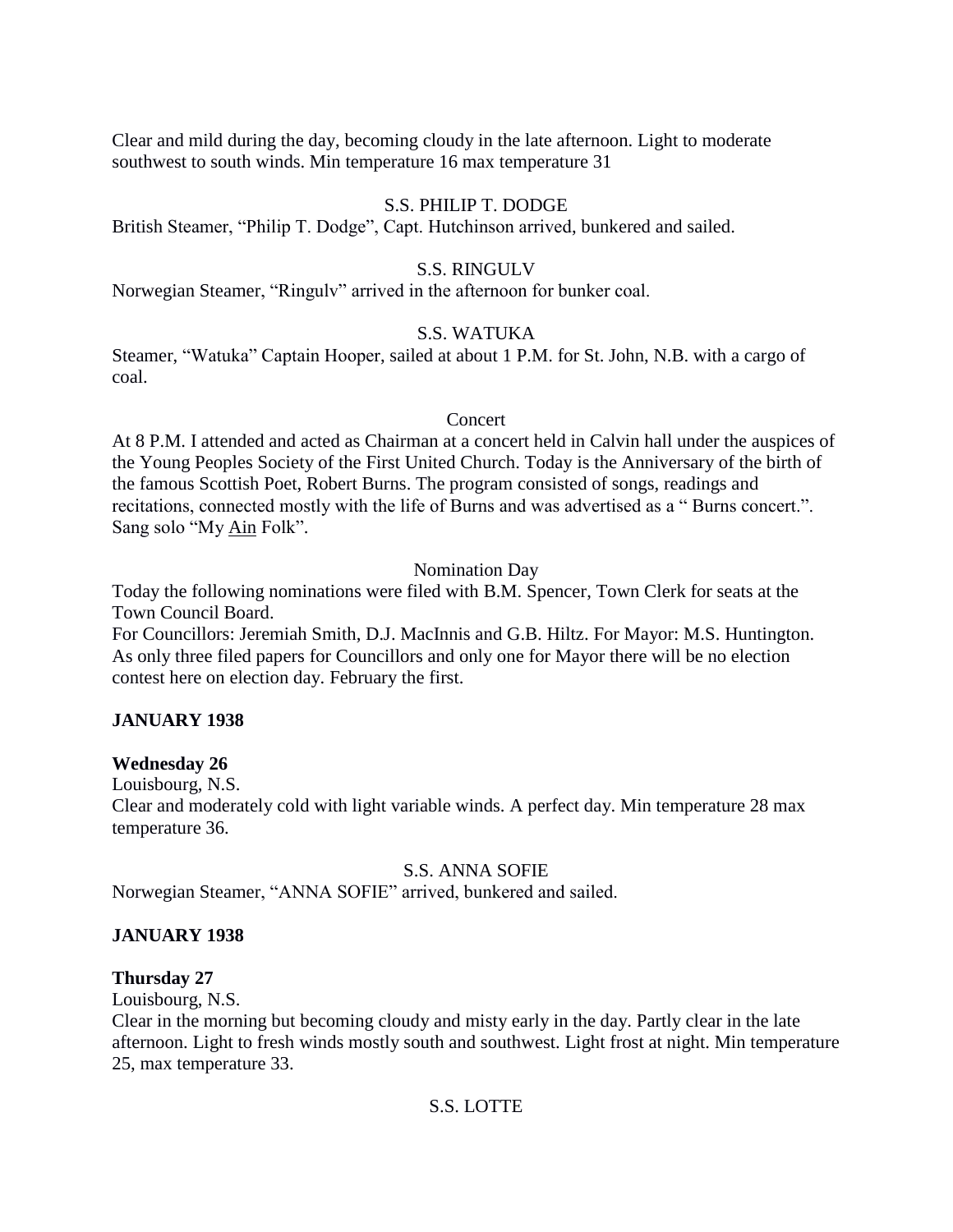Danish Steamer, "LOTTE" arrived at about 3 P.M. for bunker coal.

# Parliament Opened

Today at Ottawa, the Federal Parliament, 18<sup>th</sup> since Confederation was opened for its regular session by the Governor General, Lord Tweedsmuir. Premier Hon. W.L. MacKenzie King, Leader of Opposition: Hon R.B. Bennett.

# **JANUARY 1938**

# **Friday 28**

Louisbourg, N.S.

Mild and mostly clear with light west to northwest wind. Thawing during the day, frost at night. Min temperature 17, max temperature 28.

# **JANUARY 1938**

# **Saturday 29**

Louisbourg, N.S. Clear and moderately cold with light northwest wind. An ideal day. Min temperature 9, max temperature 20.

# S.S. ELSE MARIE

Norwegian Steamer, "ELSE MARIE" arrived at about noon. After bunkering she sailed at about 6 P.M..

# S.S. CRUIZER

British Empire Steel and Coal Corporation Tug, "Cruizer", Capt. Gilfoil arrived here from Sydney at about 3 P.M.. She will likely be stationed here for the rest of the winter for the purpose of attending to the docking of ships at this port.

# S.S. WATUKA

Steamer, "WATUKA" Capt. Hooper arrived at about 9 P.M. for a cargo of coal.

# **JANUARY 1938**

# **Sunday 30**

Louisbourg, N.S.

Clear and comparatively mild with light westerly wind which increased to a moderate gale in the early part of the night having shifted to south west. Became cloudy in the late afternoon. Min temperature 9 max temperature 26.

Church Services

At 7 P.M. I attended services in the First United Church. The services at 11 A.M. and in the evening were both conducted by Rev. John MacKinnon, D.D. of Sydney. Emeline was out to the 11 A.M. service and accompanied me in the evening. At the close of the regular service in the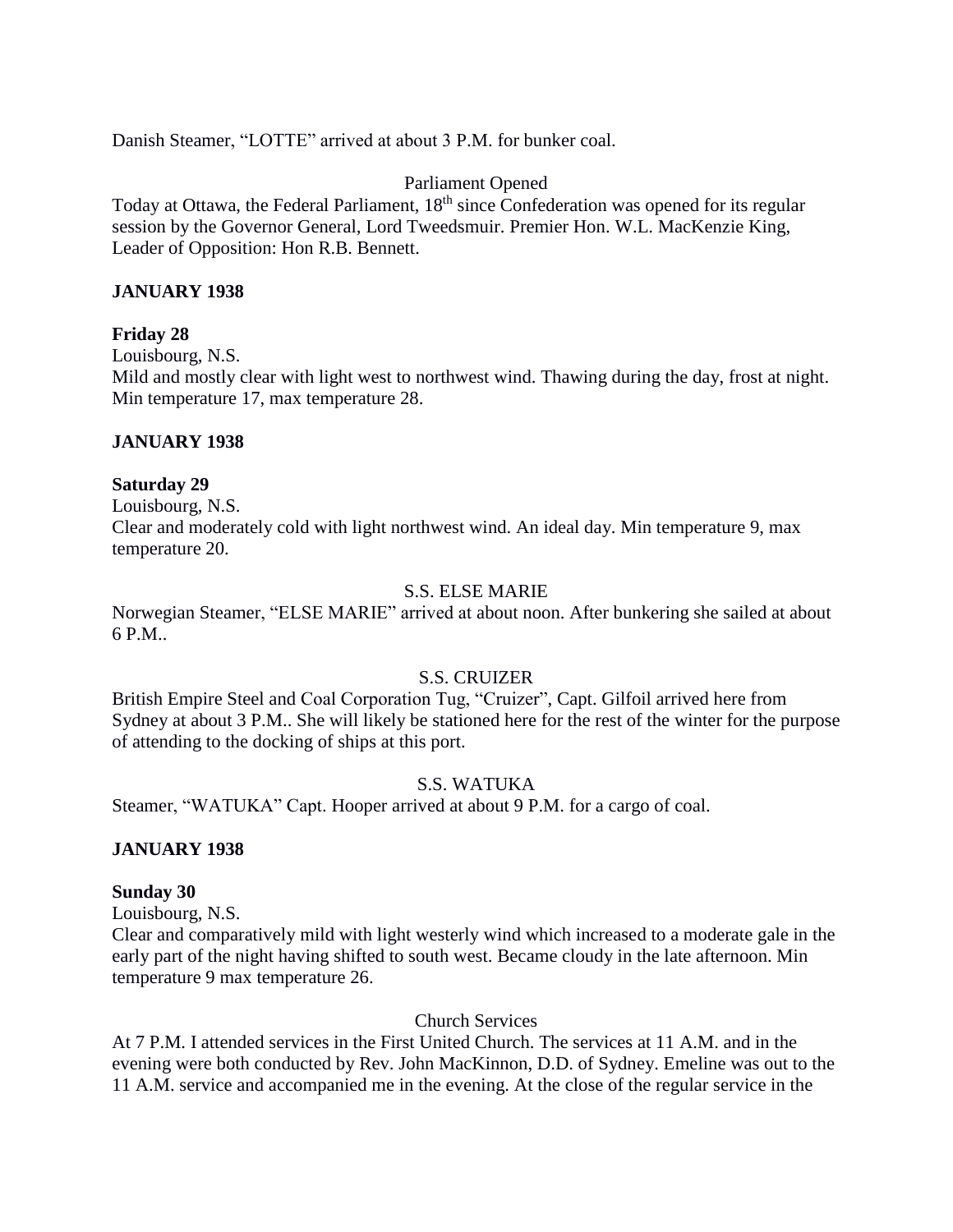evening a song service followed immediately which was held under the auspices of the Young People's Society with Donald Wilson and Ed Levy as leaders.

# **JANUARY 1938**

# **Monday 31**

Louisbourg, N.S.

Cloudy, foggy and mild with fresh southwest wind. Showers during the night. Streets almost bare of ice. Min temperature 26, max temperature 38.

## Congregational Meeting

The regular annual congregational meeting of the First United Church took place at 7:30 P.M. in the church with 31 persons present, which was a very small representation for a congregation with upwards of 125 families.

After devotional excesses conducted by A.W. Stacey in the absence of the pastor, Rev. D.A. MacMillan, who is confined to his home through illness. Mr. Stacey was elected chairman and M.S. Huntington, secretary. Reports were presented by the various organizations of the congregation and adopted by the meeting. John N. MacDonald and Mr. John N. MacDonald were reelected Treasurer and Secretary , respectively. Stewards elected for 3 year terms were: Alex MacLean, Kennington Cove, D.J. MacInnis and William MacAulay, Louisbourg. Ushers elected: Howard Cann, D.J. MacIntyre, Harold Wilson, Duncan MacKay, George Stacey and Charlie MacIntyre. Auditors: Miss May Campbell and Donald Wilson. M.S. Huntington reelected assistant Treasurer. Meeting adjourned at about 10 P.M.

### S.S. WATUKA

Steamer, "Watuka", Capt. Hooper, which was held here all day owing to boiler trouble, sailed during the night for St. John, N.B. with a cargo of coal.

### **FEBRUARY 1938**

#### **Tuesday 1**

Louisbourg, N.S.

Snowfall of about 2 inches in the early morning. Partly clear during the day with light to moderate north to north west winds. Min temperature about 4. Max temperature about 26.

#### Town Elections

The following persons were reelected today to fill 4 seats at the Town Council Board: for Councillors: Jeremiah Smith, D.J. MacInnis and Guy B. Hiltz. For Mayor: M.S. Huntington. All of the above were returned by acclamation. Today I have entered on my  $7<sup>th</sup>$  2 year term for Mayor.

Election results in other Cape Breton towns were as follows: North Sydney: Mayor: F.L. Kelley returned by acclamation. Sydney Mines: Mayor A.C. MacCormick, returned by acclamation. New Waterford: P.G. Muise defeated Mayor W.J. Hinchey by 63 majority. Muise, 1558 votes, Hinchey: 1495.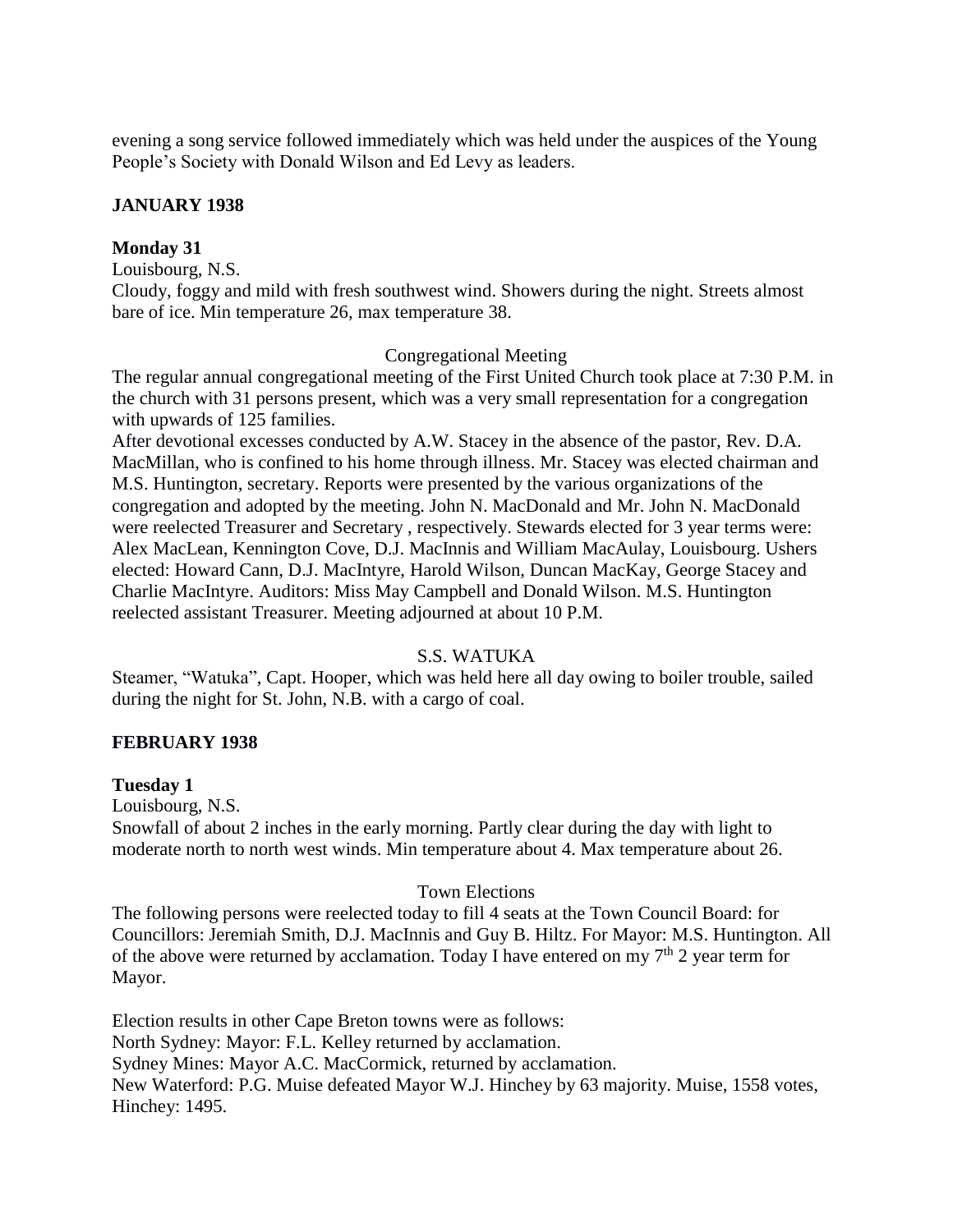Dominion: Francis Stephenson defeated Mayor Ben Edwards and Malcolm Martin. Stephenson: 429, Edwards: 232. Martin 150.

In towns in Nova Scotia: Mayors were returned without opposition.

At Lockport, N.S. and Clarkes Harbour, N.S. no one filed papers as candidates for the office of Mayor on nomination day. As a result no Mayor was elected in either of these towns in todays elections.

# **FEBRUARY 1938**

## **Wednesday 2**

Louisbourg, N.S. Cold and mostly clear with light to moderate northwest wind. Min temperature 2 below. Max temperature 14.

# **FEBRUARY 1938**

# **Thursday 3** Louisbourg, N.S. Clear and cold with light variable winds. Min temperature 9 below zero. Max temperature 15.

# Mayors Elected

According to news items published in the Halifax Herald of February 2, 1938 the following Mayors were elected during the elections held in the Province of Nova Scotia on Tuesday , Feb 1, 1938.

Middleton: G. R. Beals Mahone Bay: A.C. Zwicher Parrsboro: P. W. Wright Trenton: J.W. MacLean Springhill: A. W. Davidson Truro: J. H. Slackford Canso: Alex. J. Ferguson Pictou: Thomas Hooper Yarmouth: E. H. Spinney **Amherst: M. J. Kaufman** Wolfville: A. M. Wheaton Westville: J. A. MacGregor New Waterford: P. G. Muise Inverness: H.A. Ratchford Dominion: Francis Stephenson Kentville: B.W. Roscoe Lunenburg: A.W. Schwartz Joggins: Robert J. Melanson Shelburne: F.S. King Stewiacke: H. B. Havey Stellarton: Frank Sobey New Glasgow: N.W. Mason Hantsport: G.K. Smith Berwick: E.S. Illsley Digby: M.C. Denton Bridgewater: H. M. Sweeney North Sydney: F.L. Kelley **Antigonish: A. L. MacIntosh** Mulgrave: J.S. Breen Windsor: Ira B. Lohnes Oxford: E. B. MacDougall Wedgeport: W. C. O'Brien Louisbourg: M.S. Huntington Port Hood: Alex MacInnis Liverpool: John S. More

Bridgetown: W. A. Warren Sydney Mines: A. C. MacCormick Port Hawksbury: J. C. Trainer Annapolis Royal: Arthur Kelsall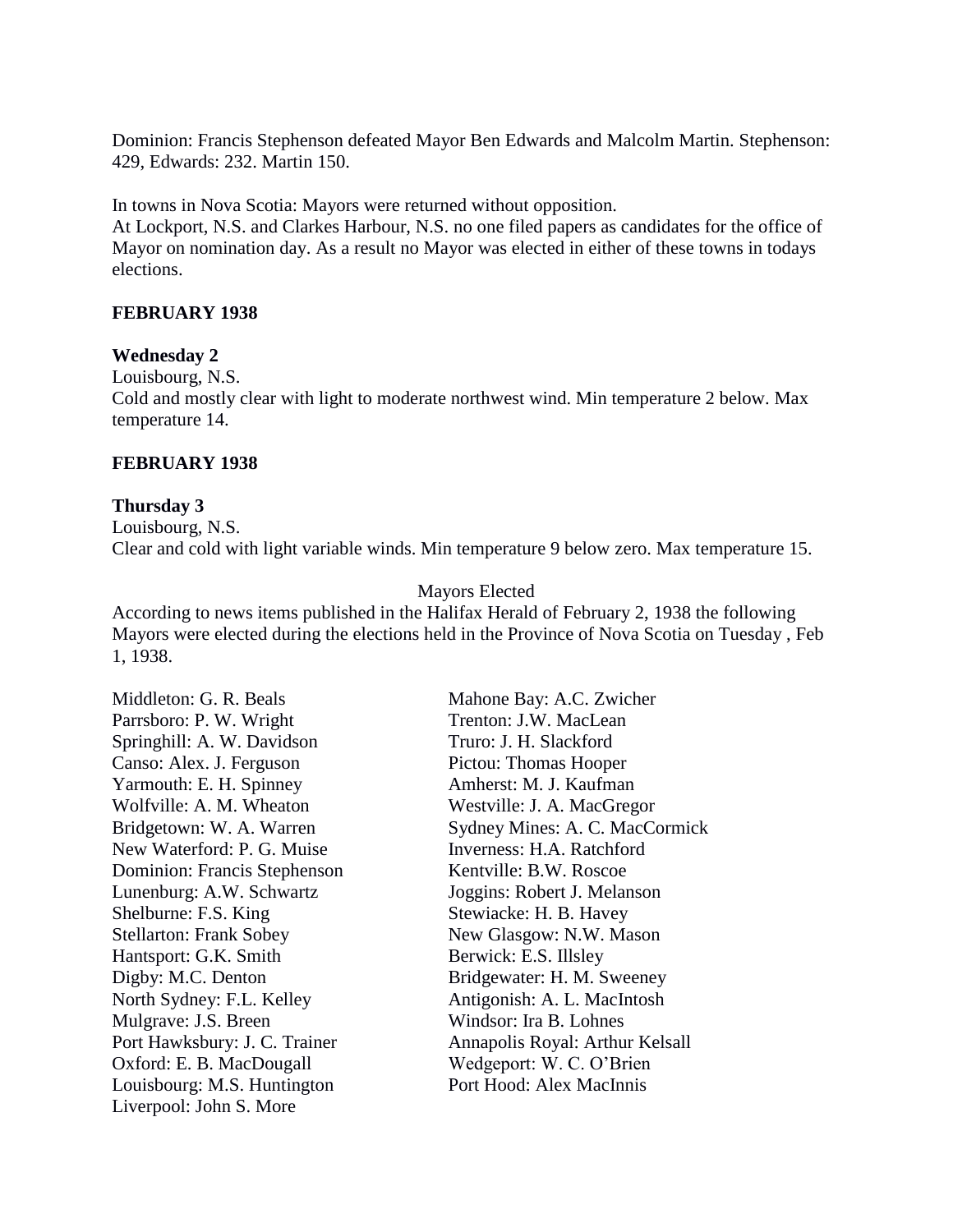Lockport: no elections for Mayor, No candidate offering . Clarkes Harbour: no elections for Mayor, no candidate offering. Glace Bay elections by special act, take place on first Tuesday in March.

# **FEBRUARY 1938**

# **Friday 4**

Louisbourg, N.S. Rain began to fall at about 9 A.M. and continued until about the middle of the afternoon. Fresh strong south to southwest wind. Min temperature [blank] Max temperature 35.

Streets very slippery, snow has all disappeared from the streets leaving a thin coat of ice.

# School Holiday

Following the old custom of the newly elected Mayor giving a holiday to the schools, shortly after election day, I visited the schools at 9 A.M. and granted the pupils and school staff a holiday.

# **FEBRUARY 1938**

# **Saturday 5**

Clear and cold with fresh northerly wind which moderated in the late afternoon and became variable. Min temperature 5, max temperature 30.

# Council Meeting

At 7:30 P.M. I attended and presided at a meeting of the Town Council. Those present were: Councillors: D.J. MacInnis, Jeremiah Smith, Alex C. MacDonald, James F. Townsend. Clerk: B.M. Spencer; Police Officer: D.M. Johnston. Mayor: M.S. Huntington. Immediately before the meeting was called to order I was sworn in as Mayor of the Town of Louisbourg by Stipendiary Magistrate B.M. Spencer. After taking the oath of office I administered the oath of office to Jeremiah Smith and D.J. MacInnis who had been reelected as Councillors for the Town of Louisbourg on last Tuesday, Feb 1. G.B. Hiltz who was also reelected on the 1<sup>st</sup> was not present.

I now have entered on my  $7<sup>th</sup>$  2 year term as Mayor.

(see page February  $7<sup>th</sup>$ )

# Contract Awarded

A news item in today's issue of the Sydney Post-Record stated that the contract for the erection of a public building at Louisbourg had been awarded to the Fundy Construction Company Ltd of Halifax. Amount of contract \$17,250.00.

This building when completed is to house the Post Office and Customs Office.

# **FEBRUARY 1938**

**Sunday 6** Louisbourg, N.S.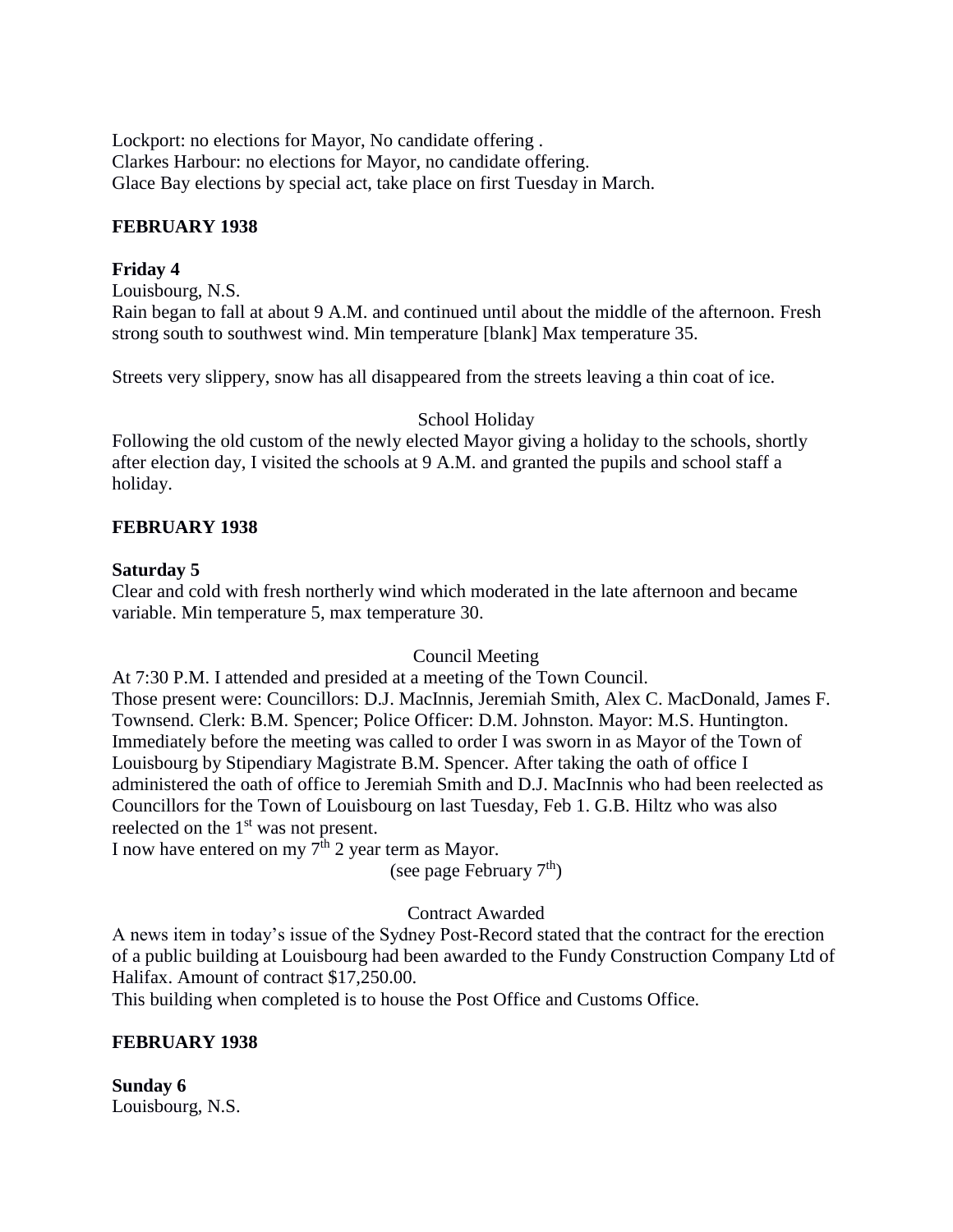Snow began to fall at about 10 A.M.. Foggy and misty during the afternoon. Showers during the night. Moderate southwest wind. Snowfall about 1 inch. Min temperature 5, max temperature 33.

# S.S. WATUKA

Steamer, Watuka, Capt. Hooper arrived at about 1 P.M. from St. John, N.B. for a cargo of coal.

## Church Service

At 11 A.M. and 7 P.M. I attended services in the First United Church where both services were conducted by Rev. D.L. Gordon of Gordon United Church, Reserve Mines, N.S.

### Death of Mrs. George Crowdis

The death of Mrs. George Crowdis took place at 11:30 P.M. after an illness of several months. She was in her 81<sup>st</sup> year and is survived by two sons: Duncan of New Waterford, N.S. and James with whom she lived. She is also survived by one sister: Mrs.Chisholm. Her husband died on July 16, 1921.

### **FEBRUARY 1938**

#### **Monday 7**

Louisbourg, N.S.

Heavy rain during the forenoon. Cloudy and foggy in the afternoon. Light variable wind. North at night , increasing to a strong breeze. Min temperature 24, max temperature 32. Streets very slippery, snow of yesterday has all disappeared.

### S. S. ASKELADDEN

Norwegian Steamer, "Askeladden" arrived at about 10:30 A.M. for bunker coal.

## S.S. WATUKA

Steamer, "Watuka" Capt. Hooper, sailed at 1 P.M. for St John, N.B. with a cargo of coal.

### S. S. ANGLO INDIAN

British Steamer, "Anglo Indian" arrived at about 9 P.M. for part cargo of steel products and docked on the east side of the Freight Wharf. This is the first ship to come here for steel this season. She is a new ship and is to take onboard her first cargo at this port.

### (continued from page February 5)

At this meeting Dr. R.P. Baird was elected Medical Health Officer for the Town of Louisbourg and D. M. Johnston was reelected Police Officer. All the standing committee of last year were reelected as follows:

Street and Bridge: Hiltz, MacDonald, Clifton Townsend. School: Huntington, Smith, Hiltz. Finance: Huntington, JamesTownsend, Smith. Police: MacInnis, Smith, MacDonald. License: Huntington, MacDonald, JamesTownsend. Arbitration: MacInnis, Smith, Huntington. Assessment: Huntington, Smith, Clifton Townsend. Public Property: MacInnis, JamesTownsend, Clifton Townsend. Electric Light: MacInnis, MacDonald, JamesTownsend. Public Health: the whole council. Law and Amendment: the whole council. Fire: Clifton Townsend, MacInnis, Huntington. Jury List: Hiltz, MacDonald, JamesTownsend.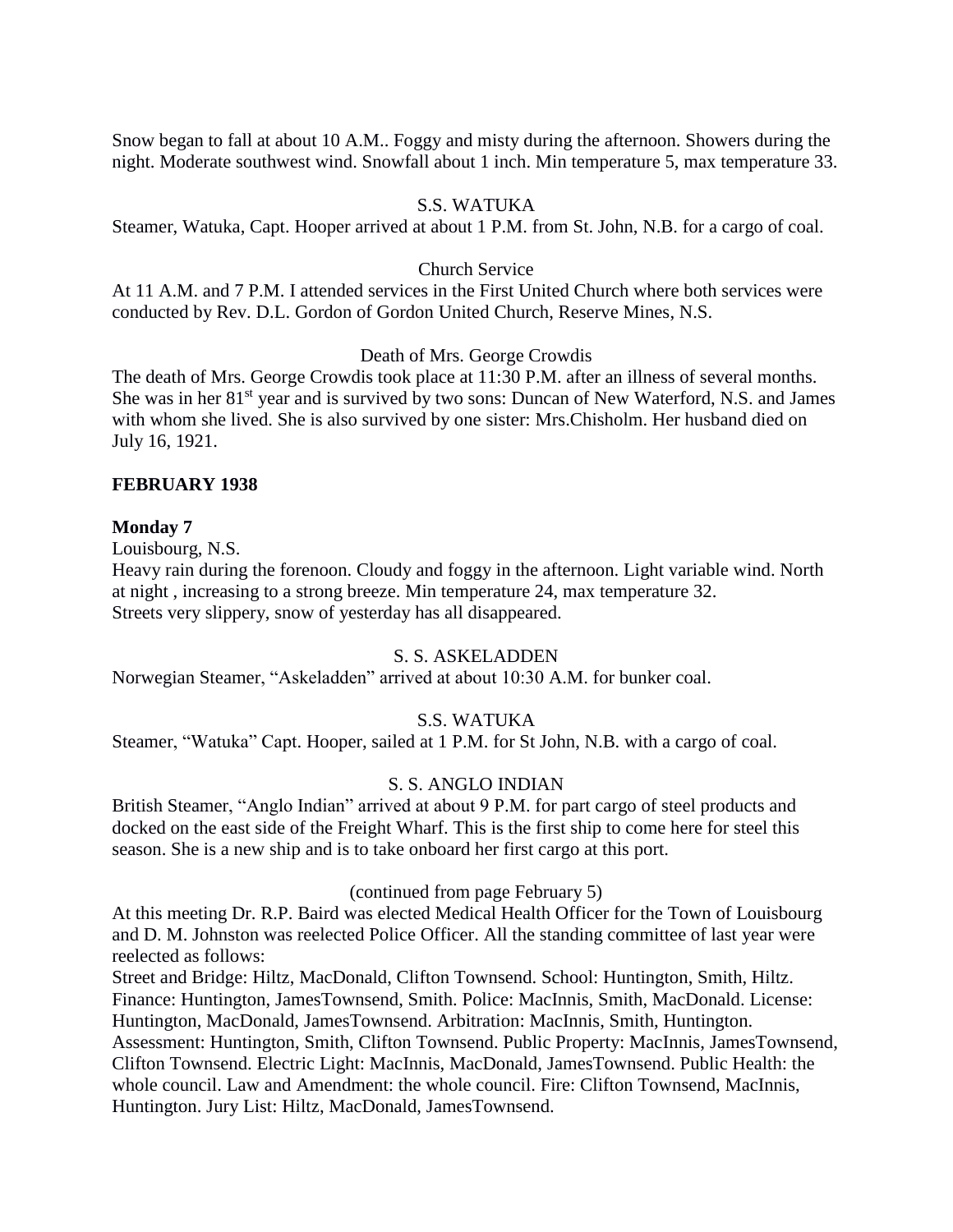# **FEBRUARY 1938**

# **Tuesday 8**

Louisbourg, N.S.

Cloudy, chilly and raw with snow squalls from about 8 A.M. until late in the afternoon. Fresh north to northeast wind. Snowfall about 3 inches. Min temperature 16, max temperature 25.

# Icy Highways

Streets and highways a glare of ice. Never in all my experience have I seen a road so completely paved with ice as the highway between here and Sydney, today. Icy conditions of the streets and country roads make motoring extremely dangerous and it is only by exercising the greatest care in driving that motorists can get over the roads without serious accidents.

## S.S. ASKELADDEN

Norwegian Steamer"Askeladden" sailed at about 7 A.M.

### Funeral

At 1 P.M. I attended the funeral of the late Mrs. George H. Crowdis. After a brief service at the house the remains were taken to the First United Church where the service was continued. After the service at the church the funeral procession consisting of five cars and the hearse proceeded to Sydney where burial took place in Hardwood Hill Cemetery. Service at the house, church and grave were conducted by Rev. John MacKinnon, D.D. of Sydney.

The pallbearers were: Frank Fitzgerald, Sydney, Mr. Rorke, Sydney, R.A. Peters, George Lewis, M.S. Huntington.

As one of the pall bearers I motored to the cemetery with George Lewis who took his car. Besides George and I in the car were Frank Fitzgerald, Mr. Rorke and D.J. MacIntyre. Returning we arrived home at 5:40 P.M. with the exception of Mr. Fitzgerald who remained in Sydney.

# **FEBRUARY 1938**

### **Wednesday 9**

Louisbourg, N.S.

Clear in the forenoon but becoming cloudy in the afternoon. Light northwest wind shifting to southwest and increasing to a moderate breeze. Min temperature 6 max temperature 24.

# **FEBRUARY 1938**

### **Thursday 10**

Louisbourg, N.S.

Cloudy, snowed moderately from 7 A.M. until noon and was then followed by rain and sleet until about 4:30 P.M.. Light to moderate southeast wind which shifted to north and northwest in the evening and increased to a terrific gale. Snow squalls and bluster during the evening and night. Very disagreeable. Snowfall about 4 inches. One of the heaviest northerly gales I have experienced for many years. Cold during the night. Min temperature 10, max temperature 30.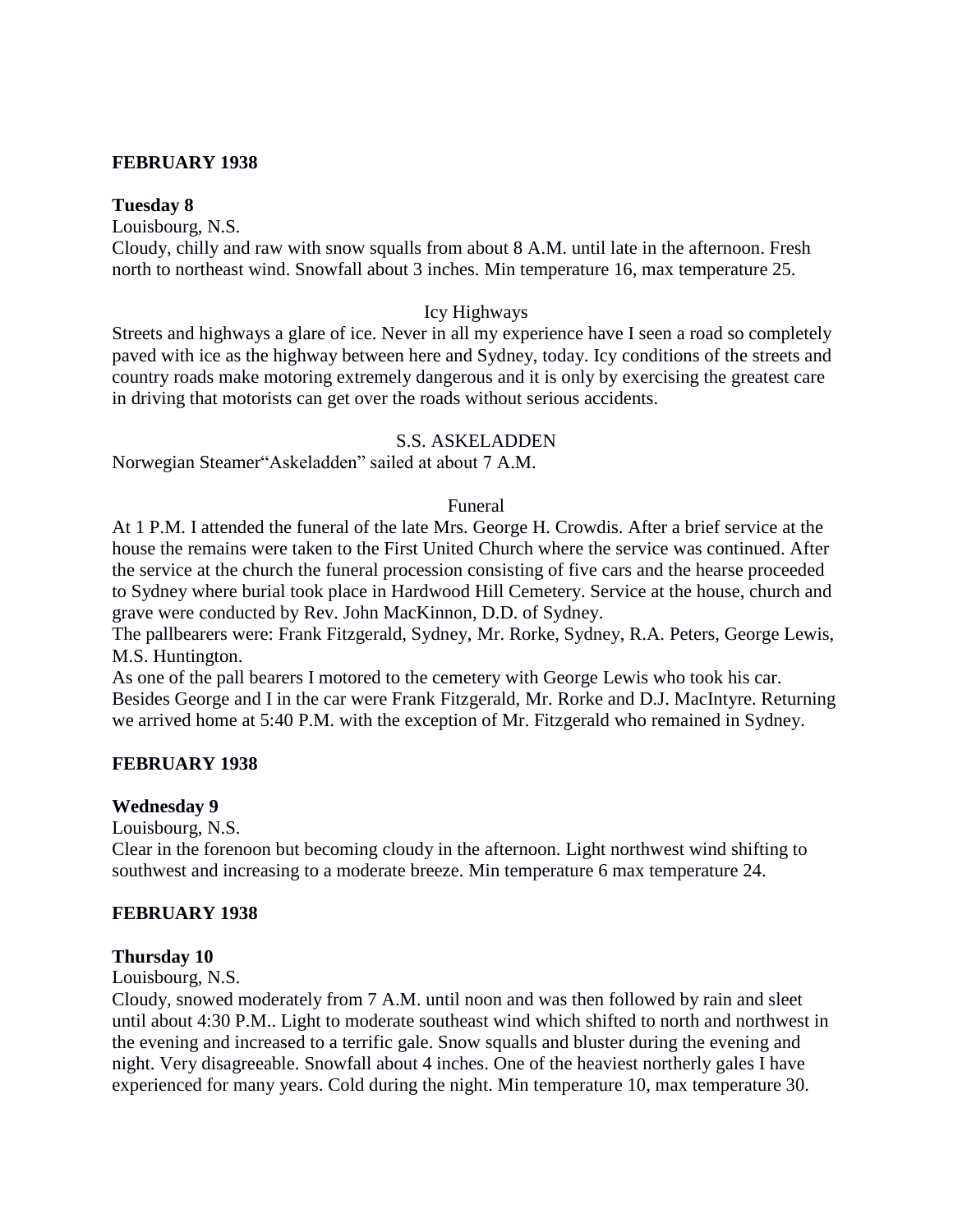# S.S. ANGLO INDIAN

British Steamer, "Anglo Indian", Captain Day, sailed at 9 A.M. enroute to Vancouver, B.C. via Halifax, N.S. While here this ship loaded about 1300 tons of steel products. At Halifax she will complete her cargo of general merchandise. First shiP.M.ent of steel products from this port this season.

# **FEBRUARY 1938**

# **Friday 11**

Louisbourg, N.S.

Cloudy and cold. Heavy gale which began last evening continued throughout the day and late into the night.

Min temperature 7 A.M. ;zero. Max temperature early A.M. 10 above. Temperature did not rise higher than about 4 above the zero mark all day. Low temperature coupled with a northwest gale made conditions out of doors anything but pleasant.

# **FEBRUARY 1938**

# **Saturday 12**

Louisbourg, N.S.

Clear and cold with moderate to fresh northwest wind which moderated to a light breeze in the late afternoon. Min temperature 1 above. Max temperature 12.

# **FEBRUARY 1938**

# **Sunday 13**

Louisbourg, N.S. Comparatively mild and mostly cloudy with light to moderate west southwest wind. Min temperature 8, max temperature 28.

# Church Services

At 11 A.M. and 7 P.M. I attended services in the First United Church. The morning service was conducted by Mr. A.W. Stacey (Elder) and the evening service was in charge of the Young People's Society of the First United Church with Donald Wilson as leader.

# S.S. WATUKA

Steamer, "Watuka" Captain Hooper, arrived in the morning for a cargo of coal.

# **FEBRUARY 1938**

# **Monday 14**

Louisbourg, N.S.

Cloudy, snowed moderately from about 10 A.M. until late in the afternoon with light northeast wind. Cleared at night. Snowfall about 2 inches. Min temperature 5, max temperature

# **FEBRUARY 1938**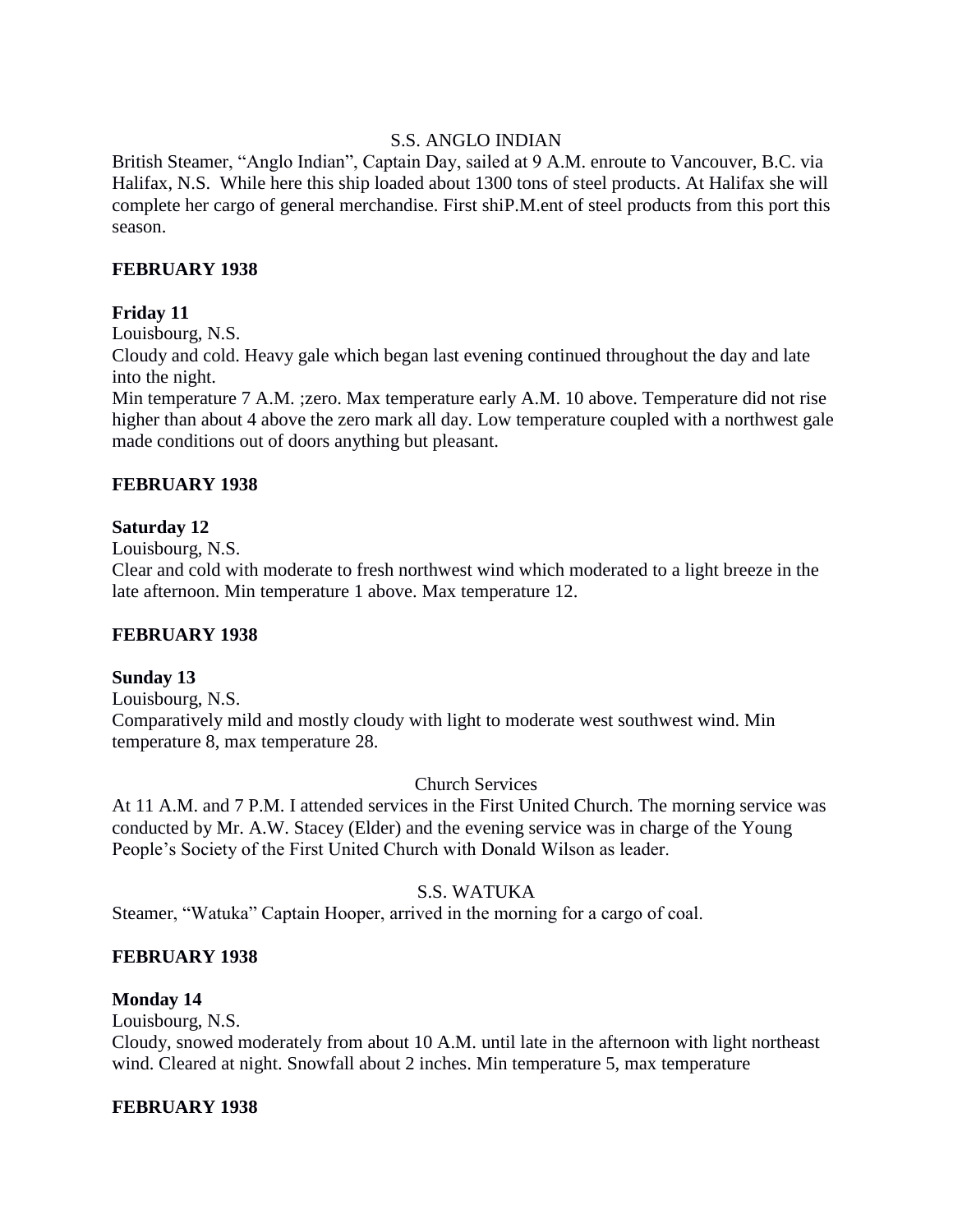# **Tuesday 15**

Louisbourg, N.S. Clear and cold with light to moderate north wind. Min temperature 5 below. Max temperature 13.

# S.S. STORVIKEN

Norwegian Steamer, "Storviken" arrived at about 8:30 A.M. after taking on board bunker coal she sailed at about 6 P.M.

# S. S. MONTCALM

Canadian Government Ice-Breaker, Montcalm, Capt. O'Hearn arrived here at about 11 P.M. First trip to Louisbourg this season.

## **FEBRUARY 1938**

## **Wednesday 16**

Louisbourg, N.S.

Clear and cold with light to moderate northwest to north winds. Min temperature 8 below, max temperature 12.

# S. S. WATUKA

Steamer, "Watuka" Captain Hooper, sailed at about 8 A.M. for St. John, N.B. with a cargo of coal.

# S. S. LORD STRATHCONA

Steamer"Lord Strathcona" Captain Stewart, arrived at about 9 A.M. from England. The Strathcona has on board about 800 tons of pig iron which is being discharged here.

# S. S. CARIBOU

Newfoundland Steamer, "Caribou' arrived here at about 8 P.M. with passengers and freight from Port-au-Basque, Newfoundland. First trip here this season.

# Bus Service

The bus service between Sydney and Louisbourg which was interrupted by the storm of Thursday the 10<sup>th</sup> has been resumed and is now running on regular schedule.

# **FEBRUARY 1938**

# **Thursday 17**

Louisbourg, N.S.

Clear and cold with light winds, varying from northwest to northeast. Min temperature 10 below zero. Max temperature 10 above.

### S.S. CARIBOU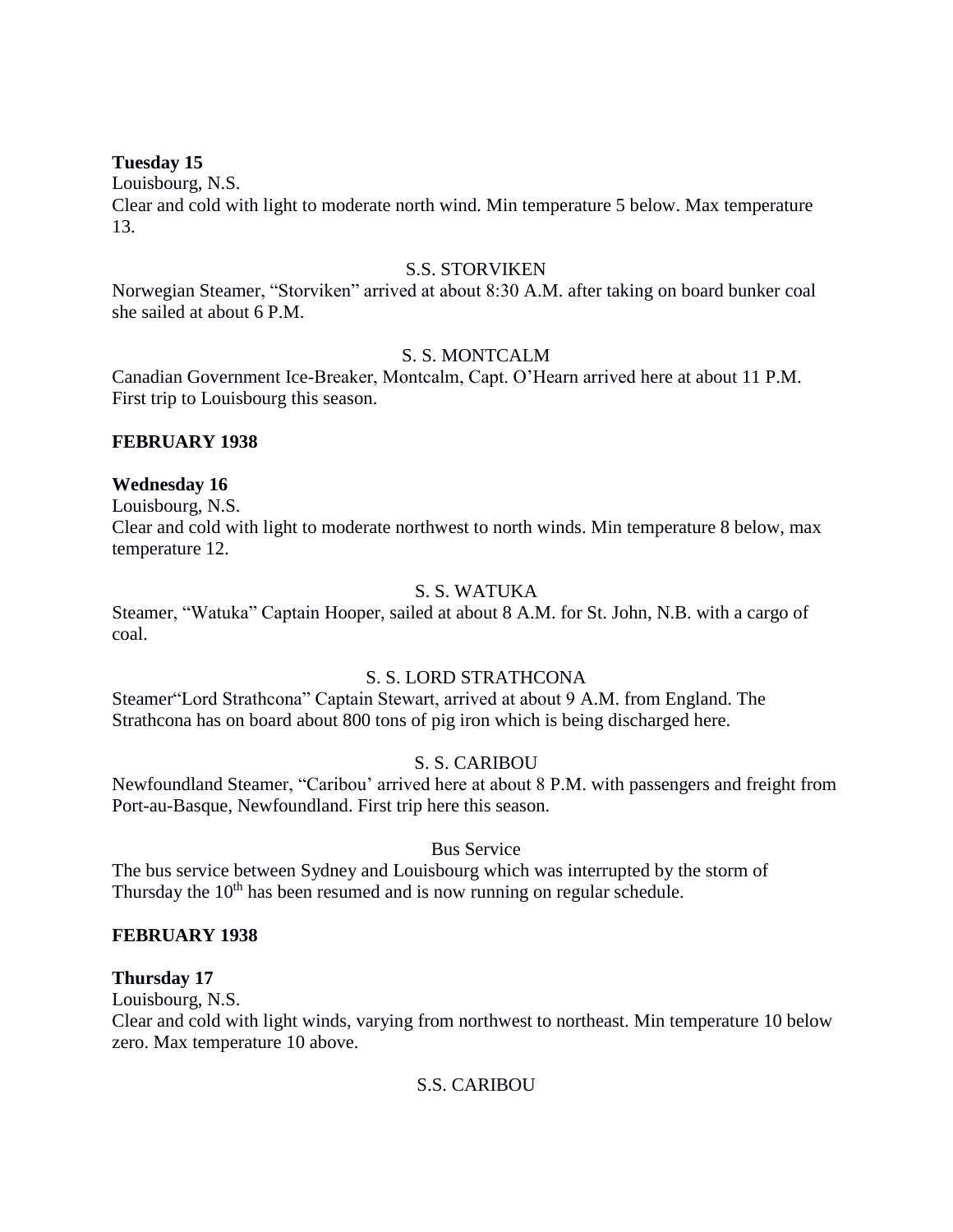Newfoundland Steamer"Caribou" Captain Taverner, sailed at about 3 P.M. for Port-au-Basque, Nfld with passengers and freight.

# **FEBRUARY 1938**

# **Friday 18**

Louisbourg, N.S.

Clear and cold becoming cloudy in the afternoon. Light to moderate north-northeast to north east winds. Min temperature 4 below. Max temperature 18.

# Death of Samuel MacPherson

The death of Samuel MacPherson, took place at his home, corner of Main and Strathcona Streets at about 10 A.M. after an illness of several months. Mr. MacPherson who was in the 87th year of his age, moved here with his family from Port Morien about 42 years ago and for a number of years was employed by the Dominion Coal Company as foreman at the Shipping Pier. He is survived by one son and two daughters. The son, Donald lives at Glace Bay. The daughter , Mrs.Gordon Townsend (Jessie) Montreal and Miss Mary who lived with her father, at Louisbourg.

# S. S. AUGUST

Norwegian Steamer, "August" arrived here at about 4:30 P.M. from Norfolk, Virginia for the purpose of loading a cargo of steel products.

# S. S. BLINK

Norwegian Steamer"Blink" arrived at about 5:30 P.M. for bunker coal.

# **FEBRUARY 1938**

**Saturday 19** Louisbourg, N.S. Mostly clear with light to moderate northeast wind. Min temperature 10. Max temperature 28.

# S. S. LORD STRATHCONA

Steamer, "Lord Strathcona" Capt. Stewart sailed in the morning with a cargo of coal.

# S. S. BLINK

Norwegian Steamer, "Blink" sailed at about 7 A.M.

# S. S. CARIBOU

Newfoundland Steamer, "Caribou" Capt. Taverner, arrived at about 10:30 A.M. with passengers and freight from Port-au-Basque, Nfld.

# **FEBRUARY 1938**

**Sunday 20** Louisbourg, N.S.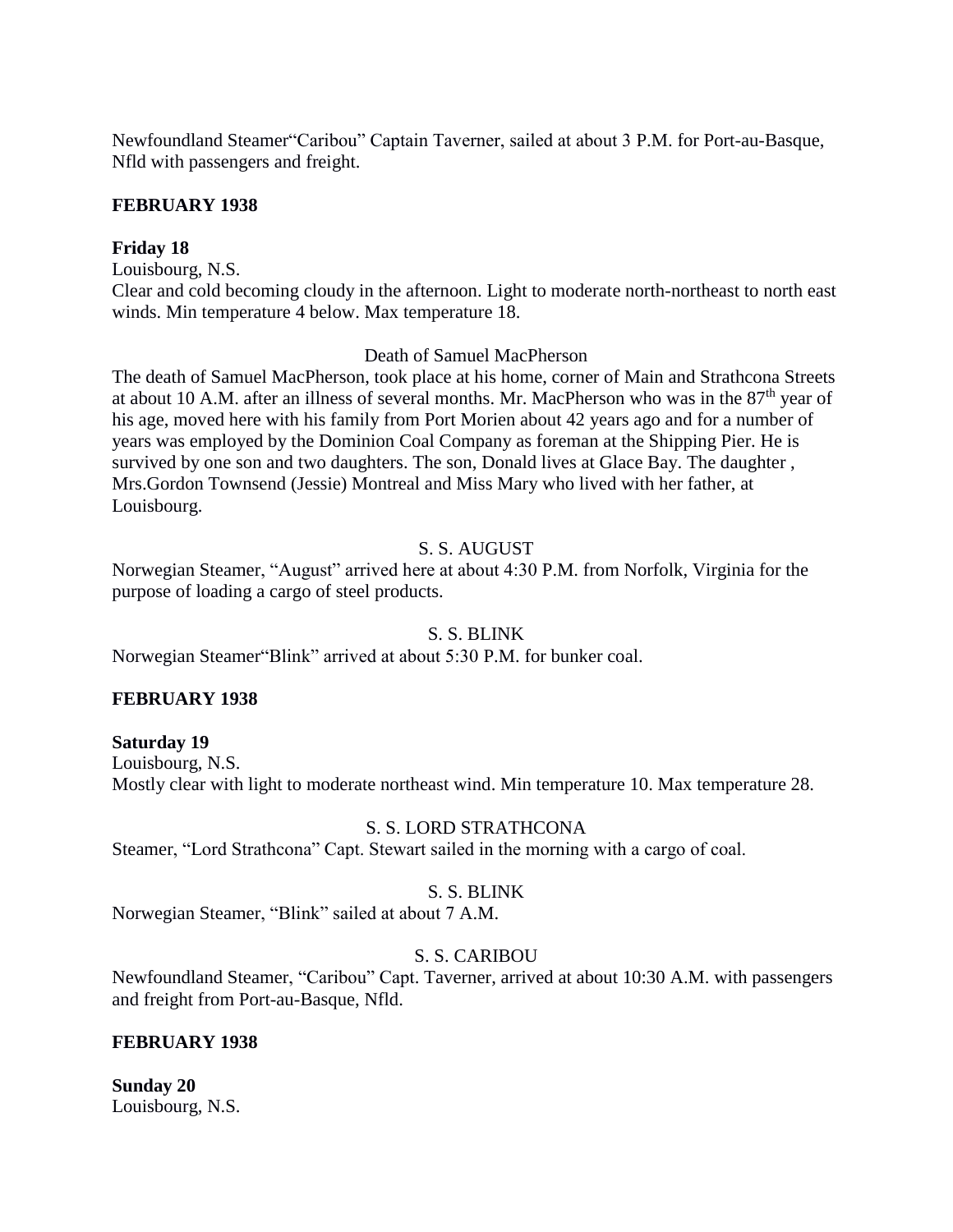Partly clear with light to moderate northeast wind. Min temperature 8. Max temperature 26.

# S. S. CARIBOU

Newfoundland Steamer "Caribou" sailed in the afternoon with passengers and freight for Portau-Basque, Nfld.

# Church Services

At 11 A.M. and 7 P.M. I attended services in the First United Church. Rev. H.R. Grant, D.D. of New Glasgow, N.S. was the preacher both morning and evening. Emeline was not out to the morning service but accompanied me in the evening.

# Funeral

At 1:30 P.M. in company with Emeline I attended the funeral of the late Samuel MacPherson which took place from his late home, corner of Main and Strathcona Streets. The services were held at the house and was conducted by Rev. D. A. MacMillan , assisted by Rev. H.R. Grant, D.D. of New Glasgow, N.S.

After the service the funeral procession proceeded by motor car to Black Brook Cemetery, Port Morien where interment took place. The pallbearers were: W.L. Skinner, John A. MacDonald, Edward MacDonald and John MacLeod.

# **FEBRUARY 1938**

**Monday 21** Louisbourg, N.S. Clear and cold with fresh northerly wind. Min temperature 5. Max temperature 15.

# Marriage

The marriage of Hedley Hopkins to Miss Bertha Huntington, both of Sydney took place today at the Baptist parsonage, Sydney. The ceremony was performed by Rev. Neil MacLean in the presence of the immediate relatives and a few other friends. Miss Huntington is the third daughter of Mr. and Mrs. Clifford Huntington of Huntington, C.B. The bride was attended by her sister, Miss Maud Huntington while the best man was Robert Bailey.

# **FEBRUARY 1938**

# **Tuesday 22**

Louisbourg, N.S. Cold and remarkably clear with light to moderate northerly wind. An ideal winter day. Min temperature 5. Max temperature 21.

# S. S CYRIL

Danish Steamer, "Cyril" arrived at about 5 P.M. After bunkering she sailed during the night.

# Assessment Appeal Court

At 2 P.M. I attended and presided at the regular annual session of the Town's Assessment Appeal Court in the Council chamber. Those present were: Councillor: Jeremiah Smith,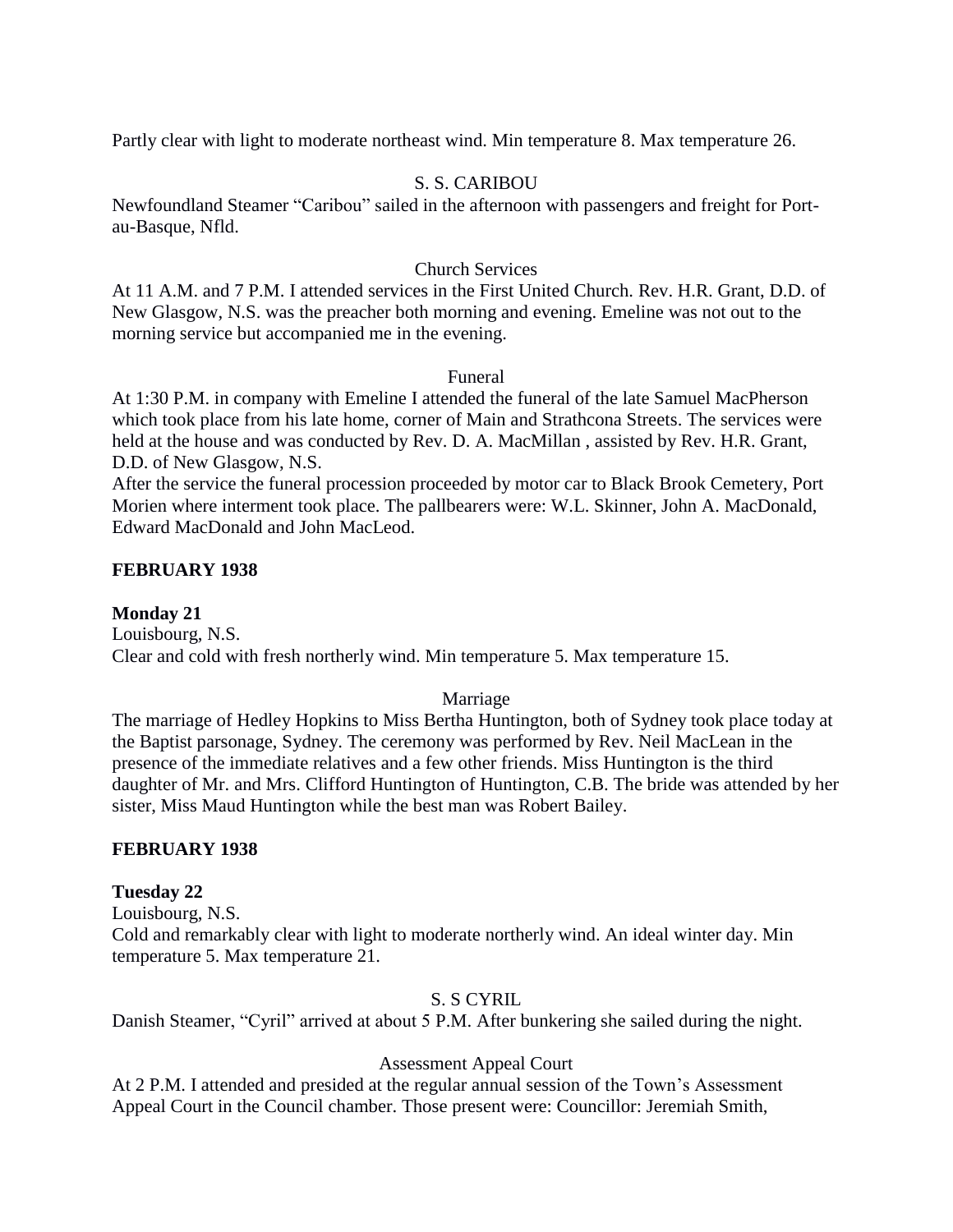Assessors: B.M Spencer, D.A. Campbell and John N. MacDonald. Police Officer: D.M. Johnston. Mayor: M.S. Huntington.

The only appeal presented and heard was that of Mrs. (Capt.) Thomas Townsend now residing at Buzzards Bay, Mass. Her appeal was against excessive assessment on a tract of land owned by her on Kent Street. The land in question is and has been for a number of years assessed for \$250.00. After considering the case from all angles the appeal was dismissed.

# **FEBRUARY 1938**

# **Wednesday 23**

Louisbourg, N.S.

Cold in the morning but becoming mild and cloudy early in the day. Light variable winds mostly east and southeast. Min temperature 1 below. Max temperature 29.

### S. S. Caribou

Newfoundland Steamer"Caribou" Capt Taverner arriver here at noon from Port-au-Basque, Nfld with passengers, mails and freight. Passengers 24.

## **FEBRUARY 1938**

### **Thursday 24**

Louisbourg, N.S.

Snowed during the forenoon. Partly clear in the early afternoon but becoming cloudy shortly after with a light drizzle of snow. Snowfall about 2 inches. Moderate to fresh southeast to east wind. Min temperature 17. Max temperature 25.

### S. S. CARIBOU

Newfoundland Steamer, "Caribou" Capt. Taverner sailed at 2 P.M. with passengers, mails and freight for Port-au-Basque, Nfld.

### Drift Ice

Harbour mouth and coast blocked with drift ice. First appearance of drift ice at the harbor mouth this season.

### **FEBRUARY 1938**

### **Friday 25**

Louisbourg, N.S.

Snow storm in the early morning, followed by a light drizzle of snow which continued at intervals during the greater part of the day. Snowfall about 3 inches. Moderate to fresh northeast wind. Min temperature 13. Max temperature 22.

Drift Ice

Coast and harbor mouth blocked with drift ice. Several Steamers reported off the harbor enroute here, but unable to enter owing to ice conditions.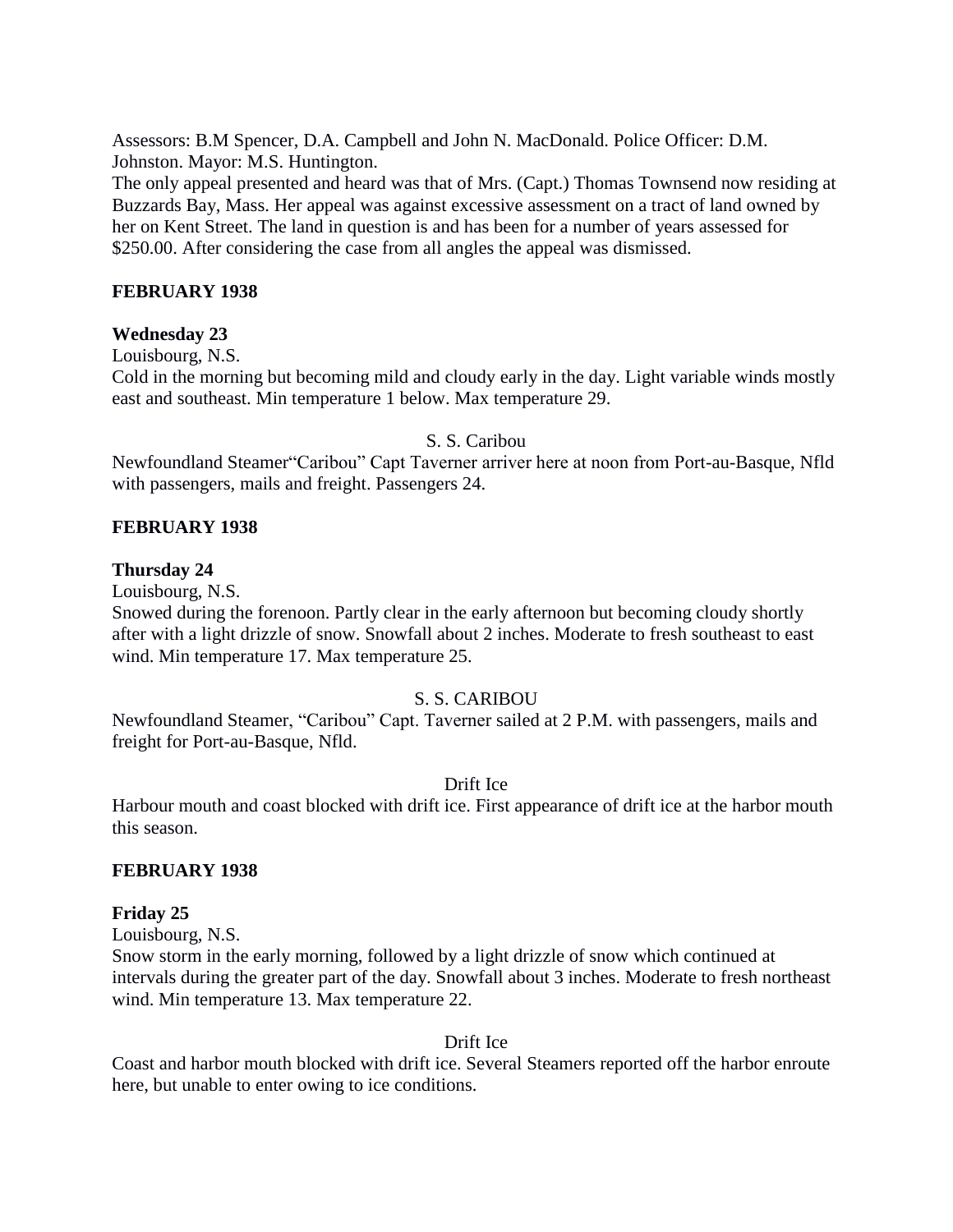# **FEBRUARY 1938**

### **Saturday 26**

Louisbourg, N.S. Clear and comparatively mild with light variable wind. Min temperature 5. Max temperature 30.

#### Drift Ice

Entrance to harbour and coast blocked with drift ice.

# S.S. CARIBOU

Newfoundland Steamer"Caribou" Capt Taverner arrived at about 7 A.M. with passengers, mails and freight from Port-au-Basque, Nfld.

## S. S. GREY COUNTY

Norwegian Steamer, "Grey County" arrived at about 5 P.M. for a cargo of steel products and anchored in the stream.

## **FEBRUARY 1938**

### **Sunday 27**

Louisbourg, N.S.

Clear and comparatively mild with light to moderate west southwest wind. Min temperature 1 below zero. Max temperature 27.

### S.S. AUGUST

Norwegian Steamer, "August" Captain Johansen, sailed at about 7 A.M. with a cargo of about 8000 tons of steel products for England.

### S. S. LICA MAERSK

Danish Ship "Lica Maersk" arrived at about 1 P.M. for a cargo of steel products and docked on the eastern side of the Freight Wharf.

### S. S. CARIBOU

Newfoundland Steamer"Caribou" Capt. Taverner sailed at 9 P.M. with passengers, mails and freight for Port-au-Basque, Nfld.

## S. S. LORD STRATHCONA

Steamer"Lord Strathcona" Capt. Stewart arrived at about 8 P.M. from St. John, N.B. for a cargo of coal.

### S.S. MONTCALM

Ice-breaker, "Montcalm" Capt. O'Hearn, sailed at 1 P.M. but returned during the night.

# Church Services

At 7 P.M. I attended service in the First United Church where Rev. MacIntosh MacLeod of Sydney was the preacher. Mr. MacLeod also conducted the service at 11 A.M. Mr. MacLeod is a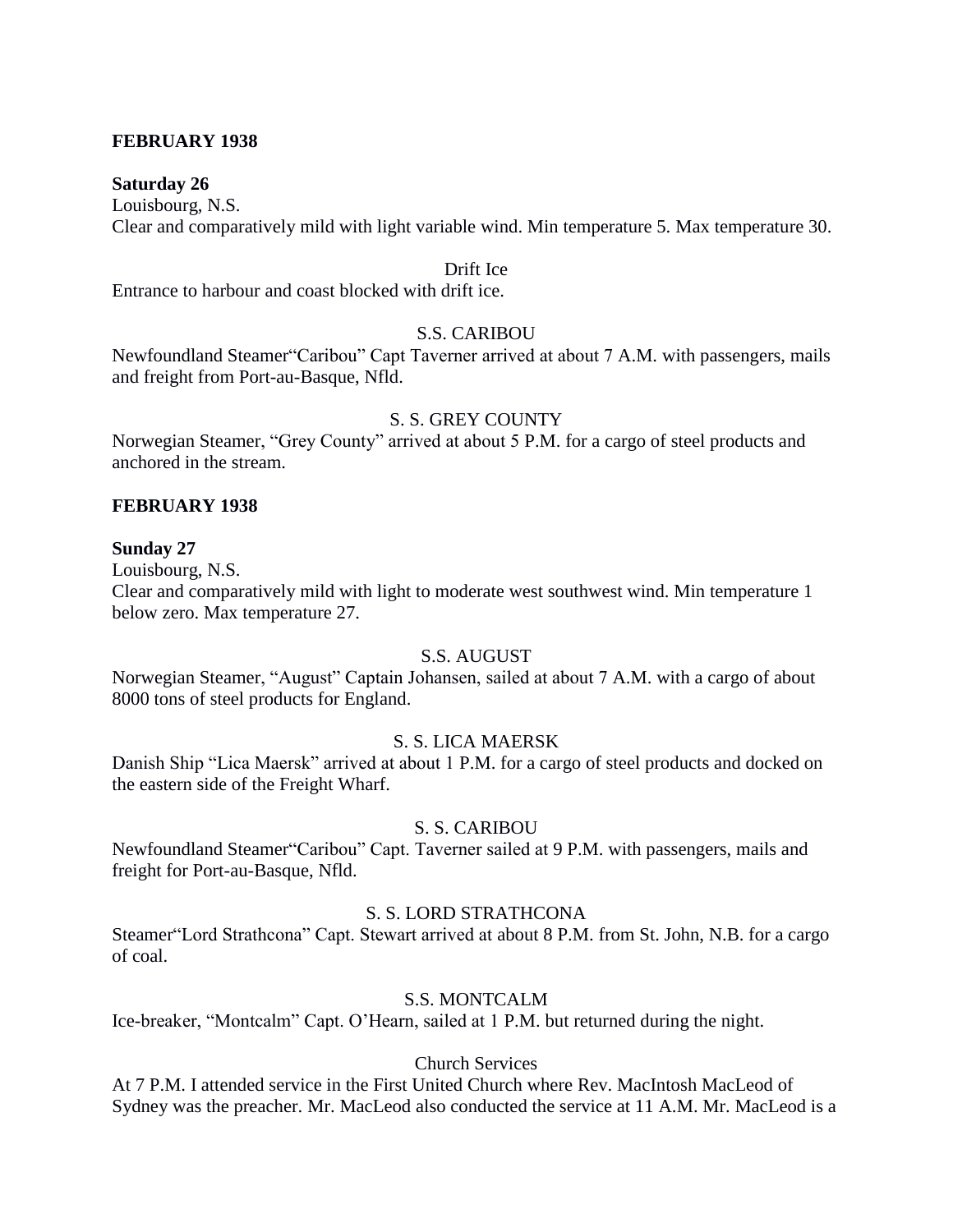clergymen who owing to ill health retired from the ministry some time ago. He now holds a position with the Provincial Government as Inspector of Old Age Pensions. I was not out to church in the forenoon, having kept house while Emeline attended.

# **FEBRUARY 1938**

# **Monday 28**

Louisbourg, N.S.

Cloudy and mild with considerable fog. Rain during the forenoon. Partly clear in the late afternoon. Light easterly wind which shifted to southwest in the late afternoon and increased to a fresh breeze. Min temperature 18. Max temperature 34.

# Meeting of School Board

At 7:30 P.M. I attended and presided at a meeting of the School Board. Those present were: Councillors: D.A. Campbell, Clarence Peters, G.B. Hiltz, Jeremiah Smith and M.S. Huntington. Clerk: B.M. Spencer. Attendance Officer: D.M. Johnston. Tonight for the 13<sup>th</sup> consecutive time, I was elected Chairman of the School board.

Estimates for school purposes amounting to \$4500.00 were passed at this meeting. Before the meeting of the school board was called to order, I administered the oath of office to Councillor: G.B. Hiltz who on Feb 1<sup>st</sup> was re-elected to the office of Councillor for the Town of Louisbourg.

# **MARCH 1938**

# **Tuesday 1**

Louisbourg, N.S.

Snowfall of about 1 inch in the early morning. Clear and mild during the greater part of the day. Moderate to fresh southwest to west winds. Cold at night. Min temperature 6. Max temperature 32.

# S. S. KEM

Norwegian Steamer, "Kem" arrived at 1:30 P.M. for bunker coal.

# S. S. MONTCALM

Ice-breaker, "Montcalm" Capt. O'Hearn sailed at 8 A.M. to the assistance of the Norwegian Steamer "Kem" which was stuck in the drift ice a few miles off this port. The Montcalm returned to port early in the afternoon and was soon followed by the Kem.

# S. S. LORD STRATHCONA

Steamer "Lord Strathcona" Capt. Stewart finished loading a cargo of about 9000 tons of coal, hauled out from the pier and anchored in the west end of the harbour.

### Drift Ice

Drift ice which has blocked the coast and entrance to the harbor since Feb 24 moved off a short distance in the afternoon. The fresh westerly wind loosened the ice to a considerable extent in the western end of the harbor as well as along the coast.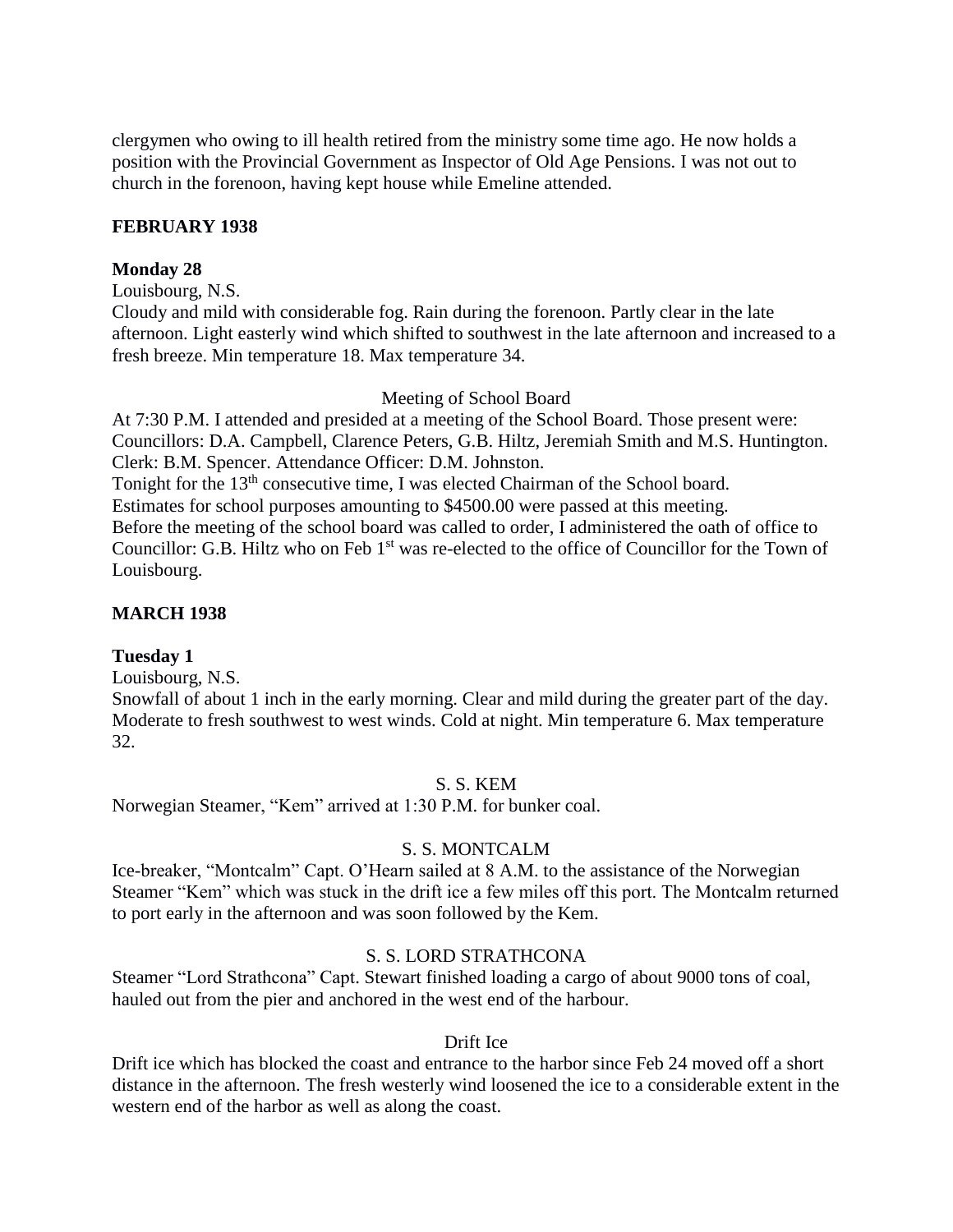# Glace Bay Town Elections

Civic elections were held today in the Town of Glace Bay with the following result: Mayor: D.W. Morrison was reelected by a majority of 2.327 over Hector MacDonald. Morrison 4455, MacDonald 2128. Councillors: Peter Calder reelected defeating Clare Dermont and Fred Brodie. Michael Morrison reelected defeating James MacNeil. John MacLean reelected, defeating John N. MacDonald and Eli Collins. Anthony MacCormack reelected, defeating Dan Campbell. John MacLeod elected, defeating Councillor William Wilton. Duncan MacKenzie, elected, defeating Councillor John Morrison.

(Elections results taken from March 2 issue of Sydney Post Record)

# **MARCH 1938**

# **Wednesday 2**

Louisbourg, N.S.

Clear and cold in the morning but becoming cloudy before noon. Snowed moderately during part of the afternoon. Snowfall about 2 inches. Light variable wind. Min temperature 2. Max temperature 18.

# S. S. LORD STRATHCONA

Steamer, "Lord Strathcona" Capt. Stewart sailed in the morning for Halifax, N.S. with a cargo of coal.

# S. S. KEM

Norwegian Steamer "Kem" sailed at about 7:30 A.M.

# S. S. CARIBOU

Newfoundland Steamer, "Caribou" Capt. Taverner, arrived with passengers, mails and freight from Port-au-Basque, Nfld at about 5 P.M.

# Drift Ice

Drift ice which has on the shore at Louisbourg and vicinity for the past few days has almost entirely disappeared.

# Nova Scotia Legislature Opened Yesterday

The first session of Nova Scotia 18<sup>th</sup> legislature was opened yesterday at Halifax by Lieut -Governor Robert Irwin, who read the Speech from the Throne. Reply to the Speech from the Throne was moved by D.D. Boyd, M.L.A. for Richmond County and seconded by Malcolm A. Patterson. M.L.A. for Cape Breton West.

Hon Angus L. MacDonald is Premier while Percy C. Black is leader of the opposition.

# **MARCH 1938**

**Thursday 3** Louisbourg, N.S.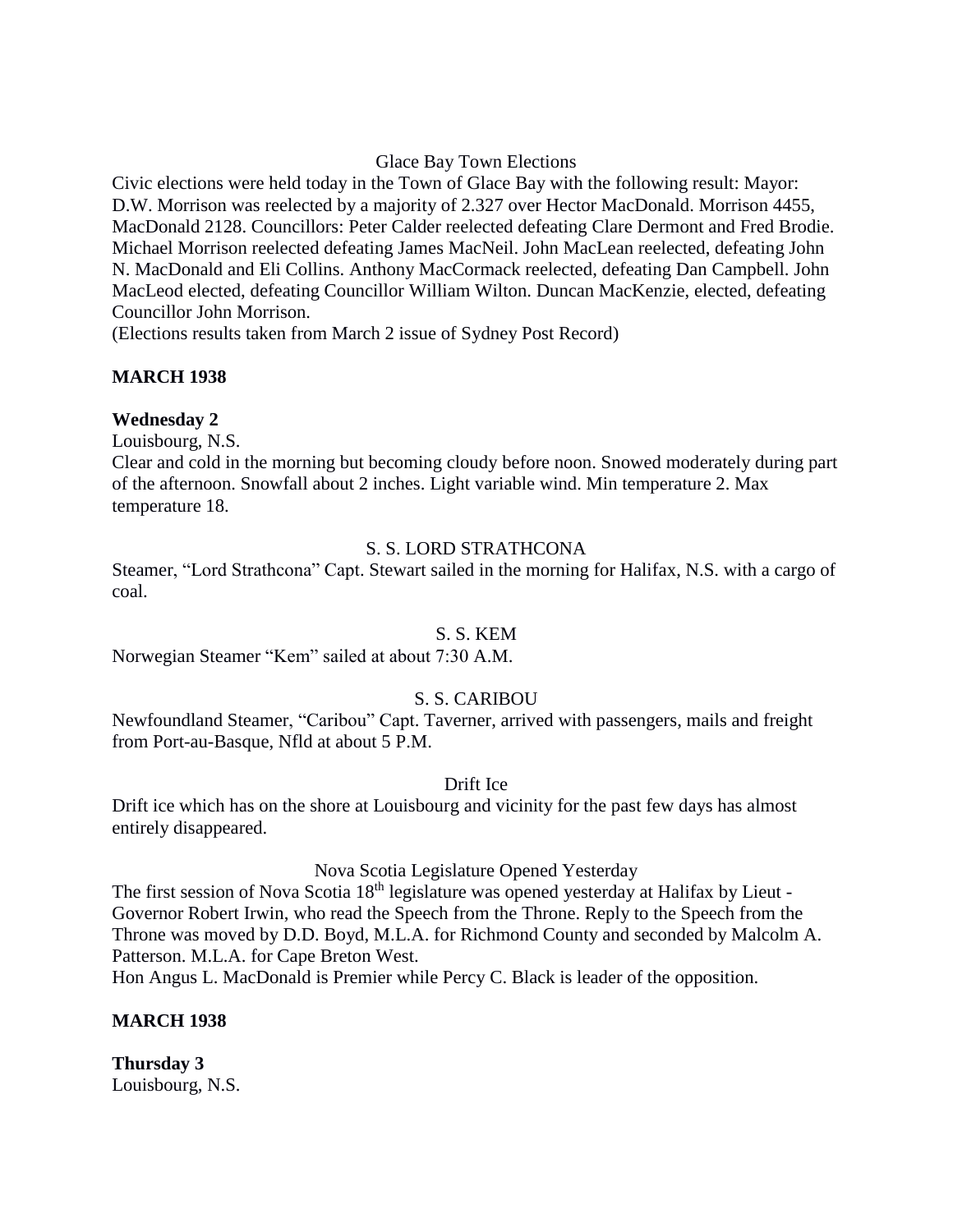Cloudy and cold with light drizzle of snow which continued nearly all day. Snowfall about 3 inches. Moderate to fresh northerly wind. Min temperature 8 below. Max temperature about 18.

# S. S. LICA MAERSK

Danish Steamer, "Lica Maersk" sailed at 7:30 A.M. for [blank] with a cargo of about 3800 tons of steel products.

## S. S. GREY COUNTY

Norwegian Steamer "Grey County" which has been at anchor in the stream since her arrival here on last Saturday docked at the freight wharf at about 8 A.M. and began loading a cargo of steel products.

# S. S. CARIBOU

Newfoundland Steamer "Caribou" sailed shortly after 6 P.M. with passengers, mails and freight for Port-au-Basque, Nfld.

## **MARCH 1938**

## **Friday 4**

Louisbourg, N.S.

Clear and cold with light to moderate north to northeast winds. Min temperature 11 below. Max temperature 13.

# **MARCH 1938**

### **Saturday 5**

Louisbourg, N.S.

Clear and very cold in the morning, moderating and becoming cloudy in the afternoon. Light variable wind in the early part of the day. South-west in the afternoon increasing to a fresh breeze during the night. Snow began to fall at about 8 P.M. Min temperature 10 below. Max temperature 23.

### S. S. MONTCALM

Icebreaker "Montcalm" Capt. O'Hearn, sailed in the morning to the assistance of the Norwegian Steamer, "FLINT 2" reported stuck in the ice about 10 miles off Louisbourg. The Montcalm returned to port at about 2:45 P.M. and was followed by the "Flint 2" about a half hour later.

# S. S. FLINT 2

Norwegian Steamer "Flint 2" arrived at about 3:15 P.M. for part cargo of steel products and anchored in the stream.

# S. S. CARIBOU

Norwegian Steamer"Caribou" Capt. Taverner arrived at about 4 P.M. with passengers, mails and freight from Port-au-Basque, Nfld.

### Council Meeting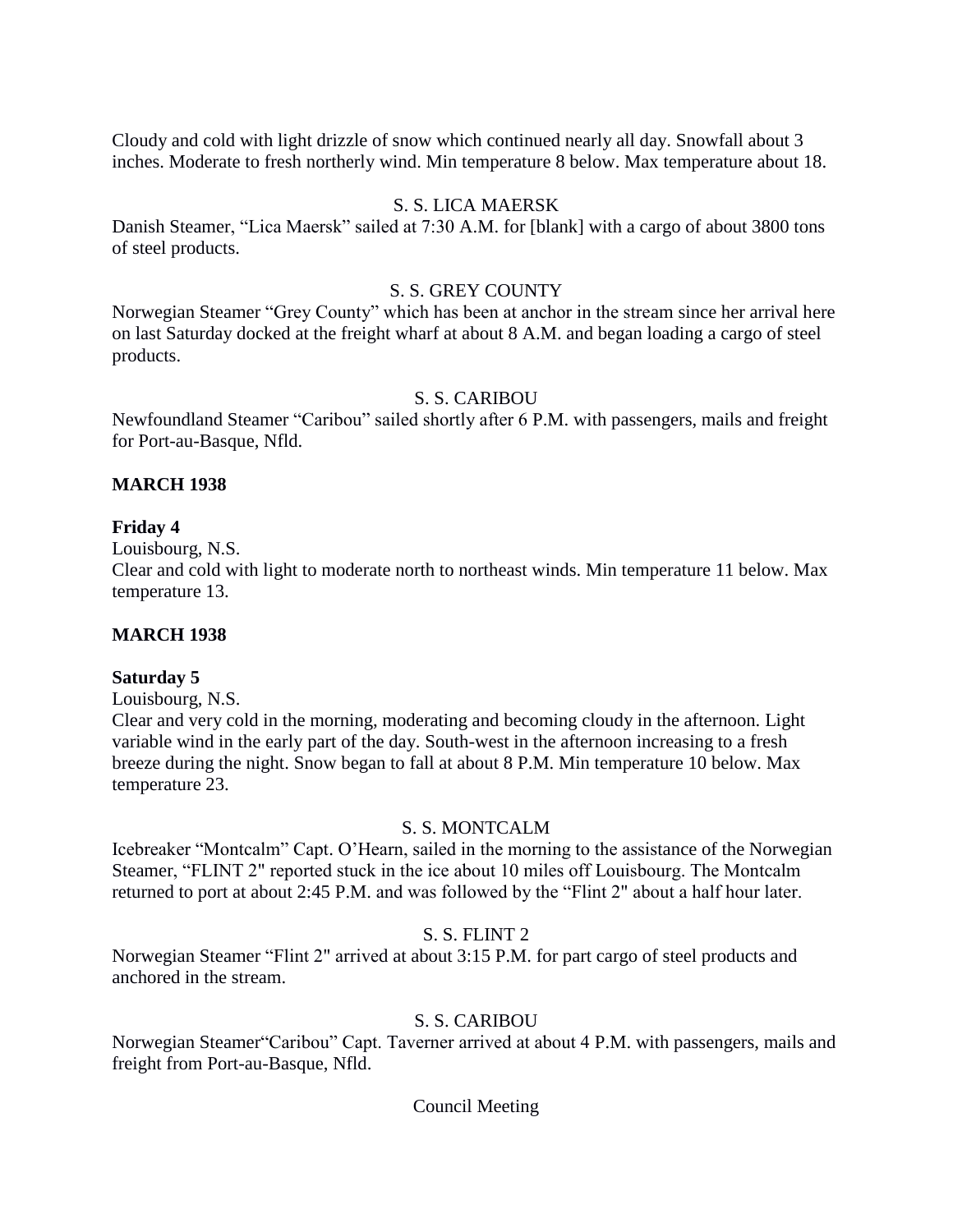At 7:30 P.M. I attended and presided at a meeting of the Town Council in the Council Chamber, Town hall. Those present were: Councillors: Jeremiah Smith, G.B. Hiltz, Alex MacDonald, James Townsend and Clifton Townsend. Clerk: B. M. Spencer. Police Officer: D.M Johnston, Mayor: M.S. Huntington. Amongst other business transacted was the adoption of the assessment for the Town of Louisbourg, amounting to \$266.620.00 from which the rates will be levied for 1938. Tax rate set at 4 1.4 per cent. Discount for taxes paid before the first of May next, 3 per cent and paid before first of July 2 ½ per cent.

# **MARCH 1938**

# **Sunday 6**

Louisbourg, N.S.

Snow in the early morning followed by light rain. Cloudy and mild during the day with light frost at night. Light southwest wind shifting to northwest in the afternoon. Snowfall about 2 inches. Min temperature 21. Max temperature 38.

# S. S. CARIBOU

Newfoundland Steamer"Caribou" Capt. Taverner sailed at 12:50 P.M. for Port-au-Basque, Nfld with passengers, mails and freight.

# S. S. FLINT 2

Norwegian Steamer"Flint 2" which arrived here yesterday for part cargo of steel products, docked on the west side of the freight wharf early in the afternoon.

# Church Services

At 11 A.M. and 7 P.M. I attended services in the First United Church. Both morning and evening services were conducted by Rev. Adam L. Kennedy of Marion Bridge. C.B.

# **MARCH 1938**

# **Monday 7**

Louisbourg, N.S.

Clear and moderately cold with light to moderate northwest wind. An ideal day. Min temperature 6. Max temperature 25.

# S. S. MONTCALM

Icebreaker "Montcalm" Capt. O'Hearn sailed in the morning.

# Meeting of Official Board

At 7:30 P.M. I attended a meeting of the Official Board of the First United Church. Meeting was held in the Manse. Those present were: Rev. D.A MacMillan, A.W. Stacey, John A. MacDonald, John N. MacDonald, Neil MacRury, William MacAulay and M.S. Huntington. This meeting was called for the purpose of considering the feasibility of collecting money for church purposes through the "Check off" as is the custom in the mining towns; where those employed by the Dominion Coal Company authorize the company to check off a certain amount weekly to be paid over to their respective churches. No action was taken other than to appoint a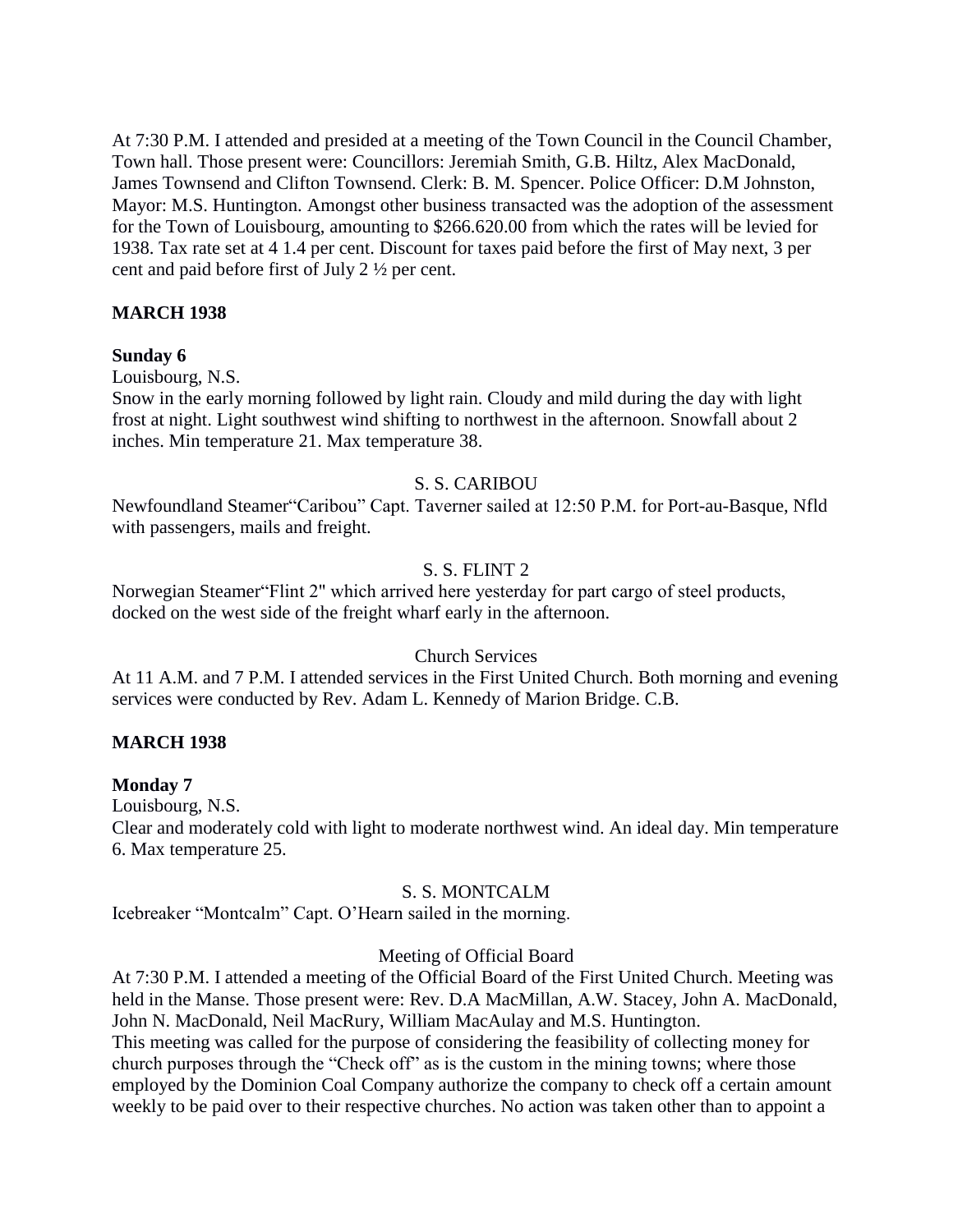committee consisting of A.W. Stacey and John A. MacDonald to obtain further information on the question. Meeting adjourned to meet again at the call of the Chairman: Rev. D.A. MacMillan.

# **MARCH 1938**

### **Tuesday 8**

Louisbourg, N.S.

Clear in the morning. Snow squalls in the forenoon. Clearing shortly after noon. Light to moderate southwest wind, shifting to west and northwest in the afternoon. Snowfall about 1 inch. Min temperature 8. Max temperature 32.

## **MARCH 1938**

### **Wednesday 9**

Sydney, N.S. Louisbourg, N.S. Clear and cold with light to moderate north west wind. Min temperature (Louisbourg) 6 below. Max temperature (Louisbourg) about 16.

## S. S. LORD STRATHCONA

Steamer"Lord Strathcona" Capt Stewart arrived from Halifax in the morning for the purpose of loading a cargo of coal.

#### Motored to Sydney

At 9 A.M. I left Louisbourg for Sydney on Stevens bus, arriving at about 10:15 A.M. At 3 P.M. I attended a meeting of the Mayors of the various towns and the City of Sydney and the members of the Cape Breton Hospital Commission in the County Court Chamber in the County buildings. This meeting was called for the purpose of considering the question of erecting an addition or annex to the present Cape Breton Hospital, located at Sydney River. Architect A.J. MacCormack was present at the meeting with sketches of the proposed building. No action was taken other than to authorize the County Clerk: JamesMacNeil to advertise through the medium of the Sydney Post-Record and the Halifax Chronicle for further plans and estimates for a building to contain about 100 beds.

Mayors present: G.B. Slaven, Sydney; Fenwick Kelly, North Sydney; Francis Stephenson, Dominion; P.G. Muise, New Waterford; M.S. Huntington, Louisbourg. Members of Hospital Commission present: Councillor L.Y. Urguhart, North Sydney; Councillor Cecil Cudhea, Glace Bay; Councillor Steve MacLean, Frenchvale; Gordon MacGregor, Dominion No. 6; Warden R. A. MacKinnon, presided. Others present: A.C. Daye, County Treasurer, James MacNeil, County clerk, Mrs.Daye, Matron, Cape Breton Hospital.

Had lunch at Vidal Hotel. While in Sydney today I

(continued on next page)

# **MARCH 1938**

**Thursday 10** Louisbourg, N.S.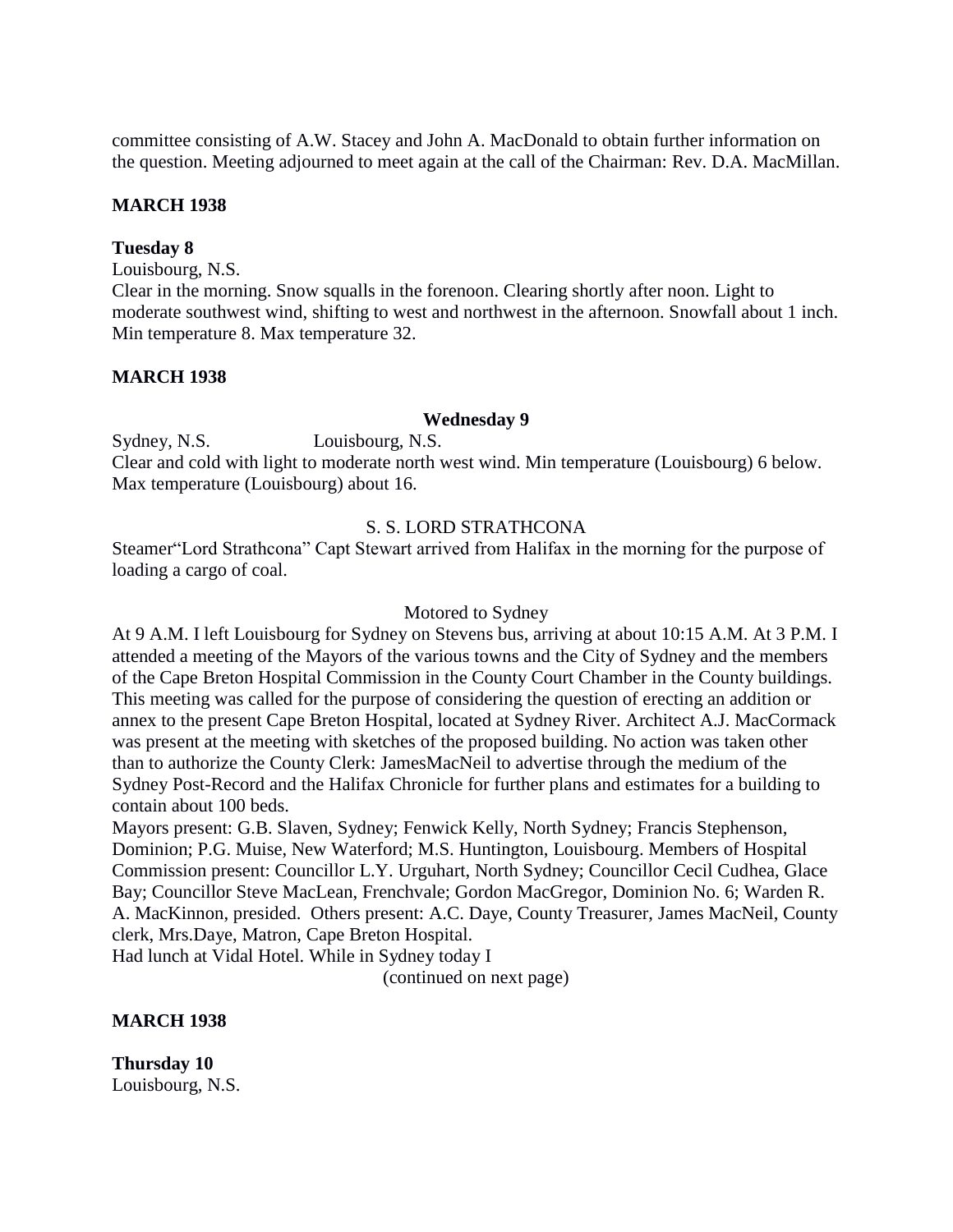Cold and mostly clear with light to moderate west to southwest wind. Min temperature 2 below. Max temperature 23.

# S. S. GREY COUNTY

Steamer"Grey County" (Norwegian) Capt. [blank] sailed in the morning for England with a cargo of about 7000 tons of steel products.

### S. S. FLINT 2

Norwegian Steamer "Flint 2" sailed at about 8:30 A.M. with part cargo of steel products, about 3000 tons, enroute for England.

## S. S. CITY OF YOKOHAMA

British Steamer "City of Yokohama" arrived at about 7:30 A.M. for part cargo of steel products.

## S. S. MONTCALM

Government icebreaker, "Montcalm" Capt. O'Hearn arrived from North Sydney at about 7 P.M.

# S. S. SURF

Small passenger and freight Steamer "Surf" arrived here from North Sydney at about 7 P.M. The Surf was towed out of North Sydney harbour through the ice blockade by the S. S. Montcalm and escorted to Louisbourg. The "Surf" is enroute to Canso, N.S.

#### (continued from previous page)

purchased a copy of "The Book of Newfoundland" 2 vol from G.W. Harwood who is at present selling the book in Cape Breton. This work is edited by J.R. Smallwood and retails for \$7.50. Returned to Louisbourg on Sullivan's bus arriving at about 6:45 P.M.

### **MARCH 1938**

### **Friday 11**

Louisbourg, N.S.

Clear and cold with light to moderate north to north east winds. Min temperature 4 below zero. Max temperature 13.

### S. S. SURF

Steamer"Surf" sailed for Canso, N.S. at about 6 A.M.

# S. S. MONTCALM

Government icebreaker, Montcalm, Capt O'Hearn sailed for North Sydney but owing to ice conditions returned to port at about 1 P.M.

# S.S. LORD STRATHCONA

Steamer, "Lord Strathcona" Capt. Stewart sailed at about 9 A.M. with a cargo of coal for St. John, N.B.

# **S. S. CITY OF YOKOHAMA**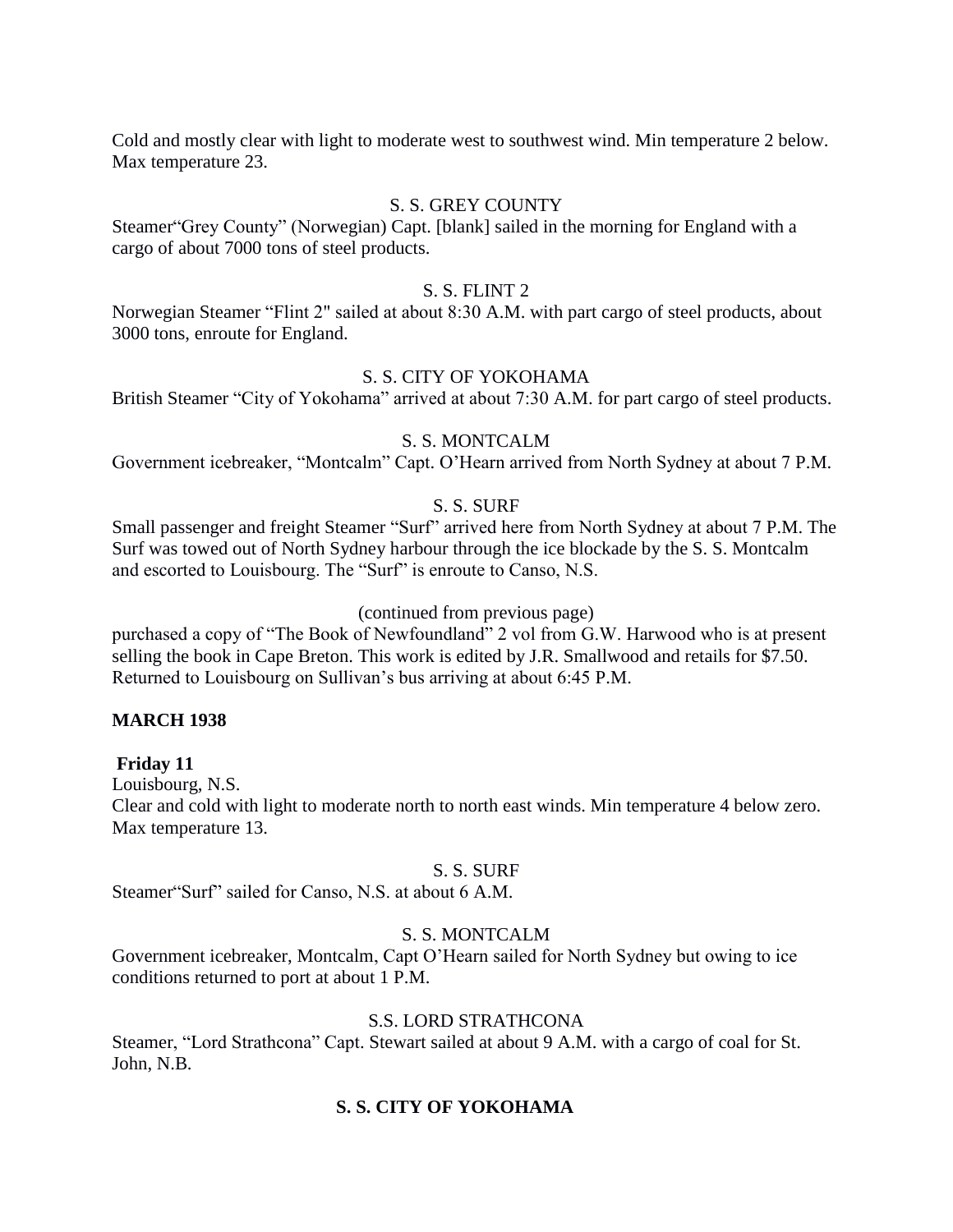British Steamer, "City of Yokohama" sailed at about 12:30 P.M. for Australia and New Zealand, via Halifax, N.S. While in port this ship took on board about 400 tons of steel products.

# Police Court

In Police court, this afternoon, before Stipendiary Magistrate B. M Spencer, Seward Hunt pleaded guilty to a charge of assaulting John C. Johnson, on Saturday night, March 5, 1938. Hunt was sentenced to pay a fine of \$5.00 and costs, amounting in all to \$7.50, with an alternative of 10 days in the County jail. He was given until tomorrow afternoon to produce the cash.

# **MARCH 1938**

### **Saturday 12**

Louisbourg, N.S.

Cold in the morning but becoming mild early in the day. Clear and sun shining with light to moderate southerly wind. An ideal day. Min temperature 8 below. Max temperature 24.

## S. S. MONTCALM

Government Steamer, "Montcalm" Capt O'Hearn sailed at about 7:30 A.M.

## S.S. ESTHERMARIA

Danish Steamer, "Esthermaria" arrived at about 8 A.M. After bunkering she sailed at about 5:30 P.M..

# **MARCH 1938**

### **Sunday 13**

Louisbourg, N.S. Clear and mild with light variable wind, mostly southwest. Min temperature 5. Max temperature 30.

### S. S. KALO

Danish Steamer"Kalo" arrived at about 8:30 A.M. for bunker coal.

### Remains Arrive

The remains of the late Sadie C. MacLean arrived at Sydney on the morning train and were brought to Louisbourg by D.M. Johnston, undertaker in his motor hearse, arriving here at about 9:45. Miss MacLean died at Keene, New Hampshire, U.S.A. last Wednesday, March 9 after an illness of one week. She is survived by her mother, Mrs. Ronald MacLean and two sisters. The sisters are Mrs. John A. MacDonald (Erna) and Mrs. Louis H. Cann (Madge), all of this town. Miss MacLean was in her  $47<sup>th</sup>$  year.

### Funeral

At 2 P.M. I attended the funeral of the late Sadie C. MacLean, which took place from the home of Mr. and Mrs. Louis H. Cann. The funeral service was in charge of Rev. D.A. MacMillan, who was assisted by Rev. John MacKinnon, D.D. (Retired) of Sydney. After the service at the house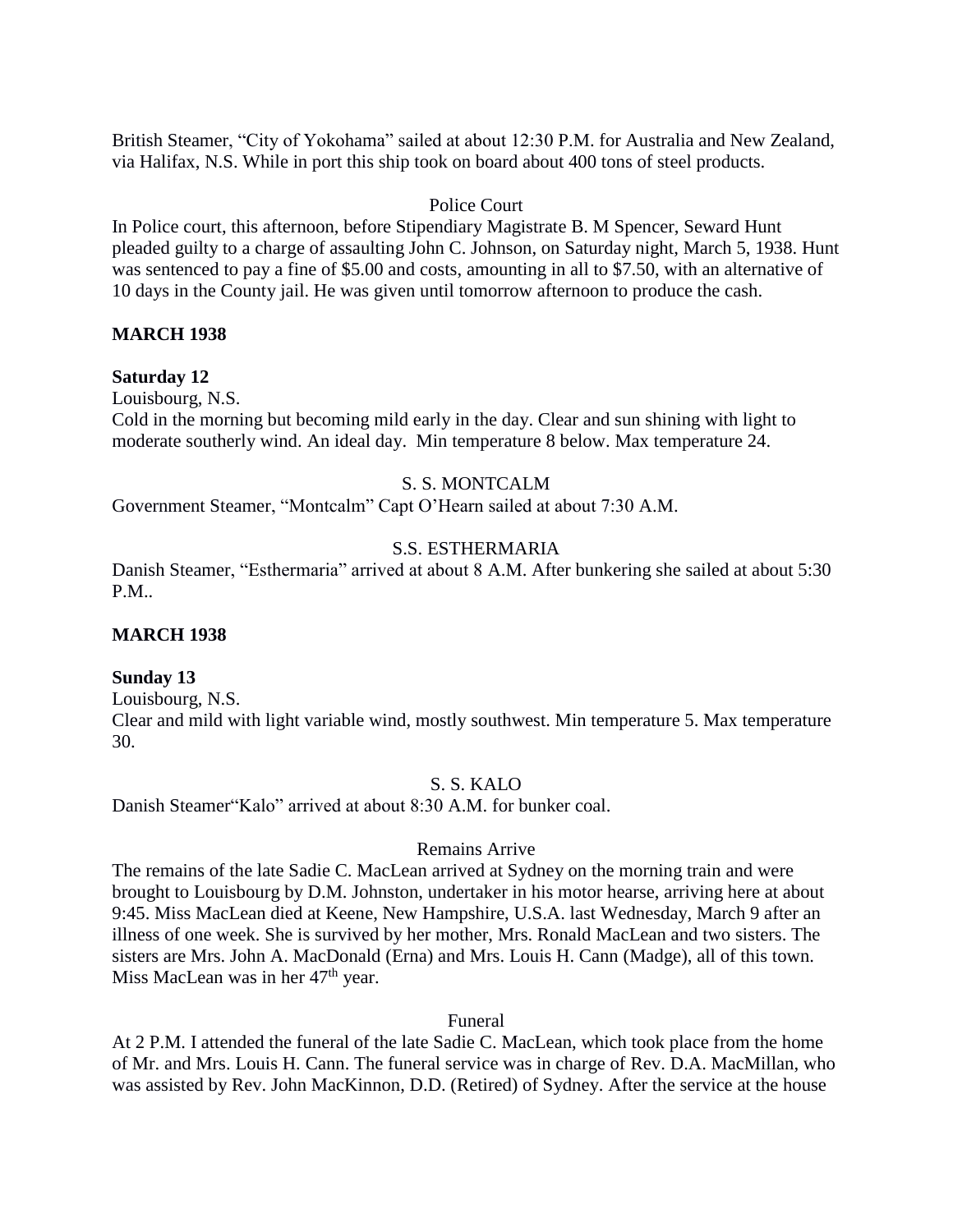the funeral procession made its way to the United Church Cemetery, on Clarke's Road where burial took place, the commitment service being conducted by Rev. John MacKinnon, D.D. The pallbearers were: D.J. MacInnis, A.W. Stacey, Emerson A. Grant, Edward MacDonald, Edison Skinner and James H. Crowdis.

## Church Services

At 11 A.M. and 7 P.M. I attended services in the First United Church. Rev. John MacKinnon D.D. of Sydney conducted the morning service while Rev. D.A. MacMillan the regular pastor was the preacher in the evening. Owing to illness Mr. MacMillan has been unable to attend to his pastoral duties for several months, today being the first time he has conducted a church service since November 7, 1937.

## **MARCH 1938**

### **Monday 14**

Louisbourg, N.S.

Snowfall of about 3 inches in the early morning, followed by a light mist. Cleared early in the forenoon. Bright and sun shining during the rest of the day with temperature above the 30 mark. Snow melting and streets slushy. Cold at night. Light southwest to northwest wind. Min temperature 10. Max temperature 39.

# S.S. KALO

Danish Steamer"Kalo" after bunkering sailed at about 8 A.M.

### **MARCH 1938**

#### **Tuesday 15**

Louisbourg, N.S. Clear and cold with moderate to fresh northwest wind. Min temperature 8. Max temperature 20.

#### Drift Ice

No drift ice in the harbour and none in sight off the Louisbourg coast.

### Police Court

In police court at 10 A.M. today, Alex Hunt , Louis MacGillivray and Leonard Burke were before Stipendiary Magistrate, B.M. Spencer, on charges of being drunk and disorderly on the street on Saturday night, March 12, 1938. They all pleaded guilty and were each given 2 months suspended sentence and a severe lecture by His Honor.

### **MARCH 1938**

## **Wednesday 16**

Louisbourg, N.S.

Cold in the morning but becoming comparatively mild at night. Mostly clear with light northwest wind which became variable in the afternoon. Min temperature 2, max temperature 31.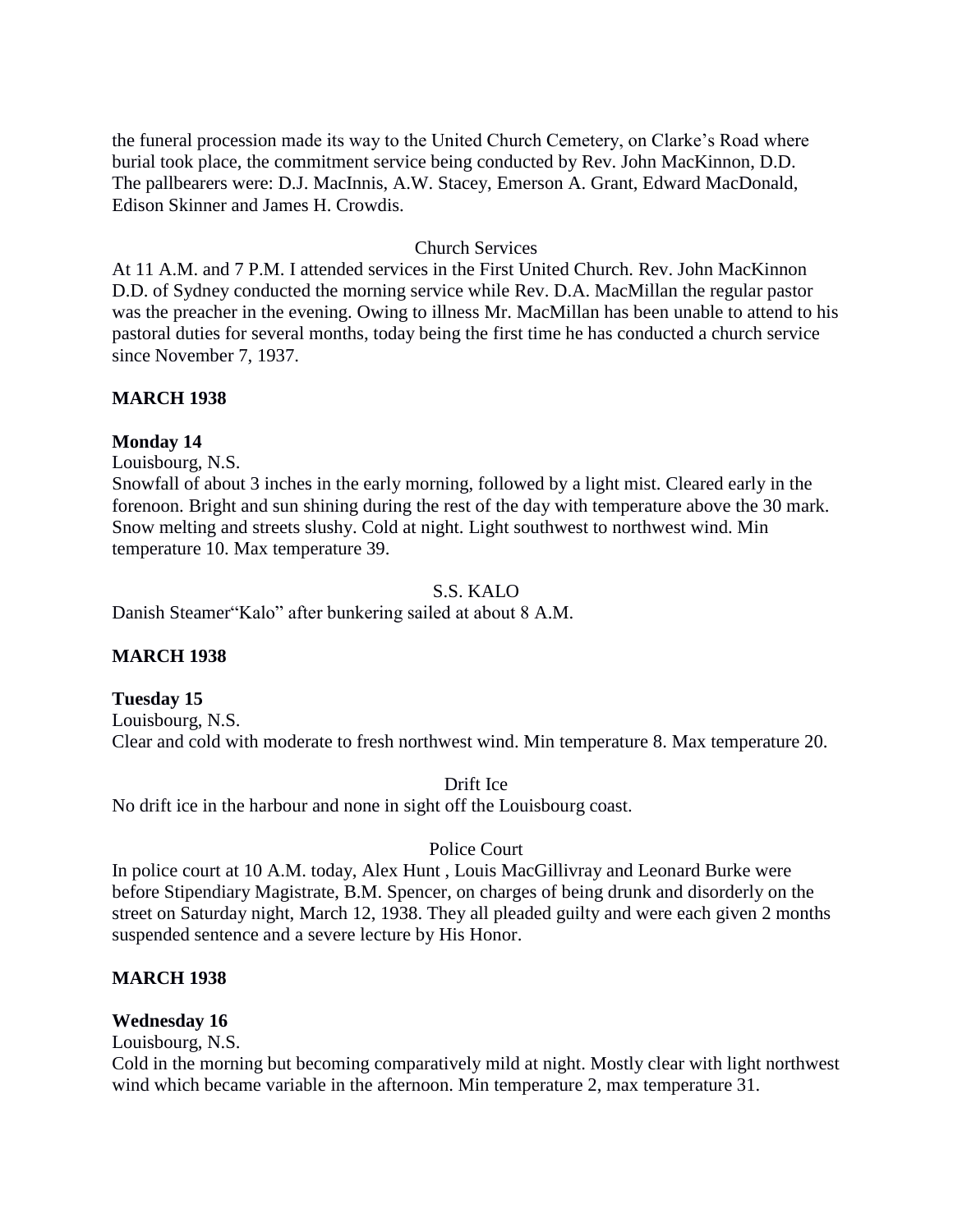# **MARCH 1938**

**Thursday 17**

Louisbourg, N.S.

Clear and cold with variable wind, becoming cloudy in the afternoon with light easterly wind. Min temperature 8. Max temperature 23.

# S. S. MARTIN CAROL

Danish Steamer, "Martin Carol" arrived in the evening for bunker coal. After bunkering, she sailed at about 10:30 P.M.

# Board of Trade

At 8 P.M. I attended a meeting of the Board of Trade at the Dundonald Inn (Roy Ingraham, Proprietor) After the business part of the meeting was over, a light lunch was served to those present by Mr. Ingraham.

Members present as follows: James Crowdis, (President) George Lewis, (Secretary) D.M. Johnston, John Poole, Bert Wilcox, Rev. E.B. Gabriel, George Wilcox, Holland Fleet, D.W. Levy, E.J. Reyno, Alfred Tilley, Dr R.P. Baird, Sam Levy, Neil Murphy, Lawrence Kelly, Roy Ingraham, Alistair MacDonald.

# **MARCH 1938**

# **Friday 18**

Louisbourg, N.S.

Rain during the forenoon which froze as it fell and covered all out-of-doors with a coating of ice. Misty and foggy in the afternoon. Light to moderate easterly wind. Min temperature 22. Max temperature 30.

# **MARCH 1938**

# **Saturday 19**

Louisbourg, N.S.

Cloudy and misty with some heavy showers at intervals during the day and night. Min temperature 28. Max temperature 32. Light variable wind, mostly north to northeast.

# Silver Thaw

Silver thaw of yesterday and last night which encased all out-of-doors with ice did no serious damage. Ice disappeared from trees, fences and wires shortly before noon.

# Streets Bare

Streets are bare with the exception of a strip of ice on each side.

# Drift Ice

Harbor full of drift ice but none of any amount on the coast near Louisbourg.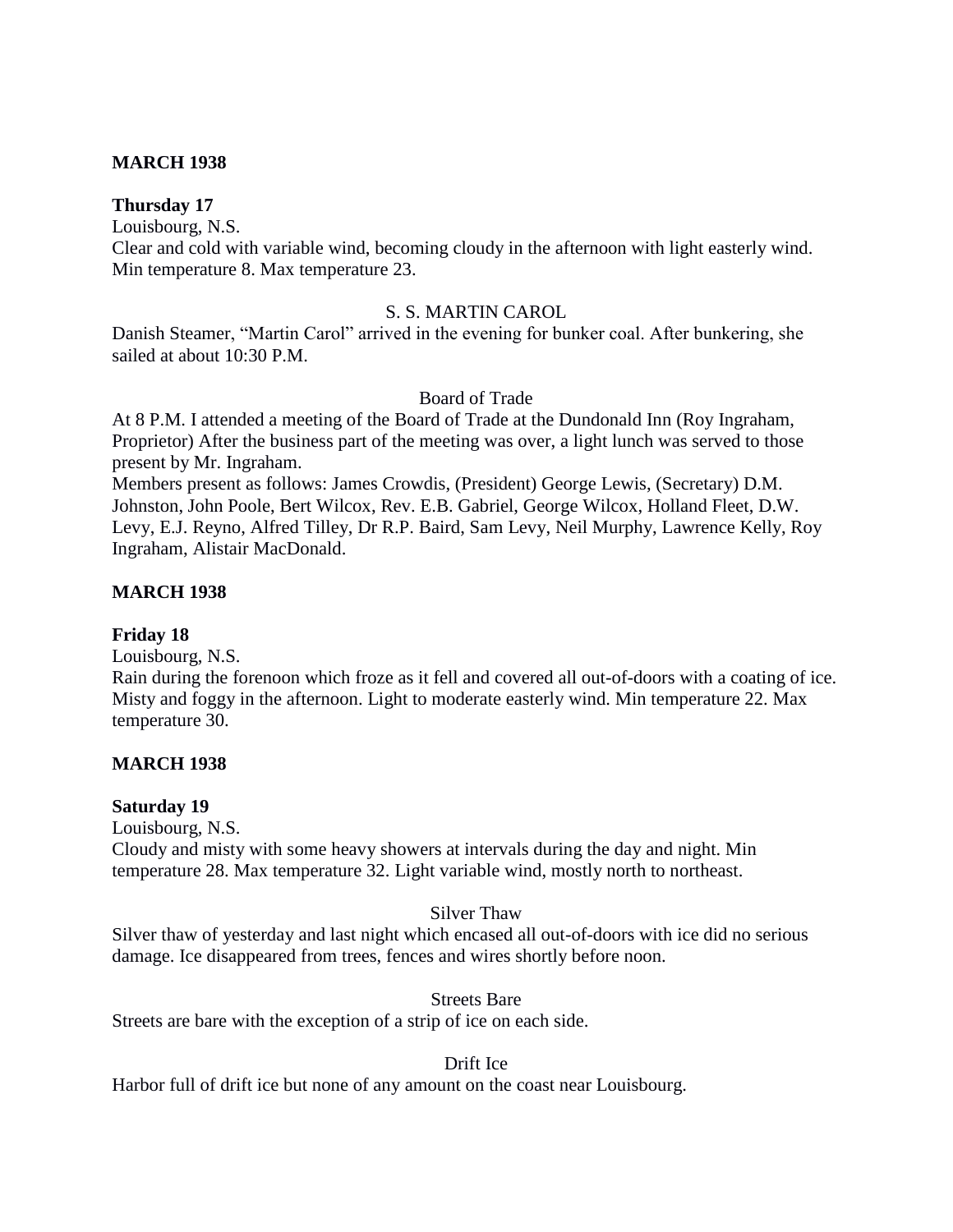# **MARCH 1938**

# **Sunday 20**

Louisbourg, N.S.

Clear and mild with light variable wind, which was mostly northwest in the forenoon. An ideal day. Min temperature 25. Max temperature 50. Snow and ice disappearing rapidly. Large patches of bare ground in the fields.

# Church Services

At 11 A.M. and 7 P.M. I attended services in the First United Church. The 11 A.M. service was conducted by A.W. Stacey (Elder) and the evening service was in charge of the Young People's Union with Donald Wilson as leader.

Visited Mr. & Mrs. Townsend

In the afternoon, Emeline and I visited Mr. and Mrs. Fletcher Townsend.

# Death of Miss MacRury

The death took place at the home of her sister-in-law, Mrs. Donald John MacRury, shortly after noon today of Miss Mary A. MacRury. Miss MacRury who was 95 years of age was born at Clarke's Road, but came to Louisbourg with the MacRury family in 1919 where she lived since that time.

## **MARCH 1938**

# **Monday 21**

Louisbourg, N.S.

Cloudy and foggy with a few light showers. Light to moderate winds. Min temperature 26. Max temperature 35.

### Death of Mrs. MacIntyre

The death of Mrs. Hugh A. MacIntyre took place at her home, Alfred Street at about 11 P.M. Mrs. MacIntyre who had been in poor health for a number of years is survived by her husband and four children, the oldest about 20 and the youngest about 12.

### **MARCH 1938**

### **Tuesday 22**

Louisbourg, N.S.

Snowfall of about 3 inches in the early morning, followed by a few light showers. Cloudy during the day with moderate to fresh north to northeast winds. Min temperature 22. Max temperature 24.

Snow Melting

Snow of the early morning nearly all melted during the day, leaving the streets bare and muddy.

### Funeral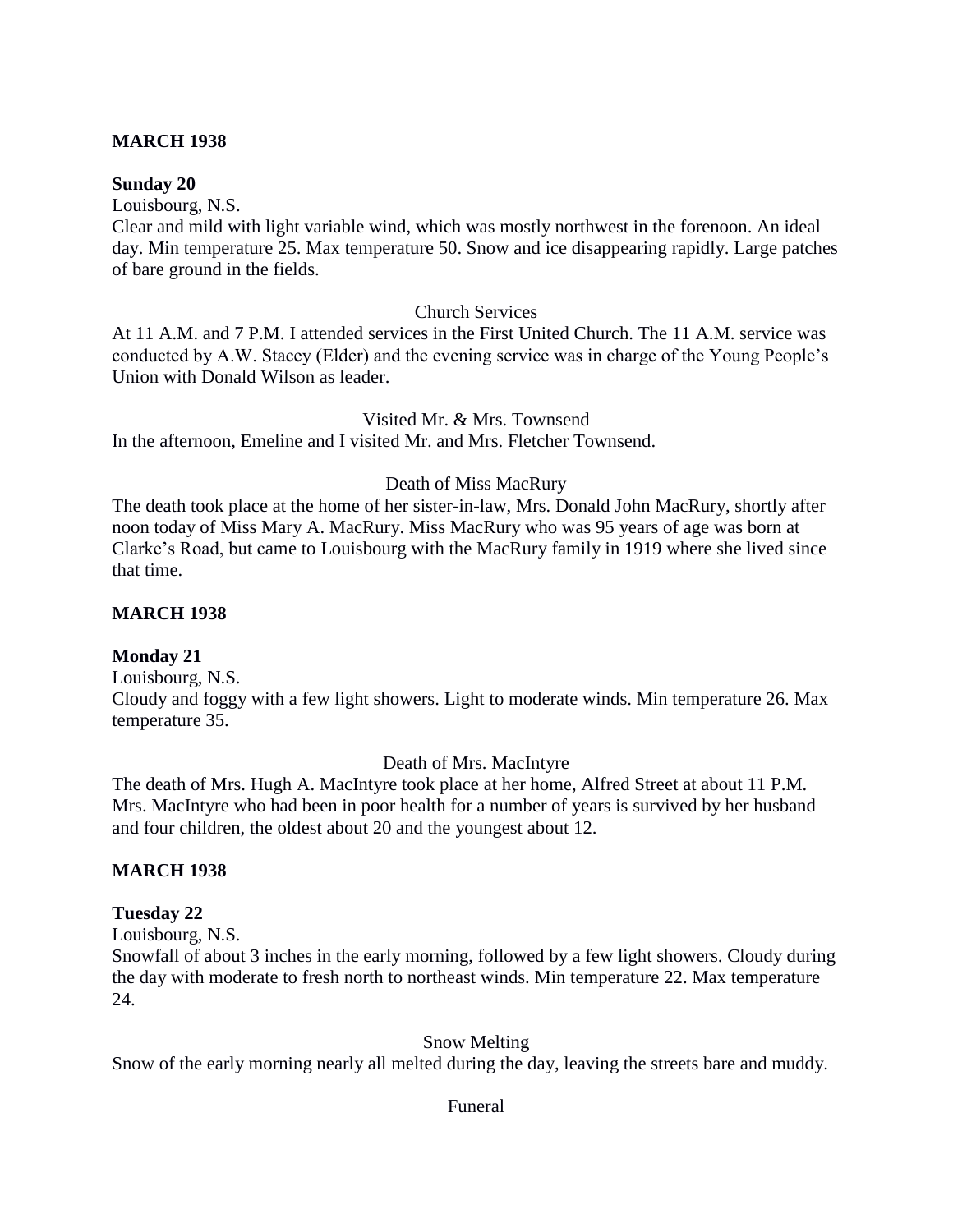At 1:30 P.M., I attended the funeral of the late Miss Mary A. MacRury, which took place from the home of her sister-in-law, Mrs. D.J. MacRury, Havenside. The funeral service was conducted by Rev. L.B. Campbell of the First United Church, Sydney, N.S. Burial took place in Catalone Cemetery.

# **MARCH 1938**

## **Wednesday 23**

Louisbourg, N.S. Partly clear with light to moderate variable wind, mostly southwest. Min temperature 19. Max temperature 36.

Funeral

At 1:30 P.M. I attended the funeral of the late Mrs. Hugh A. MacIntyre, Alfred Street. The funeral service was held at the house by Rev. J.R. Miller of the United Church, Port Morien. Interment took place in the United Church Cemetery, Willow Grove on Clarke's Road.

# **MARCH 1938**

## **Thursday 24**

Louisbourg, N.S.

Cloudy with some fog. Showers during the night. Light southwest wind. Min temperature 25. Max temperature 36.

### **MARCH 1938**

### **Friday 25**

Louisbourg, N.S. Cloudy and chilly with moderate to fresh north and northeast winds. Min temperature 26. Max temperature 37.

## **MARCH 1938**

### **Saturday 26**

Louisbourg, N.S. Clear and very chilly with fresh north and northeast winds. Min temperature 20. Max temperature 33.

### **MARCH 1938**

### **Sunday 27**

Louisbourg, N.S. Cloudy and very chilly with fresh easterly wind. Min temperature 19. Max temperature 29.

Drift Ice

Drift ice in sight a short distance off shore.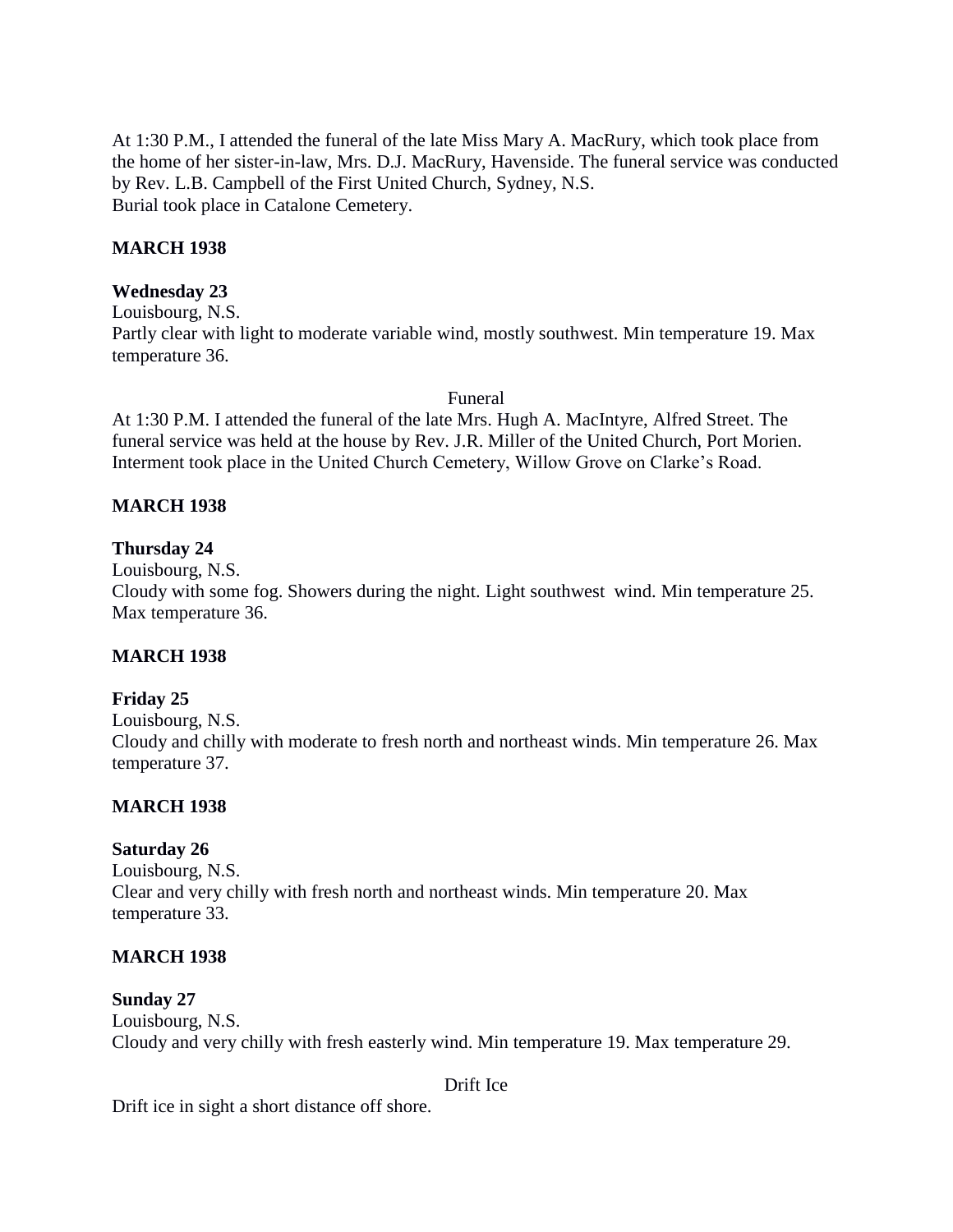# Church Services

At 11 A.M. and 7 P.M. I attended services in the First United Church where Rev. D.A. MacMillan , the regular pastor conducted both the morning and evening services. Owing to illness, Mr. MacMillan has been unable to attend to his pastoral duties since last autumn. This is his second appearance in the pulpit since November 7, 1937.

# Visited Fletcher

In the afternoon, Emeline and I visited Mr. and Mrs.Fletcher Townsend. Fletcher has been confined to his home through illness for the last two or three weeks.

# Death of Mrs. Scott

The death took place at an early hour today at the home of Mr. and Mrs. John Holland, Sydney Road of Mrs. Andrew Scott (Kate Ferguson) Mrs. Scott, who was about 85 years of age, had been ill for a considerable length of time.

# **MARCH 1938**

# **Monday 28**

Louisbourg, N.S.

Snow in the early morning. Cloudy and very chilly during the day with a light drizzle of snow. Fresh to strong east to northeast winds. Snowfall about 3 inches. Min temperature 22. Max temperature 28.

# **MARCH 1938**

# **Tuesday 29**

Louisbourg, N.S. Clear and chilly with light to moderate northeast wind. Min temperature 18. Max temperature 32.

# S. S. ROSECASTLE

Steamer"Rosecastle" Capt. Kenny arrived from Halifax at about 10:30 A.M. for to load a cargo of coal.

# Funeral

The funeral of the late Mrs. Andrew Scott took place at 1:30 P.M. from the home of Mr. and Mrs. John Holland, Sydney Road. Service at the house was conducted by Rev. D.A. MacMillan of the First United Church, this town. Interment took place in Catalone Cemetery.

# Police Court

In Police Court today before Stipendiary Magistrate, B.M. Spencer, Gordon Stevens, Jr. pleaded guilty to a charge of violating the "Lord's Day" act in serving ice cream in his place of business on Sunday, March 6, 1938. Stevens was fined \$5.00 and costs. Stevens and several other merchants have for the last two or three years kept their shops open for business on Sunday but this is the first time that legal action has been taken to put a stop to Sunday selling. Police Officer D.M. Johnson of this town laid the information in this case.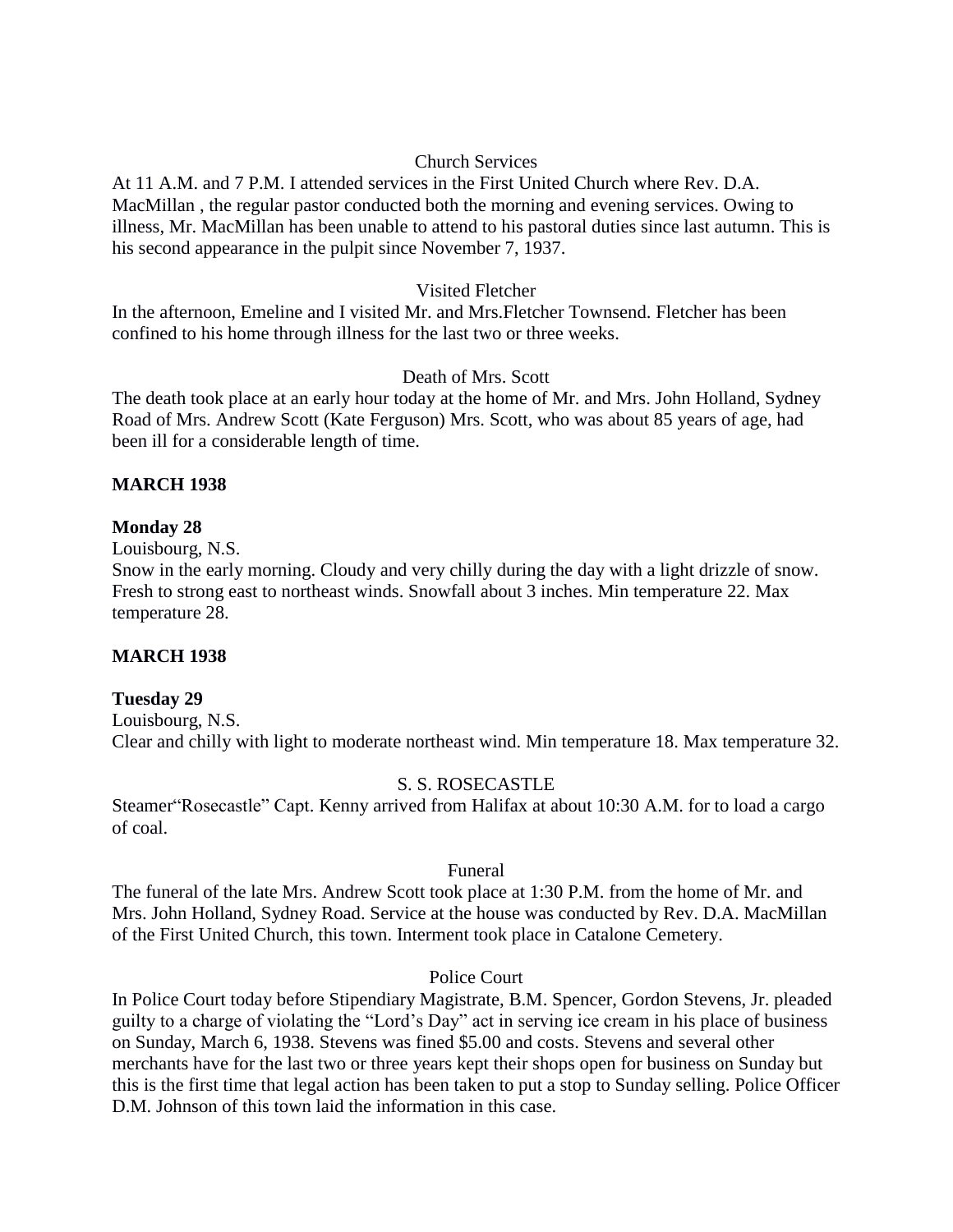# **MARCH 1938**

# **Wednesday 30**

Louisbourg, N.S. Clear and cool with moderate northeast wind. Min temperature 13. Max temperature 35.

# S.S. ROSECASTLE

Steamer "Rosecastle" Capt Kenny sailed at about 12:30 P.M. for St. John, N.B. with a part cargo of coal, about 6000 tons.

# S. S. JOHANNES MAERSK

Danish Steamer "Johannes Maersk" arrived at about 3 P.M. for a cargo of steel products.

# **MARCH 1938**

# **Thursday 31**

Louisbourg, N.S. Clear and cool with light to moderate variable wind, mostly southwest. Cloudy in the late afternoon. Min temperature 12. Max temperature 30.

# **APRIL 1938**

# **Friday 1**

Louisbourg, N.S. Cloudy, rained moderately during the forenoon and very heavy in the afternoon and night. Moderate to strong southwest wind. Min. temperature 26. max. temperature 36.

# **APRIL 1938**

**Saturday 2 Louisbourg, N.S.** Clear and mild with light southwest wind. An ideal day. Min. temperature 25. max. temperature 42.

## S. S. VAGA

Norweigan Steamer "Vaga" arrived at noon for bunker coal.

Drift Ice

Harbour filled with loose drift ice. Ice close in shore on the coast.

### Went to Hospital.

Fletcher Townsend who has been in poor health for the last two or three months entered the City Hospital at Sydney today for examination and treatment.

# Fox Sparrows Arrived.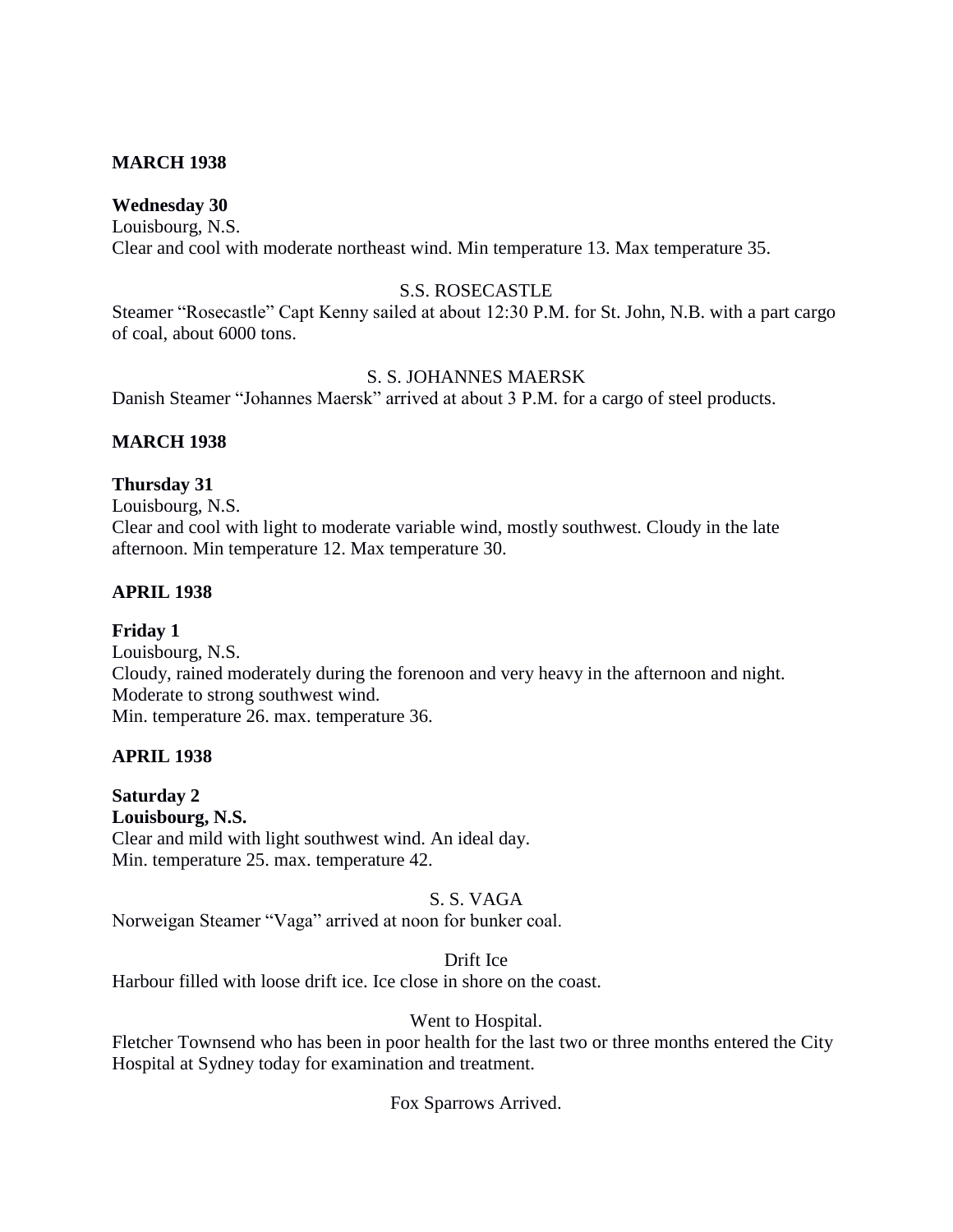Today, I noticed that the Fox Sparrows, which visit us for a short time each Spring, have arrived and their sweet songs are heard on every hand. They are the largest of the sparrow family, reddish brown in color, and one of the best singers. They are on their way to their Northern nesting grounds and usually remain with us for about three weeks. When the time comes for them to depart they disappear with dramatic suddenness, not one remaining behind, as they continue their flight northward.

## **APRIL 1938**

## **Sunday 3**

Louisbourg, N.S. Sydney, N.S.

Heavy rain in the morning with silver thaw. Cloudy, misty and chilly during the day. Light to moderate northeast to northwest winds. Min. temperature (Louisbourg) 26. max. temperature (Louisbourg) 39.

#### S. S. JOHANNES MAERSK

Danish Steamer "Johannes Maersk" sailed at about 9 am with a cargo of about 2700 tons of steel products.

## S. S. VAGA

Norweigan Steamer "Vaga" sailed in the morning.

#### Church Services.

At 11 A.M. and 7 P.M. I attended services in the First United Church. Both services were conducted by Rev. D.A. MacMillan. The communion of the Lord's Supper was dispensed at the 11 A.M. service.

## Motored to Sydney.

At about 1:30 P.M. Emeline and I motored to Sydney with Mr. and Mrs. E.A. Grant and visited Fletcher Townsend who is now a patient at the City Hospital, Sydney. Mr. Townsend who has been in poor health for several weeks went to the hospital yesterday for examination and treatment.

#### Condition of Highway.

The highway between here and Sydney is in fair condition for this time of year. The road is bare of snow and ice with the exception of a few patches along the sides in the wooded sections. Fields are mostly bare but there is still considerable snow in the woods.

## **APRIL 1938**

## **Monday 4**

Louisbourg, N.S.

Cloudy and cool with a few snow squalls. Light to moderate westerly wind shifting to southwest early in the day. Min. temperature 22. max. temperature 37.

## S. S. YRSA

Finnish Steamer "Yrsa" arrived at about 9:30 A.M. After bunkering she sailed at about 3 P.M.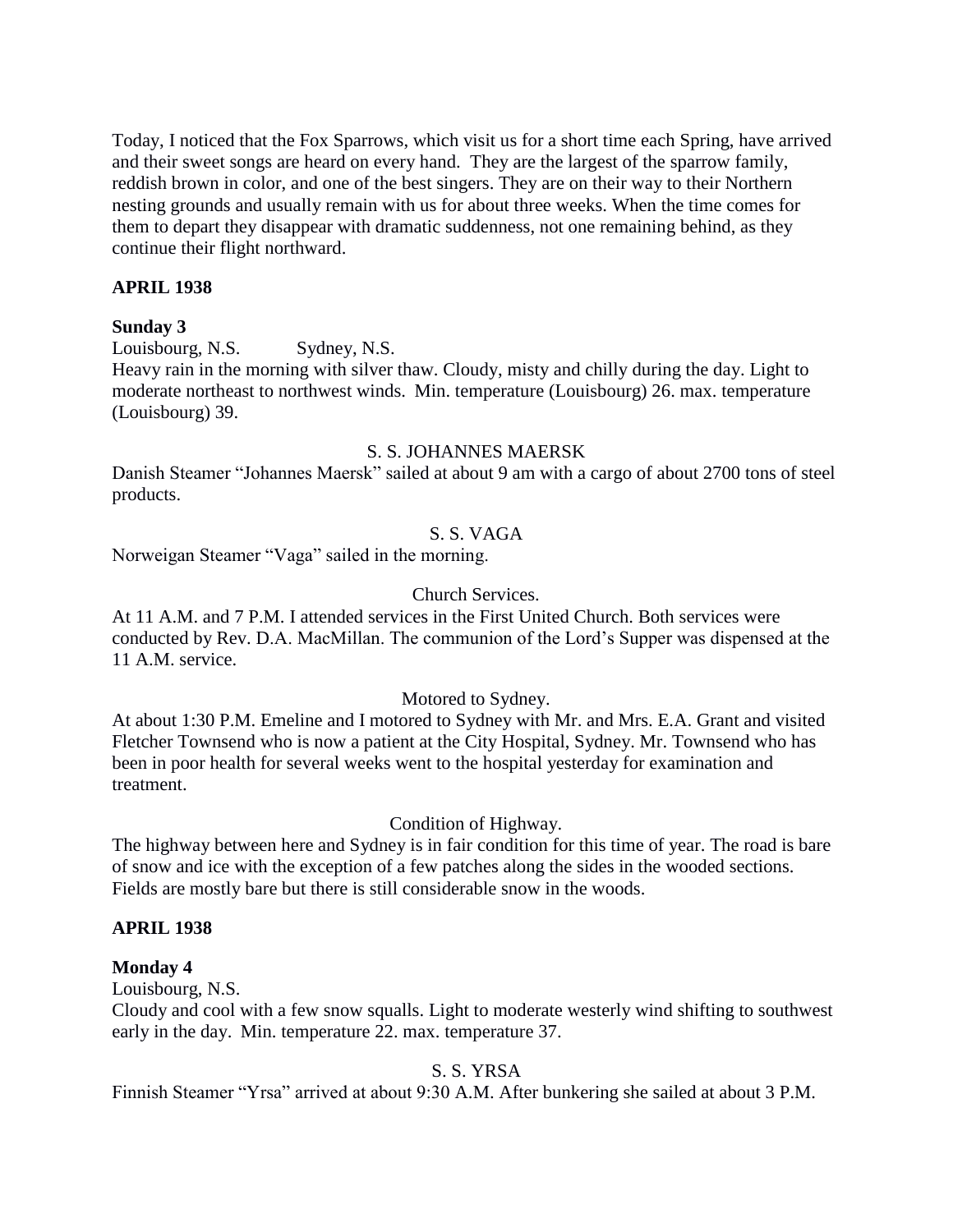# S. S. TEMERAIRE

French Trawler "Temeraire" bunkered, and sailed in the afternoon for the fishing grounds.

# **APRIL 1938**

## **Tuesday 5**

Louisbourg, N.S.

Snowfall of about 3 inches in the morning. Cloudy and mild with some fog during the day. Light variable wind. Min. temperature 21. max. temperature 47.

# S. S. TILSINGTON COURT

British Steamer, Tilsington Court Capt. Atkinson arrived at about 9:30 A.M. for part cargo of steel products.

# **APRIL 1938**

# **Wednesday 6**

Louisbourg, N.S.

Cloudy with light variable wind and light snow squalls during the greater part of the day. Fresh to strong northerly wind at night. Chilly and raw during the night. Min. temperature [blank], max. temperature 40.

# Death of Duncan Troke

The death of Duncan, son of Mr.& Mrs. Gordon Troke, took place in the City Hospital, Sydney last night. He was about 2 years and five months old and was taken to the hospital for treatment yesterday.

## **APRIL 1938**

## **Thursday 7**

Louisbourg, N.S.

Cold, and remarkably clear with strong northeast wind. Min. temperature 20. max. temperature 34.

## S. S. BESTUM

Norweigan Steamer "Bestum" arrived at about 6 am. After bunkering, she sailed at about 6 P.M.

# S. S. ROSECASTLE

Steamer "Rosecastle", Capt. Kenny, arrived from St. John, N.B. at about 7 A.M. for a cargo of coal.

# S. S. WATUKA

Steamer "Watuka" Capt. Hooper, arrived from Halifax at about 6 P.M. for a cargo of coal.

Funeral.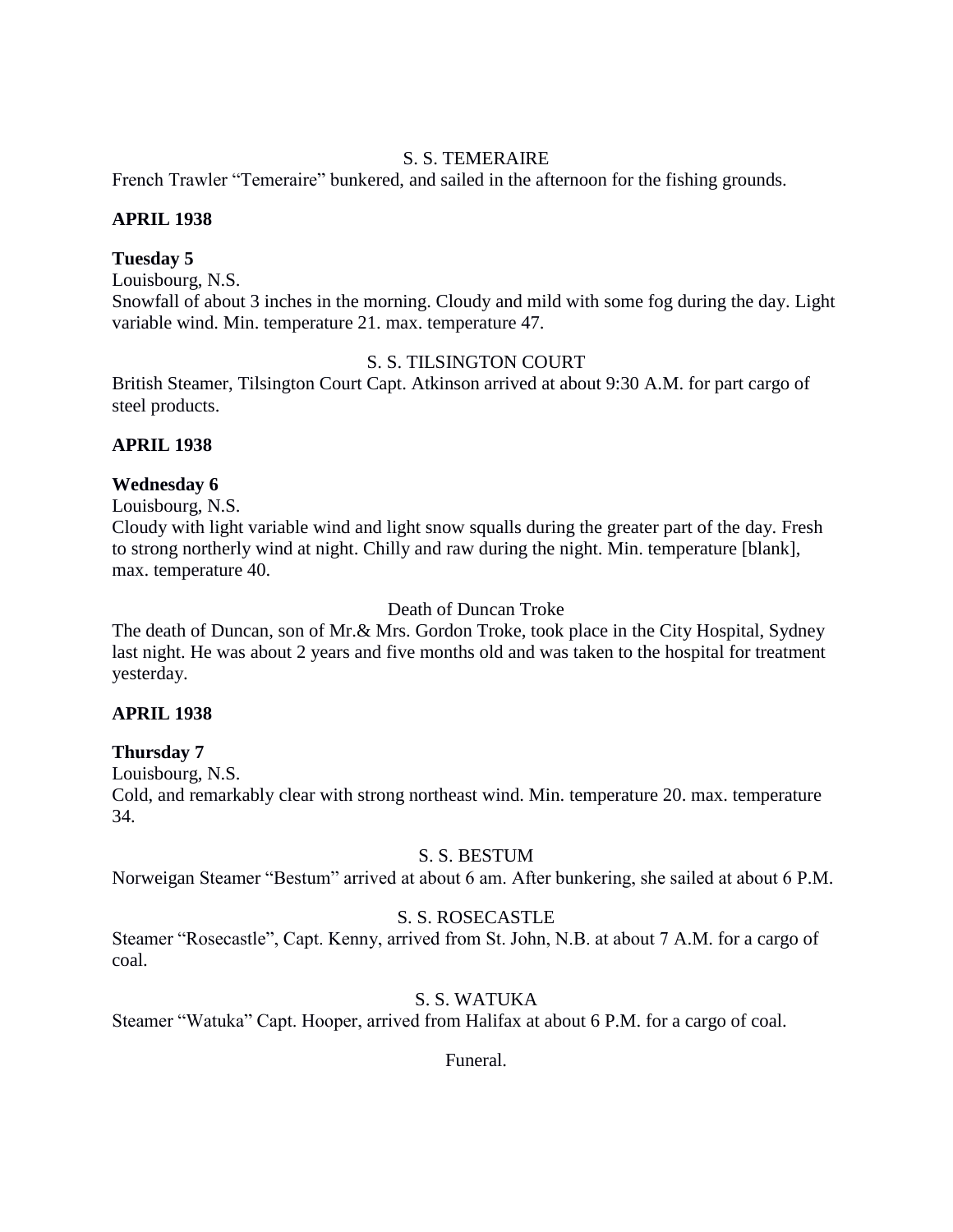At 2 P.M. I attended the funeral of the late Duncan Troke, infant son of Mr. and Mrs. Gordon Troke. Service at the house and grave were conducted by Rev. D.A. MacMillan, Pastor of the First United Church. Interment took place in the United Church Cemetery on Clarke's Road.

#### **APRIL 1938**

#### **Friday 8**

Louisbourg, N.S.

Cold, and remarkably clear, with moderate to fresh northeast wind. Min. temperature 15. max. temperature 32.

#### S. S. ROSECASTLE

Steamer "Rosecastle" Capt. Kenny sailed at about 12:30 P.M. for Halifax, N.S. with part cargo of coal.

#### S. S. WATUKA

Steamer "Watuka" Capt. Hooper, sailed at about 6 P.M. with a cargo of coal for Liverpool, N.S.

#### Alwyn Townsend Arrives.

Alwyn Townsend, son of the late Rev. H.D. Townsend and Mrs. Townsend of Valley, Colchester County, N.S. arrived on the evening train, at Sydney, for the purpose of visiting his uncle, Fletcher Townsend, who is a patient in the City Hospital Sydney. After visiting the hospital he motored to Louisbourg with his cousin, E.A. Grant, arriving at about 10:30 P.M. He intends to remain at Louisbourg for a few days, and while here will be our guest.

#### **APRIL 1938**

#### **Saturday 9**

Louisbourg, N.S.

Cloudy and cold. Snow began to fall at about 10 am and was followed by hail at about 4 P.M. and later by rain which continued during the night. Snowfall about 3 inches. Min. temperature 13. max. temperature 35. Drift ice in sight off the coast.

#### S. S. LOTTE

Danish Steamer, "Lotte" arrived at about 9:30 A.M. After bunkering she sailed in the afternoon, and anchored in the southwest end of the harbour, owing to ice conditions.

#### S. S. KYLE

Newfoundland Steamer, "Kyle" arrived at 11:45 from Port-au-Basque, Nfld with upwards of 90 passengers, mails and freight. The Kyle is taking the place of the Caribou which is at present undergoing repairs.

#### **APRIL 1938**

**Sunday 10** Louisbourg, N.S.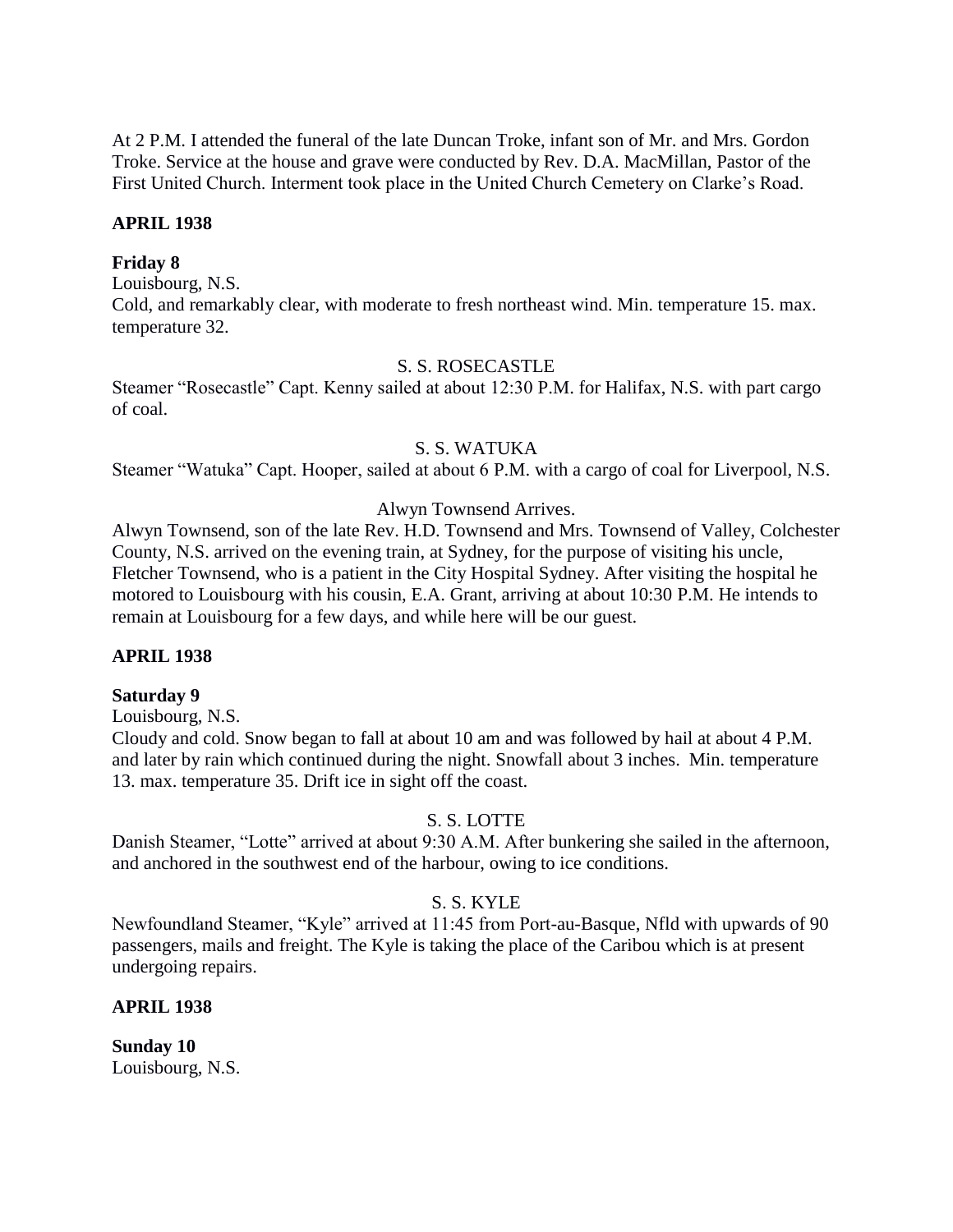Cloudy and cool with some fog. Moderate southwest wind which shifted to west in the afternoon and later to northwest. Min. temperature 26. max. temperature 37.

#### S. S. KYLE

Newfoundland Steamer "Kyle" sailed in the late afternoon for Port-au-Basque, Nfld with passengers, mails and freight.

#### Church Services

At 11 A.M., I attended service in the First United Church, but was not present at the evening service. Rev. D.A. MacMillan, the regular pastor conducted, both the morning and evening services.

#### Motored To Sydney.

At about 1:40 P.M. left here with Mr. and Mrs. E.A. Grant and motored to Sydney where we visited Fletcher Townsend, who is a patient in the City Hospital. Fletcher's condition is about the same and he had decided to go to the Victoria General Hospital at Halifax for further treatment. He intends leaving for Halifax on tomorrow nights train provided satisfactory arrangements can be made.

After having supper at the "Diana Sweets" and again calling at the hospital, we left for home, arriving at about 8 P.M.

Drift Ice.

Harbour full of drift ice and coast blocked.

## **APRIL 1938**

#### **Monday 11**

Louisbourg, N.S. Clear and cold with fresh to moderate northwest wind which shifted to southwest in the afternoon. Min. temperature 14. max. temperature 28.

#### Drift Ice.

Harbour clear of drift ice with the exception of a small quantity in the extreme eastern end. Ice in sight several miles of the shore, but coast clear.

## Danish Steamer Sailed.

Danish Steamer "Lotte", which bunkered here on last Saturday and remained here owing to ice conditions, sailed from her anchorage at an early hour this morning.

## S. S. ALFRED

French Steamer Trawler "Alfred" arrived at about 10 A.M. for bunker coal. The Alfred was considerably damaged in a storm recently and is likely to undergo repairs, here, before sailing for the fishing grounds.

Left for Halifax.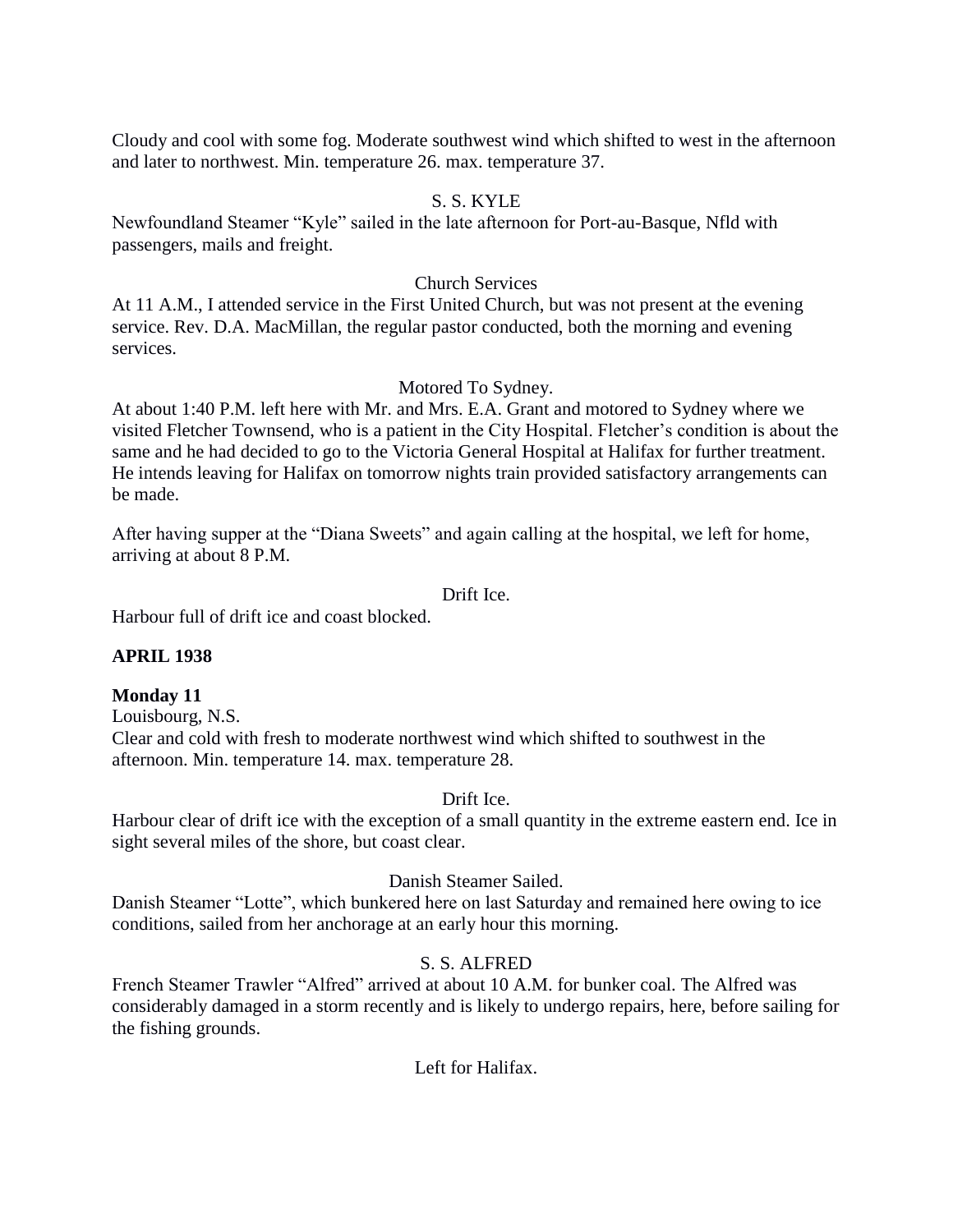Fletcher Townsend, who has been a patient at the City Hospital Sydney, since April  $2<sup>nd</sup>$ , on the advice of his physician, Dr. Dan MacLeod, left for Halifax on the evening train to enter the Victoria General Hospital, for further examination and treatment. He was accompanied by his wife, and his nephew, Emerson A. Grant.

## **APRIL 1938**

#### **Tuesday 12**

Louisbourg, N.S.

Clear and comparatively mild with light to moderate southwest wind. Min. temperature [blank], max. temperature about 40.

#### S. S. PORT MONTREAL

British Motorship, "Port Montreal" arrived at about 7 A.M. for part cargo of steel products and docked on the west side of the freight wharf.

## S. S. WATUKA

Steamer "Watuka" Capt. Hooper arrived at about 11 P.M. from Liverpool, N.S. for a cargo of coal.

#### Motored to Sydney.

Left Louisbourg at 9:10 A.M. and motored to Sydney in Steven's bus, arriving at about 10:20 A.M. After making a number of business calls had lunch at Vidal Hotel.

Meeting of Hospital Annex Committee.

At 2 P.M. I attended a meeting of a Committee, consisting of the Cape Breton Hospital Commission and the Mayors of the various towns and the City of Sydney. This meeting was called by order of the Chairman, Warden R.A. Mackinnon to deal with the question of building an addition, or annex, to the present Cape Breton Hospital, located at Sydney River. Plans of the proposed annex were placed before the committee by Leslie Fairns of Wolfville and Angus MacCormack of Sydney. According to Mr. Fairn's plan (104 beds) the building would cost about \$82,000.00 and the MacCormack plan (100 beds) would call for an expenditure of about \$156.000.00. On a vote being taken 7 of the 11, of the committee present, favored the MacCormack plan. The final decision, however, lies with the Joint Expenditure Board, which meets shortly to deal with the matter. Members of committee present were as follows: (Continued on next page).

#### **APRIL 1938**

## **Wednesday 13**

Louisbourg, N.S.

Cloudy with a few showers of rain. Light northeast wind. Min. temperature 27. max. temperature 36.

## S. S. WATUKA

Steamer "Watuka" Capt. Hooper sailed shortly before noon for Liverpool N.S. with a cargo of coal.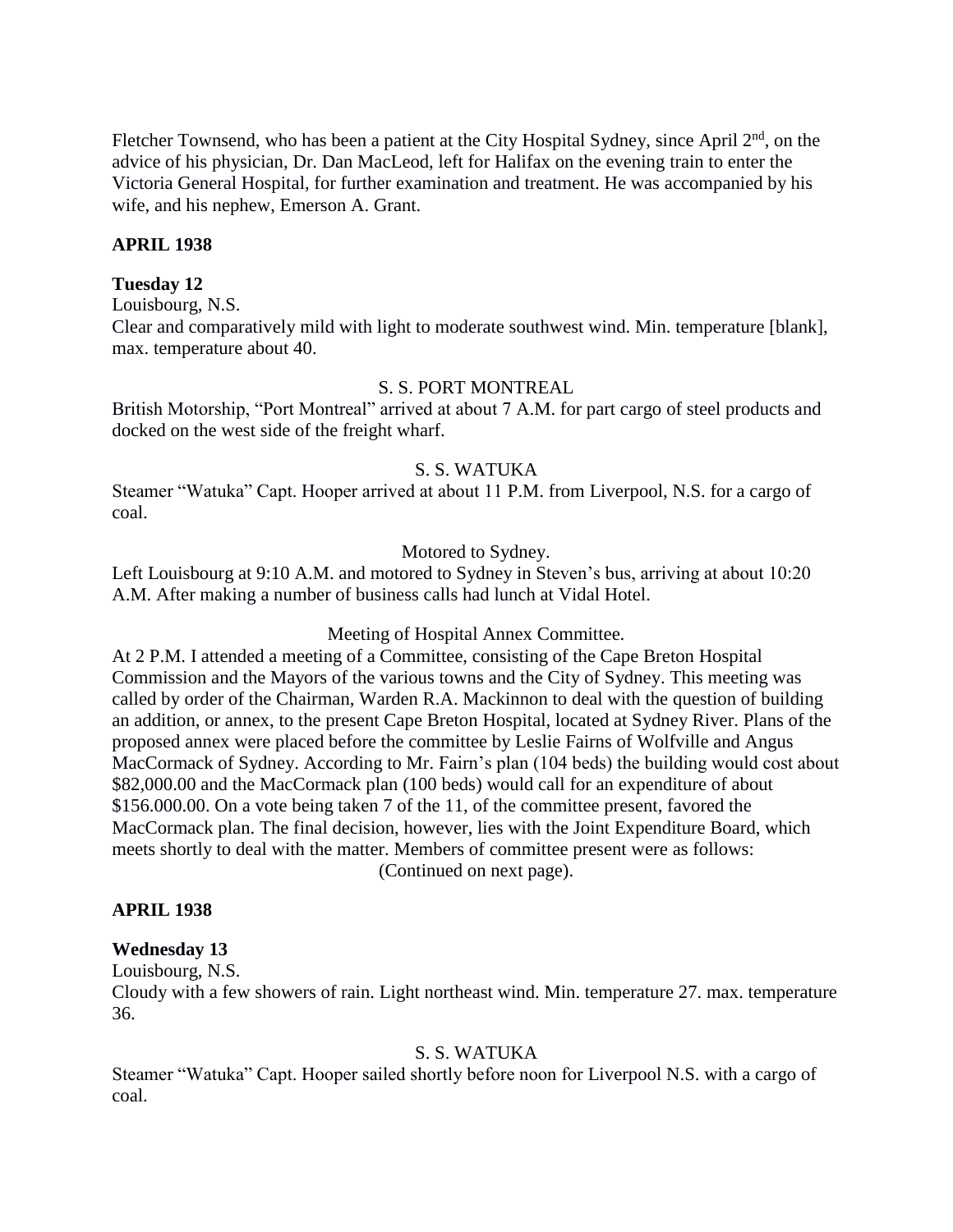# S. S. TILSINGTON COURT

British Steamer, "Tilsington Court" Capt. [blank] sailed with part cargo of steel products about (7400 tons) enroute to Vancouver B.C. via Halifax, N.S.

## PORT MONTREAL

British Motorship "Port Montreal" sailed at about 6 P.M. with part cargo of steel products, about [blank] tons.

(Continued from preceding page)

Warden, R.A. MacKinnon (Chairman) Mayor F.L. Kelly, North Sydney. Councillor L.Y. Urquhart, North Sydney, Mayor A.C. MacCormick Sydney Mines, Mayor: G.B. Slaven, Sydney, Mayor P.G.Muise, New Waterford. Councillor Cecil Cudahea, Glace Bay, Mayor Francis Stephenson, Dominion, Councillor Alex Ferguson, Mira. Councillor Steve MacLean, Frenchvale; A.C. Day County Treasurer, Mayor M.S. Huntington, Louisbourg.

# **APRIL 1938**

# **Thursday 14**

Louisbourg, N.S.

Cloudy and very foggy with a few light showers. Light southwest wind. Min. temperature 26. max. temperature 40.

## S. S. ROSECASTLE

Steamer, "Rosecastle" Capt. Kenny arrived at about 8:30 A.M. from Halifax, N.S. for a cargo of coal.

## S. S. LEKA

Norweigan Steamer "Leka" arrived at about 9 A.M. After bunkering, she sailed in the afternoon.

## Death of Mrs. Ronald MacPhee.

The death occurred this evening, at her home on Main Street, of Mrs. Ronald MacPhee. Mrs. MacPhee is said to be in her 87<sup>th</sup> year. Her husband died many years ago.

# S. S. ALFRED

French Steamer Trawler, "Alfred" which has been undergoing repairs, at the Government wharf for the last few days sailed this afternoon for the fishing grounds.

## Legislature Prorogued.

The Nova Scotia Legislature which opened at Halifax on March 1, prorogued today.

## **APRIL 1938**

# **Friday 15**

Louisbourg, N.S.

Cloudy and foggy with showers. Light southwest-west wind which shifted to northeast in the evening and increased to a moderate breeze. Min. temperature 28, max. temperature 38.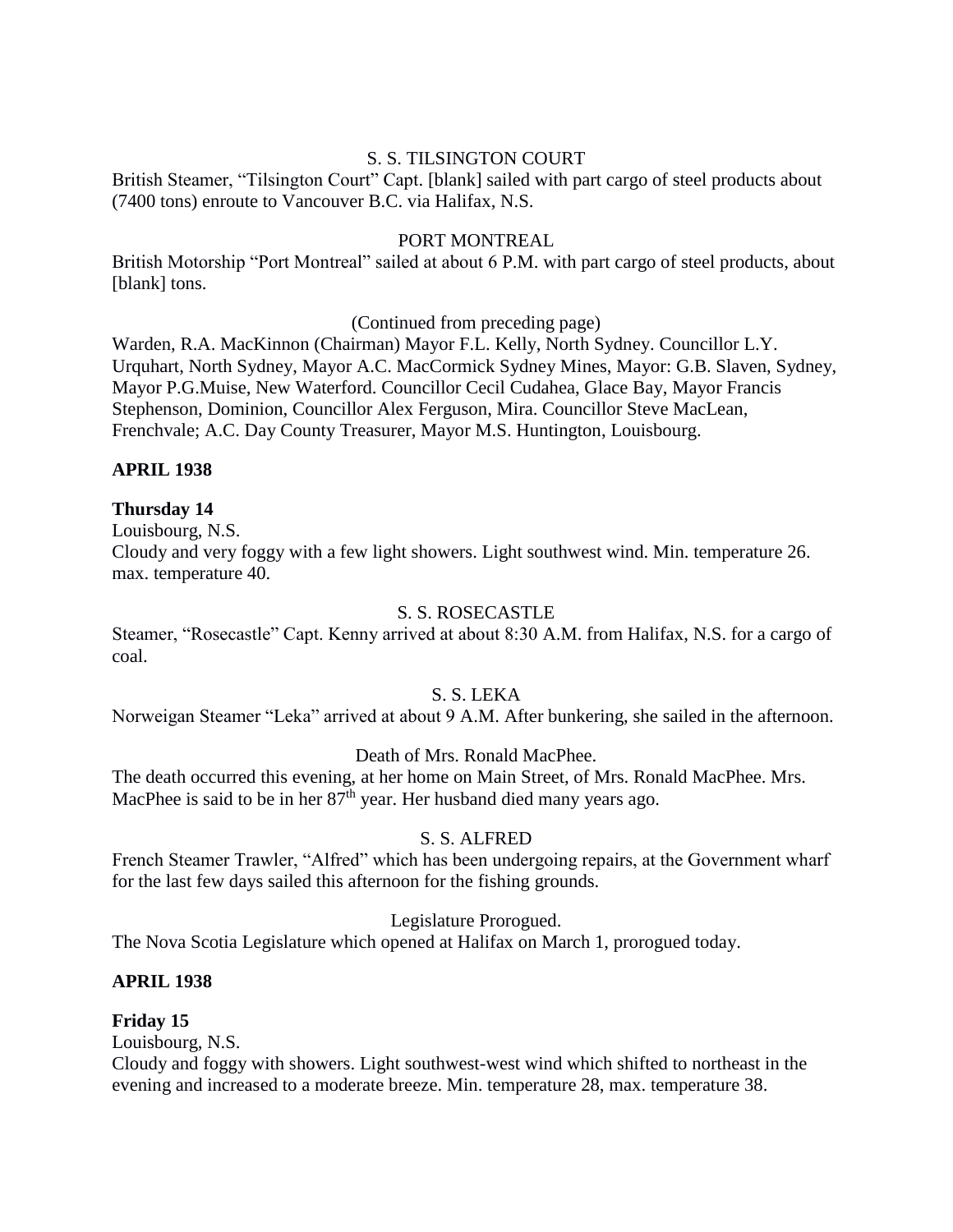## No Bus Service.

Owing to the bad conditions of the highway, Sullivan's Bus Service leaving Sydney at 9 A.M. and Cecil Steven's Bus due to leave Louisbourg at 9 A.M. failed to function today. No Bus mail. The mail due to arrive here at 10 A.M. came in on the evening train.

## Accident to Mrs. Townsend.

On last Tuesday afternoon, Mrs. G.W. Townsend, Emeline's Step-mother, who has been living with us for about a year, stumbled and fell on the floor, in the front room of our home, and badly injured her left leg. She is now confined to her bed, unable to move without assistance. Dr. R.P. Baird, who is attending her is inclined to think the hip is broken, but is not sure. Yesterday we engaged a nurse, Miss Annie MacCuish, to assist in caring for her. Miss MacCuish came yesterday after noon.

Mrs. Townsend will be 89 years of age tomorrow, Saturday April 16. We have moved her bed downstairs to the living room, where we are trying to make her as comfortable as possible, under the circumstances.

## **APRIL 1938**

## **Saturday 16**

Louisbourg, N.S. Clear and cold with moderate to fresh northeast wind. Min. temperature 18. max. temperature 34.

## S. S. ROSECASTLE

Steamer "Rosecastle" Capt. Kenny, sailed at about 2:30 P.M. with a cargo of coal for Montreal. This is the first shipment, from the British Empire Steel and Coal Corporation, to the St. Lawrence this season.

## S. S. WANSTEAD

British Steamer, "Wanstead", Capt. Black, under charter to the British Empire Steel and Coal Corporation Ltd. arrived from England, at about 5:30 P.M. This ship is the first of the overseas colliers to arrive on this side, this season. She will be engaged in the coal trade between Sydney and St. Lawrence ports during the spring and summer months.

## Arrived Home.

Fletcher Townsend, who has been undergoing examination and treatment in the Victoria General Hospital, Halifax, N.S. since last Tuesday arrived home on the train, this evening. He was accompanied by his wife, and nephew, Emerson A. Grant. Dr. Mack of Halifax and his assistants, who conducted the examinations claimed that his kidneys were diseased and that they could not do anything more for him that could be done at his home. He was therefore advised to go home and that Dr. Dan MacLeod of Sydney and Dr. R.P. Baird of Louisbourg, would be instructed as to what to prescribe for him.

## **APRIL 1938**

**Sunday 17** Louisbourg, N.S.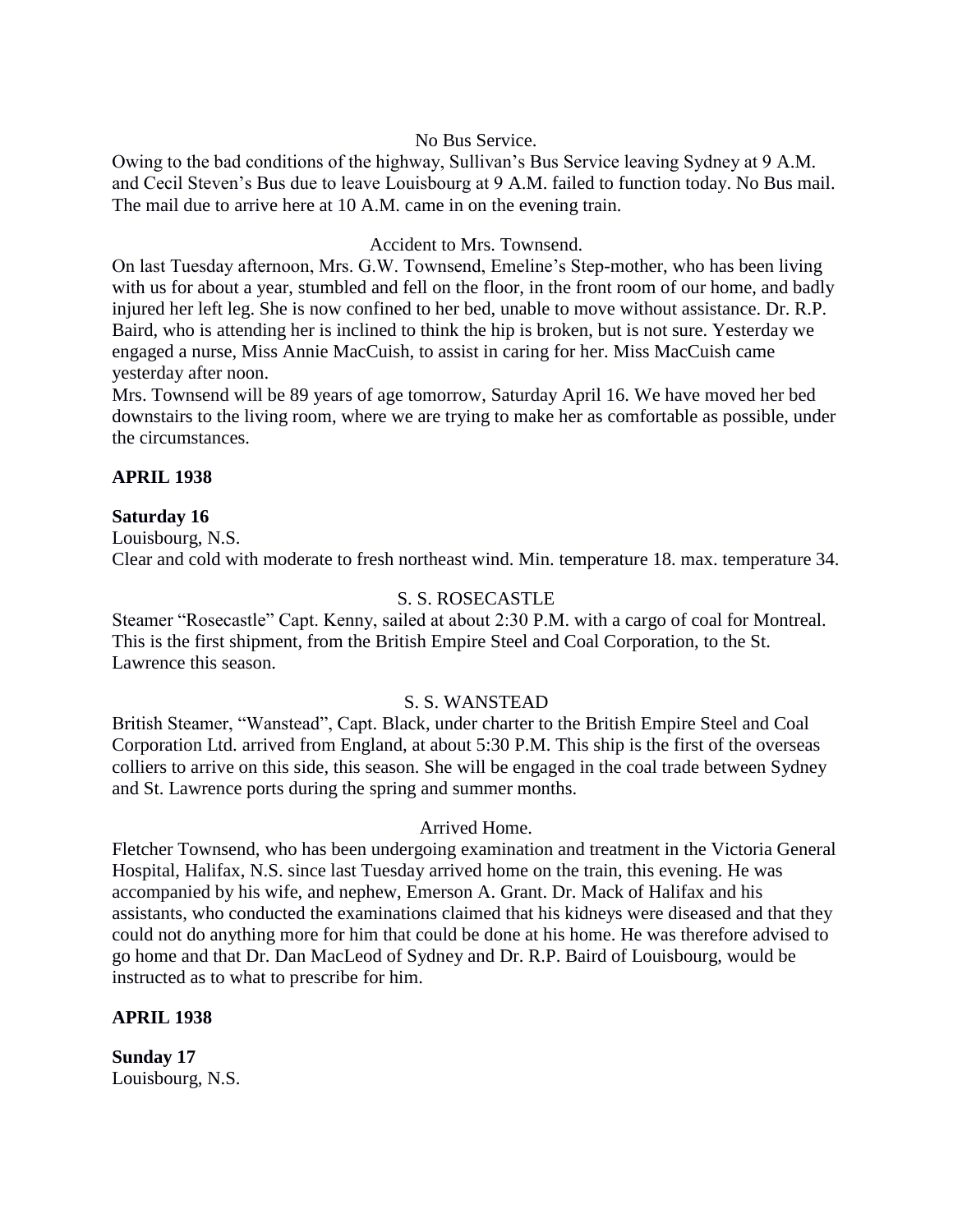Clear and very chilly with light to moderate southwest wind. Min. temperature 15. max. temperature 36.

#### S.S. WATUKA

Steamer "Watuka" Capt. Hooper, arrived in the forenoon from Liverpool, N.S. and anchored in the northeast end of the harbour.

#### S.S. WENDOVER

British Steamer, "Wendover", Capt. Winter, arrived shortly before noon from England, and anchored in the southwest end of the harbor. This ship is under charter to the British Empire Steel and Coal Corporation Ltd. and will be engaged in carrying coal between Sydney and St. Lawrence ports during the spring and summer months.

#### Church Services.

At 11 A.M. and 7 P.M. I attended services in the First United Church where Rev. D.A. MacMillan, was the preacher, both morning and evening.

#### Funeral.

At 2 P.M. I attended the funeral of the late Mrs. Ronald MacPhee which took place from her late home on Main Street. The service was held in Stella Maris Church by Rev. Father D.H. Doyle. Burial to [sic] place in the Roman Catholic Cemetery. (I was not present at the church or cemetery).

#### **APRIL 1938**

## **Monday 18**

Louisbourg, N.S.

Cloudy and chilly with light to moderate southwest wind. Showers at night. Min. temperature 24. max. temperature 36.

#### S. S. WATUKA

Steamer "Watuka", Capt. Hooper, which arrived her yesterday, sailed for North Sydney at about 10 A.M. for to load coal at that port.

#### S. S. HEROY

Norweigan Steamer, "Heroy" arrived at about 6:30 P.M. for bunker coal.

## Bus Service Resumed.

Sullivan's Bus Service, between Sydney and Louisbourg, which has not been in operation since last Friday, owing to bad condition of the road, was resumed today. The road is still in bad shape, but the bus managed to get through.

## **APRIL 1938**

**Tuesday 19** Louisbourg, N.S.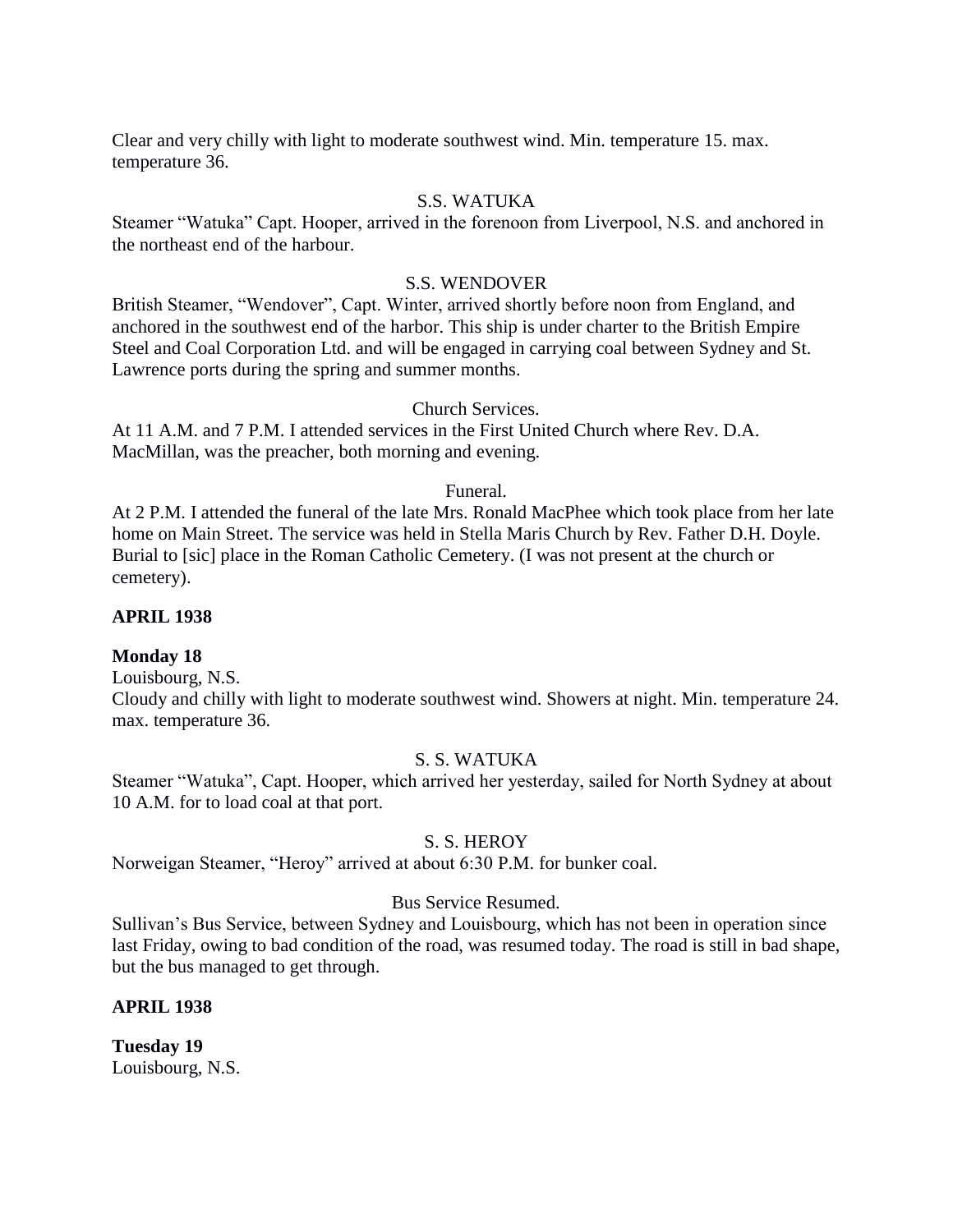Cloudy and foggy with light to moderate southwest wind. Heavy rain during the afternoon and evening. Min. temperature 31. max. temperature 38.

#### S. S. WENDOVER

British Steamer "Wendover" Capt. Winter, sailed at about 11 A.M. for Sydney for to load a cargo of coal.

## S. S. WANSTEAD

British Steamer "Wanstead" Capt. Black, sailed at noon with a cargo of coal, for the St. Lawrence. This ship carries about 8,500 tons of cargo. While heading for Sydney a few days ago this ship was damaged by coming in contact with drift ice, a considerable number of rivets where started causing her to leak. Repairs were made while in port, by L.H. Cann.

## **APRIL 1938**

## **Wednesday 20**

Louisbourg, N.S.

Cloudy and foggy during the forenoon. Partly clear in the afternoon. Light to moderate southwest wind shifting to westerly.

## S. S. HEROY

Norweigan Steamer "Heroy" enroute from Trinidad to Montreal, sailed during the forenoon.

#### Motored to Sydney.

Left Louisbourg, for Sydney, at about 1:15 P.M. in a Taxi of Sullivan's Bus Service for the purpose of attending a Joint meeting of the Mayors of the various Cape Breton County Towns, and the Cape Breton County Hospital Commission, which is to be held tomorrow at 9 A.M. After a very rough drive owing to the bad condition of the road, arrived at Sydney at about 2:30. Visited Mr. and Mrs. Hedley Hopkins at their home, 11 Worgan Street, where Maud Huntington, sister of May Hopkins, was also present. After having supper at the Hopkins home, I walked out to the City Hospital where I visited R.A. Peters of Louisbourg, who has been a patient there since the  $10<sup>th</sup>$  of this month. He is doing fine and expects to leave there in a short time. Walked from the hospital to the Vidal Hotel, arriving at about 9 P.M. where I stopped for the night.

#### **APRIL 1938**

## **Thursday 21**

Sydney, N.S.

Cloudy and mild with light southwest wind which shifted to northeast during the day. Rain during the afternoon and evening.

## S. S. CRUIZER

Tug "Cruizer" Capt. Gilfoil, which has been stationed at Louisbourg since the 29<sup>th</sup> of January, sailed for Sydney at about 10 A.M. where she will attend to the docking of ships during the spring, summer and autumn months.

Meeting of Hospital Commission and Mayors.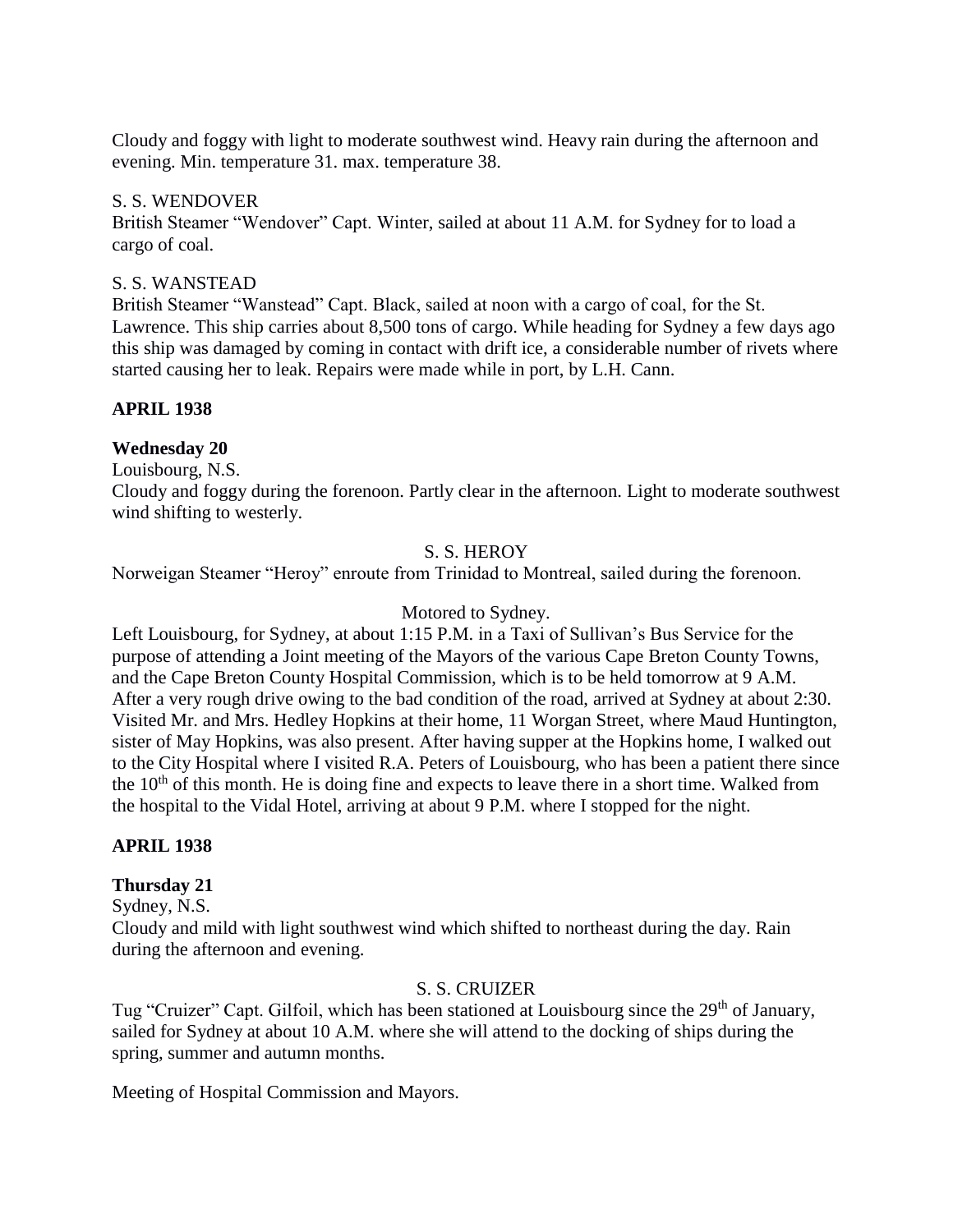At about 9:30 I attended a joint meeting of the Cape Breton Hospital Commission and the Mayors of the Cape Breton County towns and the City of Sydney in the Council Chamber of the County building. Those present were as follows:

R.A. MacKinnon, Warden Municipality of the County of Cape Breton (Chairman) G.B. Slaven, Mayor of Sydney, F.L. Kelly, Mayor of North Sydney, A.C. MacCormick, Mayor of Sydney Mines, D.W. Morrison, Mayor of Glace Bay, P.G. Muise, Mayor of New Waterford, M.S. Huntington, Mayor of Louisbourg, F.J. Stephenson, Mayor of Dominion. Cape Breton Hospital Commission:

A.C. Day (Chairman) Councillor: Gordon MacGregor, District No. 11, Dominion No. 6 Councillor: L.Y. Urguhart North Sydney

Stephen MacLean, District No. 22, Frenchvale.

Mayor: A.C. MacCormick, Sydney Mines

Dr. P.S. Campbell, Deputy Minister of Health, Halifax, N.S.

Dr. Beckwith, Divisional Health Officer for Cape Breton

Plans drawn by A.J. MacCormack of Sydney and L.R. Fairn of Wolfville, N.S. were laid before the meeting and examined by Doctors Campbell and Beckwith.

# **APRIL 1938**

# **Friday 22**

Louisbourg, N.S. Cloudy, misty and foggy with a few showers. Light northeast wind.

# Motored to Louisbourg.

Left Sydney at about 9:15 A.M. in one of Sullivan's Taxis, of the Sullivan Bus Service, (George Robb driver) and after a very rough passage, owing to the bad condition of the road, arrived at Louisbourg at 10:45.

# Damaged in Ice.

The Steamer "Wanstead", which sailed from Louisbourg on last Tuesday for the St. Lawrence with a cargo of coal is reported to have been badly damaged enroute and to have arrived at Sydney yesterday for repairs.

# **APRIL 1938**

# **Saturday 23**

Louisbourg, N.S. Cloudy with light variable wind, mostly north to northeast. Min. temperature 26. max. temperature 48.

# Concert.

MacDuff Copeland, Scottish Singer, Musician and Comedian and Kenneth Copeland Violinist, father and son, held a variety concert in Calvin hall, in the evening, under the auspices of the Ladies Aid of the First United Church.

The Copelands having been coming to Louisbourg for a number of years, and holding concerts similar to this one.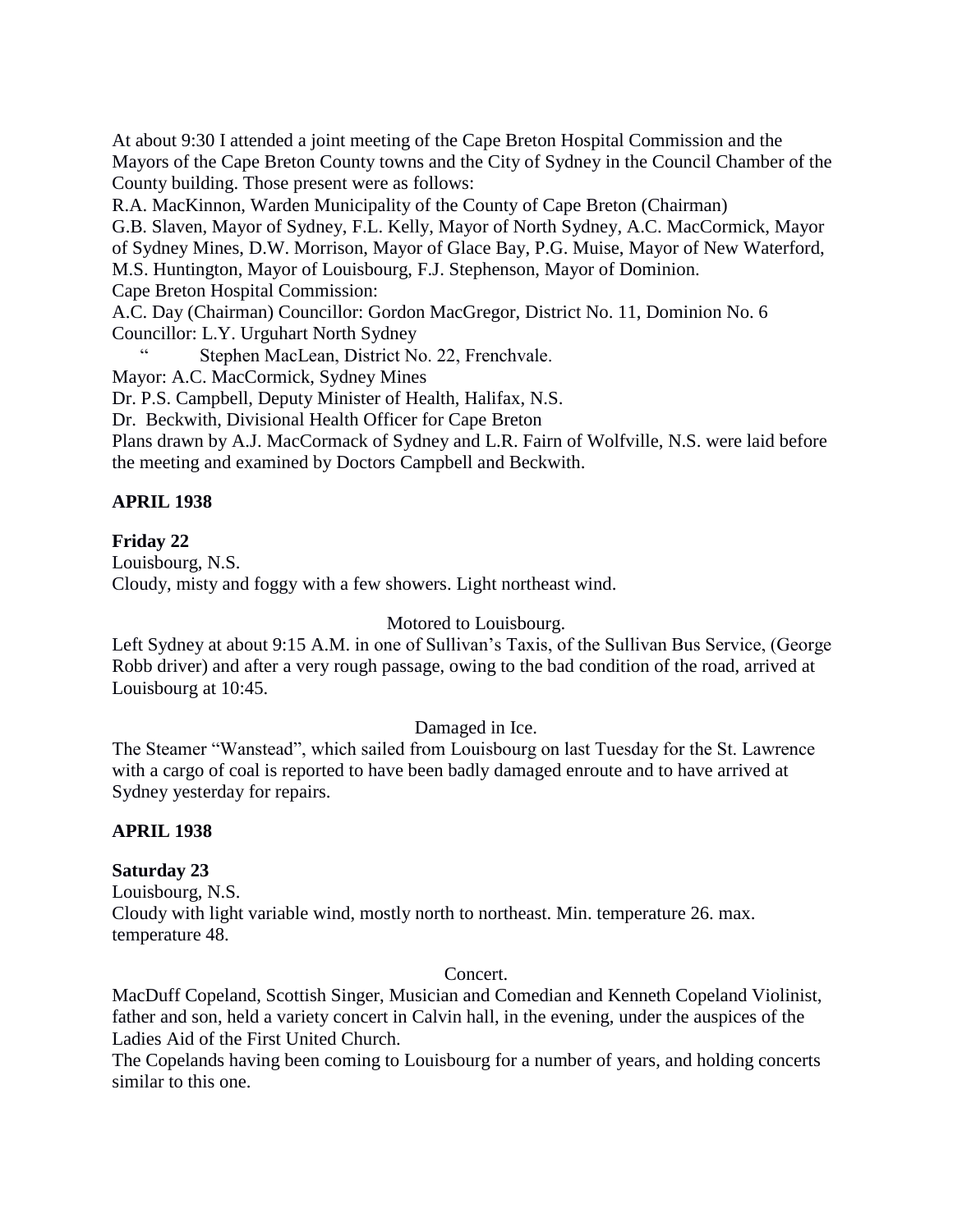## **APRIL 1938**

#### **Sunday 24**

Louisbourg, N.S. Clear and mild with light variable wind. Min. temperature 24, max. temperature 49.

## S. S. M.C. HOLM

Danish Steamer "M.C. Holm" arrived in the morning for bunker coal.

#### Church Services.

At 11 A.M. and 7 P.M. I attended services in the First United Church. Rev. D.A. MacMillan, conducted both services. At the morning service MacDuff Copeland and Kenneth Copeland, father and son, assisted with the musical part of the service. The senior Copeland played the organ and sang a solo "When I survey the Wonderous Cross" while Kenneth rendered two violin solos.

#### Death of Mrs. MacVicar.

The death of Mrs. Neil MacVicar occurred at an early hour this morning at her home on Lorway Street. Mrs. MacVicar who was 74 years of age, is survived by her husband.

## **APRIL 1938**

#### **Monday 25**

Louisbourg, N.S.

Clear during the forenoon, but becoming hazy in the afternoon and cloudy in the evening. Light to moderate easterly wind. Min. temperature 24. max. temperature 47.

#### S. S. SNAR

Norweigan Steamer, "Snar" arrived in the morning for bunker coal and docked on the west side of the coal pier. After bunkering she sailed at about 2 P.M.

#### S. S. BLINK

Norweigan Steamer "Blink" arrived in the morning for bunker coal and anchored in the stream, later docking on the east side of the coal pier. After bunkering she sailed at about 3:30 P.M.

#### S. S. M.C. HOLM

Danish Steamer "M.C. Holm" after bunkering, sailed at about 10 A.M.

#### **APRIL 1938**

#### **Tuesday 26**

Louisbourg, N.S.

Snowfall of about one inch, in the early morning, followed by rain. Cloudy, misty and cool during the day with moderate east to northeast winds. Min. temperature 28. max. temperature 36.

#### S. S. KELET

Hungarian Steamer "Kelet" arrived in the morning. After taking bunker coal, she sailed at about 7 P.M.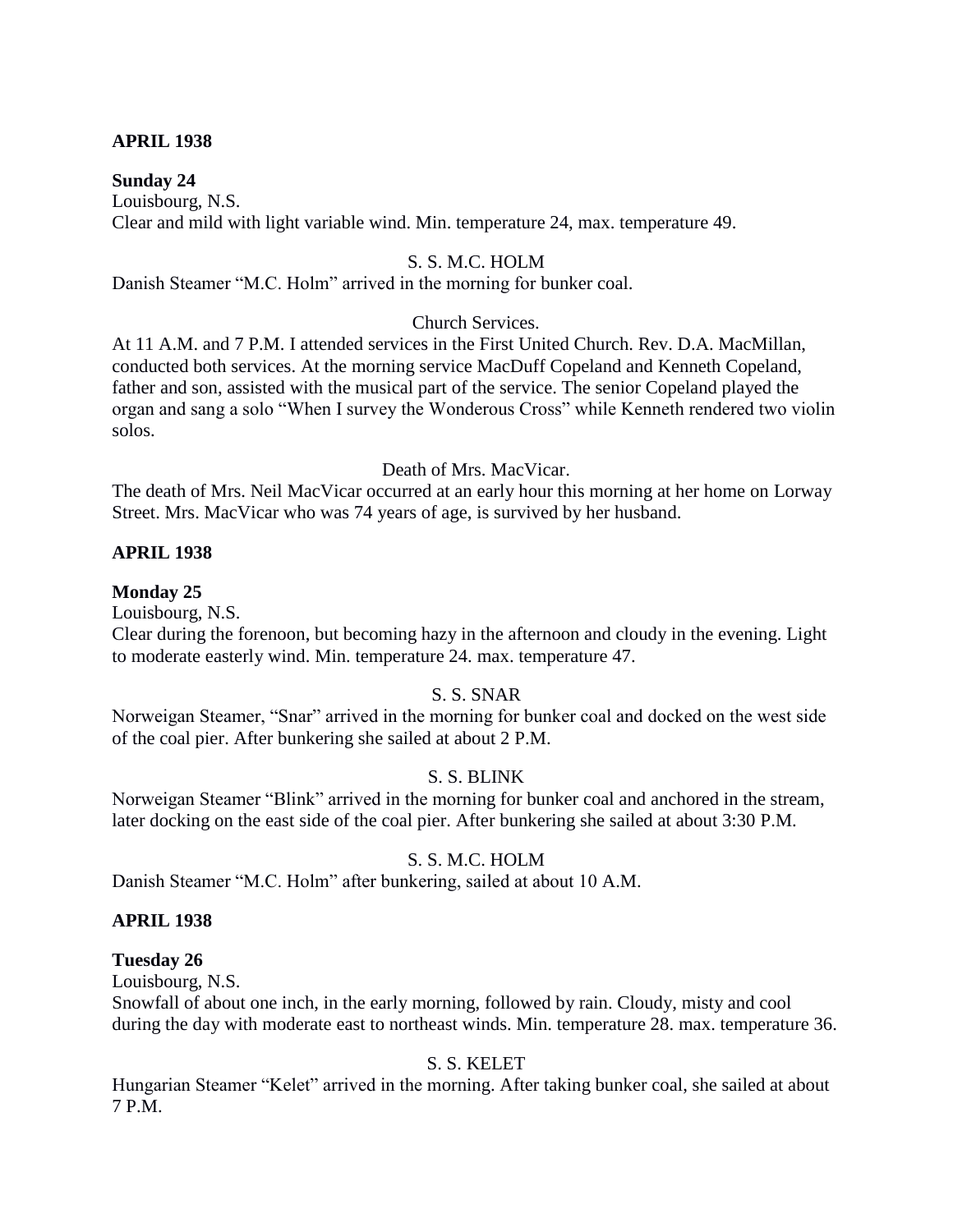# Funeral.

At 2 P.M. I attended the funeral of the late Mrs. Neil MacVicar. Services at the house and grave were conducted by Mr. [blank] Churchill, Baptist Student Minister of Mira Gut. Hymns sung were as follows:

"Unto the Hills Around" "Rock of Ages" and "Nearer My God to Thee".

Pallbearers: William Severance, Archie Munroe, Duncan MacDonald, Neil MacKeigan, Dan MacLeod and Ned MacDonald.

Interment took place in "Willow Grove" Cemetery on Clarke's Road.

# **APRIL 1938**

# **Wednesday 27**

Louisbourg, N.S.

Clear in the morning, but becoming hazy and cloudy early in the day. Light variable wind, mostly south increasing in the evening. Showers at night with some fog. Min. temperature 24. max. temperature 45.

# S. S. AARO

Danish Steamer, "Aaro" arrived at about 2 P.M. for bunker coal and docked on the east side of the coal pier.

# **APRIL 1938**

# **Thursday 28**

Louisbourg, N.S.

Cloudy, mild in the forenoon, Chilly and cold in the afternoon and evening. Light southwest and northwest wind in the early part of the day, which shifted to northeast in the late afternoon. Light showers at night. Min. temperature 24. max. temperature 52.

# S. S. AARO

Danish Steamer "Aaro" sailed in the morning.

# S. S. MARPESIA

Norweigan Steamer, "Marpesia" arrived at about 8 P.M. for bunker coal.

# Concert.

At 8 P.M. I attended, and presided at, a concert held in Calvin Hall, by the Young Peoples Society of the First United Church. Sang a solo entitled "The End of the Road".

# Police Court.

In Police Court, today, Mrs. Charles Shaw of this town was found guilty of keeping liquor for sale and sentenced by Stipendiary Magistrate, B.M. Spencer to pay a fine of \$100.00, or serve one month in the County jail. Her husband, who was tried with her on a similar charge, was acquitted.

Murdoch MacKeigan, Dick Kehoe, on charges of being in possession of liquor were each found guilty and sentenced to fines of \$100.00, or, one month in jail. Sergeant Churchill of the Glace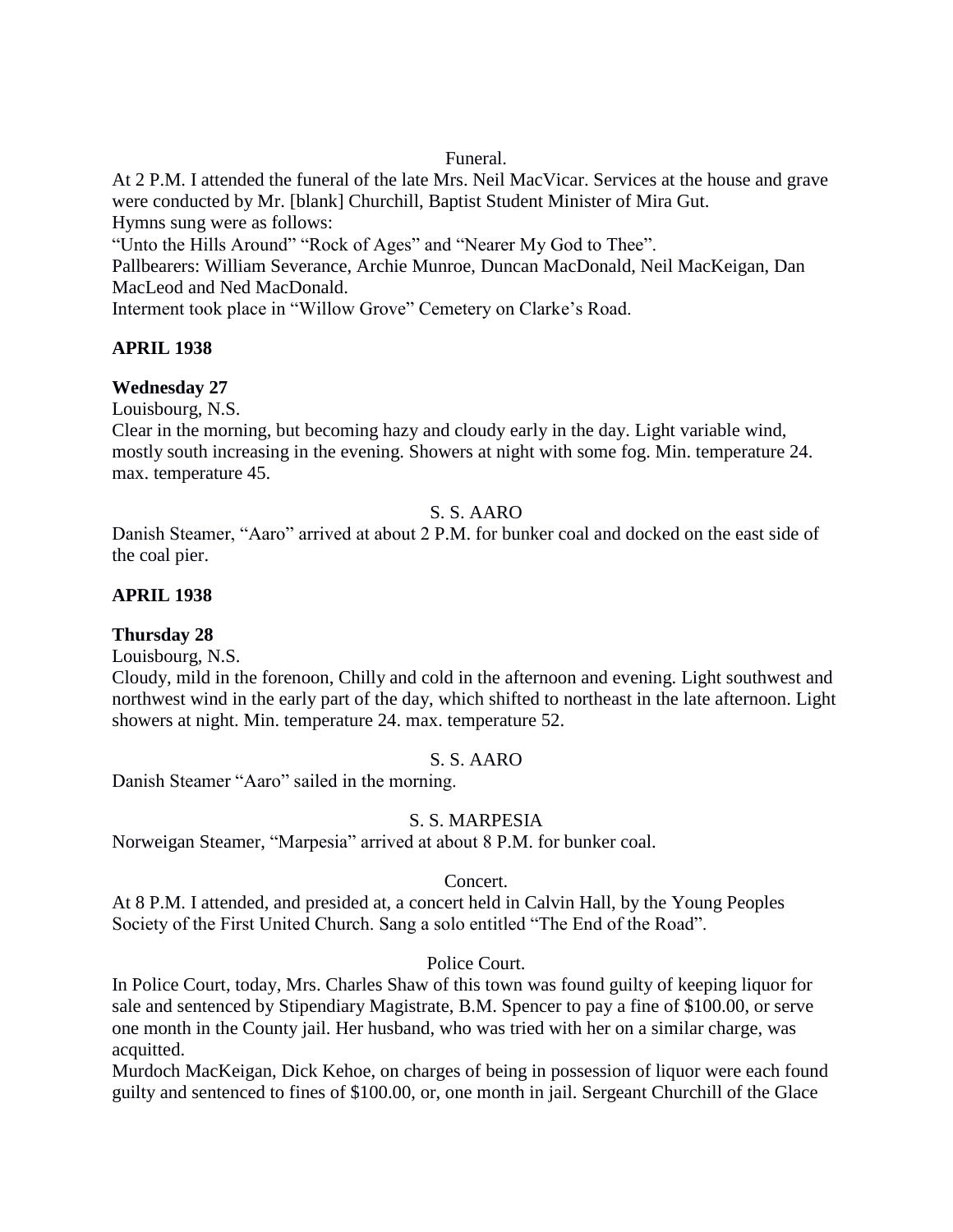Bay detachment of the R.C.M.P. prosecuted in each case, while W.A.D. Gunn, Barrister, of Sydney acted for the defense.

William Bates, who was also found guilty on a similar charge, owing to his physical condition had his sentence deferred until a later date. MacKeigan and Kehoe were taken to jail by the police. The first hearing of all of the above was held.

## **APRIL 1938**

## **Friday 29**

Louisbourg, N.S.

Clear in the morning, but becoming cloudy at noon. Light variable wind. Min. temperature 22. max. temperature 42.

#### S. S. DON

Norweigan Steamer "Don" arrived at about 1 A.M. for bunker coal. After bunkering, she sailed at about 10:30 A.M.

#### S. S. MARPESIA

Norweigan Steamer, "Marpesia" sailed in the early morning.

## **APRIL 1938**

# **Saturday 30**

**Louisbourg, N.S.**

Cloudy and chilly with east to southeast wind which shifted to southeast in the evening. Heavy downpour of rain in the late afternoon and evening. Foggy at night.

## Moved Upstairs

Mrs. G.W. Townsend, who on April the  $12<sup>th</sup>$ , fell on the floor of the living room in our house, and was badly injured, was moved to the large front bedroom upstairs this afternoon. Since the accident she has been in bed in our living room. She has greatly improved during the past week and seems to be on the road to complete recovery.

## **MAY 1938**

## **Sunday 1**

Louisbourg, N.S.

Cloudy, foggy and cool with light to moderate southwest to northwest winds. Showers during the day with some sleet in the evening. Min. temperature 30. max. temperature 46.

## S. S. LIVERPOOL ROVER

Steamer "Liverpool Rover" arrived shortly before noon and anchored in the northeast end of the harbour. At about 1:30 P.M. she docked on the east side of the coal pier.

## S. S. KORSFJORD

Norweigan Steamer "Korsfjord" arrived at about 6 P.M. for bunker coal, and docked on the west side of the coal pier.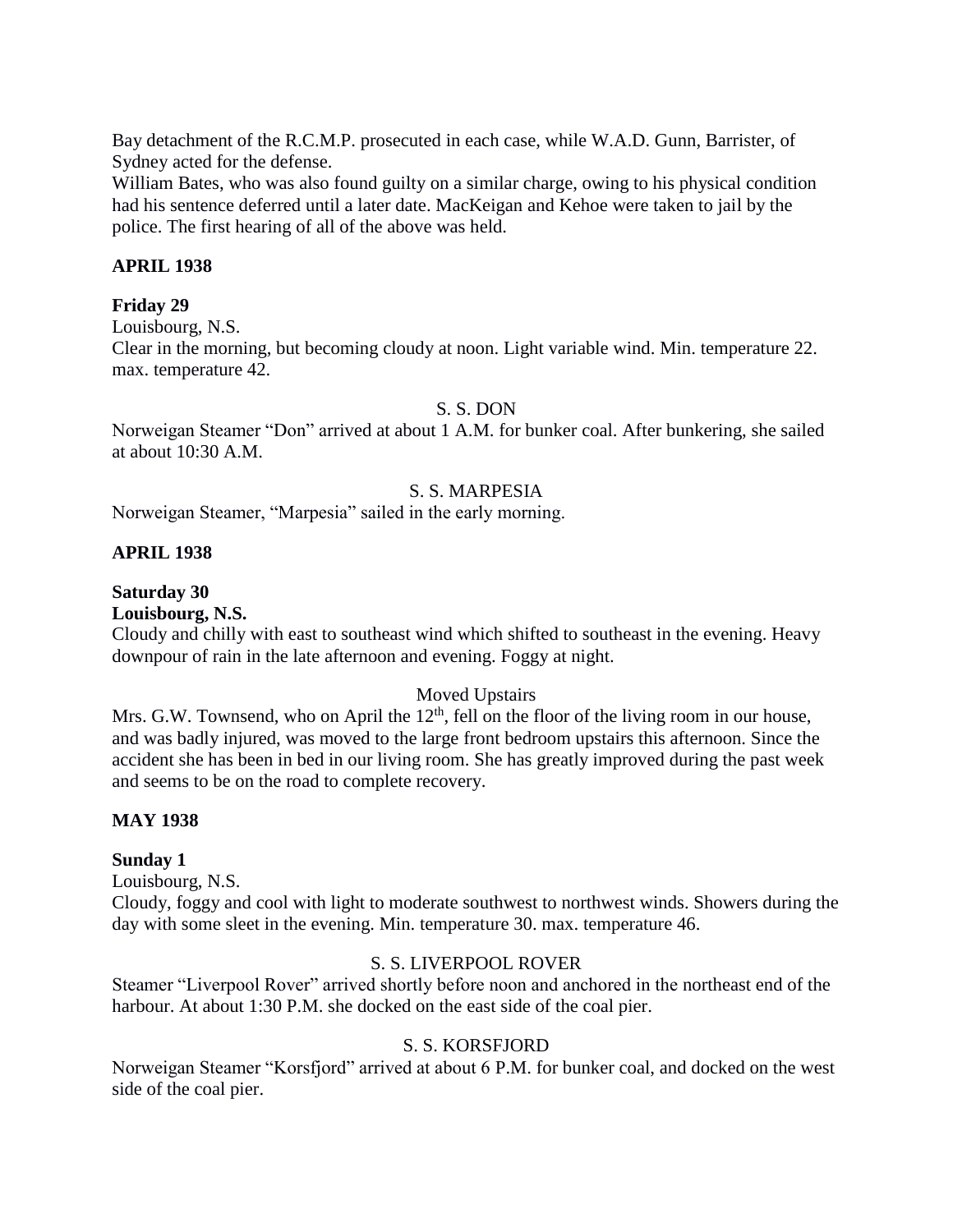Church Services.

At 11 A.M. and 7 P.M. I attended services in the First United Church. Rev. D.A. MacMillan was the preacher at both services.

# **MAY 1938**

# **Monday 2**

Louisbourg, N.S. Clear during the day, becoming cloudy in the late afternoon. Light variable winds mostly northwest. Light showers in the evening. Min. temperature 30. max. temperature 53.

# S. S. KORSFJORD

Norweigan Steamer "Korsfjord", after bunkering, sailed at about 11 A.M.

# S. S. LIVERPOOL ROVER

Steamer "Liverpool Rover" Capt. Williams, sailed at noon with a cargo of coal for St. John, N.B.

# S. S. ATNA

Norweigan Steamer "Atna" arrived at 3:30 P.M. After bunkering she sailed during the night.

# S. S. WATUKA

Steamer "Watuka", Capt. Hooper, arrived at 5 P.M. from St. Johns Newfoundland for a cargo of coal.

# **MAY 1938**

# **Tuesday 3**

Louisbourg, N.S. Cloudy and cool with light to moderate north to northwest wind. Min. temperature 22. max. temperature 44.

# S. S. WATUKA

Steamer "Watuka" Capt. Hooper, sailed at about 8:30 A.M. for St. John N.B. with a cargo of coal.

# S. S. EVELLYN MARION

Steamer "Evellyn Marion", hailing from Panama, arrived at about 5 P.M. for bunker coal.

# **MAY 1938**

# **Wednesday 4**

Louisbourg, N.S. Cloudy and cool with light to moderate variable wind, mostly north and northwest. Min. temperature 25. max. temperature 43.

S. S. EVELLYN MARION Steamer "Evellyn Marion" sailed at about 9:30 A.M.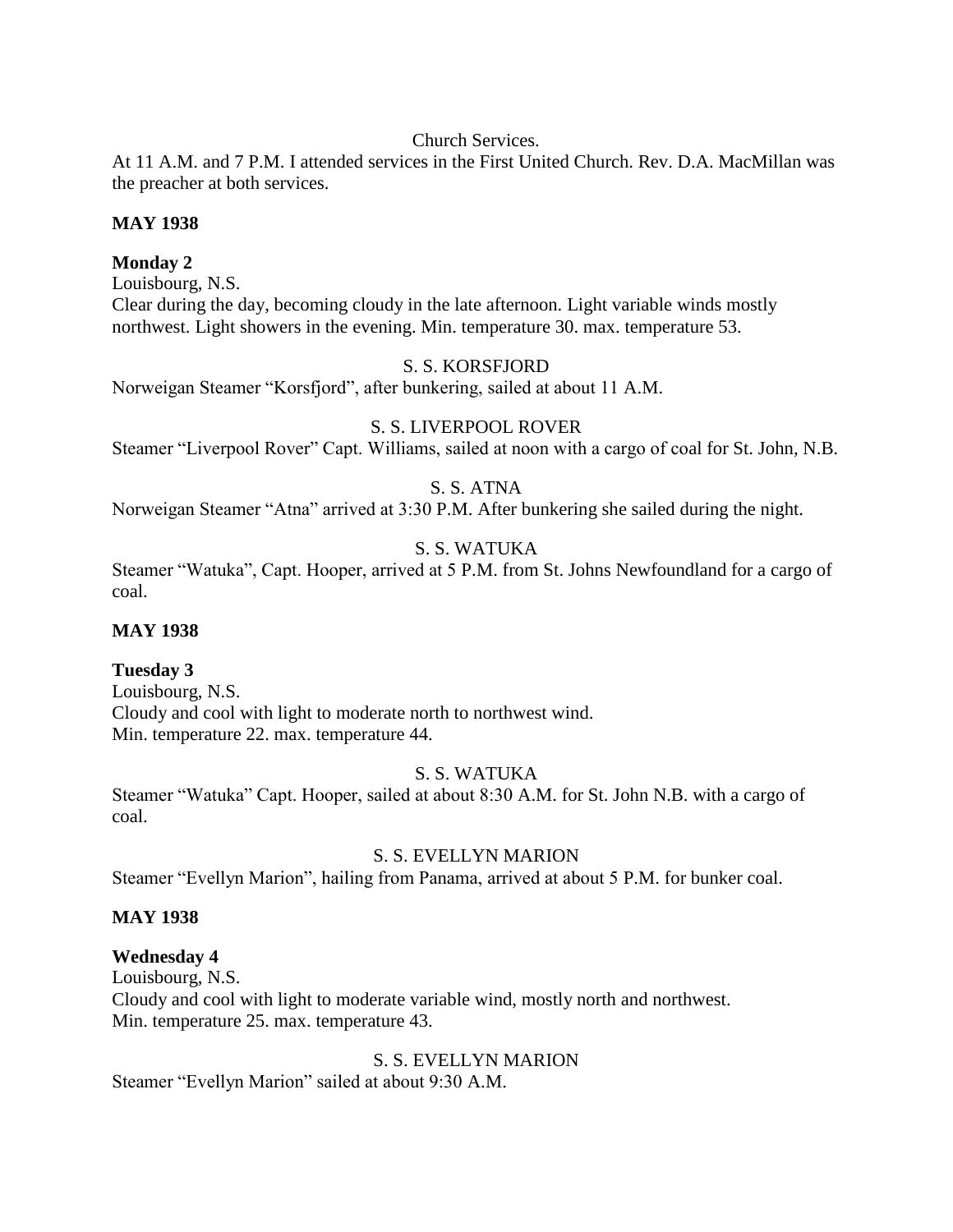# Drift Ice.

Drift ice put in an appearance this evening for the first time in several weeks. Late in the evening the entrance of the harbour was full of ice with a considerable body extending off shore.

# Choir Practice.

At 8:30 P.M. I attended choir practice in the First United Church, Mrs. D.A. MacMillan, Organist. Mrs. MacMillan was recently appointed by the session of the First United Church to take over the duties of organist in the place of Mrs. John A. MacDonald who resigned in February last. Mrs. MacDonald held the position of organist from 1922 until the time of her resignation.

# Ordered to Sydney.

The Louisbourg Shippers and Trimmers, who are employed by the British Empire Steel and Coal Corporation Limited, at the Sydney Shipping Piers during the spring, summer and autumn months, were, today, notified to report for work immediately.

# **MAY 1938**

# **Thursday 5**

Louisbourg, N.S.

Cloudy and cool with light variable wind, mostly northerly. Hail and rain squalls during the afternoon and evening. Min. temperature 26. max. temperature 46.

## S. S. ANGLO INDIAN

British Steamer "Anglo Indian" arrived at about 10:30 A.M. for part cargo of steel products and docked at the Freight Wharf (west side). She is now from St. John, N.B. her last port of call.

## S. S. NOVASLI

Norweigan Steamer "Novasli" arrived at about 4 P.M. for bunker coal and docked on the west side of the coal pier.

## Drift Ice

Harbor clear of ice except for a few clampers. A considerable body of loose ice a short distance off shore.

## **MAY 1938**

## **Friday 6**

Louisbourg, N.S. Clear and cool with moderate northeast wind. Min. temperature [blank]. max. temperature [blank].

## Drift Ice.

Southwest end of harbor and entrance full of ice. Heavy loose ice close in shore, interfering to some extent, with navigation.

# S. S. MAID OF STIRLING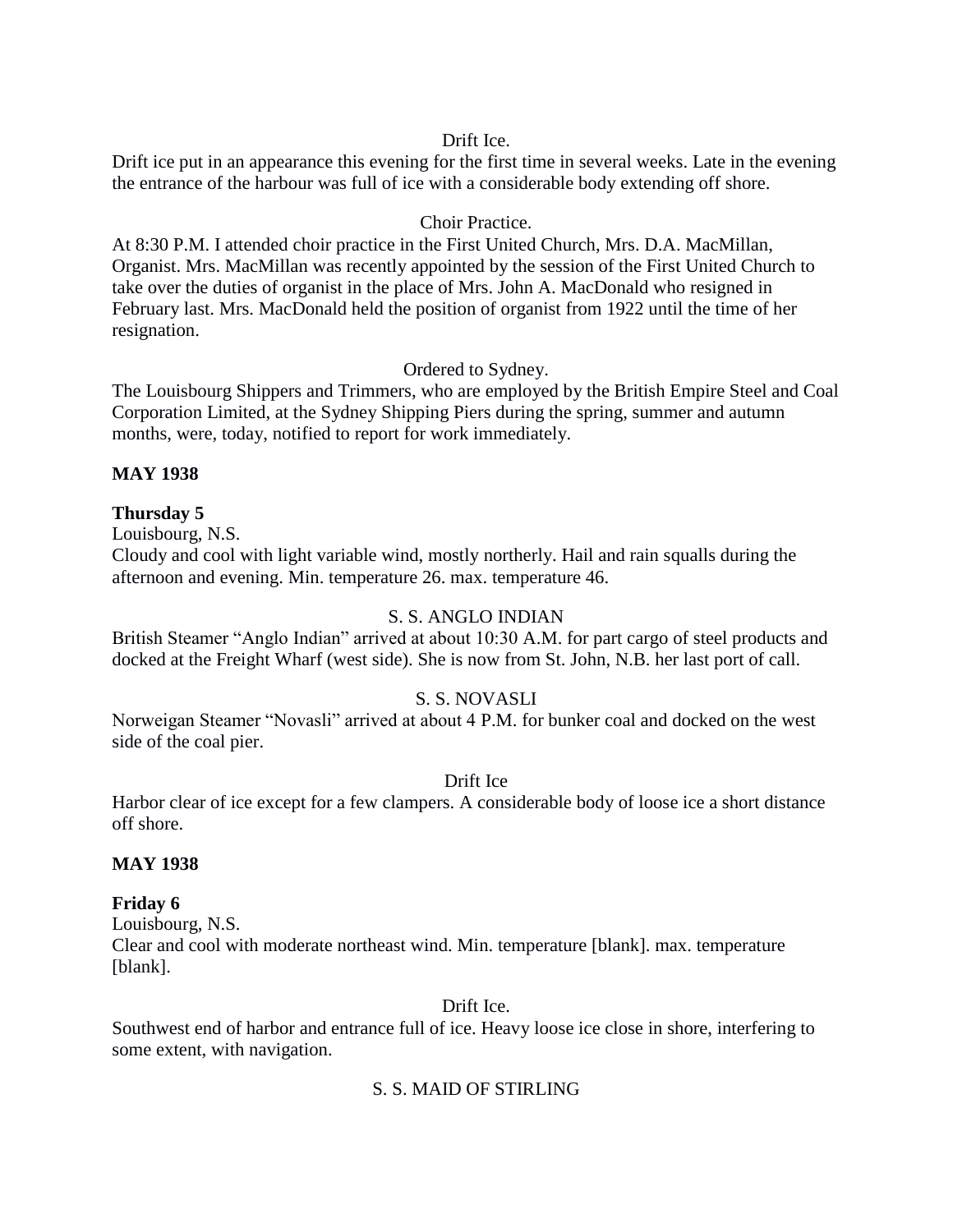Steamer Maid of Stirling arrived at noon for a cargo of coal, and anchored in the northeast end of the harbour. She docked in the evening on the west side of the coal pier.

## S. S. NOVASLI

Norweigan Steamer "Novasli" sailed at about 1 P.M.

## S. S. SUPETAR

Yugoslavia Steamer "Supetar" arrived at about 6 P.M. for bunker coal and anchored in the stream.

## S. S. ANGLO-INDIAN

British Steamer "Anglo-Indian" finished loading about 435 tons of steel products, in the late afternoon, and hauled over to the coal pier to take on board about 800 tons of bunker coal.

#### Schooner Dauntless

Newfoundland Schooner "Dauntless" loaded a cargo of about 150 tons in the afternoon.

## **MAY 1938**

#### **Saturday 7**

Louisbourg, N.S.

Clear and cool with moderate northwest wind which shifted to southwest in the afternoon and increased to a fresh breeze. Min. temperature 25. max. temperature 54.

#### Drift Ice.

Drift ice in sight off the harbour mouth.

## S. S. ANGLO-INDIAN

British Steamer "Anglo-Indian" sailed at about 11 A.M. enroute to Quebec and Montreal, where she will load cargo before proceeding to Vancouver, B.C. This is the second this ship has been here since the beginning of this year. On her first visit she arrived on the  $7<sup>th</sup>$  of February and sailed on the 10<sup>th</sup>.

## S. S. SUPETAR

Yugoslavia Steamer "Supetar" which arrived here yesterday evening, docked on the east side of the coal pier, shortly before noon, for the purpose of taking bunker coal.

#### S. S. MAID OF STIRLING

Steamer "Maid of Stirling" sailed in the afternoon for Liverpool, N.S. with a cargo of about 1200 tons of coal.

## S. S. LADY LAURIER

Government Steamer "Lady Laurier", on buoy service, arrived at about 5 P.M. and docked at the Government Wharf.

# S. S. LIVERPOOL ROVER

Steamer "Liverpool Rover", Capt. Williams, arrived at about 6 P.M. from St. John, N.B. and anchored in the northeast end of the harbour.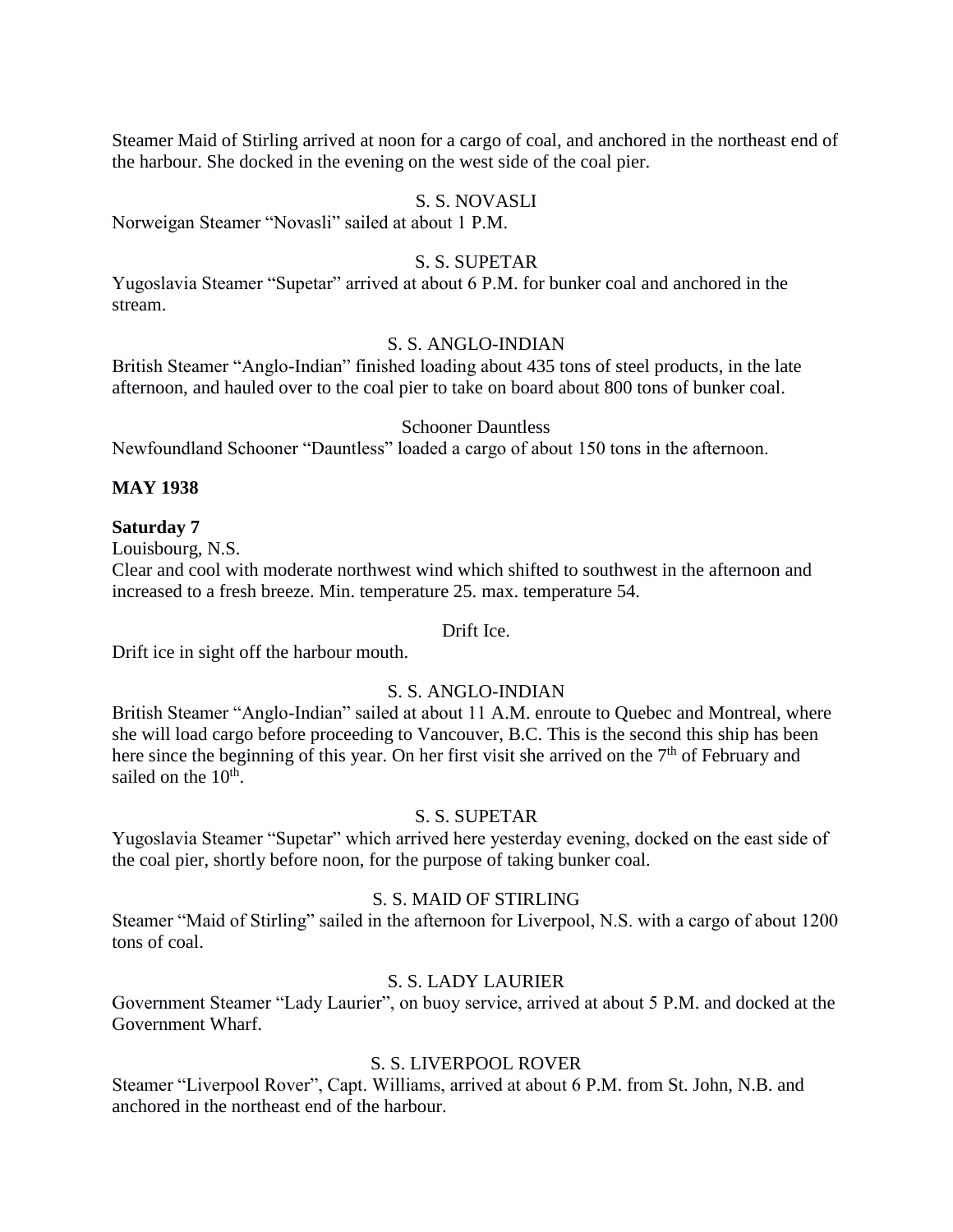# S. S. FERNFIELD

Steamer "Fernfield" arrived at about 6:30 P.M. for bunker coal and docked on the west side of the coal pier.

(Continued on page, May 9)

# **MAY 1938**

# **Sunday 8**

Louisbourg, N.S.

Cloudy and cool with light variable wind, mostly northeast. Showery during the afternoon and evening. Min. temperature 26. max. temperature 48.

Drift Ice.

Drift ice in sight in sight [sic] a short distance off the coast. Harbour clear.

# S. S. SUPETAR

Yugoslavia Steamer "Supetar" sailed in the morning.

# S. S. LADY LAURIER

Government Steamer "Lady Laurier" sailed, after landing a number of buoys on the Government Wharf.

## Church Services.

At 11 A.M. and 7 P.M. I attended services in the First United Church. Rev. D.A. MacMillan was the preacher, both morning and evening.

## Visited Fletcher Townsend.

In the afternoon Emeline and I visited Mr. and Mrs. Fletcher Townsend. Fletcher is still confined to his home through illness, but seems to be improving.

# Death of Carrie Baldwin.

The death occurred this morning at her home west Louisbourg of Miss Carrie Baldwin, daughter of Mr. and Mrs. Alfred Baldwin. She is survived by her parents and a number of brothers and sisters.

## **MAY 1938**

# **Monday 9**

Louisbourg, N.S. Clear and cool with light to moderate northerly wind. Min. temperature 25. max. temperature 48.

Drift Ice.

Drift ice in sight off the coast in the morning but disappeared during the day, harbour clear of ice.

# S. S. LIVERPOOL ROVER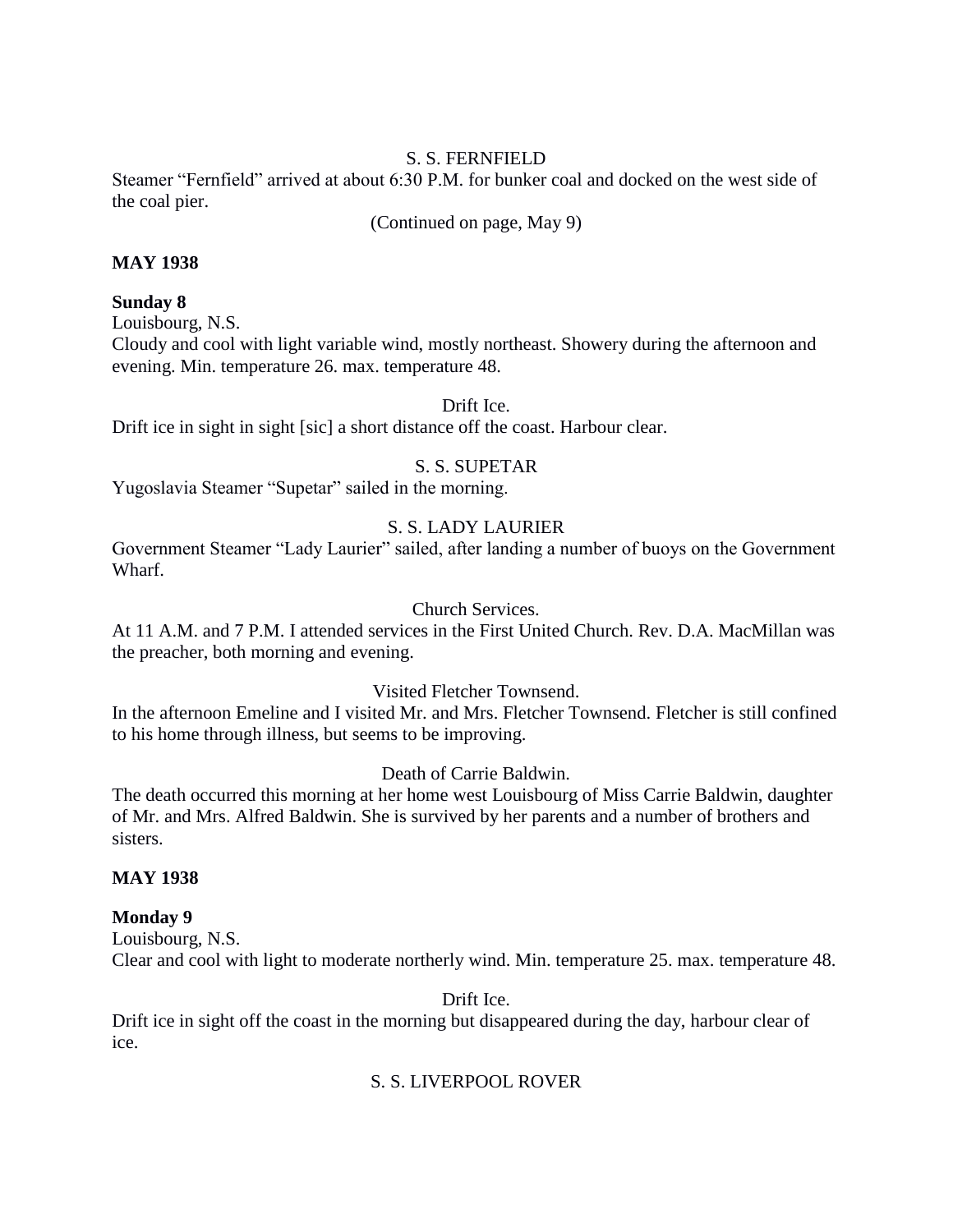Steamer "Liverpool Rover" which arrived here on last Saturday evening, docked on the east side of the coal pier.

#### (Continued from page, May 7)

#### FIRE

At about 4 P.M. the fire whistle at the power house sounded an alarm for a fire on the roof of the shop and dwelling, owned by Mrs. E.M. Dickson of 104 Whitney Avenue, Sydney, N.S., and located on Main Street on the west side of the store of Lewis & Co. The firemen responded quickly with the hose reel, and a line of hose was laid from the hydrant, on the opposite side of the street, and in a few minutes the fire was "all out". Estimated value of building; about \$2,500.00, Insurance; \$1,750.00. Damage to east side of roof, about \$100.00. First floor occupied by Ernest Dowling as a bakery. Second floor occupied as dwelling by Mr. & Mrs. William Townsend.

#### Council Meeting.

At 7:30 P.M. I attended, and presided at, a meeting of the Town Council. Those present were: Councillors: G.B. Hiltz, Alex. MacDonald, and Clifton Townsend. Mayor, M.S. Huntington. Clerk: B.M. Spencer, Police Officer, Dan Johnston. Gordon Cameron, who addressed the council in regard to extending the electric light line on Lorway St. and Ben Hickman who addresses the council, regarding his assessment.

## **MAY 1938**

#### **Tuesday 10**

Louisbourg, N.S. Mostly cloudy with light to moderate variable wind. Min. temperature 26. max. temperature 52.

#### New Schedule.

Beginning yesterday morning, the Michael Sullivan Bus Service is running on a new schedule, which calls for three trips a day between Louisbourg and Sydney. The new arrangement is as follows:

Leave Louisbourg at 8 A.M., 1 P.M. and 6:30 P.M.. Leave Sydney at 9 A.M., 4:30 P.M. and 11:30 P.M..

## S. S. LADY LAURIER

Government Steamer "Lady Laurier" arrived in the evening on buoy service and docked at the Government Wharf.

#### **MAY 1938**

## **Wednesday 11**

Louisbourg, N.S. Showery in the morning. Cloudy during the entire day with light southwest wind.

## S. S. LADY LAURIER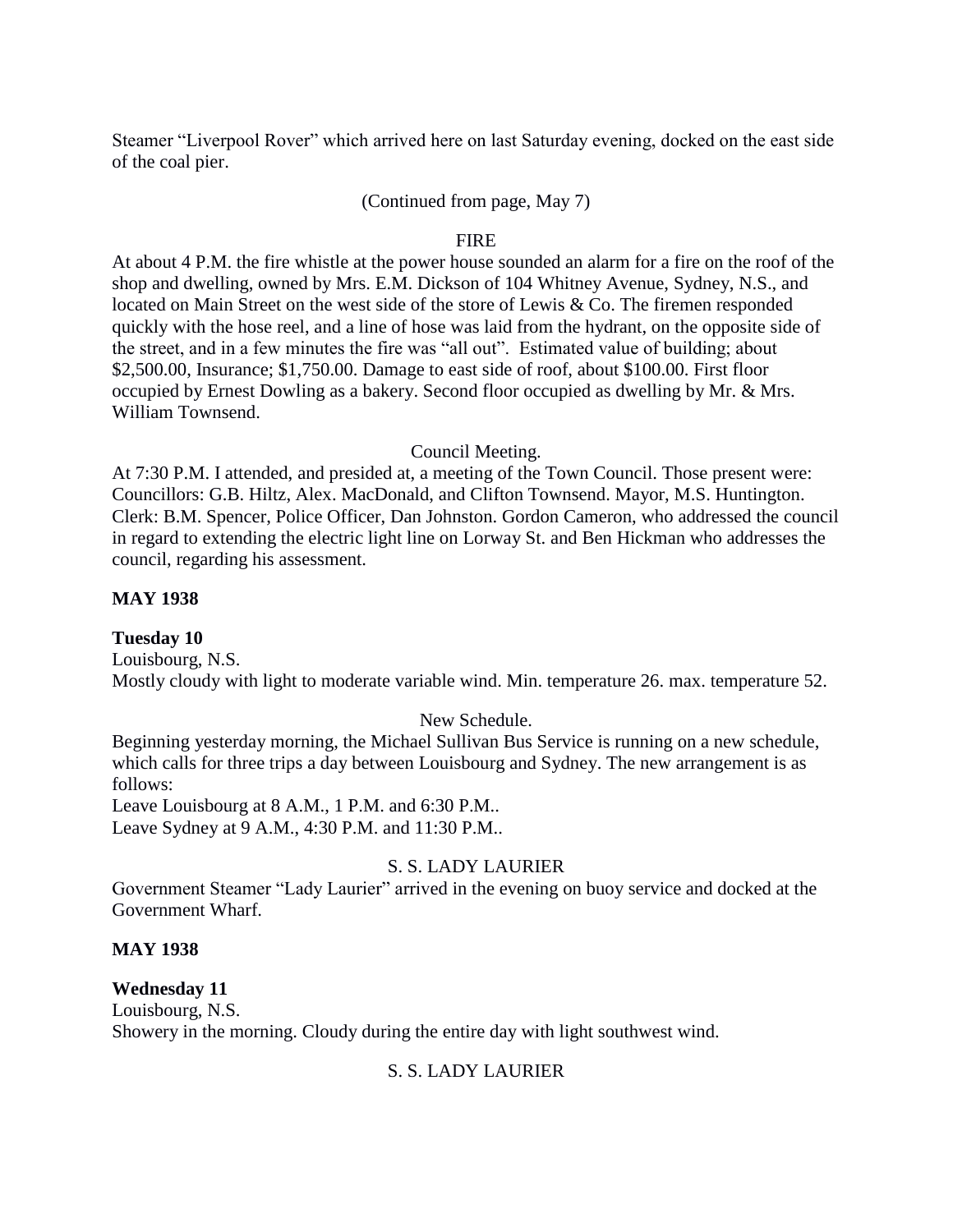Government Steamer "Lady Laurier" after taking on board buoys which where (sic) on the Government Wharf sailed for Sydney at about 9:30 A.M.

#### Choir Practice.

At 8:30 P.M. I attended choir practice in the First United church.

#### **MAY 1938**

#### **Thursday 12**

Louisbourg, N.S. Mostly clear, with light to moderate southerly wind. Cloudy in the evening. Min. temperature 30. max. temperature 54.

## S. S. LADY LAURIER

Government Steamer "Lady Laurier" arrived from Sydney at noon, and in the afternoon placed the buoys off Louisbourg.

#### Foreman Arrives.

Mr. Frank Gould, foreman for the Fundy Construction Company, arrived today for the purpose of building a Federal Government building which is to contain the Post Office and Customs Office.

#### Work Resumed.

Today, John N. MacDonald, Edward MacDonald and John MacKay resumed the work of shingling the roof of our dwelling, which had to be abandoned last [blank] owing to stormy and cold weather.

## **MAY 1938**

## **Friday 13**

Louisbourg, N.S.

Cloudy, heavy showers in the morning. Misty and foggy during the afternoon and evening. Light southeast to south west winds.

Min. temperature 32. max. temperature 44.

## S. S. LADY LAURIER

Government Steamer "Lady Laurier" Capt. Williams, sailed in the morning, but returned to port in the evening.

#### **MAY 1938**

#### **Saturday 14**

Louisbourg, N.S.

Cloudy and foggy in the morning and evening. Clear and cool during the greater part of the day. Light to moderate southwest wind.

Min. temperature 29. max. temperature 48.

# S. S. IRENE MARIA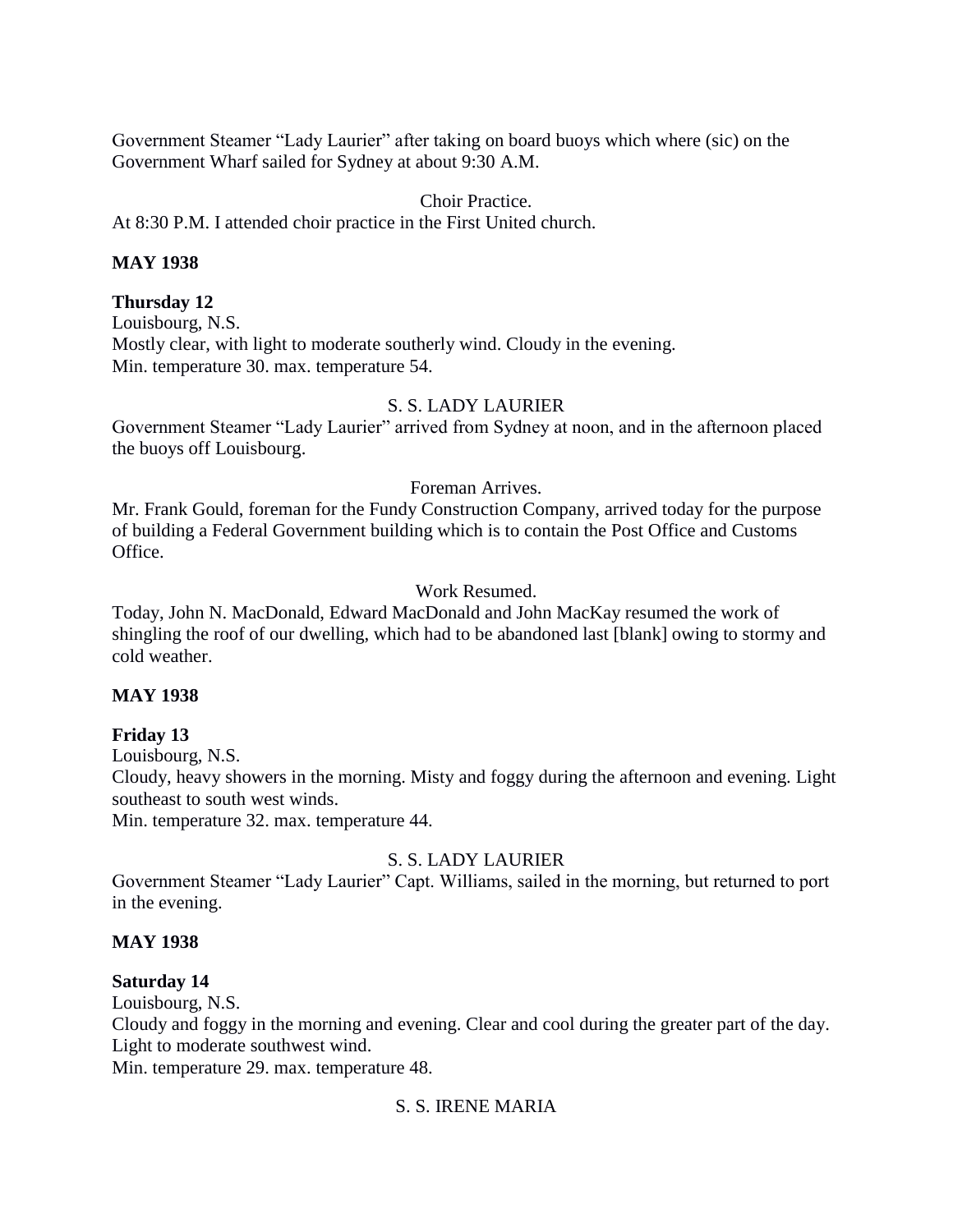Danish Steamer "Irene Maria" arrived at about 6 am. After bunkering she sailed at about 4 P.M.

# First Sod Turned.

At about 9:30 A.M. in the presence of quite a number of our citizens, I had the honor and pleasure of turning the first sod, in the work of constructing the foundation of the Federal Government building, which is to be erected on the corner of Main and Warren Streets. Four men: Albert Martell, Louis MacGillivray, John Troke and James Campbell, immediately began the excavation work while two carpenters: Freeman Mosher and Archie Munroe engaged in erecting a tool and store house on the rear of the lot. Guy B. Hiltz of this town is employed by the Federal Government, as inspector of the work of construction. This building is being erected for the purpose of housing the Post Office and Customs Office.

# Death of Mrs. Alex Hardy.

At about 9 P.M. a telephone call from Mrs. Dan MacDonald, (Leah Hardy) Reserve Mines, informed us that her mother (Mrs. Alex Hardy) had passed away. Mrs. Hardy was Emeline's aunt, a sister to her mother and was 95 years of age. The funeral is to take place at Gabarus, Mrs. Hardy's former home, on Monday the  $16<sup>th</sup>$ .

# **MAY 1938**

# **Sunday 15**

Louisbourg, N.S.

Cloudy and cool with light to moderate southeast wind, increasing at night. Rained moderately in the late afternoon, heavy rain during the night.

Min. temperature 26, max. temperature 48.

## Church Services.

At 11 A.M. and 7 P.M. I attended services in the First United Church, where Rev. D.A. MacMillan was the preacher.

Visited Fletcher.

At about 5 P.M. visited Fletcher who is quite ill at his home. For the last few days he seems to be getting worse and is now confined to his bed nearly all of the time.

## **MAY 1938**

## **Monday 16**

Louisbourg, N.S.

Heavy rain in the early morning and in the late afternoon and night. Cloudy and foggy during the day. Min. temperature 33. max. temperature 55.

Lobster Season Opens

[Blank Section]

Funeral of Mrs. Hardy.

Emeline and Mrs. Bert Wilcox motored to Gabarus in the forenoon and attended the funeral of the late Mrs. Alex. Hardy (Margaret Bagnall) which took place at about 2 P.M. The remains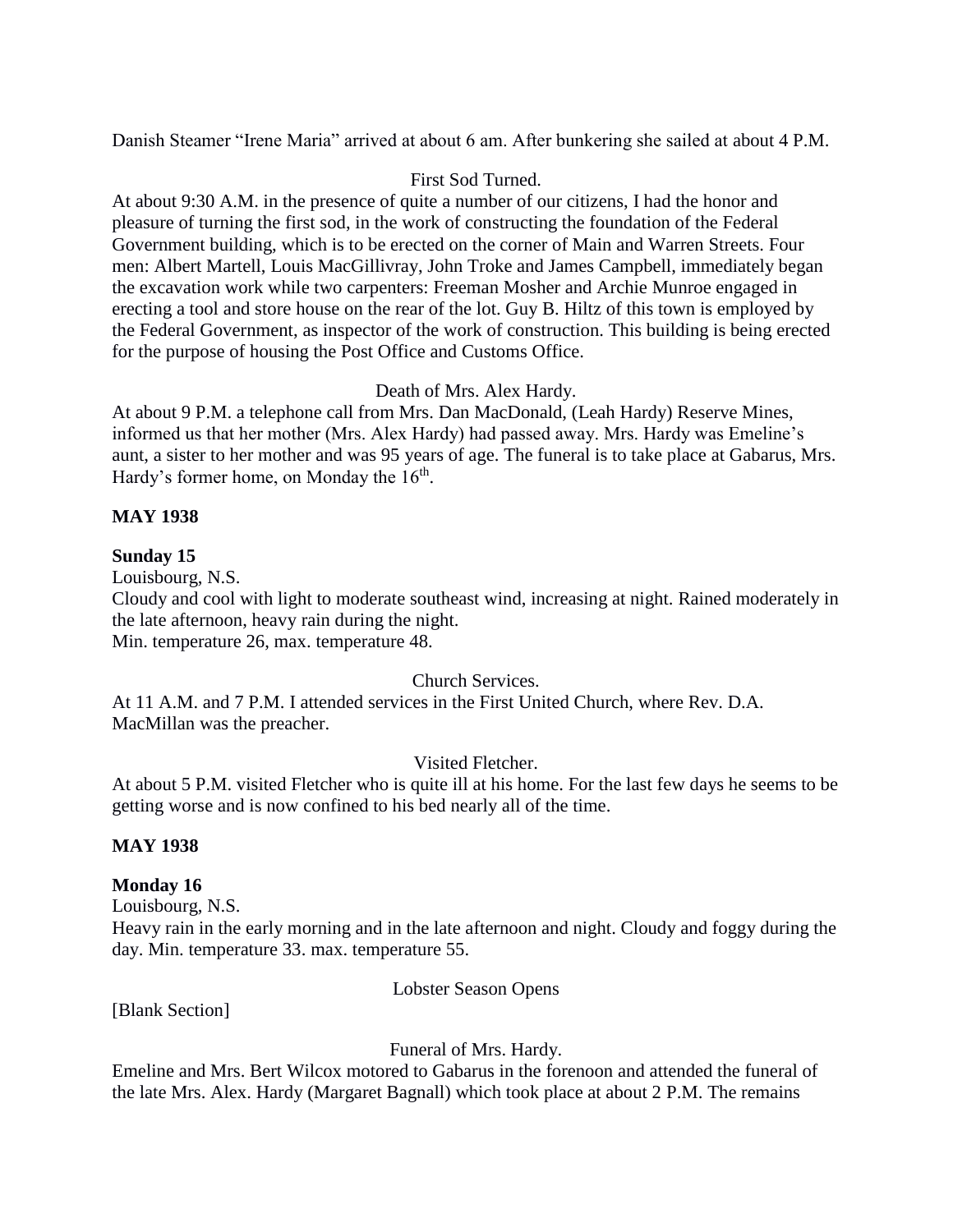were brought from Reserve Mines to Gabarus by motor hearse. Funeral service was conducted by Rev. Mr. Swetman, of Gabarus United Church, assisted by Rev. D.L Gordon of Reserve.

## **MAY 1938**

## **Tuesday 17**

Louisbourg, N.S. Cloudy and foggy with light winds. Min. temperature 33. max. temperature 49.

# **MAY 1938**

# **Wednesday 18**

#### **Louisbourg, N.S.**

Cloudy and very chilly, clearing in the afternoon. Showers in the morning. Moderate to fresh northeast wind. Heavy frost at night. Min. temperature 23. max. temperature 43.

## **MAY 1938**

# **Thursday 19**

Louisbourg, N.S.

Clear and moderately cool during the day. Heavy frost in the early morning. Light northerly wind shifting to southwest and increasing to a moderate breeze. Min. temperature 22. max. temperature [blank].

## Work Progressing.

The excavation work for the foundation of the Government building is progressing quite nicely. About eight or ten men are employed digging and shoveling.

The town authorities have engaged two trucks to haul away the surplus soil and clay and are using it on the streets of the town. Yesterday and today its [sic] is being dumped on the Havenside Road, just south of the Barrachois bridge in order to raise that section of the road above the tide waters of the harbour.

The motor trucks engaged in this work are one owned by Neil and Steve Murphy, driven by Tom. MacKinnon, and owned by Donald Beaver, and driven by the owner.

## **MAY 1938**

## **Friday 20**

Louisbourg, N.S.

Clear and moderately warm with moderate to fresh southwest wind. Min. temperature 24. max. temperature 61.

## S. S. INGER TOFT

Danish Steamer "Inger Toft" arrived at 2:30 P.M. After bunkering she sailed at about 7:30 P.M.

## **FIRE**

At about 1:30 P.M. the fire whistle sounded an alarm for a bush fire on the east side of Riverdale Street and about 100 yards south of the house owned and occupied by Mr. and Mrs. Murdoch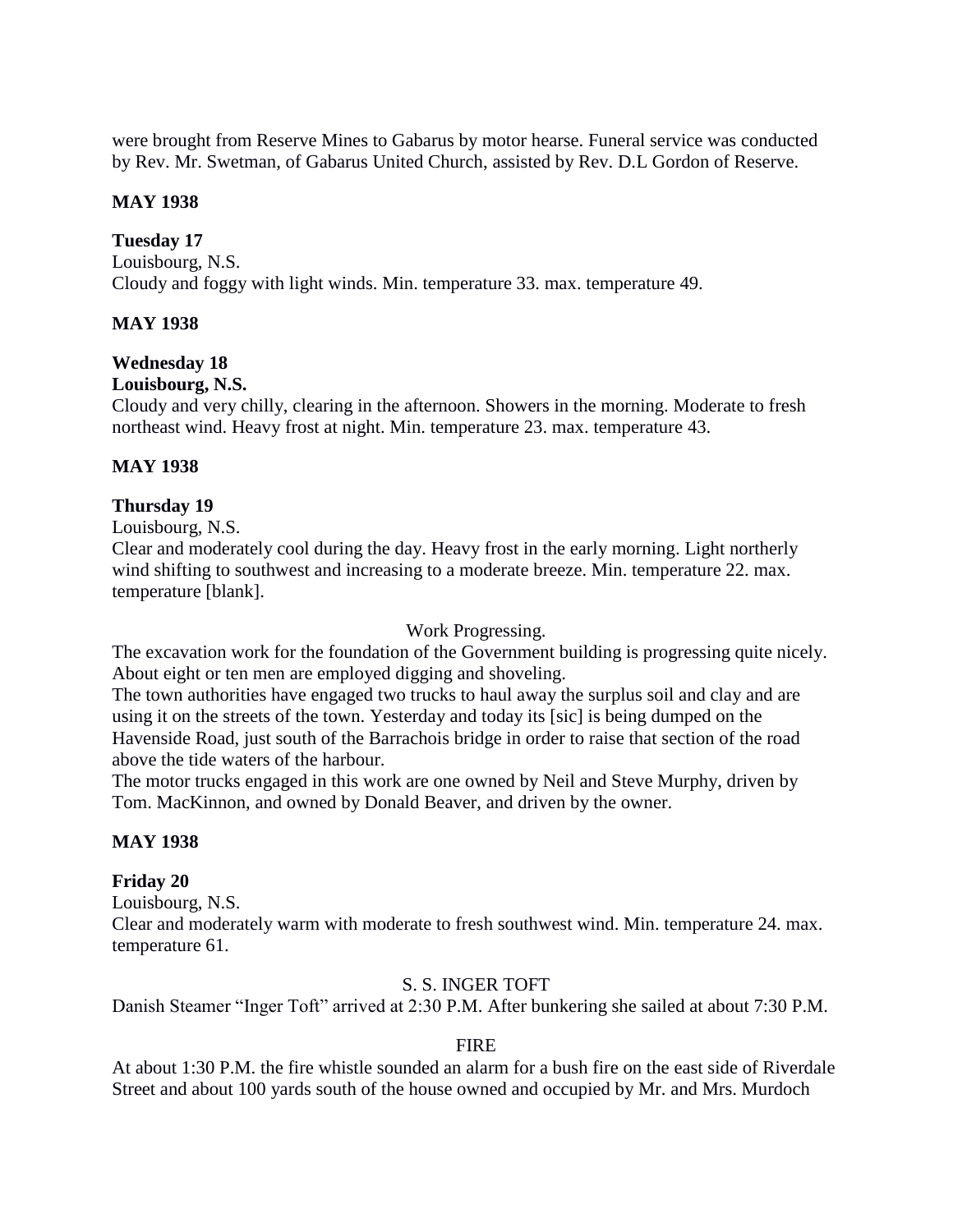Campbell and family. Fireman and other citizens with buckets responded quickly, and in a short time the blaze which had gained considerable headway, was under control. About one acre of land was burned over. No serious damage.

## **MAY 1938**

## **Saturday 21**

Louisbourg, N.S.

Heavy rain in the forenoon. Cloudy and foggy in the afternoon, clearing at night. Moderate to fresh south to southwest winds. Min. temperature 34. max. temperature 42.

# S. S. FERNFIELD

Steamer "Fernfield" arrived in the morning and took bunker coal.

# **MAY 1938**

## **Sunday 22**

Louisbourg, N.S. Moderate warm and mostly clear with light to moderate west to southwest winds. Min. temperature 29. max. temperature 57.

# S. S. AEQUITAS

Italian Steamer, "Aequitas" arrived at about noon for bunker coal and docked on the east side of the coal pier.

## Church Services.

At 11 A.M. and 7 P.M. I attended services in the First United Church. Rev. D.A. MacMillan was in charge of both services.

## **MAY 1938**

## **Monday 23**

Louisbourg, N.S.

Clear and moderately warm with light to moderate southwest wind. Min. temperature 24. max. temperature 56.

# S. S. AEQUITAS

Italian Steamer "Aequitas" sailed in the forenoon.

## **MAY 1938**

# **Tuesday 24**

## **Louisbourg, N.S.**

Cloudy with fog during the greater part of the day. Showery during the forenoon, rain beginning to fall at about 10:30 am. Light southwest wind. Min. temperature 28. max. temperature 55.

Sports Programme.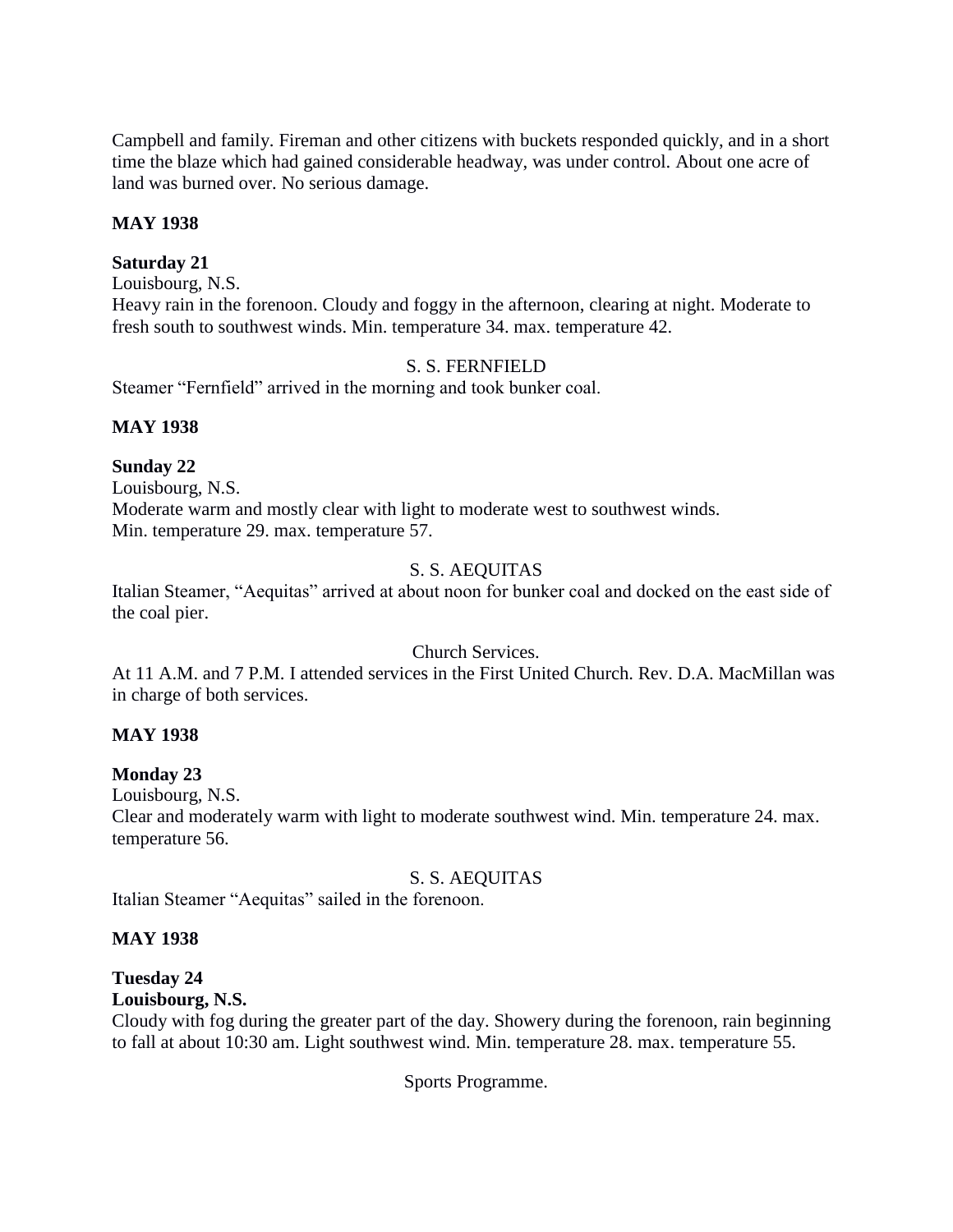At 10:20 P.M. a series of running races took place on the street of Louisbourg, starting and finishing in front of the Crowdis Hotel.

# **MAY 1938**

# **Wednesday 25**

Louisbourg, N.S.

Cloudy and foggy in the morning. Clearing in the forenoon. Clear and moderately warm in the afternoon. Light variable wind. Min. temperature 35. max. temperature 68.

Work Progressing.

The work of putting in the forms for the foundation of the new public building began today.

# **MAY 1938**

# **Thursday 26**

Louisbourg, N.S.

Clear and moderately warm with light to moderate southwest wind. Min. temperature 30. max. temperature 60.

# S. S. DALVEEN

British Steamer "Dalveen" arrived at about 5 A.M. After bunkering she sailed during the forenoon.

## Motored to Sydney.

At 6:45 P.M. I motored to Sydney with Mr. Wetmore salesman for R.H. Davis & Co. of Sydney, and returned by Sullivan's Bus, leaving Sydney at 11:30 P.M.

# **MAY 1938**

# **Friday 27**

# **Louisbourg, N.S.**

Mostly cloudy and moderately warm with light variable wind. Min. temperature 38. max. temperature 63.

# **S. S. DON**

Norweigan Steamer "Don" arrived in the afternoon, bunkered, and sailed in the evening.

# Taken to Cape Breton Hospital

Today, Mrs. Rachael MacMillan, an aged resident of this town who has become insane was taken to the Cape Breton Hospital at Sydney River. She was accompanied to the institution by Police Officer D.M. Johnston, Provincial Constable Dan MacNeil and Mrs. Malcolm MacDonald.

# **MAY 1938**

**Saturday 28** Louisbourg, N.S.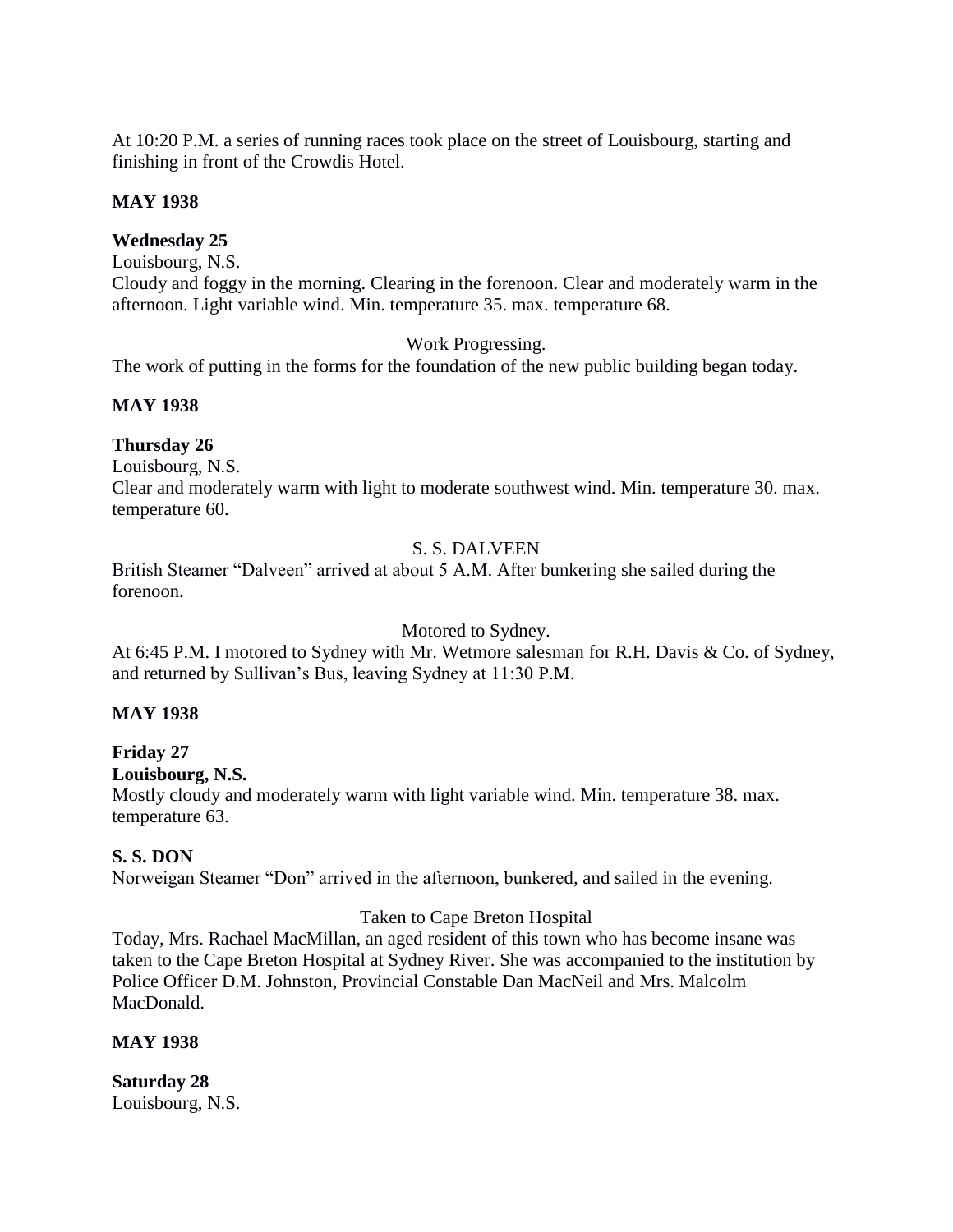Clear and moderately warm during the day, cool at night. Moderate to fresh northeast wind. Min. temperature 36. max. temperature 62.

# Young People's Banquet.

At 8 P.M. I was a guest at a banquet held by the Young People's Union of the First United Church, in Calvin Hall. Donald Wilson, President of the society, was Chairman and toastmaster. Quite a large number present.

## **MAY 1938**

# **Sunday 29**

# **Louisbourg, N.S.**

Clear and cool with moderate northeast to east winds. Min. temperature 32. max. temperature 48.

## Church Services.

At 11 A.M. and 7 P.M. I attended services in the First United Church, where Rev. D.A. MacMillan was the preacher both morning and evening.

# Visited Fletcher Townsend.

In the afternoon Emeline and I visited Fletcher, who appears to be much improved in health. He is now, and has been for the last ten days able to walk around out of doors when the weather is good.

# **MAY 1938**

# **Monday 30**

## **Louisbourg, N.S.**

Clear and moderately cool with moderate northeast wind, which shifted to southwest in the afternoon. Very cool at night. Min. temperature 29. max. temperature 52.

## **MAY 1938**

# **Tuesday 31**

# **Louisbourg, N.S.**

Clear and moderately warm with light to moderate southwest wind. Frost in the early morning. Min. temperature 26. max. temperature 58.

Repairing Chimney.

Spent the greater part of the day assisting Herb Jewell replace the top of the kitchen chimney.

# Death of Harold MacIntosh.

The death of Harold MacIntosh took place at an early hour this morning at the home of Mr. and Mrs. Williams Havenside. Mr. MacIntosh was about 23 years of age had been in ill health for a number of years.

Left for Annapolis Royal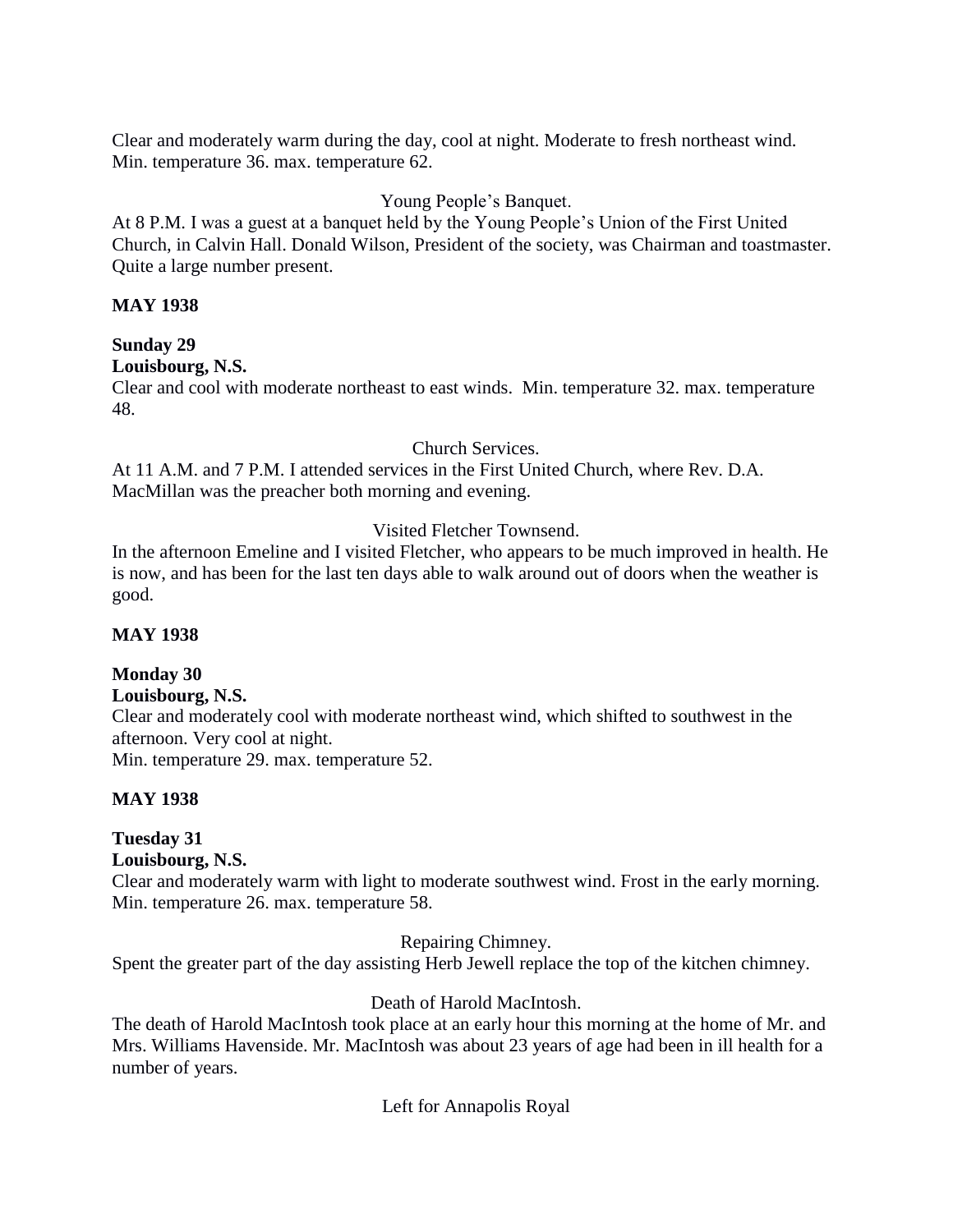Rev. E.B. Gabriel, who has been in charge of St. Bartholomews Anglican Congregation, this town, since Nov. 23 1932, left here today enroute to Annapolis Royal, to take charge of the Anglican Congregation of that town. Mr. Gabriel was accompanied by Mrs. Gabriel and three children; John, Helen and Ruth. Mr. Gabriel and family were very popular with the people of Louisbourg, of all denominations and their many friends regret their departure. Mr. Gabriel, is to be succeeded in the pastorate of the Church here by Rev. George Arnold of Sydney, N.S. Mr. Arnold who is about 25 years of age is unmarried and is a son of Rev. and Mrs. [blank] Arnold of Sydney.

# Pleads Guilty

This evening, before Stipendiary Magistrate B.M. Spencer, [blank] pleaded guilty to a charge, under the Motor Vehicle Act, of allowing his son [blank] to drive his car without a permit and was fined \$10.00 and \$1.00 costs. The offence took place on Saturday, May 21, 1938.

**JUNE 1938**

## **Wednesday 1**

**Louisbourg, N.S.**

Clear and warm with light to moderate southwest wind. Min. temperature 25. max. temperature 74.

## Funeral

The body of the late Harold MacIntosh was taken to Glace Bay this afternoon by D.M. Johnston, undertaker. The burial is to take place at Glace Bay tomorrow.

## Tractor and Road Machines

Today we had a tractor and road machine working on Main Street. This outfit belongs to the Nova Scotia Highway Board, and we pay for its services while it is employed on our streets.

## Repairing Chimney

Had Herb Jewell repairing the top of the living room chimney.

## **JUNE 1938**

## **Thursday 2**

Louisbourg, N.S.

Clear and moderately warm with light to moderate southwest wind. Min. temperature 28. max. temperature 67.

S. S. GULL POOL

British Steamer "Gull Pool" arrived at about 7 P.M. for bunker coal.

## **JUNE 1938**

## **Friday 3**

Louisbourg, N.S. Clear and moderately warm with light to moderate southwest wind. Foggy in the morning.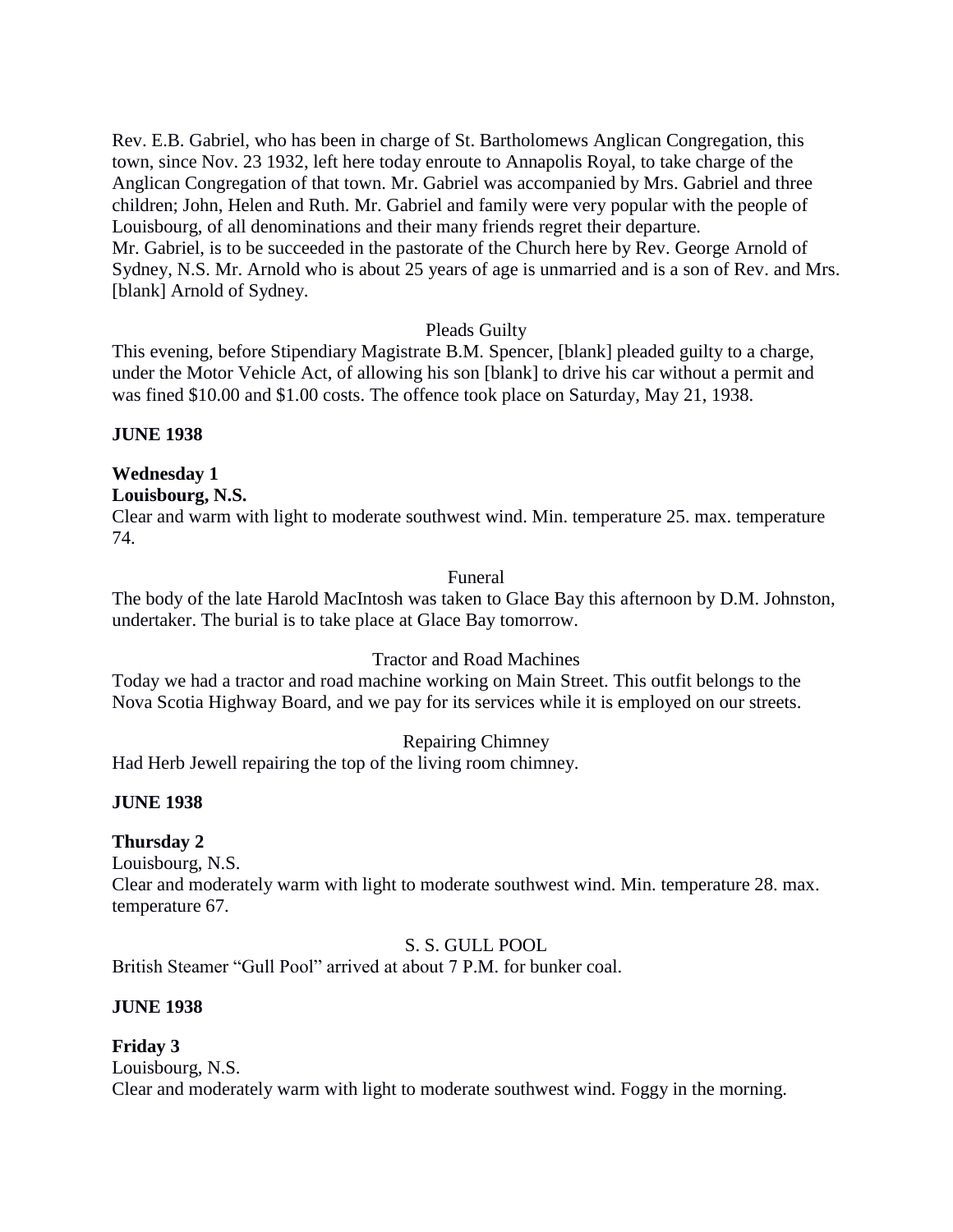Min. temperature 38. max. temperature 67.

# S. S. GULL POOL

British Steamer "Gull Pool" sailed at about 10 A.M.

S. S. ZONNEWYK Dutch Steamer "Zonnewyk" arrived at about 1 P.M. for bunker coal.

# S. S. SNELAND 1

Norweigan Steamer "Sneland 1" arrived at about 1:30 P.M. for bunker coal.

# **JUNE 1938**

# **Saturday 4**

Louisbourg, N.S.

Clear and moderately warm with moderate to fresh variable wind. Min. temperature 37. max. temperature 70.

# S. S. ZONNEWYK

Dutch Steamer "Zonnewyk" sailed in the morning.

# S. S. SNELAND 1

Norweigan Steamer "Sneland 1" sailed at about noon.

# S. S. EAST WALES

British Steamer "East Wales" arrived at about 5:30 P.M. bunkered, and sailed at about 9 P.M.

# Council Meeting.

At 7:30 P.M. I attended, and presided at a meeting of the Town Council. Those present were; Councillors; G.B. Hiltz, Jeremiah Smith, James F. Townsend and Alex. MacDonald. Town Clerk: B.M. Spencer, Police Officer, D.M. Johnston, Mayor, M.S. Huntington.

# **JUNE 1938**

# **Sunday 5**

Louisbourg, N.S.

Clear and moderately warm with moderate southwest wind. Foggy in the late afternoon and evening. Min. temperature 38. max. temperature 65.

Church Services

At 11 A.M. and 7 P.M. I attended services in the First United Church where Rev. D.A. MacMillan was the preacher both morning and evening.

Visited Fletcher In the afternoon Emeline and I visited Mr. and Mrs. Fletcher Townsend.

Begins Pastorate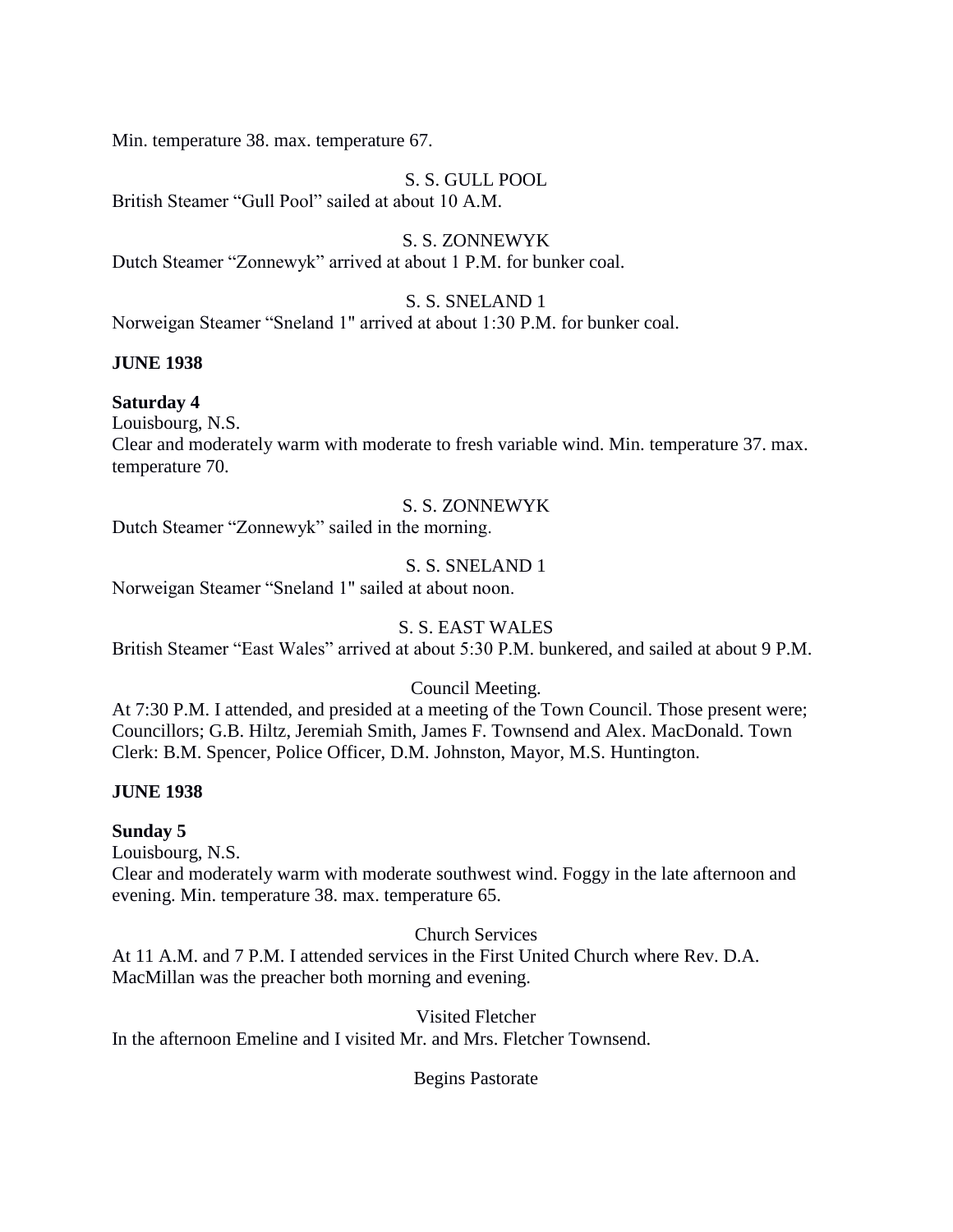Today, Rev. George Arnold held his first services as pastor of St. Bartholomews, Anglican, Congregation of this town. He has succeeded Rev. G.B. Gabriel who has taken charge of the Anglican Church at Annapolis Royal, N.S.

## **JUNE 1938**

#### **Monday 6**

Louisbourg, N.S.

Rain in the early morning. Cloudy and foggy during the day. Showery in the afternoon and evening. Light to moderate southwest wind. Lightning in the evening. Rainfall about 1 inch. Min. temperature 40. max. temperature 59.

#### S. S. FERNFIELD

Steamer, "Fernfield" arrived in the morning and bunkered.

#### **JUNE 1938**

#### **Tuesday 7**

Louisbourg, N.S.

Clear and moderately warm in the forenoon, becoming cloudy and cooler in the afternoon. Light variable wind. Min. temperature 38. max. temperature 71.

#### Contract Awarded.

The contract for constructing the new highway diversion, from Catalone Corner to the east end of the Town of Louisbourg has been awarded by the Provincial Highway Board to Ralph and Arthur Parsons of Windsor, N.S.

#### **JUNE 1938**

#### **Wednesday 8**

Louisbourg, N.S.

Clear and moderately warm with moderate to fresh southwest wind. Min. temperature 42. max. temperature 60.

#### Concrete Mixer Arrives

A concrete mixer arrived from Sydney today by Cameron's Motor Truck for to mix the concrete for the foundation of the New Federal Government building. Six wheelbarrows also arrived with the machine. The excavation work is about completed and the work of building the forms is also nearly to a finish. The work of pouring the concrete will likely begin in a few days.

Choir Practice.

At 8:30 P.M. I attended choir practice in the First United Church.

**JUNE 1938**

**Thursday 9** Louisbourg, N.S.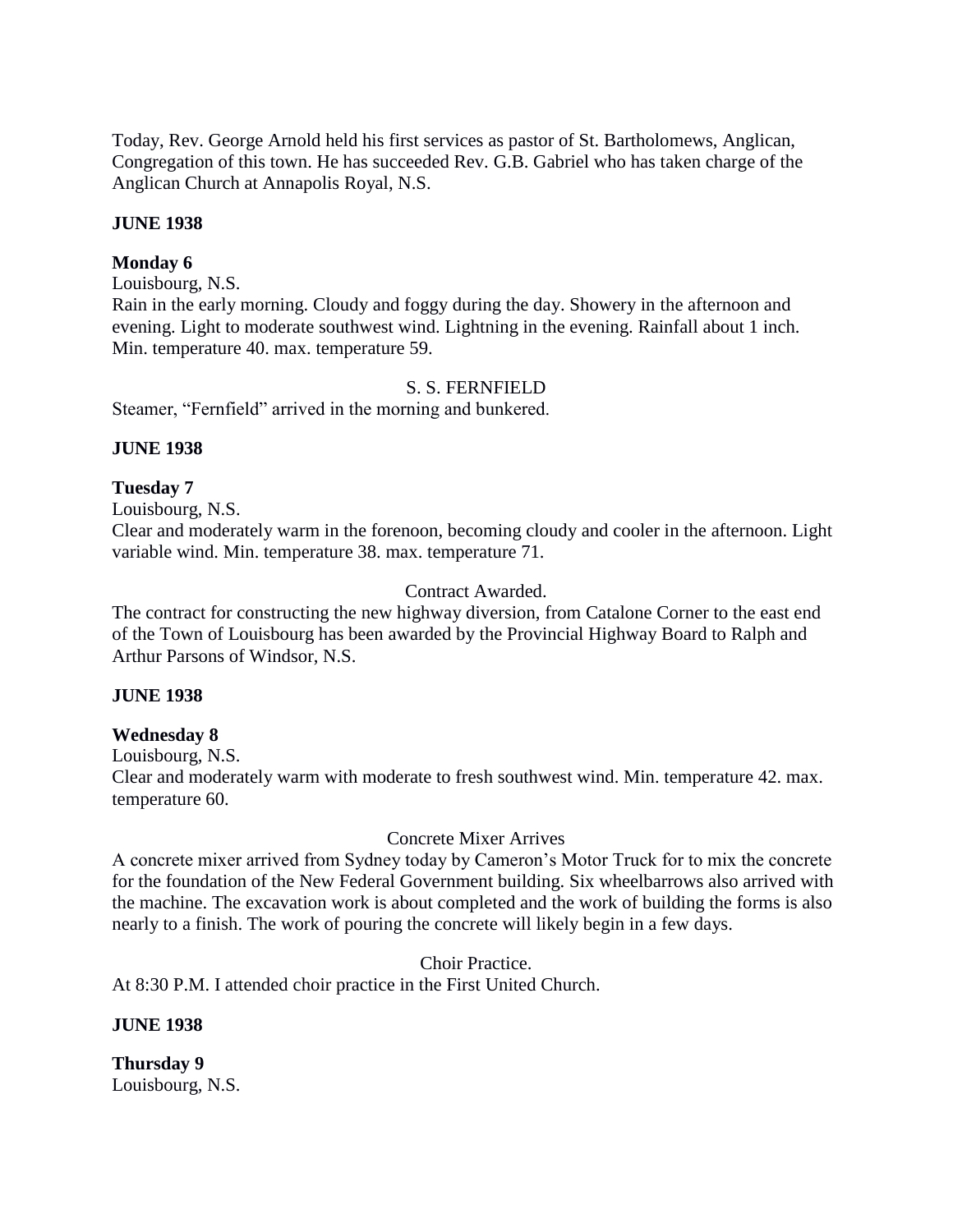Heavy rain in the early morning. Cleared during the forenoon. Moderate warm with light to moderate variable wind. Min. temperature 42. max. temperature 72. Rainfall about 1 inch.

## S. S. SPURT

Norweigan Steamer "Spurt" arrived at about noon, bunkered in the afternoon and evening and sailed at about 9:30 P.M.

## Planted Gladiola Bulbs

In the afternoon I planted Gladiola bulbs in the back yard garden.

## **JUNE 1938**

#### **Friday 10**

Louisbourg, N.S. Clear and moderately warm with light variable wind. Min. temperature 41. max. temperature 69.

# S. S. HAVBRIS

Norweigan Steamer "Havbris" arrived at about 3 P.M. After bunkering she sailed during the early part of the night.

# Contractors Arrive

Ralph and Arthur Parsons, Contractors, of Windsor, N.S. who were awarded the contract by the Provincial Highway Board for the construction of the new highway diversion, arrived here this afternoon, by motor car. Three car loads of machinery, for road building, arrived by train in the evening. The new highway, which is about 4 ½ miles in length is to begin at Catalone Corner and to enter the east end of the Town of Louisbourg via the old Clarke's Road.

## **JUNE 1938**

## **Saturday 11**

Louisbourg, N.S.

Clear and moderately warm with light to moderate southwest wind. Min. temperature 39. max. temperature 71.

## Machinery Unloaded

Ralph and Arthur Parsons, contractors, unloaded three car loads of road building machinery, including a steam shovel and two or three tractors, near the railway station today. They intend to begin operations on the new highway diversion early next week.

# **JUNE 1938**

## **Sunday 12**

Louisbourg, N.S. Cloudy with some heavy showers followed by fog. Fresh to moderate southwest wind. Min. temperature 46. max. temperature 57.

## S. S. SAMNANGER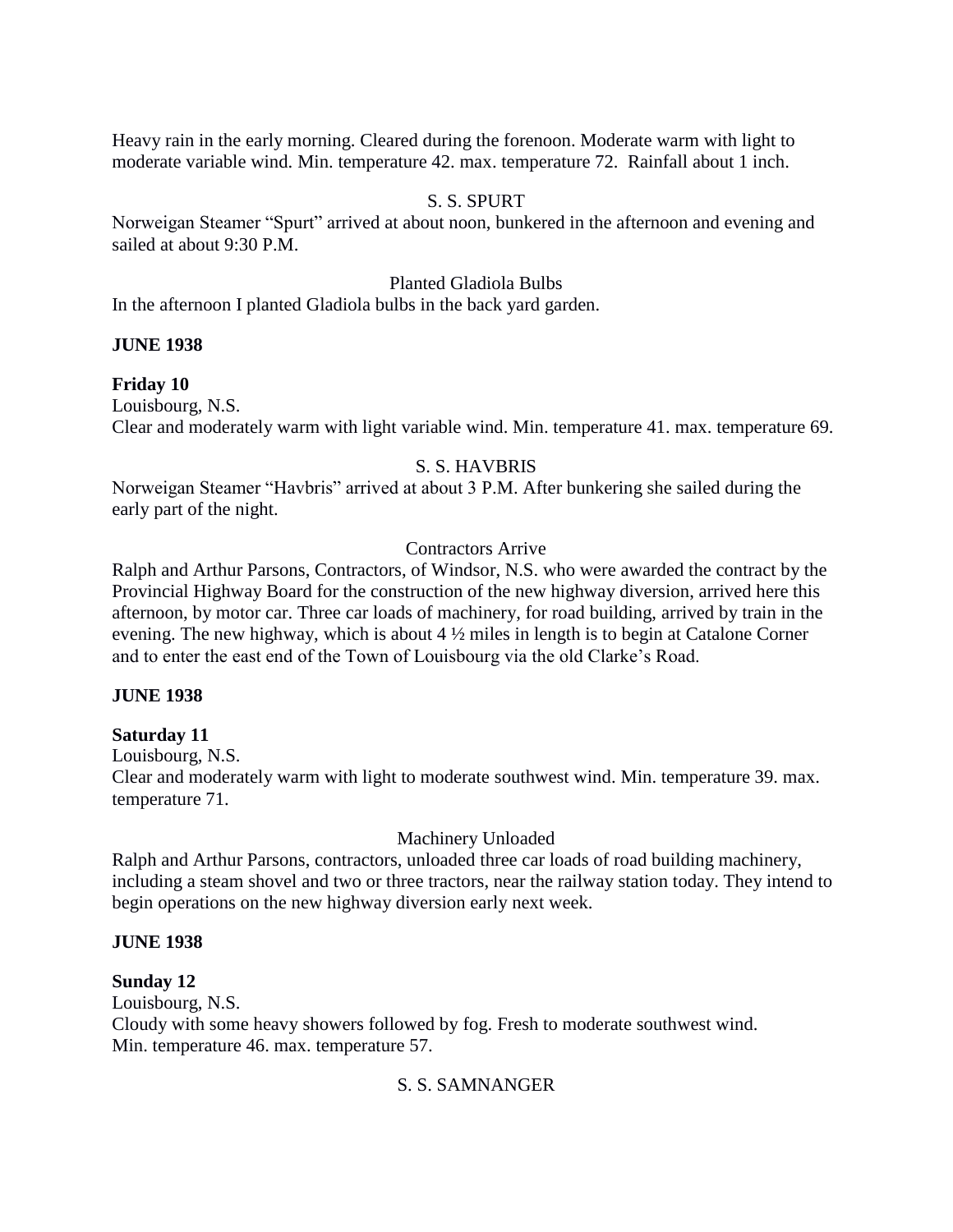Norweigan Steamer, SAMNANGER, arrived in the morning for bunker coal and docked on the east side of the coal pier.

## Church Services

At 11 A.M. and 7 P.M. I attended services in the First United Church, where Rev. D.A. MacMillan was the preacher, both morning and evening.

# Visited Fletcher

In the afternoon Emeline and I visited Fletcher Townsend and spent about an hour with him. He is able to move around the house and on fine days to walk around outside.

## **JUNE 1938**

# **Monday 13**

Louisbourg, N.S.

Cloudy and moderately warm with light variable wind. Light rain during the afternoon and evening. Min. temperature 44. max. temperature 71.

# S. S. SAMNANGER

Norweigan Steamer "Samnanger" after bunkering sailed in the morning.

# S. S. GUNDA

Swedish Steamer "Gunda" arrived in the early morning, bunkered and sailed at about 10 A.M.

# S. S. VENUS

Danish Steamer "Venus" arrived at about 7:30 A.M. and after bunkering , sailed at about 6 P.M.

## **JUNE 1938**

## **Tuesday 14**

Louisbourg, N.S. Clear and cool with moderate to fresh northeast to east winds. Min. temperature 40. max. temperature 60.

## S. S. SONGDAL

Norweigan Steamer "Songdal" arrived at about 4:30 A.M. and after taking bunker coal, sailed at about 11 A.M.

# S. S. HEROY

Norweigan Steamer "Heroy" arrived at 10:15 A.M. and sailed in the evening after bunkering.

# FIRE.

At 11 P.M. the fire whistle blew an alarm for a fire in the home of Mr. and Mrs. Enoch Townsend, East Main St. A coat and a chair, on which the coat was hanging, were burned, no other damage. Fire was discovered by the neighbors after the family had retired. The firemen responded to the alarm but their services were not required as the flames had been extinguished before they arrived on the scene.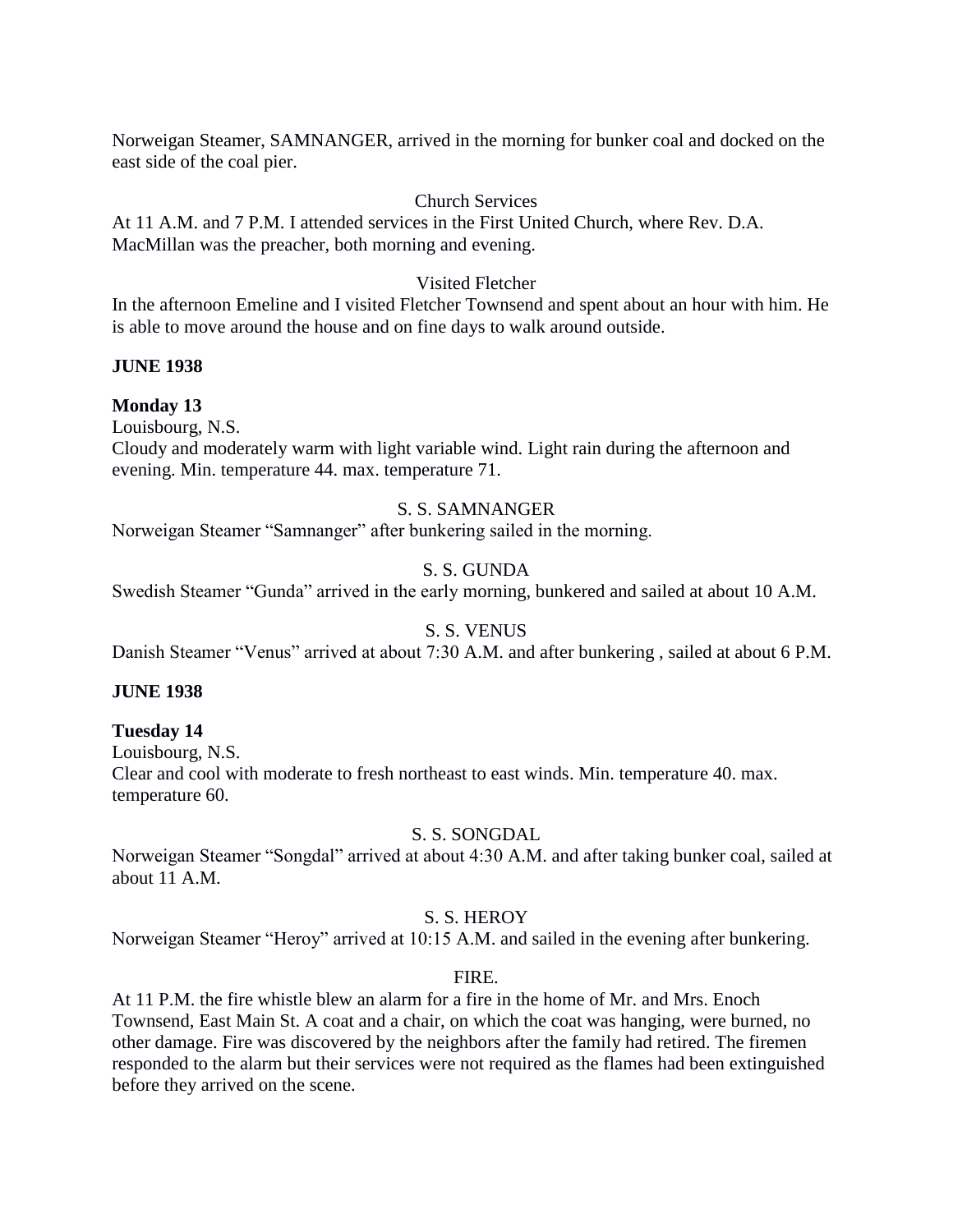#### **JUNE 1938**

#### **Wednesday 15**

Louisbourg, N.S. Clear and moderately warm with light to moderate southwest wind. Min. temperature 35. max. temperature 65.

#### S. S. WIRI

Finnish Steamer "Wiri" arrived in the early morning. After taking on board bunker coal, she sailed at about 4 P.M.

## First Sod Turned.

The first sod in the construction of the highway diversion from Catalone Corner to the east end of the Town of Louisbourg, was turned this morning and took place a short distance east of the Town's eastern boundary, near the home of Allan J. MacDonald. Ralph and Arthur Parsons of Windsor, N.S. are the contractors.

#### **JUNE 1938**

#### **Thursday 16**

Louisbourg, N.S.

Clear and moderately warm in the early part of the day, becoming cloudy shortly before noon. Foggy and cool during the afternoon and night. Min. temperature 33. max. temperature 64.

## S. S. BORGFRED

Norweigan Steamer "Borgfred" arrived at 8 A.M. Sailed at about noon, after bunkering.

## Poured Concrete

The work of mixing and pouring the concrete for the foundation of the New Federal Building began this morning. The mixing machine is owned by the Highway Board, and is operated by Bob Landry.

# Bricks and Tiles Arrive

Coastal Motor Ship "REO" Capt. Walsh arrived today and docked at the Government Wharf with bricks and tiles for the new federal building which is being erected on the corner of Main and Warren Streets.

#### **JUNE 1938**

#### **Friday 17**

Louisbourg, N.S.

Cloudy and very foggy with light to moderate southwest wind. Light showers in the afternoon. Min. temperature 47. max. temperature 65.

## S. S. PORSANGER

Norweigan Steamer, "Porsanger" arrived at about 7 P.M. for bunker coal. Owing to thick fog she was unable to dock, so anchored for the night in the southwest end of the harbour.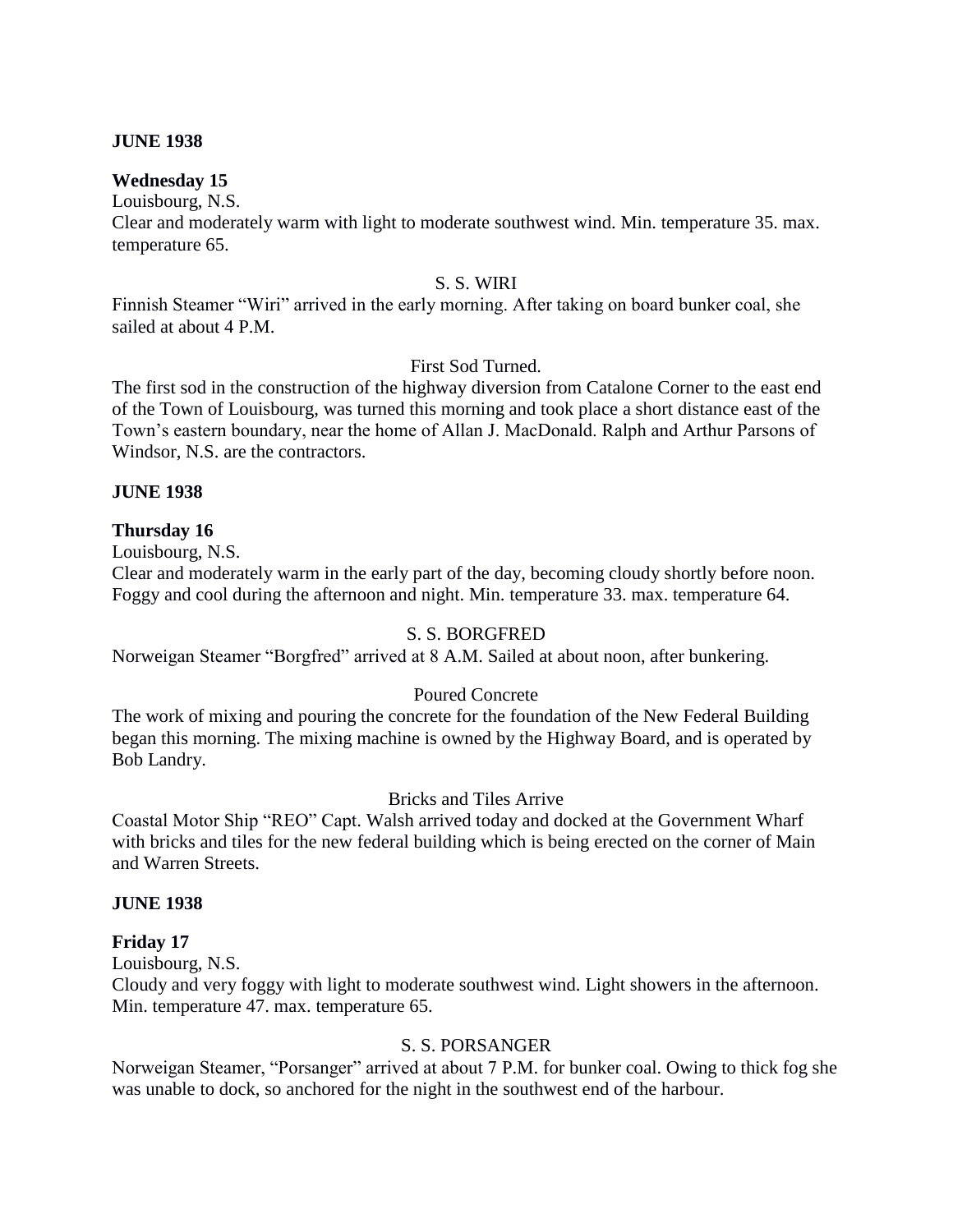## Race Committee Meeting.

At 8 P.M. I attended, and presided at a meeting of the Fishermen's Race Committee, in the Board of Trade room, in the Town hall. This meeting was called for the purpose of promoting the Annual Fishermen's boat races which, since 1932 have taken place on Louisbourg harbour, on the  $1<sup>st</sup>$  day of July (weather permitting). At this meeting it was decided to hold the race as usual on July 1<sup>st</sup>. A. A. Martell, was reelected secretary and I was reelected chairman, on motion of the meeting. Offices we have held each year since the first race in 1932. Those present were: A.W. Stacey, Charles Stacey, A.A. Martell, Bert Wilcox, Holland Fleet, Edgar Bate and M.S. Huntington. Meeting adjourned to meet, at the same place on Friday evening, June 24.

## VISITED NATIONAL PARK.

In the forenoon I visited Louisbourg National Park with Mr. and Mrs. J.H. Mawbray Jones and Mrs. (Colonel) C.H. L. Jones, all of Liverpool, N.S. Mr. Jones is District Lt. Governor of the Kiwanis Society and is to address the Kiwanis Club, at a luncheon gathering at noon today at Sydney. This party was brought to Louisbourg in a motor car by Clifford LeCouter of Sydney, N.S.

#### **JUNE 1938**

#### **Saturday 18**

Louisbourg, N.S.

Cloudy and very foggy with light to moderate southwest wind and a few light showers. Cleared at about [blank] P.M. Min. temperature 46. max. temperature 58.

#### S. S. PORSANGER

Norweigan Steamer "Porsanger" which arrived in the harbour yesterday evening, docked at about 5 A.M. and after bunkering sailed at noon.

## S. S. KURIKKA

Finnish Steamer "Kurikka" arrived at about 5:30 P.M. for bunker coal. After bunkering she sailed during the night.

#### S. S. BONDE

Norweigan Steamer "Bonde" arrived at 7 P.M. for bunker coal. After bunkering she sailed at about 10:30 P.M.

#### Steam Shovel Arrives.

A steam shovel arrived on the train this evening for Ralph and Arthur Parsons Contractors, who are at present engaged in building the new highway diversion from the east end of the Town of Louisbourg to Catalone Corner.

**JUNE 1938**

**Sunday 19** Louisbourg, N.S.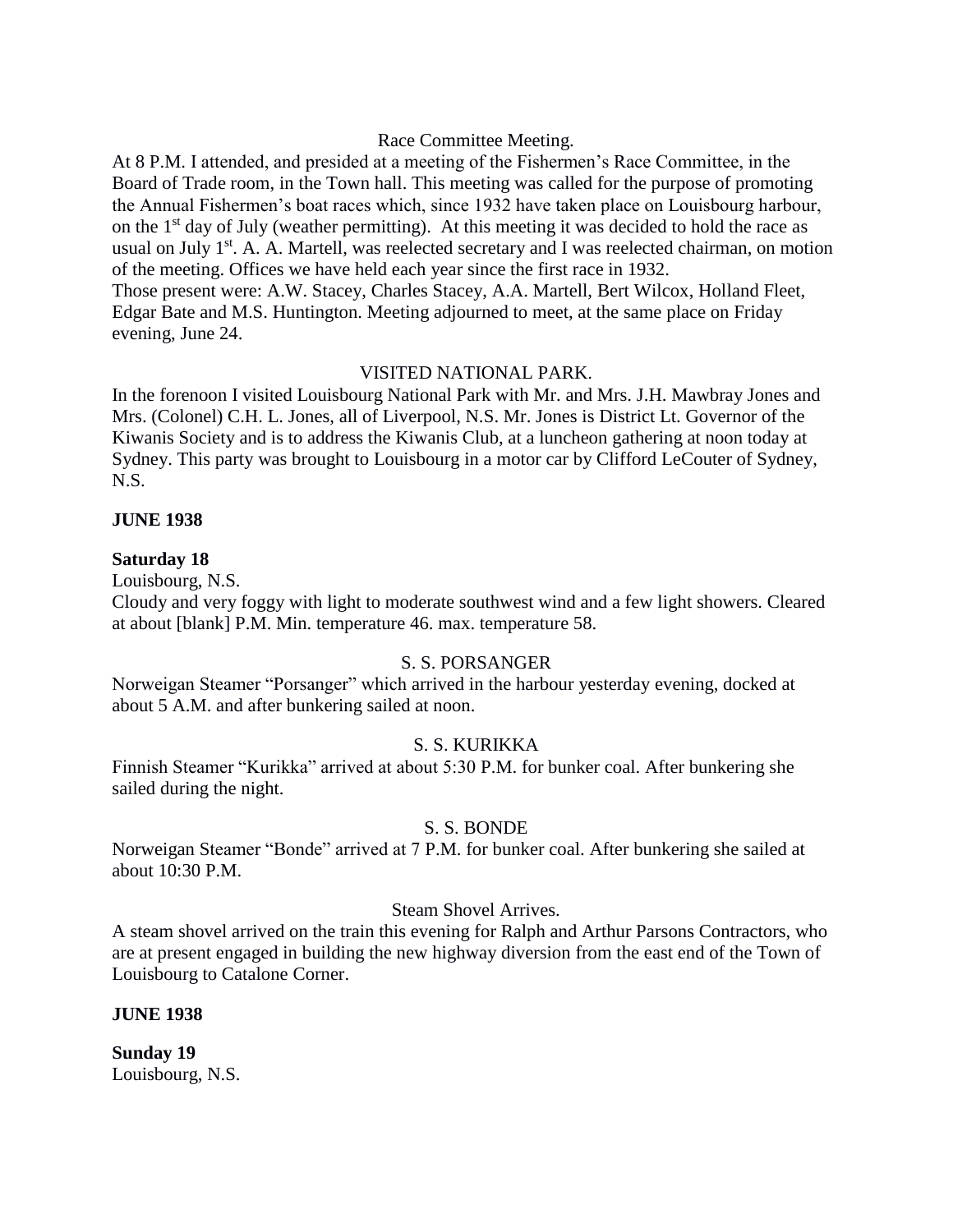Cloudy and foggy with light southwest wind and a few light showers. Min. temperature 46. max. temperature 56.

#### Church Services.

At 11 A.M. and 7 P.M. I attended services in the First United Church, where Rev. D.A. MacMillan was the preacher both morning and evening.

#### Visited Fletcher Townsend.

In the afternoon Emeline and I visited Fletcher whose health seems to be about the same as it was on our visit a week ago.

#### **JUNE 1938**

**Monday 20** Louisbourg, N.S. Cloudy with some fog in the morning. Partly clear for a while in the afternoon. Min. temperature 43. max. temperature 66.

#### S. S. MARTIN CAROL

Danish Steamer "Martin Carol" arrived in the morning, and after bunkering sailed in the afternoon.

#### Motored to Sydney.

At 9 P.M. [sic] I motored to Sydney, with Cecil Stevens, arriving at about 10 A.M. for the purpose of attending a meeting of the Mayors of the various towns of Cape Breton County, Warden of the County and the Cape Breton Hospital Commission, in connection with the building of an addition to the present Cape Breton Hospital. Meeting convened at about 2 P.M. in the County Council Chamber. Report, was read, from Dr. P.S. Campbell, Deputy Minister of Health respecting the plans submitted by L.R. Fairns of Wolfville and A.J. MacCormack of Sydney. Committee by a unanimous vote decided to recommend to the Joint Expenditure Board, the adoption of the plans submitted by A.J. MacCormack.

Returned home with Cecil Stevens, leaving Sydney at about 5 P.M.

#### **JUNE 1938**

## **Tuesday 21**

Louisbourg, N.S.

Clear and moderately warm with light northeast wind. Min. temperature 40. max. temperature 70.

Franchise Hearing.

At 11 A.M. I attended a hearing held in the Council Chamber of the Town Hall, before Mr. [blank] Roper Chairman of the Public Utilities Board, in respect to the Bus Franchise between Sydney and Louisbourg. The applicants, Michael Sullivan of Sydney, and A.W. Cameron and Cecil Stevens of Louisbourg were all present. Colin MacKenzie, Barrister, of Sydney represented Sullivan while Don. Finlayson, Barrister of Sydney appeared for Cameron and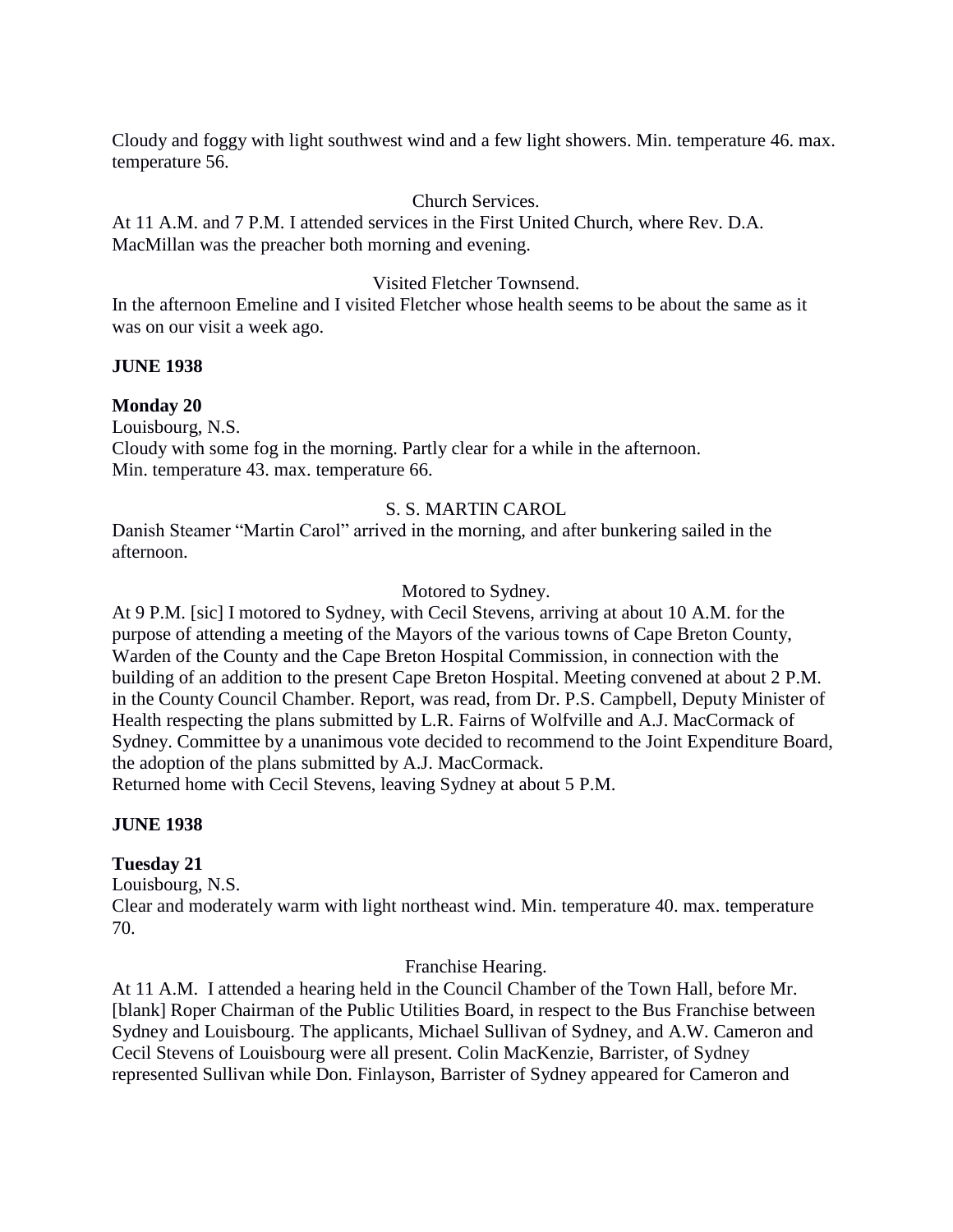Stevens who are making a joint application. Several witnesses were examined on oath respecting the relative merits of the applicants, I among the number. No decision was given.

#### **JUNE 1938**

#### **Wednesday 22**

Louisbourg, N.S.

Cloudy with some fog in the morning. Clear and moderate warm during the day with moderate to fresh southwest wind. Min. temperature [blank], max. temperature.

#### S. S. LEKA

Norweigan Steamer "Leka" arrived at noon, after bunkering she sailed in the evening.

Choir Practice

At 8:30 P.M. I attended choir practice in the First United Church.

#### **JUNE 1938**

#### **Thursday 23**

Louisbourg, N.S.

Mostly clear and moderately warm with moderate southwest wind. Some fog off the coast. Min. temperature 48. max. temperature 71.

#### Meeting of Race Committee

At 8 P.M. I attended, and presided at, a meeting of the Fishermen's Race Committee in the Board of Trade room in the Town hall. Those present were: A.A. Martell, A.W. Stacey, G.B. Hiltz, Holland Fleet, Edgar Bate, John A. MacDonald, Charles Stacey, Bert Wilcox and M.S. Huntington. Meeting adjourned to meet at the same place and hour on June 30, 1938.

#### Work Resumed

Work of pouring the concrete for the foundations of the new Federal building, which was suspended since last Thursday evening, June 16, was resumed today. The delay was caused by having to wait for instructions from the department at Ottawa respecting the quality of the gravel and sand being used, samples of which had been shipped to Ottawa on Saturday June 11. A message received yesterday by the Inspector, G.B. Hiltz, stated that the quality was satisfactory.

#### **JUNE 1938**

## **Friday 24**

Louisbourg, N.S.

Partly clear and moderately warm with light to moderate southwest wind. Min. temperature [blank] max. temperature [blank].

#### S. S. FIDELIO

Norweigan Steamer "Fidelio" arrived at 1:15 P.M. After bunkering, she sailed in the evening.

#### S. S. ORIA

Norweigan Steamer "Oria" arrived at about 2 P.M.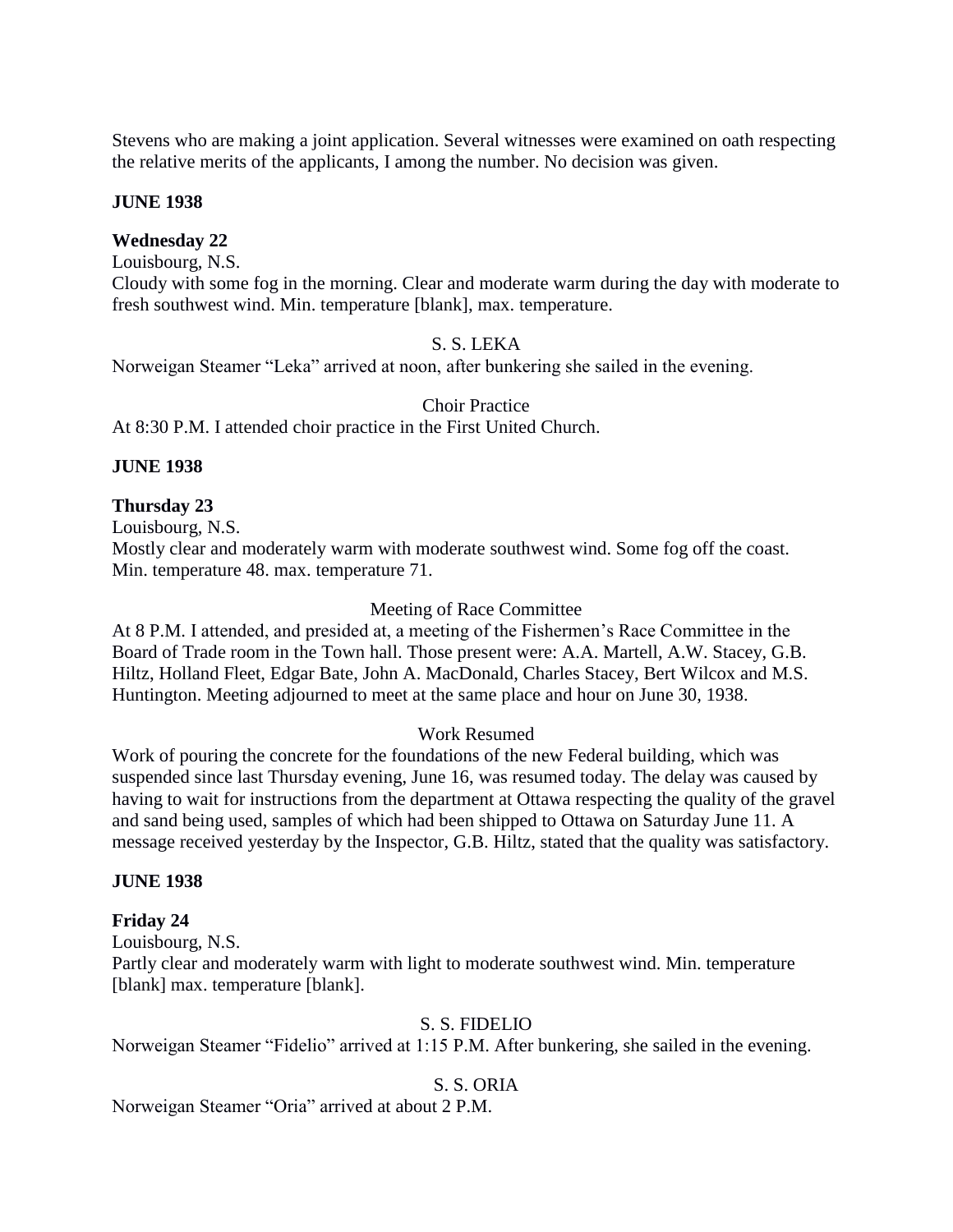## S. S. FERNFIELD

Steamer "Fernfield" arrived at about 5:30 P.M. for bunker coal.

#### **JUNE 1938**

#### **Saturday 25**

Louisbourg, N.S.

Mostly cloudy and warm, with light southwest wind. Foggy in the afternoon and evening. Min. temperature 47. max. temperature 75.

## S. S. THEODOR

Swedish Steamer "Theodor" arrived at about 12:15 P.M. for bunker coal.

## Council Meeting

At 7:30 P.M., I attended, and presided at, a meeting of the Town council. Those present were: Councillors: G.B. Hiltz, Alex C. MacDonald, Jeremiah Smith, Clifton Townsend, Police Officer: Dan Johnston, Clerk: B.M. Spencer and Mayor, M.S. Huntington. At this meeting the assessors; John N. MacDonald, D.A. Campbell and B.M. Spencer were reelected. Salaries \$25.00, \$25.00 and \$20.00 respectively.

## Federal Building

The work of pouring the concrete for the foundation of the Federal Building, corner Main and Warren Sts. was finished this afternoon.

#### Presented Musket to Museum

Today, on behalf of my brother, Heber, I presented to the Louisbourg Museum, through Miss Catherine MacLennan, Curator, an old Musket and bayonet. This musket which was originally a flint lock weapon and later converted to a percussion lock, was owned by my late father. On his death it became the property of my brother, Heber, who decided to place it in the Museum. On the butt plate was carved the numerals 59 which is evidence that it at one time was used by the  $59<sup>th</sup>$  Regt. The last troops to garrison the fortress of Louisbourg, was a detachment of the  $59<sup>th</sup>$ , under Major Milward, which left Louisbourg during the summer of 1768.

#### **JUNE 1938**

#### **Sunday 26**

Louisbourg, N.S.

Cloudy, foggy and cool with strong to light southwest wind, which shifted to northeast at 6 P.M.. Showery in the evening. Min. temperature 48. max. temperature 58.

## S. S. THEODOR

Swedish Steamer "Theodor" sailed in the early morning.

#### Church Services.

At 11 A.M. and 7 P.M., I attended services in the First United Church, where Rev. D.A. MacMillan was the preacher, both morning and evening.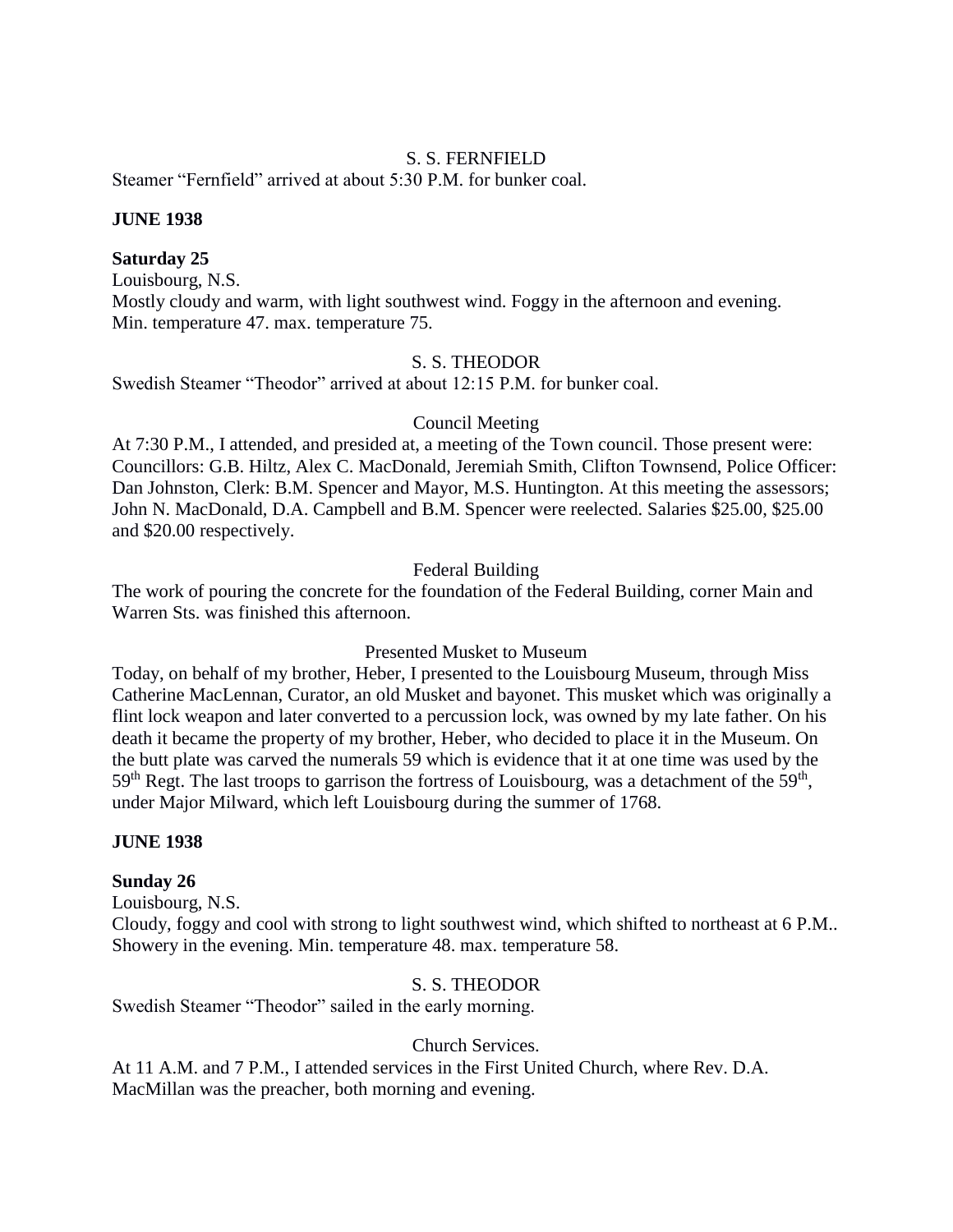Bricks and Tiles arrive.

Yesterday, the Coastal Motor Ship "REO" Capt. Walsh arrived and docked at the Government Wharf where she discharged another consignment of bricks and tiles for the New Federal building.

# **JUNE 1938**

# **Monday 27**

Louisbourg, N.S.

Cloudy with some fog and light drizzle of rain which lasted nearly all day. Rainfall about  $\frac{1}{4}$ inch. Light southwest wind. Min. temperature 47. max. temperature 65.

## S. S. EDV. NISSEN

Danish Steamer "Edv. Nissen" arrived at about 4:30 P.M. After bunkering she sailed at about 8:30 P.M.

## **JUNE 1938**

**Tuesday 28**

Louisbourg, N.S.

Cloudy and foggy with light drizzle of rain all day. Light southwest wind. Rainfall about ¼ inch. Min. temperature 46. max. temperature 59.

#### Motored to Sydney

Today, I motored to Sydney in A.W. Cameron's truck, (A.W. Cameron, Driver) for the purpose of attending a meeting of the Cape Breton County Joint Expenditure Board. Arrived at Sydney at about 9 A.M. At about 10 A.M. attended meeting of C.B. Joint Expenditure Board in Council Chamber in County building. Those present were as follows: Warden: R.A. MacKinnon, Councillor: Alex Ferguson, Municipality of County of Cape Breton, Mayor: G.B. Slaven, Aldermen Angus MacDonald, Archie Sullivan, Arthur MacLellan, [blank] MacIsaac, City of Sydney, Mayor: D.W. Morrison, Councillor: Cecil Cudhea, [blank] MacDonald, Glace Bay, Mayor: A.C. MacCormick, Councillor [blank] Cunliffe, Sydney Mines, Mayor: F.L. Kelly, Councillor: F.Y. Urguhart, North Sydney. Mayor: P.G. Muise, New Waterford, Mayor: M.S. Huntington. County Clerk: James MacNeil. The recommendation of the committee which met at Sydney on the  $20<sup>th</sup>$  was adopted by the Board. Meeting adjourned at about noon to meet at 1:30 P.M. At the afternoon meeting, about 20 applications were considered for positions on the Joint Expenditure assessment commission, resulting in the election of J.W. Ratchford, North Sydney with 13 votes, Wilbert MacLeod, Glace Bay 11 votes and H.N. Chisholm, Sydney 9 votes. Meeting adjourned at 6 P.M. I motored home on Sullivan's Bus, leaving Sydney at 11:30 P.M.

## Death of W.E. MacAlpine.

The death occurred this morning at his home 56 Nepean St, Sydney of William E. MacAlpine, aged 63 years. Mr. MacAlpine, a native of Louisbourg was employed in the office of the Dominion Coal Company Ltd. at Louisbourg and later at Sydney for 43 years. For 11 years he held the office of Mayor of Louisbourg (1909-1920). In 1924 Mr. MacAlpine and family moved to Sydney, where they have lived ever since. He is survived by his wife, four sons and two daughters. I called at the MacAlpine home in the evening.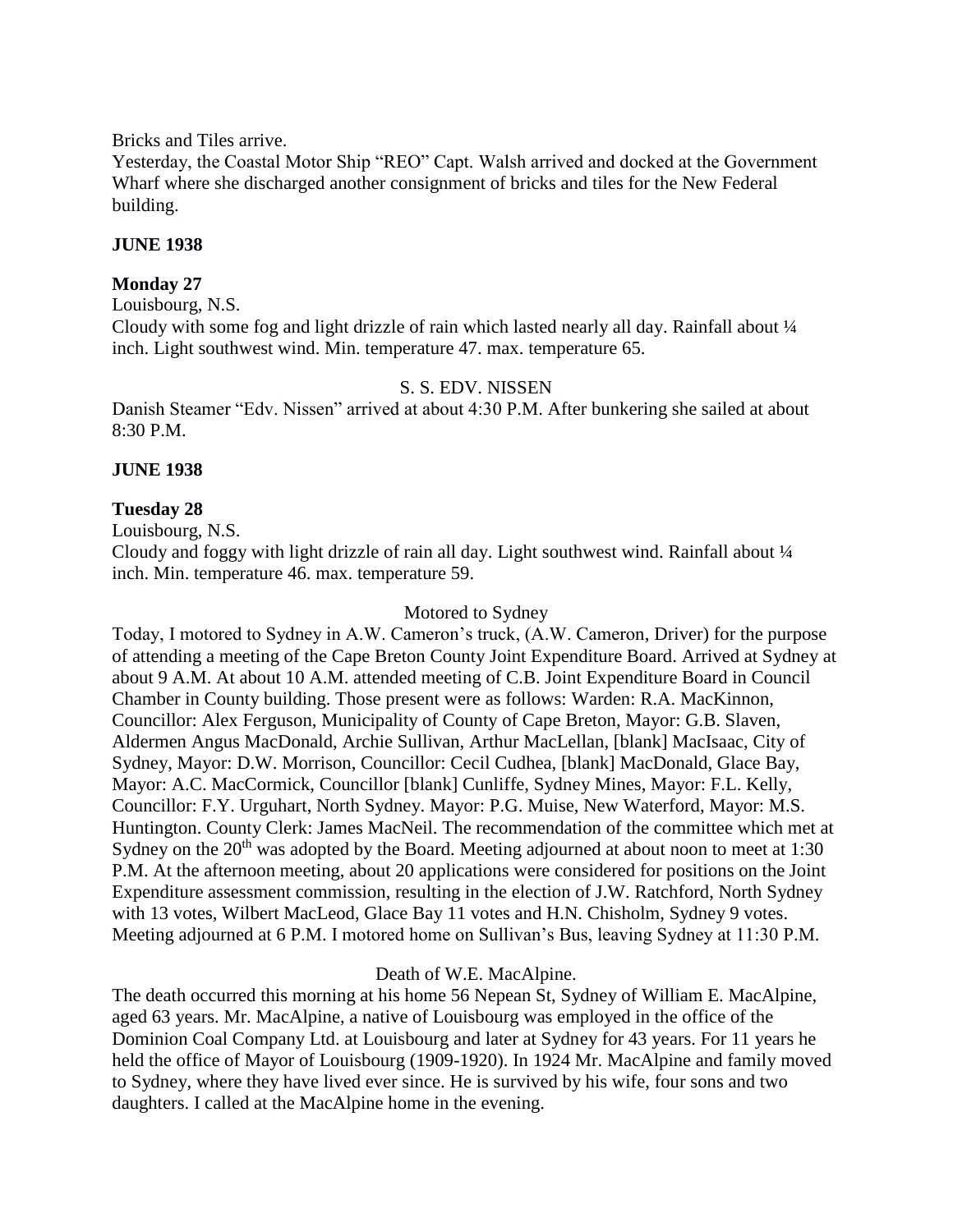#### **JUNE 1938**

#### **Wednesday 29**

Louisbourg, N.S.

Cloudy and foggy with a few light showers. Light southwest wind. Min. temperature 46. max. temperature 63.

#### Visited National Park

In the forenoon I visited the Louisbourg National Park with Mr. and Mrs. Russel, son and daughter, of Needham Massachusetts and Mr. J.B. Ellis of the City Hall staff, Hamilton Ontario and his brotherinlaw [sic], also of Ontario. After visiting the museum and many points of interest in the Park we returned to town at about 1:30 P.M. This party was very much interested in the early history of Old Louisbourg.

#### Federal Building

First bricks were laid today in the construction of the walls of the new Federal building. Stone blocks, on each side of the main entrance, were also laid today. One brick layer employed.

#### **JUNE 1938**

#### **Thursday 30**

Louisbourg, N.S.

Heavy rain in the early morning, with fresh north east wind. Cloudy during the forenoon. Clear and sunshiny in the afternoon and evening, wind southeast in the afternoon. Rainfall about 1 inch. Min. temperature 43. max. temperature 70.

#### Funeral

At 12 o'clock, noon, James Crowdis, Capt. W.W. Lewis and I motored to Sydney with A.A. Martell for the purpose of attending the funeral of the late William E. MacAlpine. After attending the service, conducted by Rev. C.K. Whalley at the house, 56 Nepean St., we joined the funeral procession which proceeded to Louisbourg, where service was held by Rev. George Arnold, assisted by Rev. C.K. Whalley. Interment took place in the Anglican Cemetery on Clarke's Road Louisbourg. The pall bearers were: A.A. Martell, Capt, W.W. Lewis, Arthur Hallett, David Long, D.G. MacAlpine and George Lane.

#### Meeting of Boat Race Committee

At 8 P.M. attended, and presided at, a meeting of the committee promoting the Fishermen's Annual Regatta, which is scheduled to take place tomorrow. Meeting was held in the Board of Trade room in the Town hall, with the following persons present: A.A. Martell (secretary) Bert Wilcox, Holland Fleet, Edgar Bate, A.W. Stacey, Charles Stacey and M.S. Huntington (Chairman). At this meeting I donated a Silver Cup to the Racing Committee, for annual competition in one of the events of the annual, Fishermen's race. The first person winning it three times, not necessarily consecutive, with the same boat, to become the owner.

## **JULY 1938**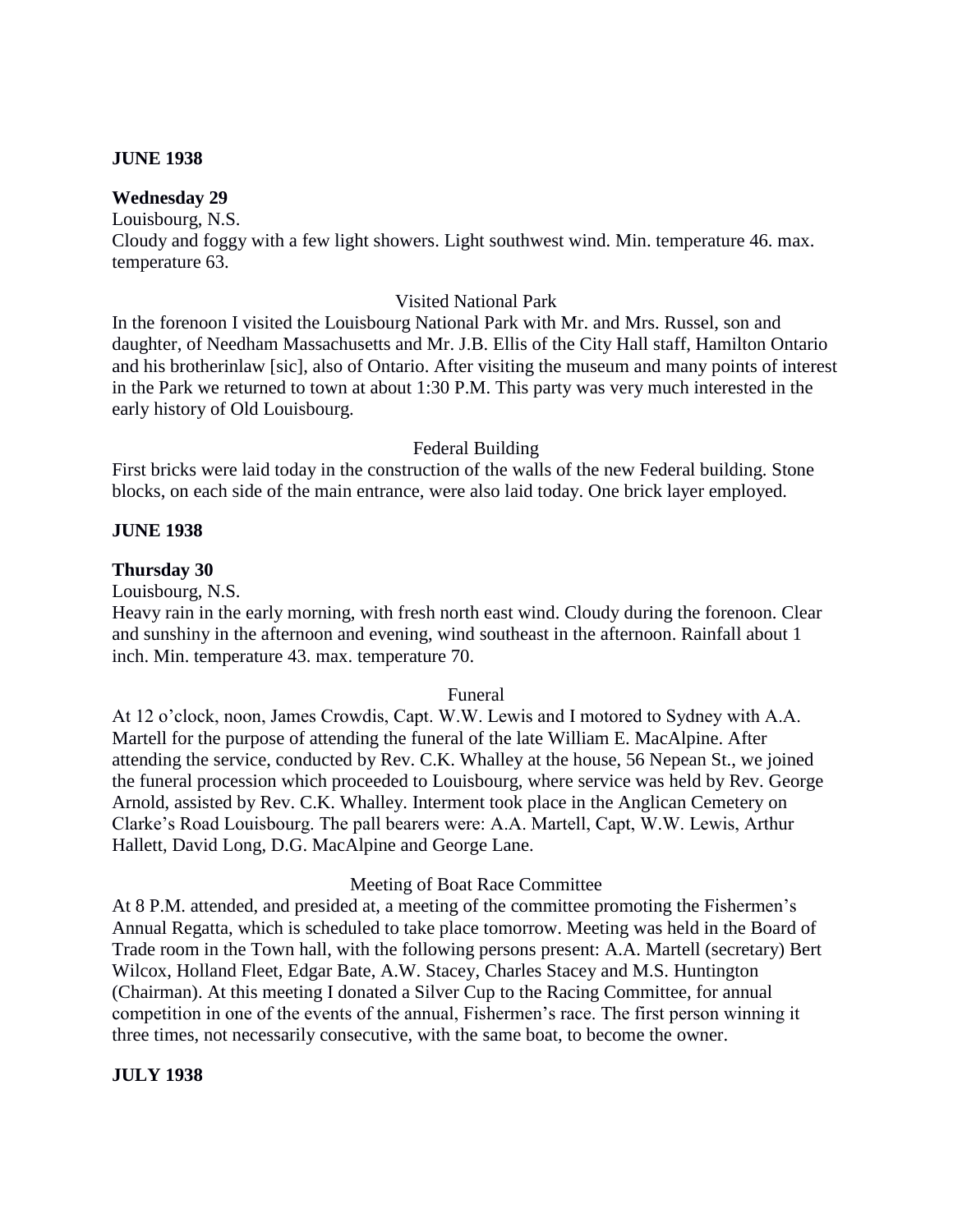# **Friday 1**

Louisbourg, N.S.

Mostly cloudy with moderate southwest wind. Visibility good. Min. temperature 41. Max. temperature 69.

# Fishermen's Annual Regatta

Beginning at 1:20 P.M. the annual Fishing boat race was held, the starting point being off the head of the Government wharf.

## S. S. P. N. DAMM

Danish Steamer, P.N. Damm arrived at about 8 P.M.

## **JULY 1938**

## **Saturday 2**

Louisbourg, N.S.

Mostly cloudy with light east to northeast winds. Mist during the night. Min. temperature 43. Max. temperature 66.

# S. S. BERTO

Norweigan Steamer "Berto" arrived at about 10:30 A.M., bunkered, and sailed in the late afternoon.

## S. S. P. N. DAMM

Danish Steamer "P.N. Damm" after bunkering sailed at noon.

# S. S. GRANLI

Norweigan Steamer "Granli" arrived at about 10:30 P.M. for bunker coal, and docked on the east side of the coal pier.

Federal Building.

Work is progressing rapidly, today, on the new Federal building. Eight bricklayers are to work on the walls and several carpenters, putting up staging, laying floors and doing various other jobs. At the end of the day the wall on the east side of the building was about four feet high and on the front, or north side, about 3 feet. The door frames of the two rear doors were also placed in position today.

Arrived From Valley Station.

In the evening, Mrs. (Rev.) Howard Townsend and her two sons, Lawrence and Gerald, arrived by motor car, from their home at Valley Station Colchester Co. N.S. Mrs. Townsend is staying with us while the two boys are guest of E.A. Grant.

# **JULY 1938**

**Sunday 3** Louisbourg, N.S. Cloudy and misty with occasional heavy showers. Light to moderate southeast wind.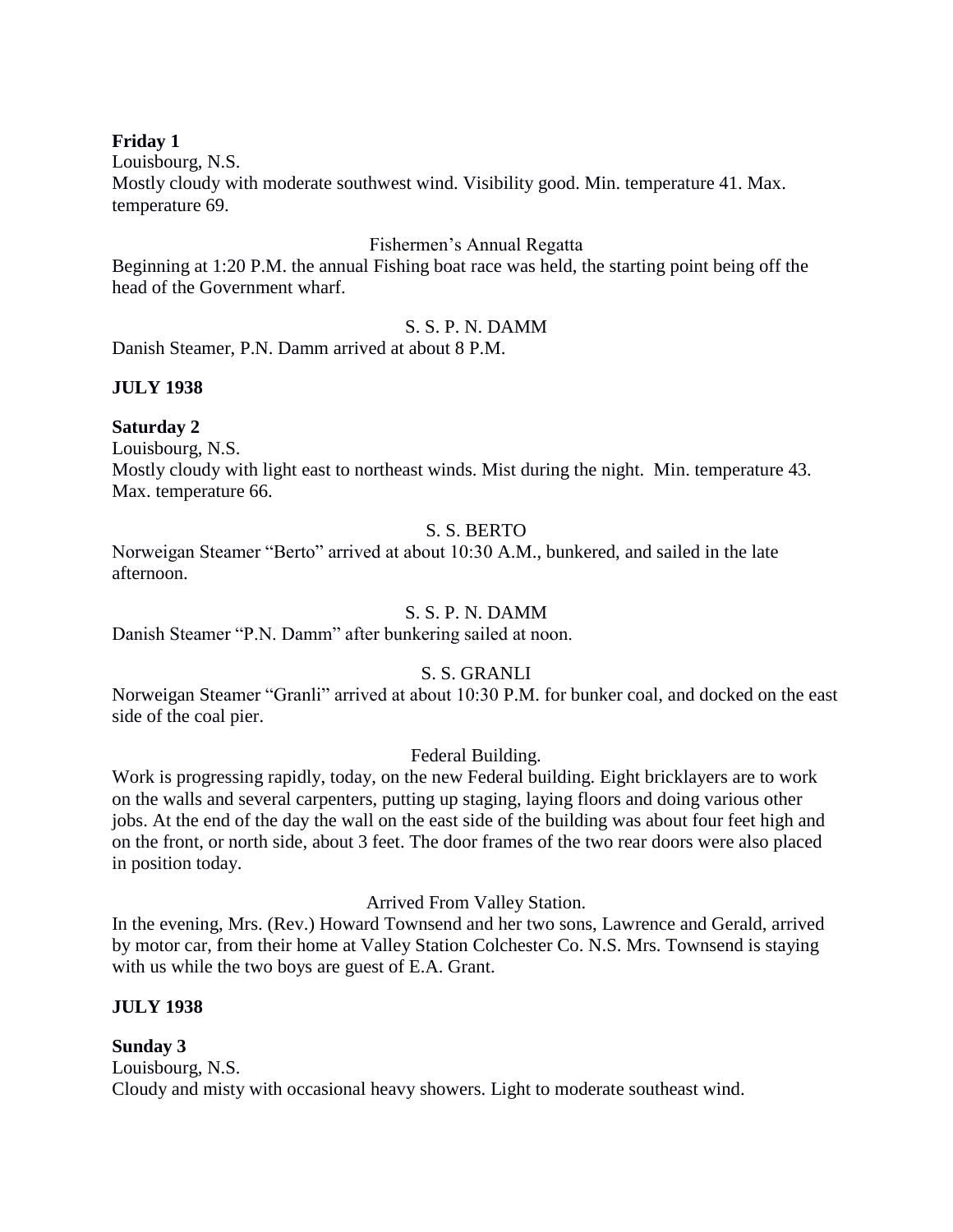Min. temperature 47. Max. temperature 58.

# Church Services.

At 11 A.M. and 7 P.M., accompanied by Emeline and Mrs. (Rev.) Howard Townsend, I attended services in the First United Church, where in the absence of Rev. D.A. MacMillan, through illness, Rev. John MacKinnon of Sydney conducted the morning service, when the sacrament of the Lord's Supper was dispensed. At 7 P.M. instead of the regular evening service, a song service was held with Mr. A.W. Stacey (Elder) in charge.

# Visited Fletcher.

In the afternoon, in company with Emeline and Mrs. (Rev.) Howard Townsend, visited Mr. and Mrs. Fletcher Townsend, where we remained for about two hours.

# S. S. LLANDILO

British Steamer "Llandilo" arrived at about 7 A.M. for bunker coal and docked on the west side of the coal pier.

# **JULY 1938**

# **Monday 4**

Louisbourg, N.S.

Cloudy and foggy with showers and light to moderate variable wind, mostly southwest. Rainfall of yesterday and today about 3/4 inch. Min. temperature 49. Max. temperature 63.

# S. S. GRANLI

After taking on board bunker coal the Norweigan Steamer "Granli" sailed in the early morning.

# S. S. LLANDILO

British Steamer "Llandilo" sailed in the forenoon, after taking bunker coal.

# Federal Building

Work was seriously retarded today on the Federal Building, owing to the bad condition of the weather. Four window frames were placed in position on the front, or north side, of the building, as well as the door frame of the main entrance. No bricks or tiles laid today.

# Marriage

The marriage of Bertram Doyle of Margaree to Miss Margaret E. Murphy, daughter of John Murphy, of this town, took place at 9 A.M. The ceremony was performed by Rev. D.H. Doyle in Stella Maris Church, Louisbourg.

# **JULY 1938**

# **Tuesday 5**

Louisbourg, N.S.

Cloudy and cool with moderate to fresh south west wind. Min. temperature 47. Max. temperature 62.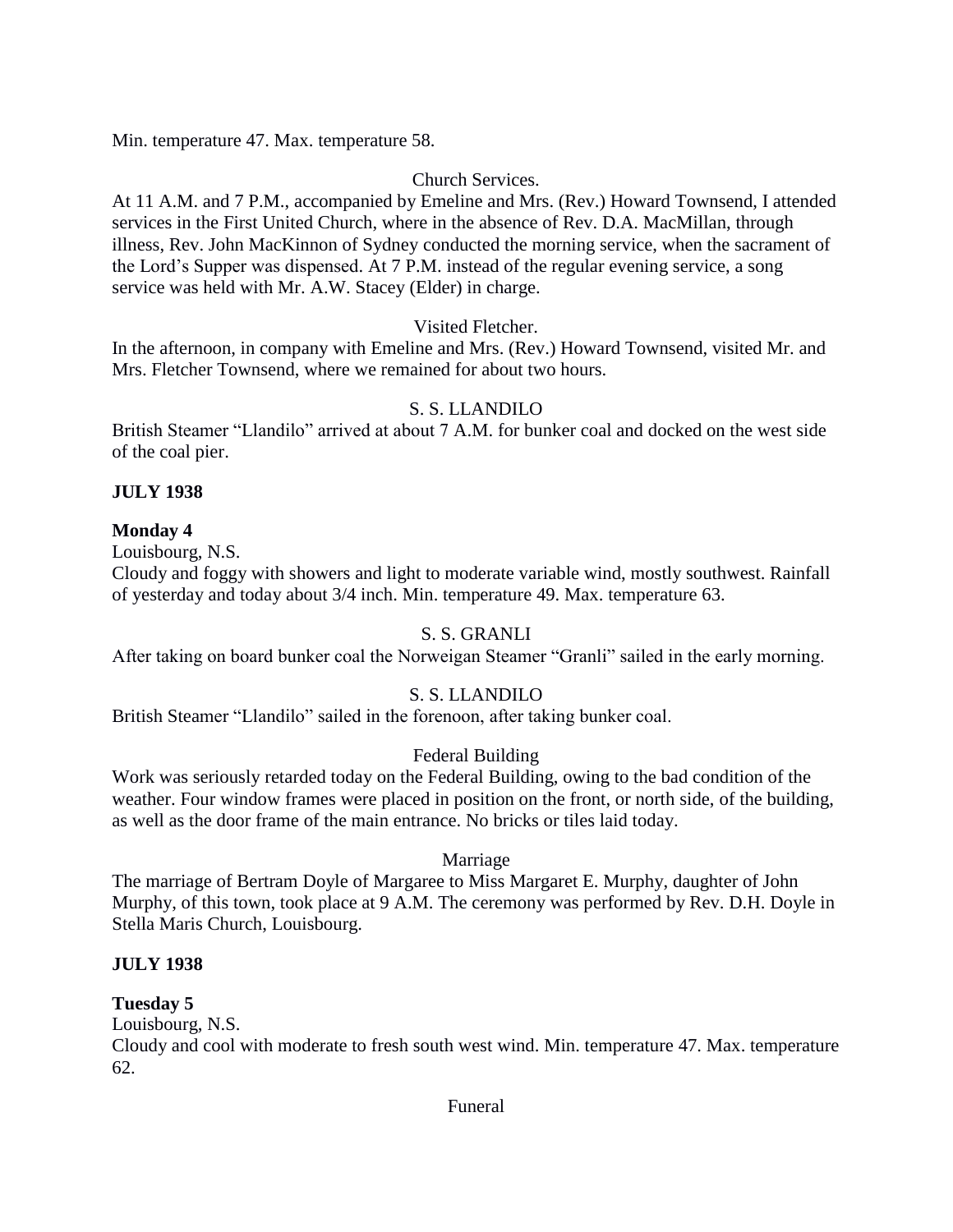At 10 A.M. I attended the funeral of the late Mrs. Charles Shaw, which took place from her late residence on Commercial Street. The service was held at the house by Rev. Joseph Cathcart, pastor of the Presbyterian Church. The remains were taken to Glace Bay in Lowdon's hearse (Sydney) where interment took place in Greenwood Cemetery. The pallbearers were: Louis Tutty, Alex. MacDonald, John R. DeFries, William Severance, James MacDonald, and Archie Munroe.

## Cape Breton Tourist Association.

At 8 P.M., attended a meeting of the newly organized Cape Breton Tourist Association in the Council chamber of the Town hall, with Roland MacIntyre of Sydney presiding. Among those present were the following: Dr. Munroe, Walter Morley, Mr. Hackett, Barrister, John Barrington, North Sydney, Mr. Cuzner, Sydney Mines, Mr. Doucette, New Waterford, Mr. Myers, Glace Bay, J.H. Crowdis, William Lewis, D.M. Johnston, Alistar MacDonald, Holland Fleet, Neil Murphy, Rev. D.H. Doyle, Rev. Geo. Arnold, B.M. Spencer, Bert Wilcox, Archie MacDonald, M.S. Huntington, Louisbourg. After considerable discussion concerning the tourist business, meeting adjourned to meet at North Sydney on Wednesday, July 13.

## Leave for Valley Station.

Mrs. (Rev.) H.D. Townsend and two sons, Laurie and Gerald, left for their home at Valley Station, Colchester Co. N.S. at 6:35 A.M. this morning by motor. Mrs. Townsend and sons were visiting us since last Saturday evening.

## **JULY 1938**

## **Wednesday 6**

Louisbourg, N.S.

Clear and cool, becoming cloudy at noon. Foggy at night. Moderate to fresh southwest wind. Min. temperature 46. Max. temperature 62.

## Federal Building.

The building of the chimney was begun today, inside measurement 12 x 12 inches. Seven window frames placed in position on the west side. 4 upper horizontal steel girders placed in position. 8 bricklayers at work today, and 4 or 5 carpenters. Laying of rough floor completed.

#### **JULY 1938**

## **Thursday 7**

Louisbourg, N.S. Mostly cloudy with light variable wind. Visibility good except for a short time in the morning. Min. temperature 49. Max. temperature 71.

## S. S. KERET

Norweigan Steamer "Keret" arrived in the afternoon. After taking bunker coal she sailed during the early part of the night.

## Visited Edward Holland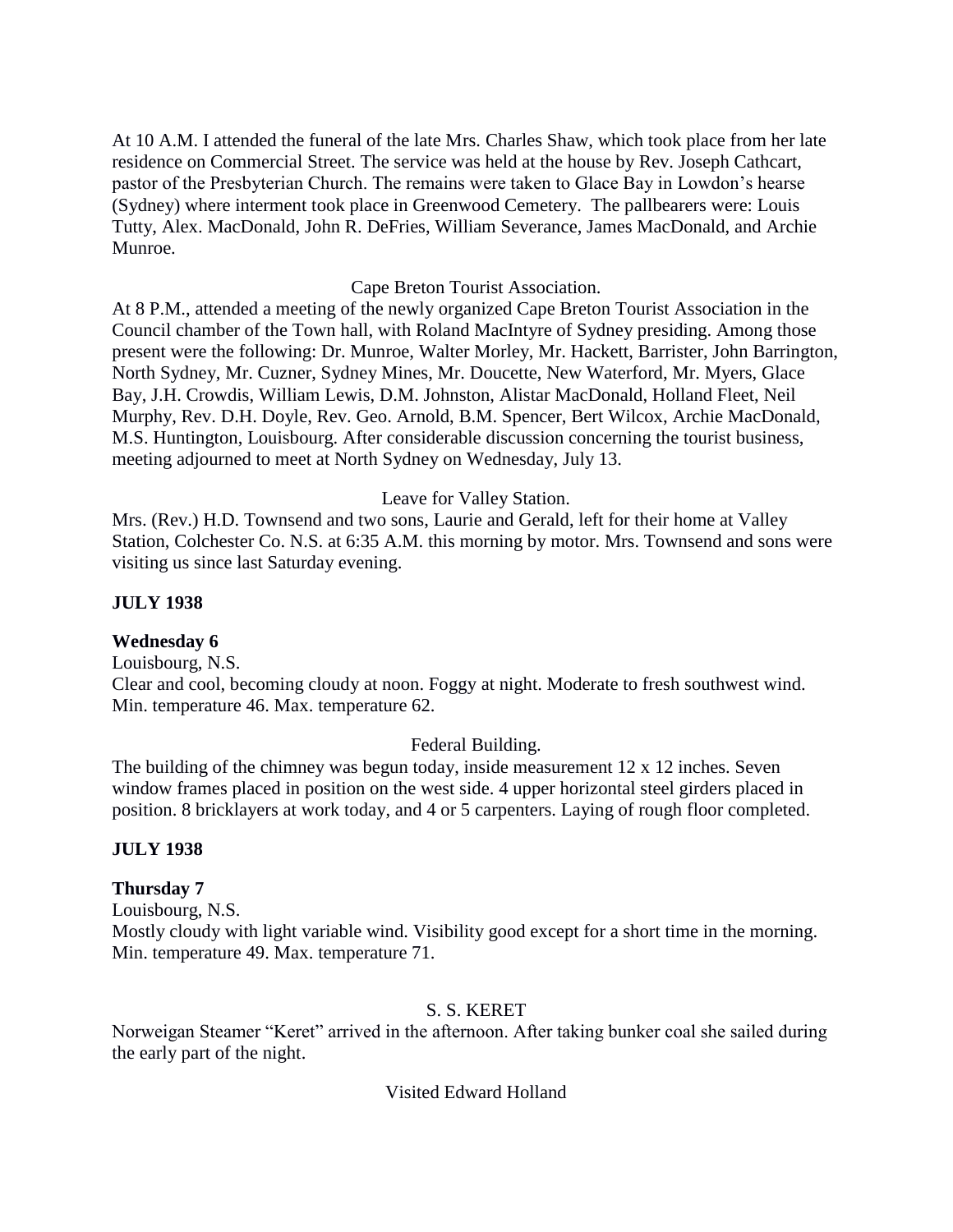At 9 A.M. I motored out Sydney Road in Stevens Bus to the home of Edward Holland, for the purpose of examining an old army musket and several other relics that I thought might be suitable for placing in the Louisbourg Museum.

## **JULY 1938**

## **Friday 8**

Louisbourg, N.S. Clear and moderately warm with light to moderate southwest wind. An ideal day. Min. temperature 44. Max. temperature 73.

Federal Building.

Brick walls on the front and east side above the tops of the window frames. Two large stone blocks placed in position over the main entrance.

## **JULY 1938**

## **Saturday 9**

Louisbourg, N. S. Mostly clear with moderate to fresh southwest wind. Min. temperature 48. Max. temperature 65.

## **JULY 1938**

# **Sunday 10**

Louisbourg, N. S.

Mostly clear in the forenoon, but becoming cloudy and threatening at noon. Showers in the afternoon and evening with some fog. Min. temperature 50, max. temperature 67.

# Church Services.

At 3 P.M. I attended service in the First United Church where Mr. G.D. MacLeod of Bridgeport United Church held a special service for Mariners Lodge A.F & A. M of Louisbourg. It being the 200th Anniversary of the First Lodge of Free Masons in Canada. (At Annapolis Royal) The following members of Mariners Lodge were present in regalia:

Geo. Lewis, James Crowdis, Ernest Matheson, A.A. Martell, John Tutty, James Nicholson, William W. Lewis Sr. Martin LeVatte, W.D. Levy, G.B. Hiltz, Guy Hiltz, Bert Wilcox, Ed. Levy, D.J. MacInnis, William MacInnis, A.W. Stacey, Alex Alimard, Charles Stacey, Louis H. Cann, Arthur Townsend, Clarance Peters, John Savery. 22 in all. At 7 P.M. I again attended service in the First United Church, where Rev. J.A. MacLellan of Bras D'Or United Church was the preacher.

Motored to Gabarus.

Leaving here at about 12:30 P.M. Emeline motored to Gabarus with Mr. & Mrs. E.A. Grant, They returned at about 5 P.M.

## **JULY 1938**

**Monday 11**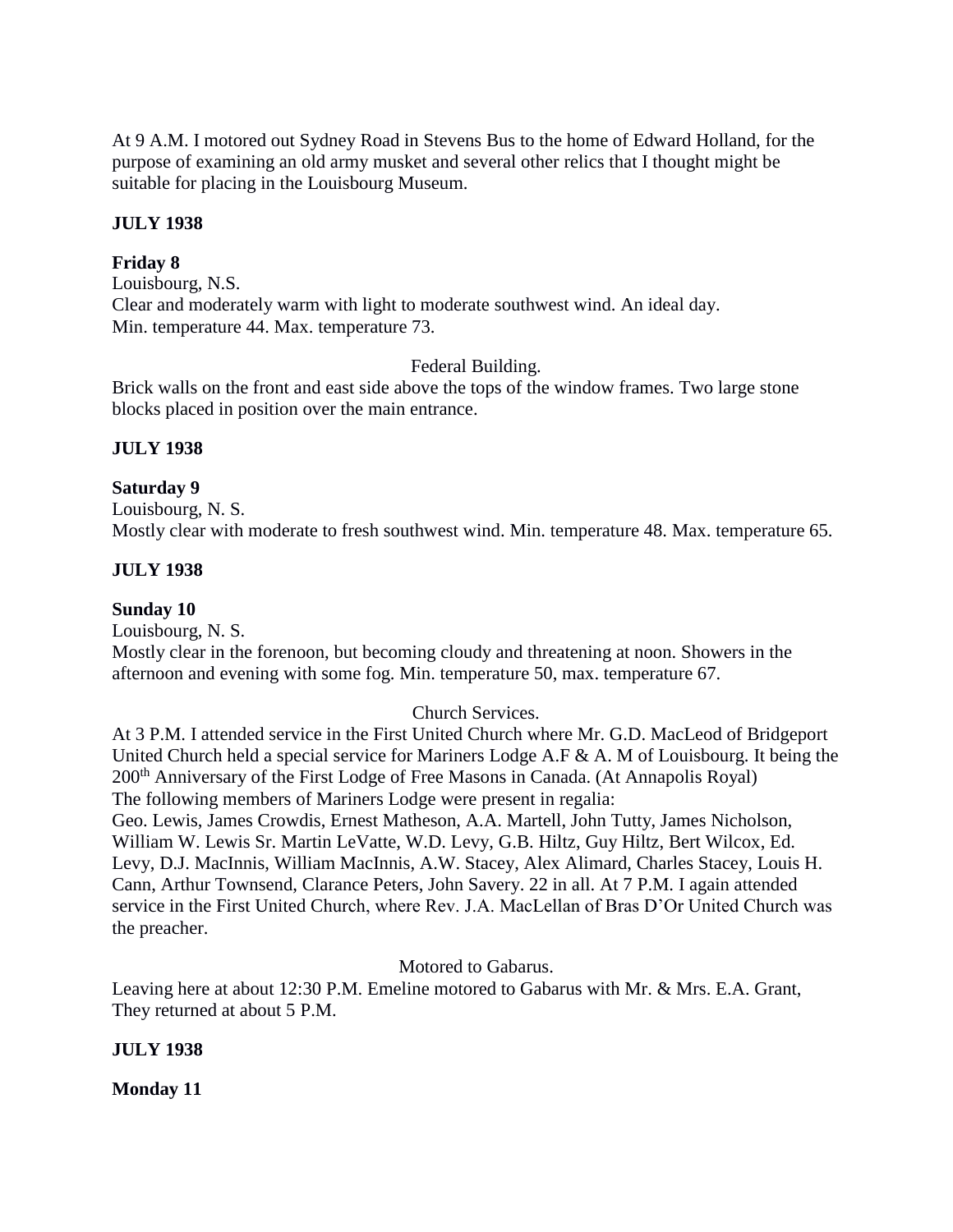Louisbourg, N. S.

Cloudy and foggy in the morning, but becoming clear early in the day. Fresh southwest wind in the morning, shifting to west, northwest and later in the day to north northeast. Min. temperature 46. Max. temperature 67.

# Hon. Thomas A. Crerar Visits Louisbourg

At about 12:30 P.M. Hon. Thomas A. Crerar, Minister of Mines and Resources, arrived in town by motor car for the purpose of visiting the Louisbourg National and Historic Park. Mr. Crerar was accompanied by Mrs. Crerar and daughter, Dorothy. Other members of the party were: Mr. Donald MacLennan, M.P. for Cape Breton West, Richmond and Inverness. Mrs. MacLennan, Donald MacLennan Jr., Hon. Michael Dwyer, Minister of Mines for Nova Scotia. R.L. MacLellan, K.C. Sydney. Miss Catherine MacLennan, Petersfield, Sydney. Hon. Curator of the Louisbourg Museum.

Shortly after their arrival, I accompanied the party to the park where we spent about one hour viewing points of interest. Others from Louisbourg who accompanied the visitors to the park were: Robert A. Peters, Honorary Superintendent of the Park, A.A. Martell, Ex. M.L.A and George D. Lewis. Mr. Crerar and party left here for Sydney enroute to Prince [blank].

Arrived from Salmon River.

Clifford and Maria arrived on the train in the evening, for the purpose of visiting us for a few days.

# **JULY 1938**

## **Tuesday 12**

Louisbourg, N.S. Cloudy and cool with light to moderate easterly wind. Min. temperature 42. Max. temperature 69.

Fire Chiefs Convention. [Blank section]

## **JULY 1938**

# **Wednesday 13**

Louisbourg, N.S. Cloudy, cool and showery. Min. temperature 48. Max. temperature 65.

# **JULY 1938**

# **Thursday 14**

Louisbourg, N.S.

Partly clear in the forenoon, cloudy with some fog in the afternoon and evening. Light to moderate southwest wind. Min. temperature [blank], max. temperature [blank].

# S. S. FERNFIELD

Steamer, "Fernfield" arrived, bunkered and sailed.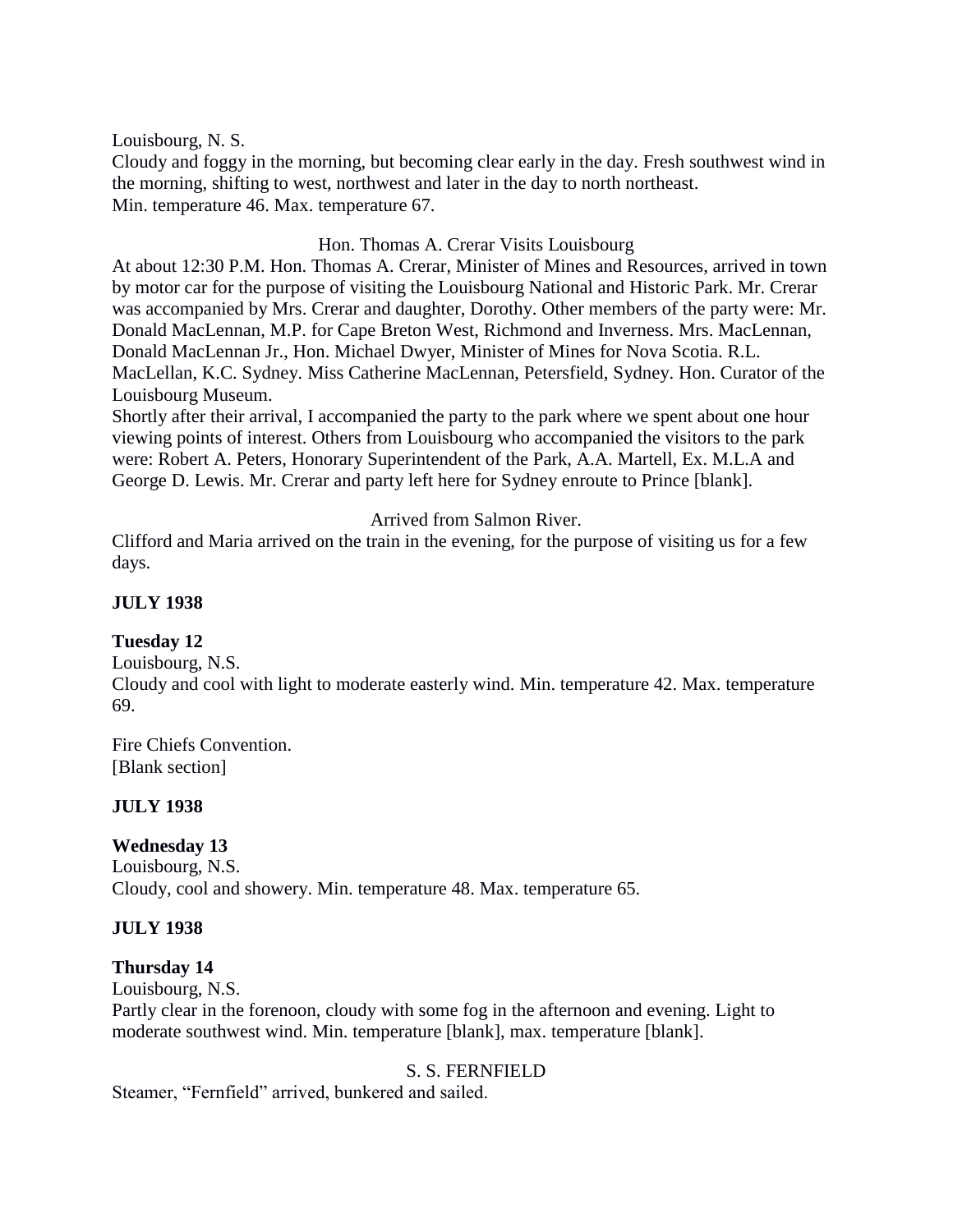# Left for Home

Clifford and Maria, left on the train at 8:15 A.M. enroute to their home at Salmon River. They intend to spend the day and night at Mira and going home by boat tomorrow.

# **JULY 1938**

# **Friday 15**

Louisbourg, N. S.

Cloudy and foggy in the early part of the day, followed by heavy showers before noon. Partly clear in the late afternoon. Moderate to fresh southwest wind.

# Louisbourg to Salmon River.

Left Louisbourg at 8:15 A.M. by train, enroute to my old home at Salmon River. Arrived at Mira Gut at about 9 A.M. Left Mira Gut by boat, Capt. Joseph Nicoll, at about 10 A.M. and arrived at Clifford Huntington's at about 1 P.M. where Clifford and Maria, who accompanied me from Mira Gut, landed from the boat, in a dory at Clifford's shore. After having lunch, accompanied by Maria, I visited the home of Mrs. Cecil Hussey, (Francis Huntington). After our visit to Hussey's, I walked up to Heber's arriving at about 5 P.M. After supper, Heber and I motored to Clifford's for my suitcase, spent the night at Heber's.

# S. S. POLARLAND

Norweigan Steamer "Polarland" arrived at Louisbourg, bunkered and sailed.

# Marriage

The marriage of Walter E. Jewell Jr. to Miss Oretha Hunt, took place today at the Presbyterian Manse, where Rev. Joseph Cathcart performed the ceremony. Mr. & Mrs. Jewell will reside in Louisbourg.

# **JULY 1938**

## **Saturday 16**

Salmon River Clear and warm with light to moderate southwest wind. Max. temperature about 80.

# **JULY 1938**

# **Sunday 17**

Salmon River Clear and very warm with light to moderate westerly wind. Max. temperature about 84.

# S. S. SEJRO

Danish Steamer "Sejro" arrived at Louisbourg for bunker coal.

# S. S. HINDPOOL

British Steamer "Hindpool" arrived at Louisbourg for bunker coal.

# **JULY 1938**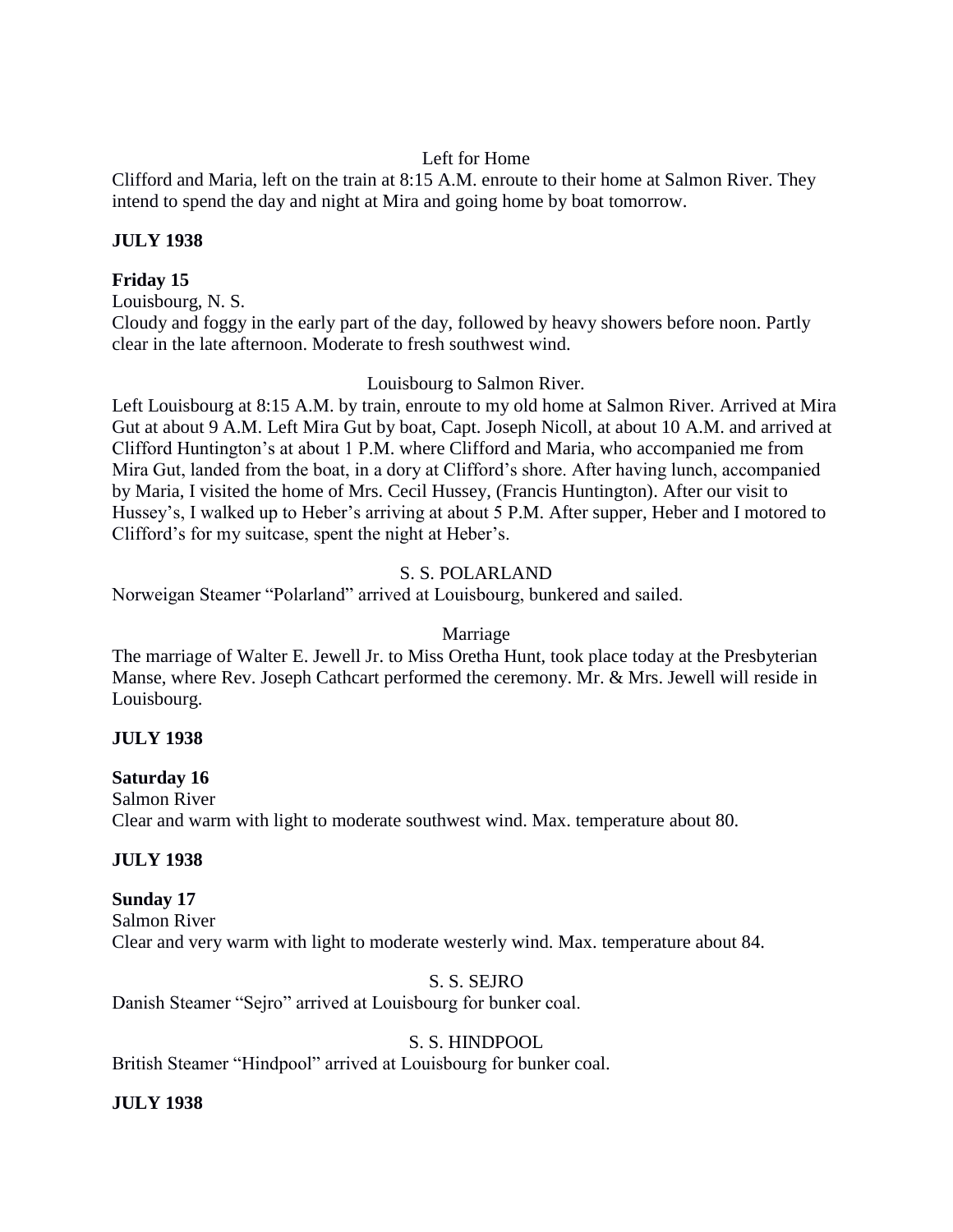## **Monday 18**

Salmon River

Cloudy in the morning but clearing early in the day. Cloudy in the evening with a heavy shower of rain and some thunder and lightning. Max. temperature 81.

Spent the forenoon and greater part of the afternoon around home. Cut down some shade trees that had outlived their usefulness.

Visited Arthur

At about 4:30 P.M. I visited the home of Mr. and Mrs. Arthur Huntington, where I stayed for about two hours, before returning.

Fire at Scatari

At about 1 P.M., a fire took place in the home of Mr. and Mrs. James Parson, Scatari Island, N.S. The house was totally destroyed, three children: Willie, aged 8, Joseph 6, and Susie 2 burned to death. The parents were also badly burned, Mrs. Parsons dying of her injuries, a few minutes after reaching the General Hospital at Glace Bay where Mr. and Mrs. Parsons were rushed by motor boat after the accident. Mr. Parsons is in the hospital in a serious (Continued on next page)

# S. S. SEJRO S. S. HINDPOOL

Danish Steamer "Sejro" and British Steamer "Hindpool" bunkered at Louisbourg and sailed.

# S. S. VAGA

Norweigan Steamer "Vaga" arrived at Louisbourg, bunkered and sailed.

# **JULY 1938**

# **Tuesday 19**

Salmon River

Rain during the forenoon. Clear and warm in the afternoon. At Louisbourg fog in the evening. Max. temperature (Louisbourg) 76.

# Salmon River to Louisbourg

Motored with Heber to Cliffords, from Cliffords to Sydney with Fred. Arrived at Sydney at 8:35 A.M. Sydney to Louisbourg by Mike Sullivan's Bus Service, arrived at about 10:30 A.M.

# First Swordfish.

The first Swordfish to be caught off Louisbourg this season was landed here this evening by Harry Trenholme of this town. There was also one caught off Mainadieu and brought here.

> Fire at Scatari (continued from preceding page)

[Blank section]

**JULY 1938**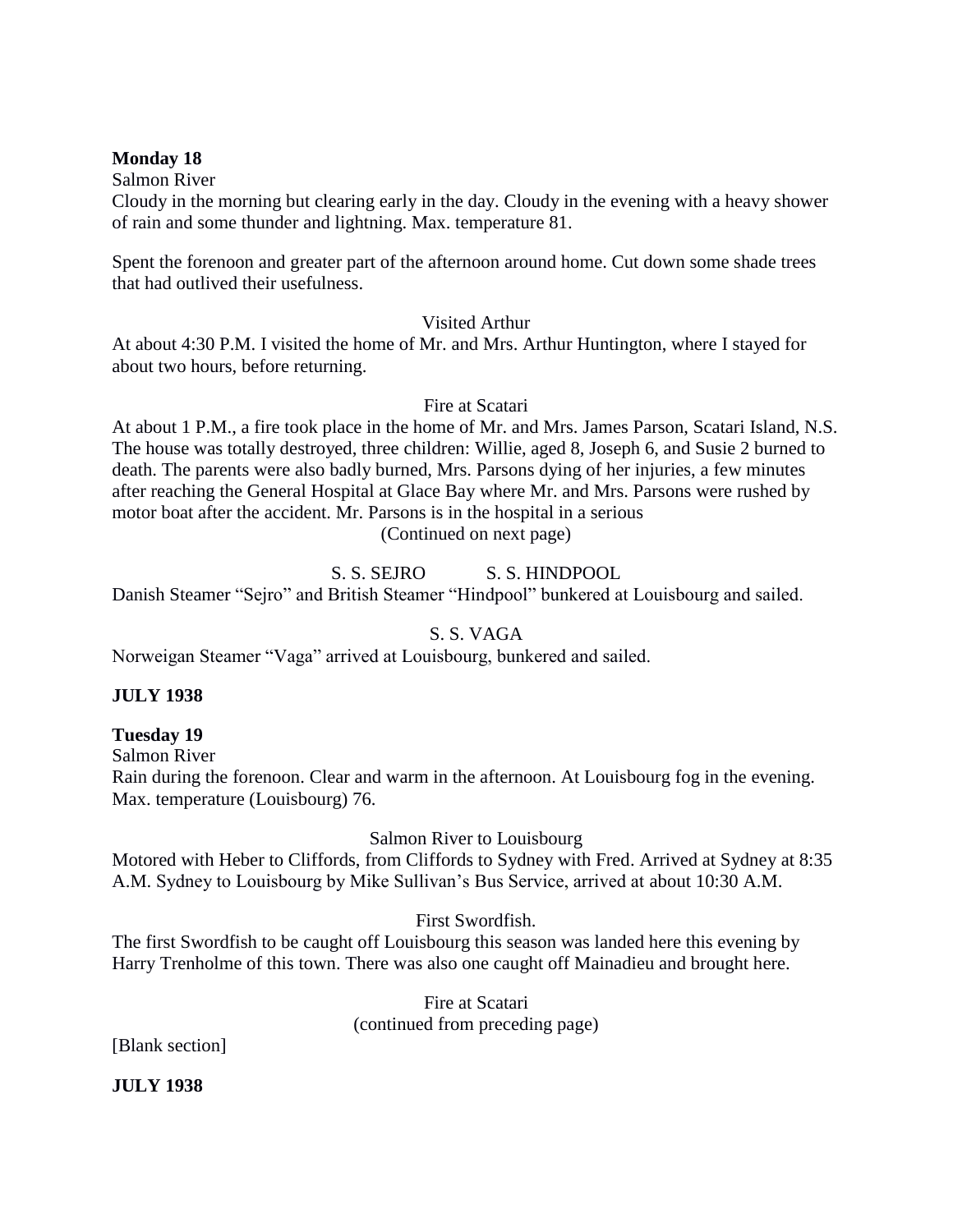## **Wednesday 20**

Louisbourg, N. S. Rained during the forenoon. Cloudy and foggy in the afternoon and evening. Min. temperature 56. Max. temperature 66.

# **JULY 1938**

# **Thursday 21**

Louisbourg, N.S. Cloudy in the forenoon with some fog. Clear and warm during the afternoon and evening. Min. temperature 54. Max. temperature 78.

# **JULY 1938**

# **Friday 22**

Louisbourg, N. S. Cloudy and foggy all day. Showery during the forenoon. Light to moderate southwest wind. Min. temperature 56. Max. temperature 66.

# **JULY 1938**

# **Saturday 23**

Louisbourg, N. S.

Cloudy in the morning but clearing during the forenoon. Mostly clear and warm during the afternoon. Cloudy at night. Thick fog off the coast all day. Light to moderate southwest wind. Showers in the morning. Min. temperature 54. Max. temperature 73.

# Council Meeting.

At 7:30 P.M. I attended and presided at a meeting of the Town Council. Those present were: Councillors: G.B. Hiltz, Jeremiah Smith, D.J. MacInnis, Alex. C. MacDonald, Clerk: B.M. Spencer, Police Officer: D.M. Johnston. Mayor: M.S. Huntington.

At this meeting the following were elected as delegates to attend the annual Convention of the Union of Nova Scotia Municipalities; which meets at New Glasgow on August 23-24-25: Councillors: Alex C. MacDonald, and Clifton Townsend, Mayor: M.S. Huntington.

# **JULY 1938**

# **Sunday 24**

Louisbourg, N. S.

Cloudy and foggy during the morning and evening. Mostly clear during the greater part of the day. Moderate to fresh southwest wind. Min. temperature 56. Max. temperature 69.

Church Services.

At 11 A.M. and 7 P.M. I attended services in the First United Church, where Rev. Gordon MacLennan, D.D.

# **JULY 1938**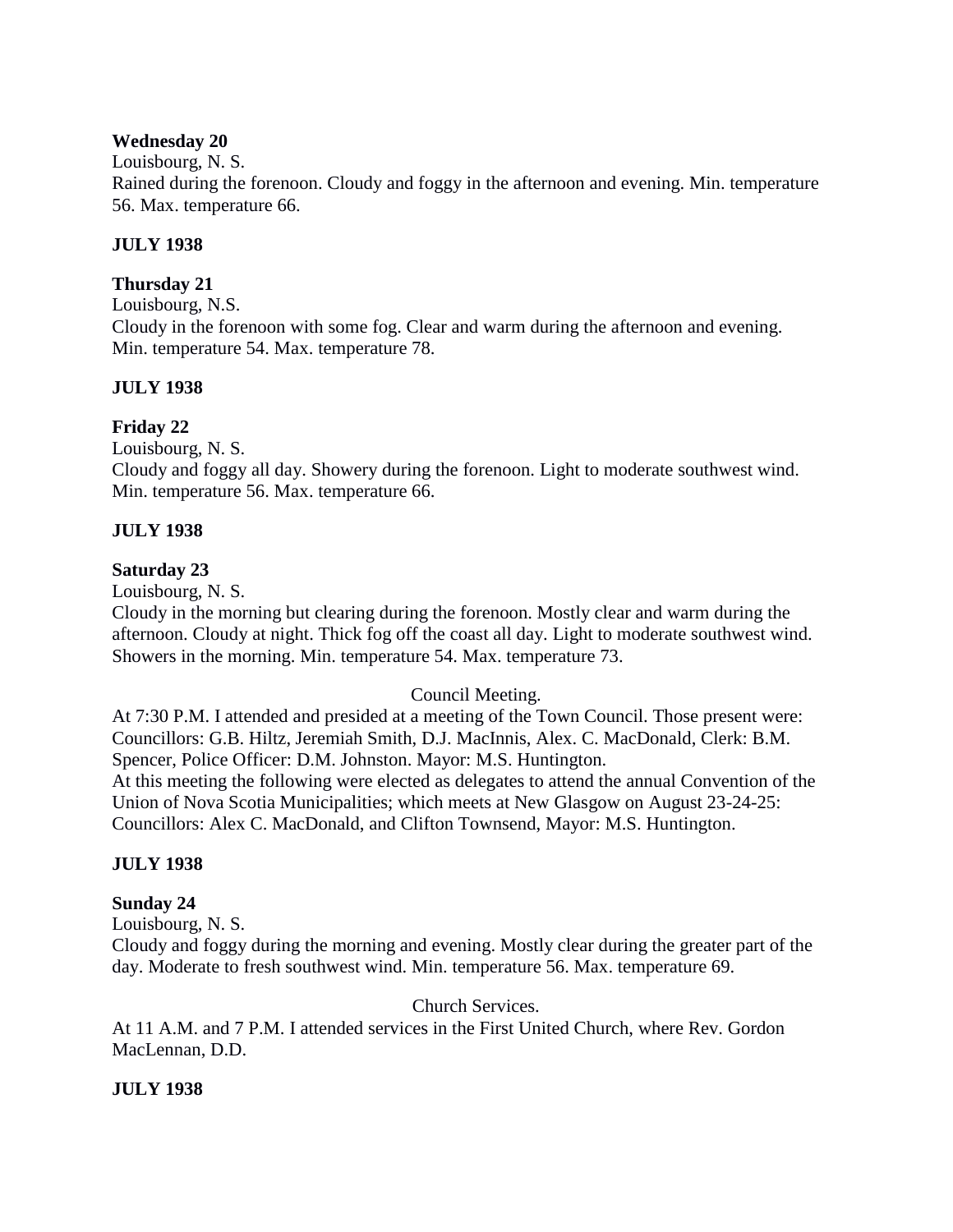# **Monday 25**

Louisbourg, N. S. Heavy showers in the morning, clearing early in the forenoon. Foggy at night. Fog off the coast all day. Min. temperature 59. Max. temperature 75. Moderate to fresh southwest wind.

C.G. McGeer M.P. Visited Louisbourg.

Mr. C. G. (Gerry) McGeer, M.P. for Vancouver, B.C. who has been touring Nova Scotia, on my invitation visited Louisbourg this afternoon. Mr. McGeer was accompanied by Mrs. McGeer, daughter Patricia and son, Michael. Others in the party were: Mr. F.W. Gray, assistant General Manager of the British Empire Steel and Coal Corporation, Sydney. Mr. W.H. Fitzmaurice, retired C.N.R. official and Mrs. Baker, Halifax, N.S. Mr. Fitzmaurice and Mrs. Baker motored back to Sydney shortly after their arrival. After meeting Mr. McGeer and party at the Dundonald Inn, on their arrival, I accompanied them to the Louisbourg National and Historic Park, where I gave a short talk on Louisbourgs early history, in the Museum, and took them on a visit to the Citadel and other points of interest. On returning to town at about 6 P.M. Mr. Gray and Chauffeur motored back to Sydney, while the McGeer family remained at the Dundonald Inn.

# **JULY 1938**

# **Tuesday 26**

Louisbourg, N. S.

Foggy and cloudy in the morning and evening. Clearing during the greater part of the day. Foggy off the coast all day. Moderate to fresh southwest wind. Min. temperature 55. Max. temperature 71.

# **JULY 1938**

# **Wednesday 27**

Louisbourg, N. S.

Cloudy and foggy in the morning, clearing in the forenoon. Partly clear during the afternoon. Fog off the coast all day. Light to moderate southwest wind, shifting to northwest late in the evening. Min. temperature [blank]. Max. temperature [blank].

# Visited Kennington Cove.

In the forenoon I visited Kennington Cove with C.G. McGeer M.P. and party consisting of Mrs. McGeer, son and daughter and Mr. Taylor, Chauffeur. Returned to town at about 11:30 A.M. The McGeer's left here at about 11:45 A.M. on their return trip, delighted with their visit to Louisbourg.

# **JULY 1938**

# **Thursday 28**

Louisbourg, N. S. Mostly clear with light to moderate northeast wind. Min. temperature 52. Max. temperature 69.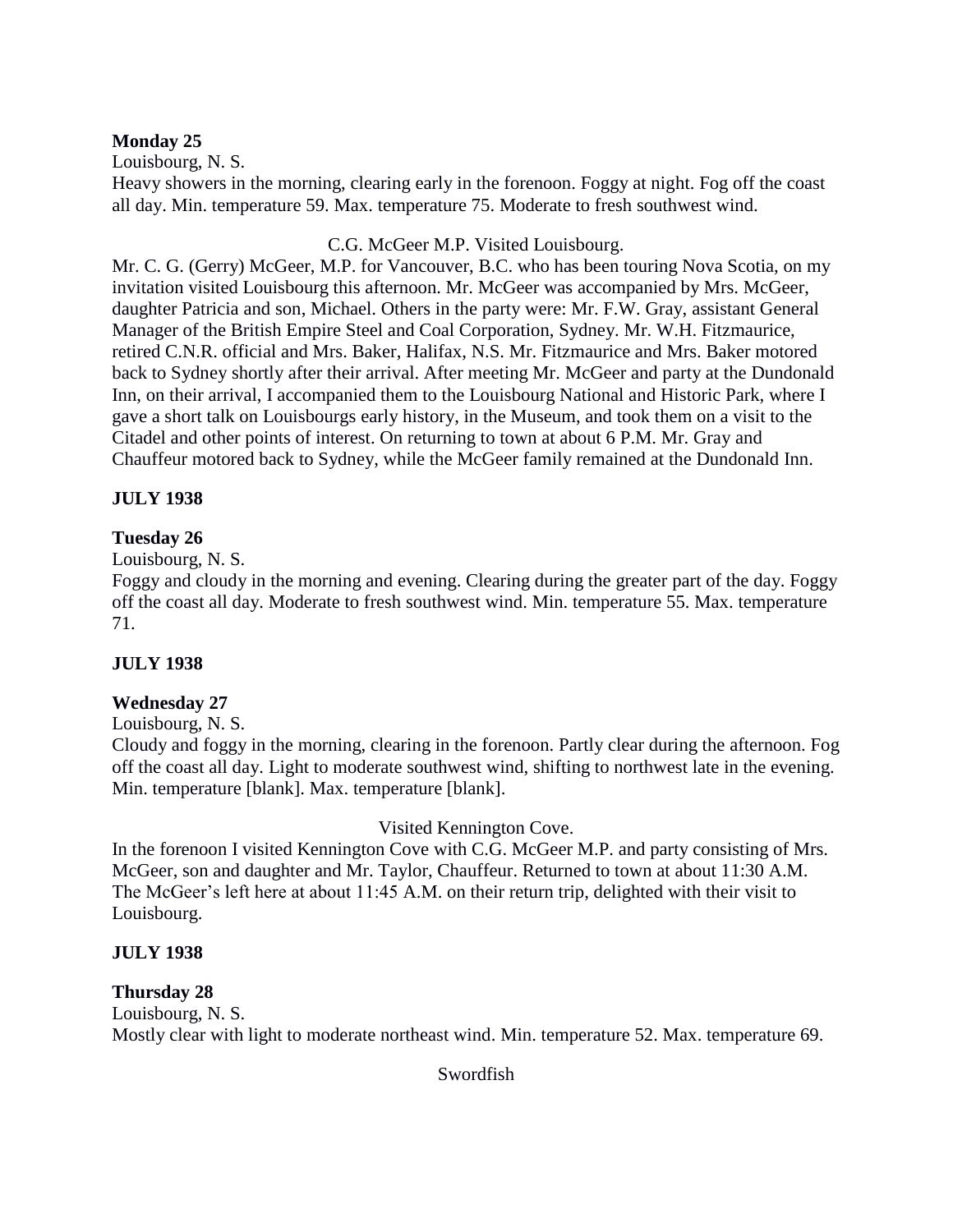About 75 swordfish were brought into this port today, some of them coming from Mainadieu and Little Lorraine.

## Leaves for Home

Today, Miss Clara Gillis, our maid, who has been with us for more than a year left today for the purpose of visiting her parents at Codroy, Nfld. She intends to return in about a months time.

## **JULY 1938**

## **Friday 29**

Louisbourg, N. S. Cloudy with moderate southeast to south winds. Min. temperature 52. Max. temperature 72.

## Death of Mrs. John Johnson

The death occurred this morning, in the Cape Breton Hospital Sydney River of Mrs. John Johnson, widow of the late John Johnson. Mrs. Johnson who was about 65 years of age, was born at Sydney Road, but lived for upwards of 30 years in the Town of Louisbourg. She is survived by one son, Henry, who lives in Sydney, one daughter, Mrs. Gordon Troke and one step-son John Johnson, both of whom live at Louisbourg. She is also survived by three brothers: James, Michael, and Edward Holland.

# New Highway

In the evening I walked over the new highway diversion, for a distance over a mile, beginning at the Towns eastern boundary. The work of construction is progressing nicely. At present the road is nearly completed as far as the six mile brook, where a bridge is to be constructed. A temporary bridge has been built to allow trucks to cross to the north side of the brook where for a distance of about five hundred yards the road machine is clearing the way for the steam shovel and other machinery.

## **JULY 1938**

## **Saturday 30**

Louisbourg, N. S. Cloudy, foggy with showers during the afternoon and evening. Moderate southwest wind. Min. temperature 55. Max. temperature 64.

# C. G. S. CARTIER

Canadian Government Survey ship, "Cartier" arrived in morning. The "Cartier" is commanded by Capt. Roach, and I understand she is to make Louisbourg her headquarters for the next two months while a survey of the coast, from Port Morien to Louisbourg is to be made.

# Leaving Louisbourg.

Dr. R.P. Baird who has been practicing his profession in Louisbourg since the middle of last September, when he succeeded Dr. H.J. Townsend is leaving Louisbourg tomorrow. He intends taking a post-graduate course shortly but for the next month he will be stationed at Elmsdale N.S. Dr. Townsend, who left here last September and took a post-graduate course in London, Eng. is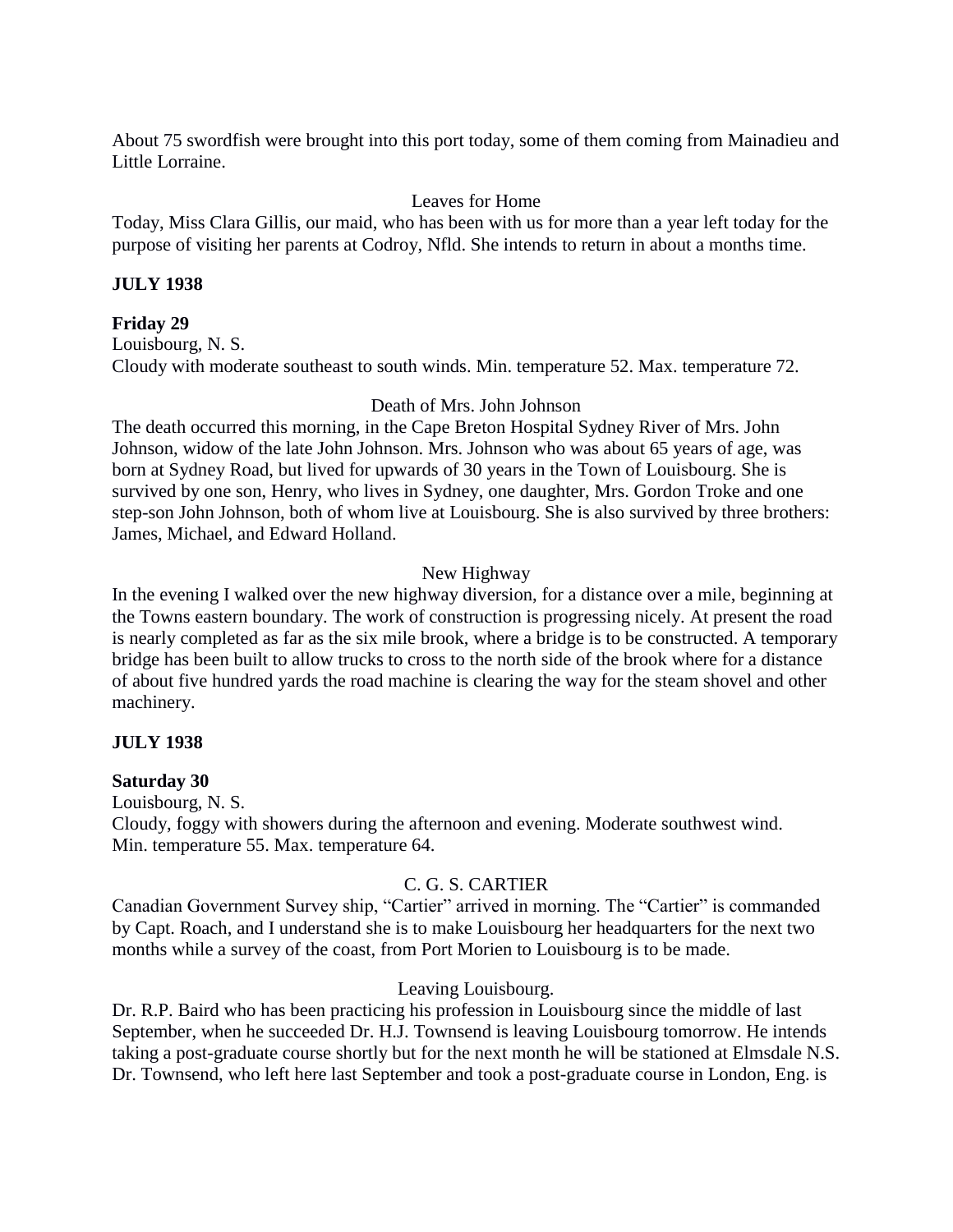succeeding Dr. Baird at Louisbourg and is to take over his work tomorrow. For the past eight or nine months Dr. Baird has been Health Officer for the Town of Louisbourg.

#### **JULY 1938**

#### **Sunday 31**

Louisbourg, N. S. Warm and mostly clear with light to moderate southwest wind. Min. temperature [blank]. Max. temperature [blank].

#### Funeral

At about 2:30 P.M. with Mr. & Mrs. E.A. Grant, I motored to Catalone Cemetery, where we attended the funeral of the late Mrs. John Johnson. The remains were brought from Sydney by hearse where services were held at the home of Harry Johnson, son of the deceased, and at the United Church, Whitney Pier. Rev. Sinclair, conducted the services at the house church and grave. We returned home at 4:10 P.M.

## Church Service

At 7 P.M., Emeline and I attended service in the First United Church where Adjutant Parsons, of the Salvation Army of Glace Bay was the preacher. A musical programme, both vocal and instrumental, was rendered by the Salvation Army Band, under the direction of Bandmaster Fred Fernyhough. The Band also rendered an open air sacred concert, on the United Church grounds, in the afternoon. On our invitation Bandmaster; Fernyhough, and Bandsmen, Ray, Campbell, Smith and Metzler had supper with us. No service in the United church in the forenoon.

## Michael Lerner Arrives

At about 4 P.M. Michael Lerner, New York Sportsman, and party arrived on board the three masted schooner, Sachem, Capt. Myers, and docked on the west side of the Government Wharf. Mr. Lerner is here for the purpose of catching swordfish with rod and line off Louisbourg. Mrs. Lerner arrived here this forenoon by Bus from Sydney, having come there by train. In the summer of 1936 Mr. Lerner, and party, spent several weeks here and succeeded in landing 2 swordfish by the rod and line method.

## Dr. Townsend Arrives

Dr. H. J. Townsend, who left here in Sept 1937, to take a post-graduate course in London, Eng. arrived here today to resume his practice.

## **AUGUST 1938**

#### **Monday 1**

Louisbourg, N. S.

Clear and warm with light to moderate southwest wind. Min. temperature 55. Max. temperature 77.

#### Mr. Lerner Sails

Three masted schooner," SACHEM" with Mr. and Mrs. Michael Lerner and party on board sailed at 8:30 A.M. for the sword fishing grounds, prepared to catch swordfish with rod and line.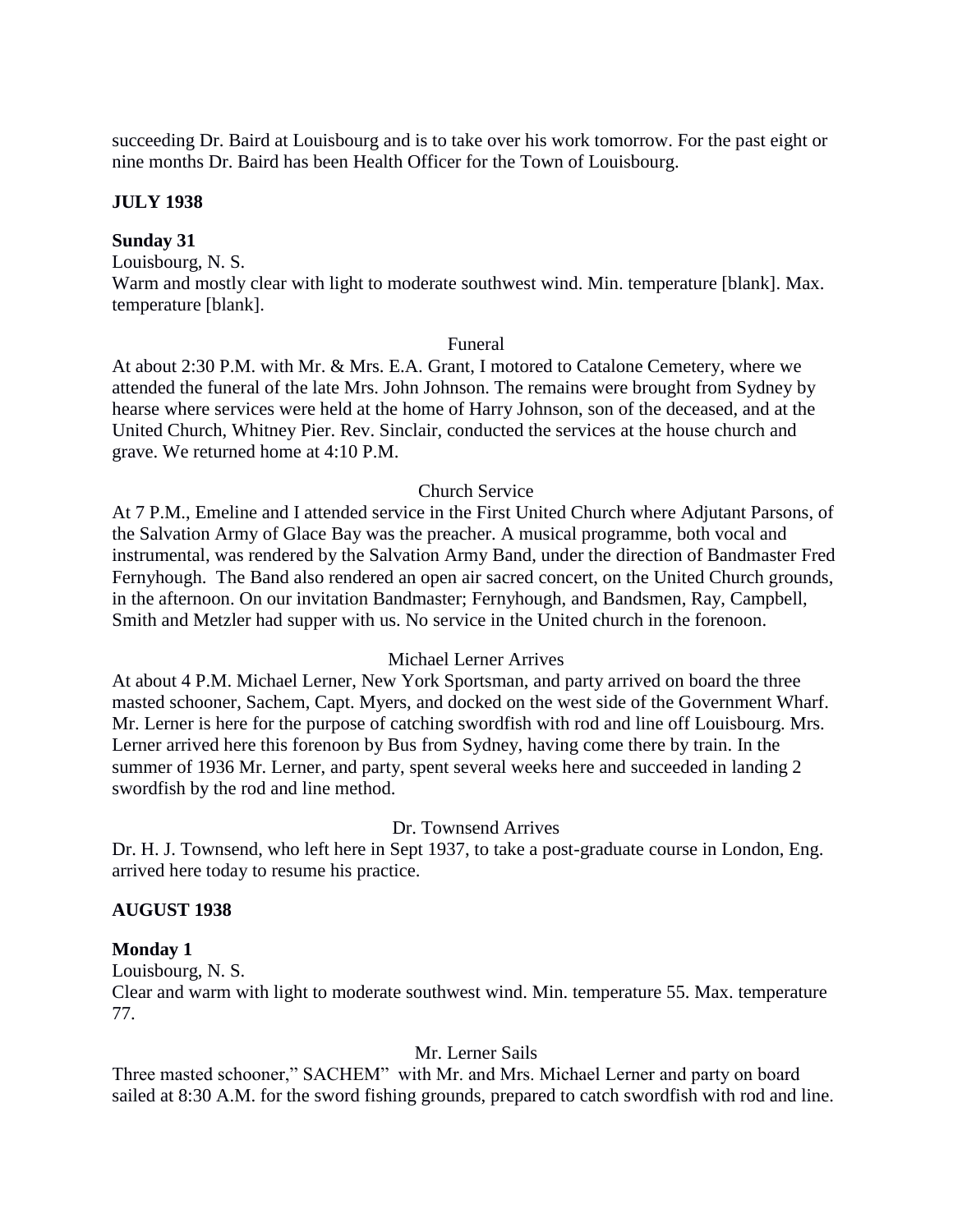At a late hour tonight the "Sachem" had not returned but was reported by other fishermen as being off Scatari Island in the late afternoon.

#### Swordfish.

At 130 swordfish were land [sic] here today, the best day so far this season.

## Rev. John Patterson D.D. Arrives

Rev. John Patterson D.D. of Drew University, Madison, New Jersey, arrived this evening by motor car. Mr. Patterson is to occupy the United Church Manse while here and supply for Rev. D.A. MacMillan. Mr. MacMillan was to have taken his holidays while Mr. Patterson was here, but is too ill, at present, to leave town. So today he and Mrs. MacMillan moved to the home of Mr. & Mrs. Donald Beaver, nearby, in order to let Mr. Patterson and family have the manse, as previously arranged. Mr. Patterson is accompanied by his wife, one daughter and two sons.

## **AUGUST 1938**

## **Tuesday 2**

Louisbourg, N.S. Cloudy, misty and foggy with fresh to moderate southwest wind. Min. temperature 59. Max. temperature 66.

## Mr. Lerner and Party Return

Shortly before noon the three masted schooner "Sachem" with the Lerner fishing party, returned from the fishing grounds, without having met with any success in the first venture off this port this season.

## **AUGUST 1938**

# **Wednesday 3** Louisbourg, N. S.

Clear and warm. Light to fresh winds mostly west northwest. Min. temperature 55. Max. temperature 79.

## Sachem Sails

Three masted schooner Sachem with Michael Lerner and party on board, sailed at about 8 A.M. for the swordfishing grounds, but returned at about 3 P.M. without sighting any fish.

About 150 swordfish were landed here today.

## **AUGUST 1938**

## **Thursday 4**

Louisbourg, N. S.

Clear and warm with light variable winds. An ideal day. Min. temperature 56. Max. temperature 76.

## S. S. MARIE LEONHARDT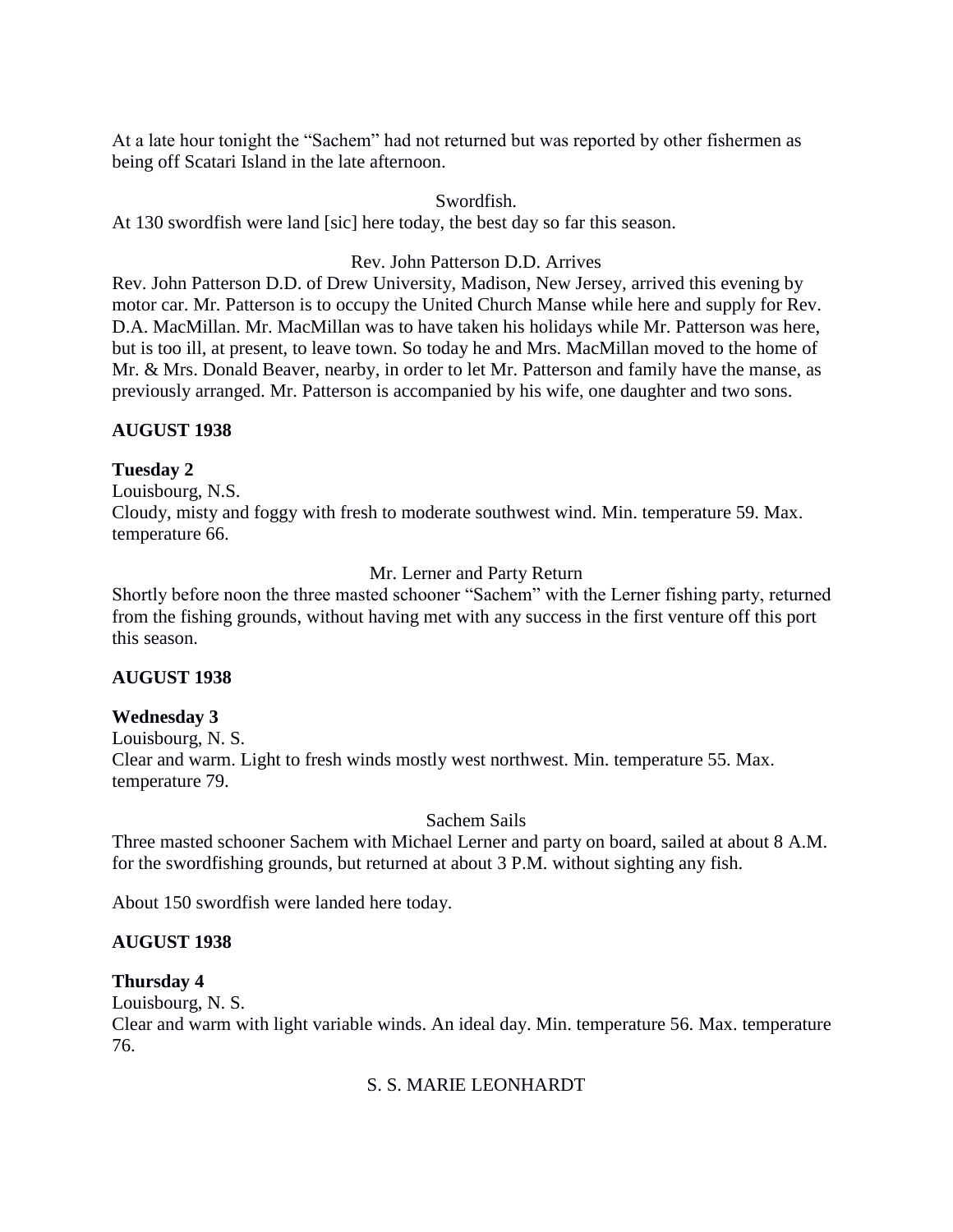German Steamer "Marie Leonhardt" arrived here at about 7 A.M. After bunkering she sailed at about 2:30 P.M.

#### Motor Yacht DR. BRINKLEY

Yacht "Dr. Brinkly" owned by Dr. John R. Brinkly, of the U.S.A. arrived here from Liverpool N.S. at about 11:30 A.M. and anchored in the east end of the harbor. In yesterday's issue of the Halifax Chronicle this craft is described as follows: 172 feet long, 13 feet deep, 27 feet wide and carries a crew of 24. Dr. Brinkley is not on board, but is expected to arrive here this evening, where he intends trying his luck at catching swordfish with rod and line off Louisbourg.

#### Visited National Park.

At about 10 A.M. I accompanied a party consisting of Mrs. Michael Lerner of New York, and her brother, Mr. Samuels and brother-in-law Mr. Gray, on a visit to the Louisbourg National and Historic Park, where I showed them points of interest. Returned to town at about 11:45 A.M.

#### FIRE

At about 6 P.M. the fire alarm sounded for a fire which destroyed the house, at Havenside, owned and occupied by Paul Burke and family. Firemen responded promptly but were unable to save the building. Part of the furniture saved.

#### Swordfish

Michael Lerner on board the schooner Sachem sailed in the early morning and returned at about 6:20 P.M. Saw 10 swordfish, threw the bait to 5 none of which would take it.

#### **AUGUST 1938**

#### **Friday 5**

Louisbourg, N. S.

Cloudy and foggy with moderate to fresh southwest wind. Mostly clear in the afternoon, with moderate southwest wind. Min. temperature 59. Max. temperature 75.

#### Swordfish

Swordfish boats remained in port today owing to unfavorable weather. About 430 fish were landed here yesterday.

#### **AUGUST 1938**

#### **Saturday 6**

Louisbourg, N. S. Clear and warm with very light variable wind. Min. temperature 52. Max. temperature 82. A perfect day.

#### Mrs. Michael Lerner Lands a Swordfish.

Mrs. Michael Lerner, New York Sportswoman, today landed a 295 lb. Broadbill Swordfish with rod and line. The fish was hooked about 12 miles off Louisbourg, and after a fight lasting 2 hours and 50 minutes, gave up the struggle. The three masted schooner "Sachem" which left here in the early morning, developed engine trouble and as a result the Lerner party was transferred to Bert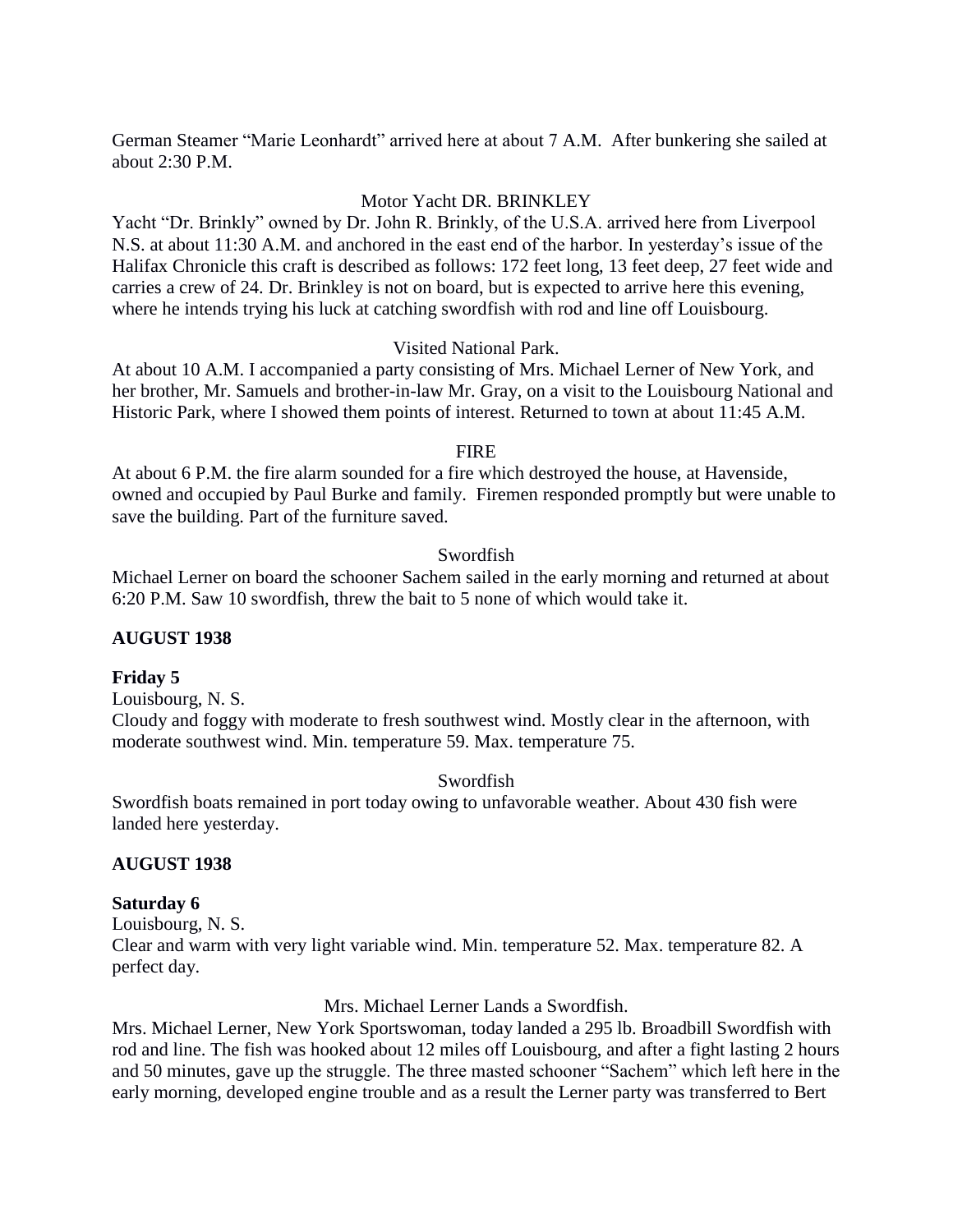Wilcox's boat which happened to come along at the right moment. The Broadbill took the hook at 2:55 P.M. and arrived at Lewis & Company's wharf shortly before 9 P.M. where I met and extended congratulations to Mrs. Lerner, Mr. Lerner and party. Mrs. Lerner is the first lady angler to catch a Broadbill Swordfish in Canadian waters. Michael Lerner who was the first man to catch a Broadbill in Canadian waters landed his first fish, at Louisbourg on Aug 3, 1936 weight 462 ½ lbs. On Aug 6, 1936 he brought in two more, weights; 535 and 601 lbs.

#### Swordfish

About 480 swordfish were landed here today by commercial fishermen.

## S. S. LYNGHAUG

Norweigan Steamer "Lynghaug" arrived here at about 5 P.M. After bunkering, she sailed during the night.

#### Visited New Highway

At about 4 P.M. with A. A. Martell, Mr. & Mrs. Raymond Martell, I motored out to the new highway diversion, which is now under construction. It is now passable for motor traffic, as far as the six mile brook, but rough in spots.

#### Motor Yacht DR. BRINKLY

Motor Yacht "Dr. Brinkly" with Dr. Brinkly and party on board, sailed for the fishing grounds to angle for swordfish, but did not return to port.

#### **AUGUST 1938**

#### **Sunday 7**

Louisbourg, N.S. Cloudy and foggy in the forenoon. Partly clear, and warm during the afternoon and evening. Min. temperature 56, Max. temperature 77.

#### Church Services

At 11 A.M. and 3 P.M., Emeline and I attended the Anniversary in Catalone United, and at 7 P.M. I attended services in the First United Church Louisbourg. Rev. John Patterson D.D. of Madison New Jersey, was the preacher at the three services. We motored to Catalone and back with Mr. & Mrs. Patterson, arriving back at about 5:30 P.M. Emeline and I had dinner with Mr. & Mrs. Malcolm MacDonald, Sydney Road.

#### S. S. FERNFIELD

Steamer "Fernfield" arrived for bunker coal.

## Motor Yacht DR.BRINKLEY

Motor Yacht "Dr. Brinkley" arrived from the fishing grounds in the afternoon without having caught any swordfish by the rod and line method.

Arrived from Salmon River.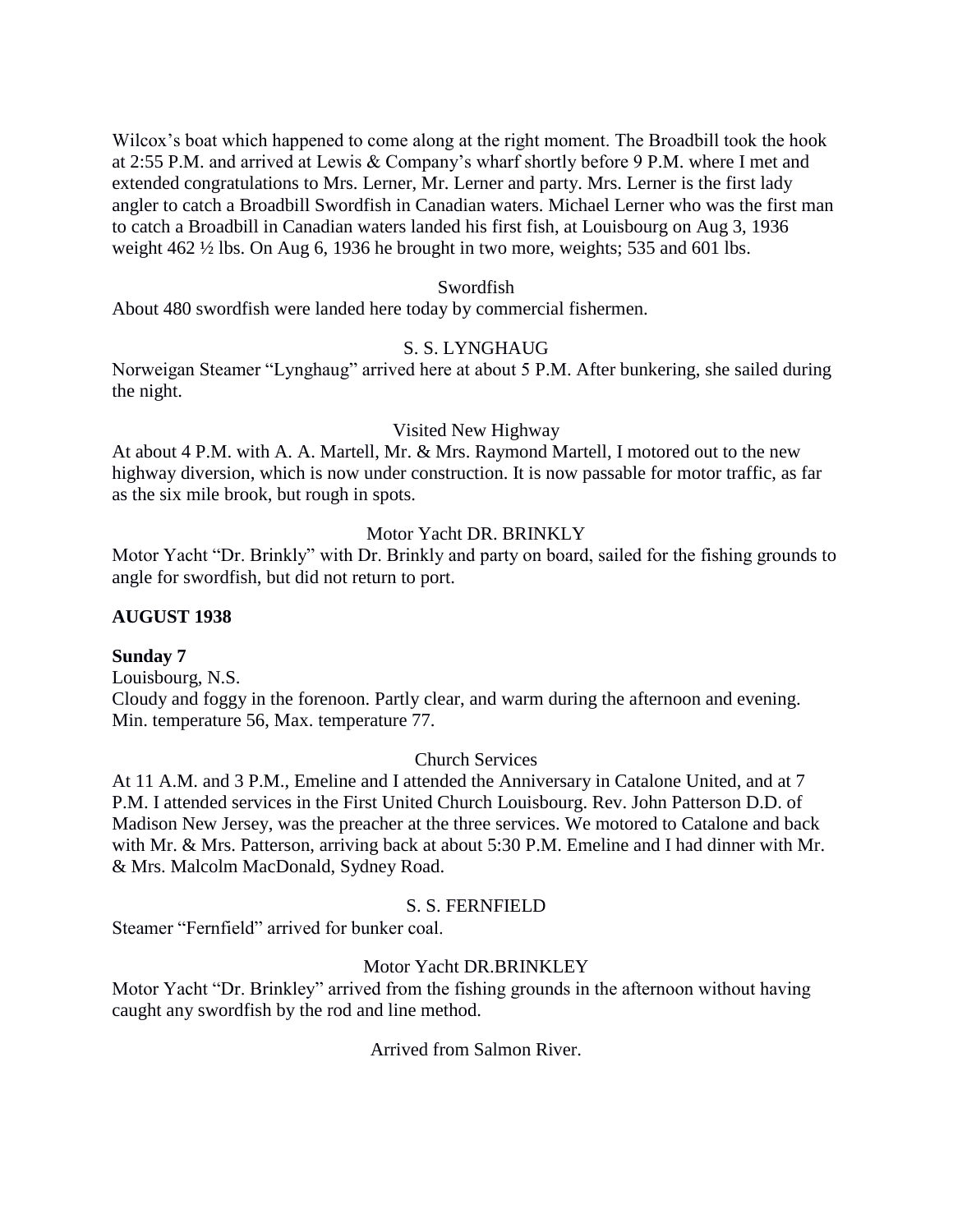In the afternoon a party consisting of Mr. & Mrs. Cecil Hussey, Harry Crawley Jr. and Elinor Huntington arrived for a short visit. After having supper with us they left for home at about 5:30 P.M., with the exception of Elinor who is remaining with us for a few days to visit.

## **AUGUST 1938**

#### **Monday 8**

Louisbourg, N.S. Clear and warm with light to moderate variable winds. An ideal day. Min. temperature [blank]. Max. temperature 77.

## (LERNER LANDS A FISH) Sails for Fishing Grounds.

At an early hour this morning the Michael Lerner fishing party in two groups, sailed for the fishing grounds, Mr. Lerner and Tommy Gifford with John Poole and Mrs. Lerner and Larry Bugley with Bert Wilcox.

## Mr. Lerner Lands a Fish.

At about 7:30 Mr. Lerner arrived with a swordfish which he hooked about 40 miles off Louisbourg, and landed it on board of John Poole's boat after playing the fish for 1 hour and three minutes. Weight of fish. 196 lbs. After Mr. Lerner's arrival I called on him on board the "Sachem" and congratulated him on his success.

## Motor Yacht DR. BRINKEY

Motor Yacht "Dr. Brinkly" with Dr. Brinkley and party on board, including noted fishing guide, Capt. Herman Gray, sailed during the forenoon for Liverpool N. S. and vicinity in search of Tuna.

## Swordfish

Very few swordfish landed here today.

# S. S. CARTIER

Canadian Government Survey ship "Cartier" Capt. Roach which arrived last Saturday evening, to spend the weekend, sailed this morning to resume her work of surveying the coast east of Louisbourg,

## **AUGUST 1938**

## **Tuesday 9**

Louisbourg, N. S. Cloudy with light easterly wind. Min. temperature 47. Max. temperature 72.

## Federal Building

The furnace for the New Federal building was placed in position today. Hagen & Company of Halifax have the plumbing and heating contract. Mr. Hanrahan of Halifax and Joseph Ranson Sr. of this town are doing the work.

## Museum Party Arrives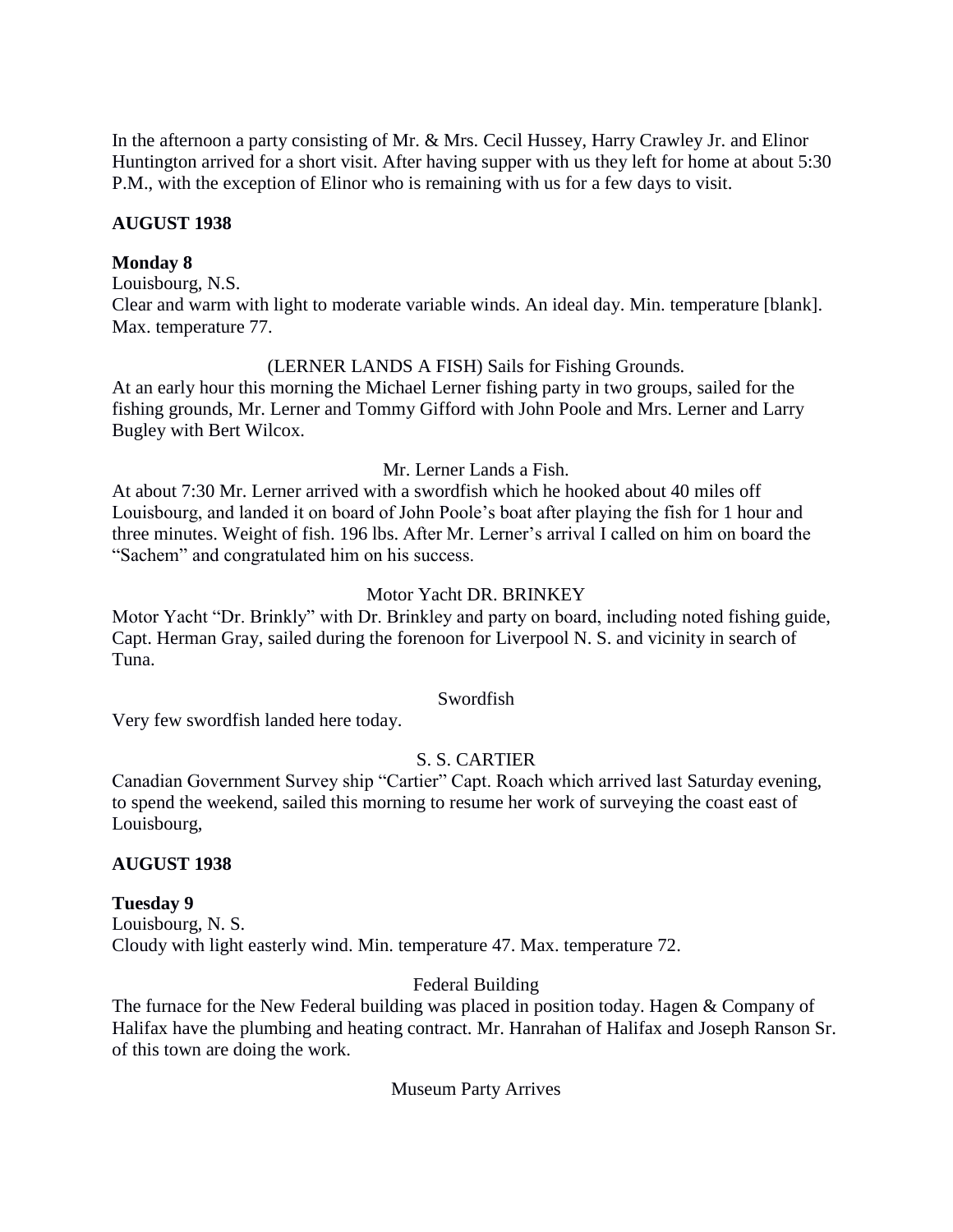Party, from the New York Museum of Natural History arrived here today for the purpose of obtaining further knowledge regarding swordfish, which are now on the annual visit to the Cape Breton coast. Miss Francesca Lamont, Assistant Curator of the Museum is in charge of the party.

## Road Machine

Today we had one of the Provincial Highway Department's, road machines at work scraping Main Street.

## **AUGUST 1938**

#### **Wednesday 10**

Louisbourg, N. S.

Cloudy with some showers. Partly clear for a short time in the afternoon. Light to moderate easterly wind. Min. temperature 52. Max. temperature 64.

#### S. S. AARO

Danish Steamer "Aaro" arrived, bunkered and sailed.

## **AUGUST 1938**

#### **Thursday 11**

Louisbourg, N. S.

Cloudy in the forenoon. Mostly clear in the afternoon. Min. temperature 52. Max. temperature 72.

Visited National Park.

In the afternoon I visited the Louisbourg National Park with Rev. John Patterson D.D. of Madison New Jersey, Mrs. Patterson, daughter and two sons. Mr. Patterson is spending his vacation here and supplying the pulpit of the First United Church while here.

## **AUGUST 1938**

#### **Friday 12**

Louisbourg, N. S. Cloudy and showery with moderate to fresh southeast wind. Min. temperature 55. Max. temperature 67.

#### **AUGUST 1938**

#### **Saturday 13**

Louisbourg, N. S. Cloudy and moderately warm with light to moderate southeast wind. Cool at night. Min. temperature 48. Max. temperature 69.

## **AUGUST 1938**

**Sunday 14** Louisbourg, N. S.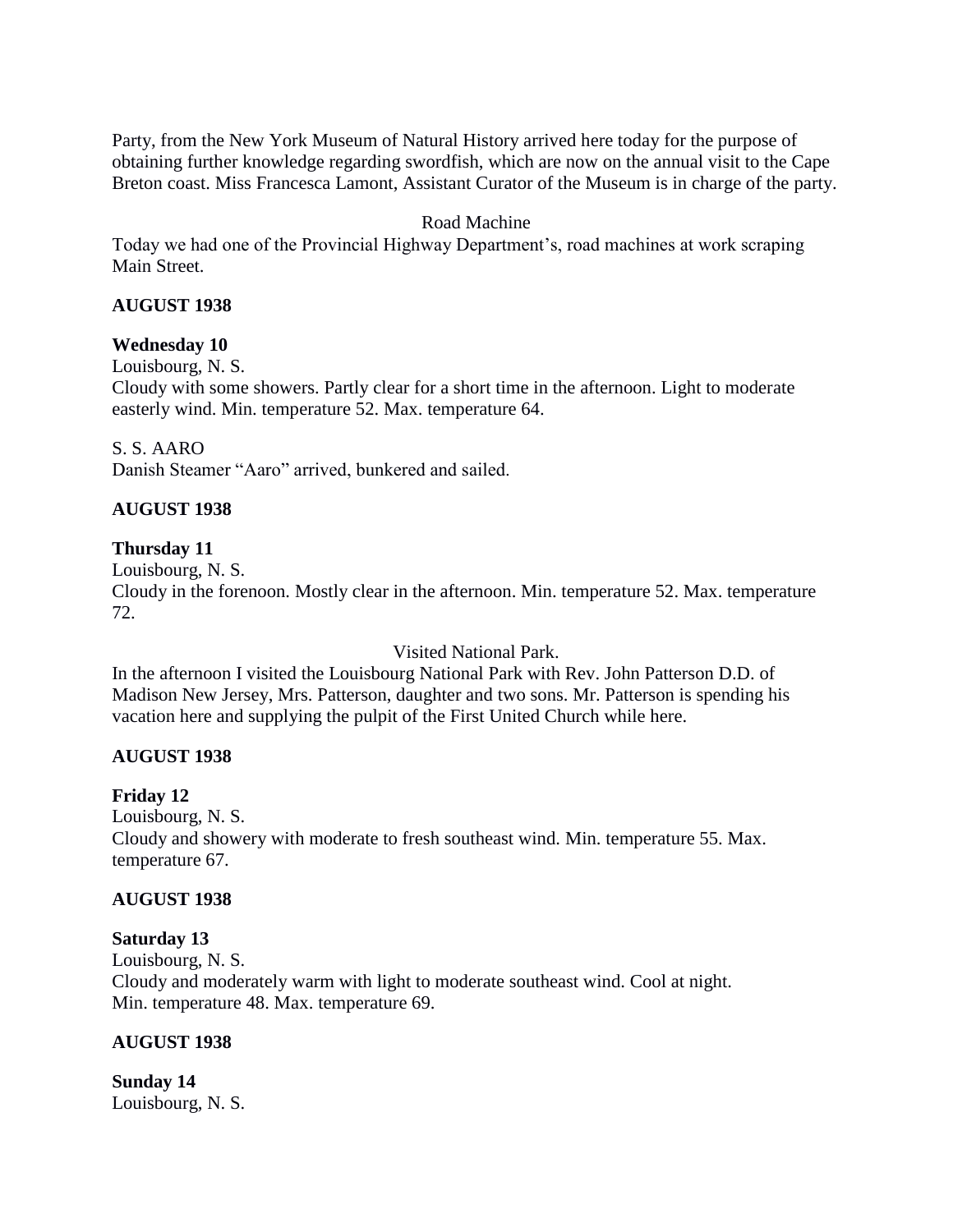Clear and moderately warm with light to moderate southwest wind. An ideal day. Min. temperature 44. Max. temperature 74.

## Church Services

At 11 A.M. and 7 P.M. I attended services in the First United Church where Rev. Patterson D.D. of Madison New Jersey was the preacher both morning and evening.

# Lunch at Dundonald Inn.

On the invitation of Rev. and Mrs. John Patterson, Emeline and I had lunch with them at the Dundonald Inn at 1 P.M.

## Motored to Park

In the afternoon Elinor Huntington, Emeline and I motored to the Louisbourg National Park with Mr. and Mrs. E.A. Grant. On returning from the Park we visited Fletcher Townsend and later motored out to the new highway diversion before returning home.

# S. S. OVE TOFT

Danish Steamer "Ove Toft" arrived at about 9:30 P.M. for bunker coal.

# Leaves for Shelburne

Mrs. Michael Lerner who arrived here with her husband on July 31, and since that time has been angling for swordfish, left today for Shelburne to fish for Tuna.

# Left for New York

Miss Francesca LaMont, Assistant Curator, of the New York Museum of Natural History who has been here since August 9, in connection with study of swordfish, left today for New York.

# **AUGUST 1938**

# **Monday 15**

Louisbourg, N. S.

Cloudy in the morning and evening, partly clear during the day. Moderate to fresh southwest wind. Min. temperature 58. Max. temperature 70.

# S. S. OVE TOFT

Danish Steamer "Ove Toft", after bunkering, sailed in the morning.

# **AUGUST 1938**

**Tuesday 16 Louisbourg, N. S.** Mostly cloudy with fresh to strong southwest wind. Min. temperature 61. Max. temperature 72.

# Federal Building

The firm of James Donohue Ltd, Roofers and Sheet Metal Workers of Halifax, N.S. began laying the roofing on the flat part of the roof of the Federal Building today.

## Examination Returns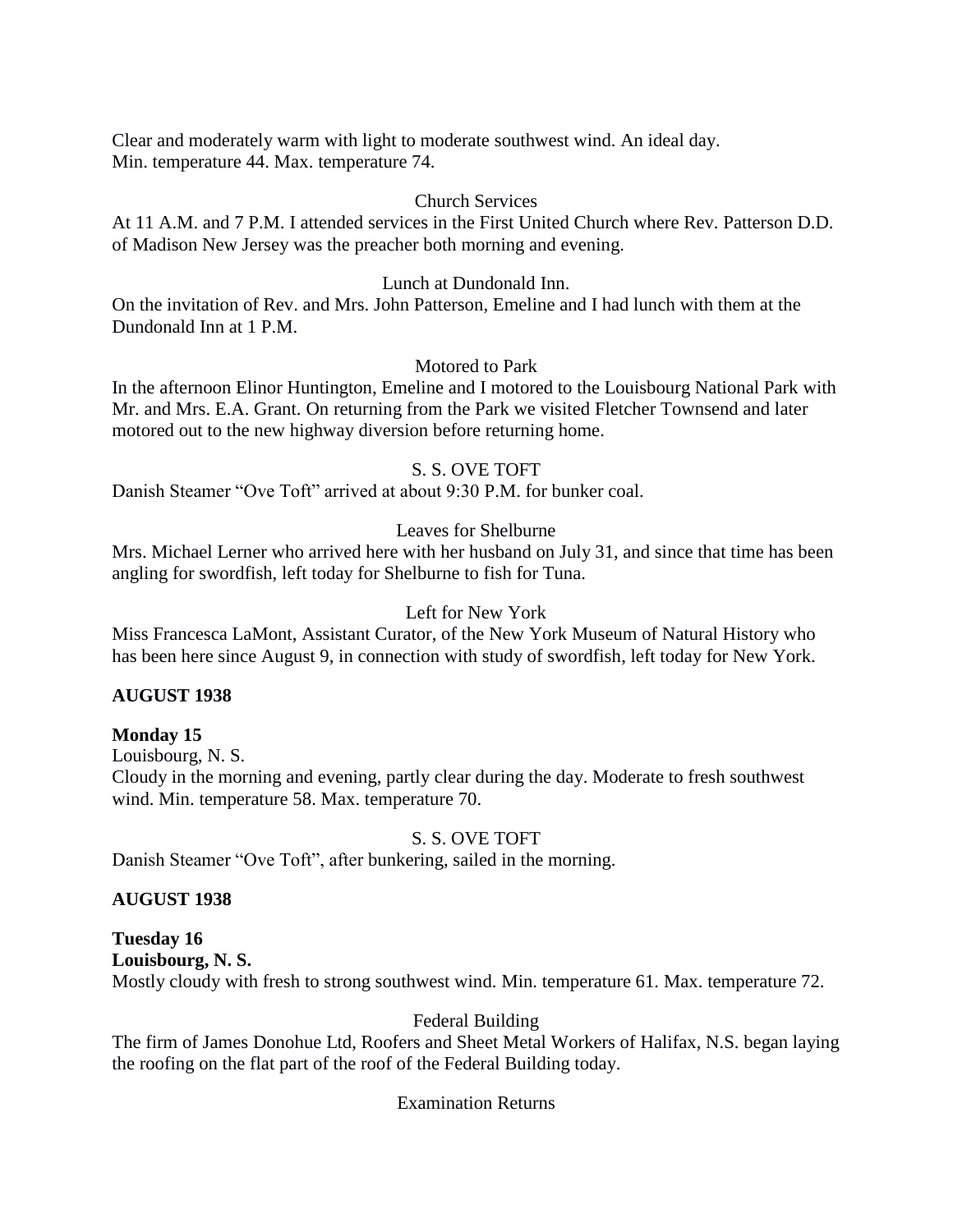All the Grade 11 and 12 pupils of the Louisbourg High School who wrote the Provincial Examinations last June were successful. Grade 12; Ralph Lewis, Charles Crowdis, Marion Nicholson and Lyle Skinner. Grade 11: Viola Lynk, Beatrice Dickson, Ethel Tucker, Bert Hiltz, Ronald Cann, and Christine MacLean (Fourchu).

# Work at Louisbourg Park

Reconstruction work at the Louisbourg National and Historic Park, begun today under the direction of Mr. N.A. Sparks, engineer, of Ottawa.

## **AUGUST 1938**

## **Wednesday 17**

Louisbourg, N. S.

Clear and warm with moderate to fresh southwest wind. Fog off the coast in the afternoon. Min. temperature 57. Max. temperature 74.

## **AUGUST 1938**

**Thursday 18**

Louisbourg, N. S. Cloudy and foggy. Light showers and mist in the morning. Heavy showers during the night. Very sultry during the day. Min. temperature [blank]. Max. temperature 73.

## Federal Building

The Thompson Brothers who arrived yesterday from Halifax, with two assistants, began plastering the walls of the interior of the new Federal building this afternoon.

## S. S. VAGA

Norweigan Steamer "Vaga" arrived in the morning. After bunkering she sailed shortly after noon.

## Schooner Sachem.

The three masted schooner "Sachem" under charter to Michael Lerner, New York Sportsman, left for North Sydney today for the purpose of going on the slip in order to have a new propeller installed. The Sachem had the misfortune to lose the blades of her propellor early this week.

Presented Relics to Museum

[Blank]

## **AUGUST 1938**

## **Friday 9**

Louisbourg N.S.

Heavy rain in the early morning. Partly clear during the day with thick fog over the harbour and coast. Light southwest wind. Very sultry. Min. temperature 58. Max. temperature 78.

Motor Yacht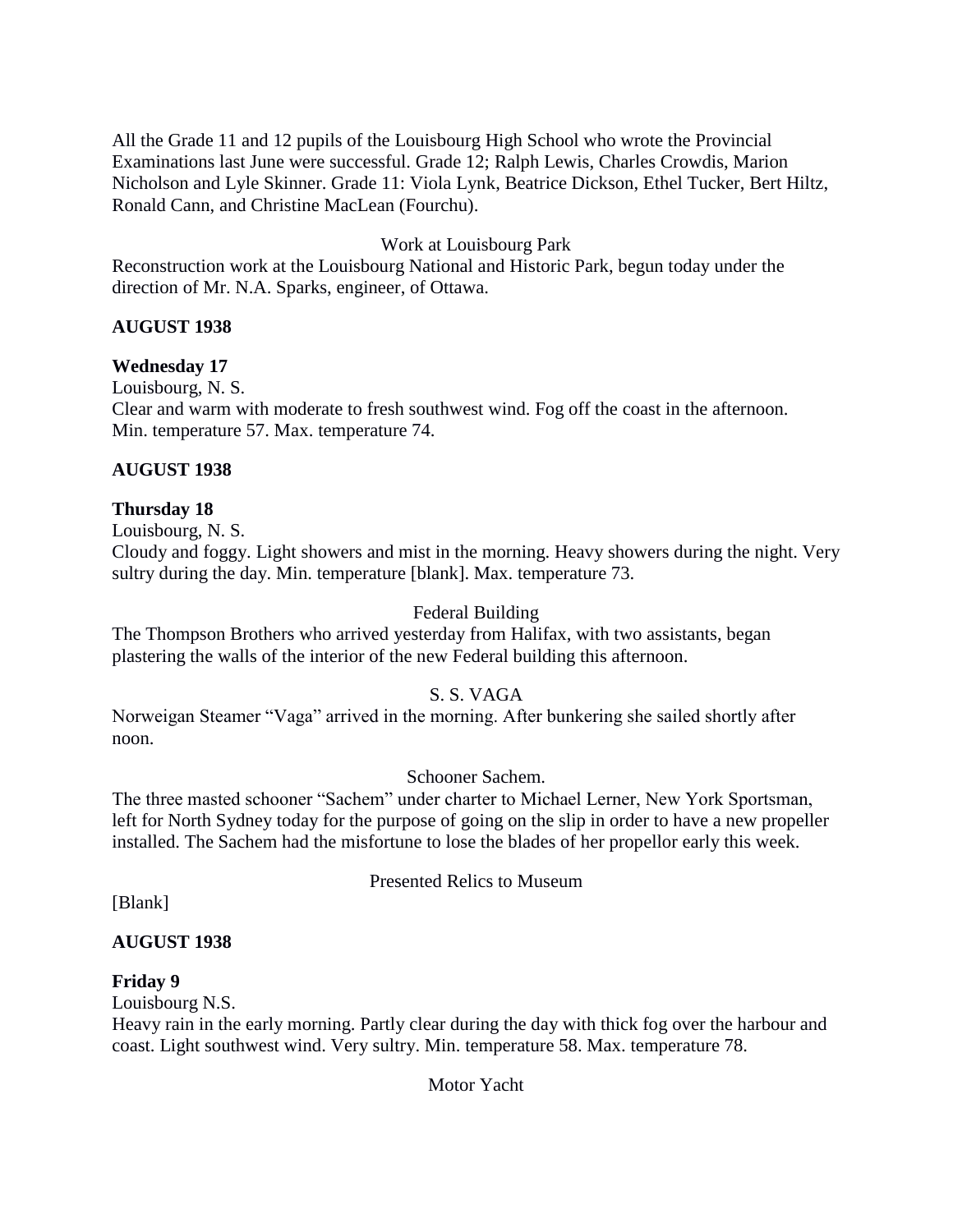United States motor Yacht, "Esrom IV" arrived in the evening and docked on the east side of the Government wharf.

# Federal Building

The tower of the New Federal Building was completed today and a copper ornament placed on the top. The exterior of the building will soon be finished.

## **AUGUST 1938**

## **Saturday 20**

Louisbourg, N. S.

Clear and warm with moderate to fresh west to northwest winds. Cool at night. Min. temperature 44. Max. temperature 75.

## S. S. CONSUL CORFITZON

Swedish Steamer "Consul Corfitzon" arrived at about 10 A.M. After bunkering she sailed in the afternoon.

## Federal Building

The roof of the Federal Building, now in course of construction, was finished this afternoon and the staging taken down from the roof and walls, with the exception of two pieces in front of the main entrance. The exterior is now completed with the exception of putting in the windows and hanging the doors.

James Donahue Ltd. of Halifax N.S. had the contract for the copper and metal work also for roofing the flat part of the building.

# **AUGUST 1938**

# **Sunday 21**

Louisbourg, N.S.

Clear and moderately warm with light to moderate north to northeast wind which shifted to southwest in the afternoon. An ideal day. Min. temperature 45. Max. temperature 68.

# S. S. SEKSTANT

Norweigan Steamer "Sekstant" arrived in the early morning for bunker coal and docked on the east side of the coal pier.

## Church Services

At 11 A.M. and 7 P.M. Emeline and I attended services in the First United Church where Rev. John Patterson D.D. of Madison New Jersey was the preacher. At the close of the evening service, A.W. Stacey on behalf of the congregation presented to Mr. and Mrs. Patterson an address of appreciation for their services to the congregation during their holiday in Louisbourg. Also on behalf of the congregation two souvenirs, typical of Louisbourg were presented; a swordfish sword, nicely mounted to Mr. Patterson, and a photograph of the surf breaking on Lighthouse Point, to Mrs. Patterson.

Had Supper with Us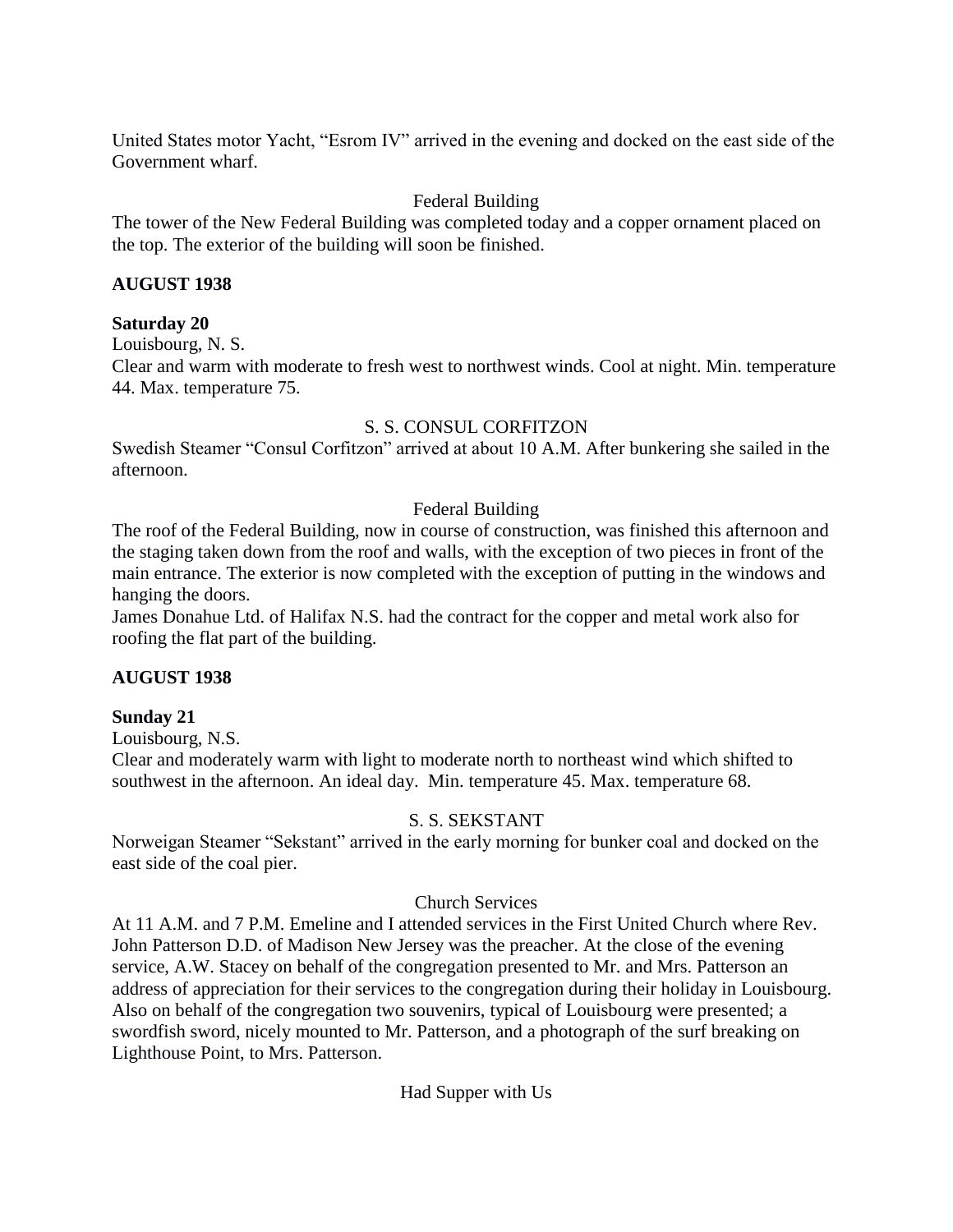At 6 P.M. Rev. and Mrs. Patterson, their daughter, and two sons Arthur and Walter had supper with us. Mr. and Mrs. Patterson and family intend leaving here, by automobile, tomorrow morning enroute to their home at Madison New Jersey U.S.A.

## Visited Fletcher

In the afternoon, Emeline and I visited Mr. and Mrs. Fletcher Townsend. After arriving at Fletcher's, he and Mrs. Townsend took us for an auto ride out the new highway diversion as far as the western end of Grand Lake.

## **AUGUST 1938**

## **Monday 22**

Louisbourg, N. S. Mostly clear and warm with light to moderate southwest wind.

## Louisbourg to New Glasgow

At about 9:15 A.M. I left here in Alex Cameron's truck for Sydney, enroute to New Glasgow for the purpose of attending the 33rd Convention of the Union of Nova Scotia Municipalities which meets at that town tomorrow at 1.

At Sydney, I met Alex. R. MacDonald, Councillor for Bateston, C.B. (No. 24) who invited me to accompany him, in his car, to the scene of the Convention. Two others in the party were: Mr. MacDonald's niece, Miss Christine MacLean and Robert Orr, Councillor for District No. 12 (Port Morien) both of whom took turns in driving the car. We left Sydney at 11:40 A.M. Had lunch at St. Peters's, supper at Antigonish, and arrived at the Norfolk Hotel, New Glasgow, at about 7 P.M. where we all registered and procured rooms.

# **AUGUST 1938**

**Tuesday 23** New Glasgow, N.S. Clear and very warm. Heavy showers at about 4 P.M., but clear immediately after.

Convention Opens

[Blank]

**AUGUST 1938**

# **Wednesday 24**

New Glasgow, N. S. Mostly clear and warm during the forenoon. Cloudy and showery in the afternoon and evening. Heavy rain at night.

# **AUGUST 1938**

**Thursday 25** New Glasgow, N. S. Cloudy and showery with some thunder.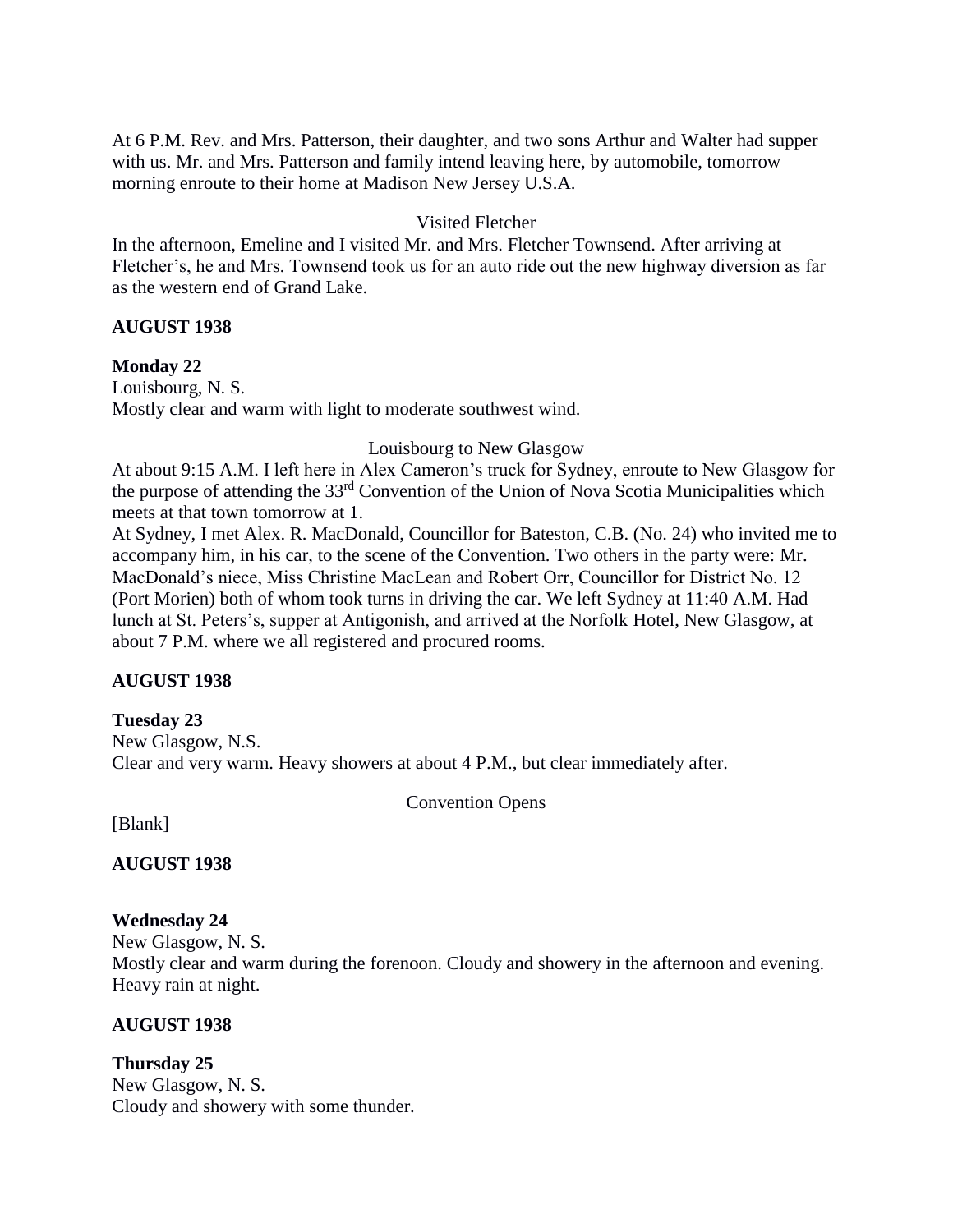## Federal Building

The lettering: "LOUISBOURG" "POST OFFICE CUSTOMS" was placed over the main entrance of the Federal building at Louisbourg today.

## **AUGUST 1938**

**Friday 26** Louisbourg, N. S. Cloudy (mostly) and moderately warm.

## S. S. FERNFIELD

Steamer "Fernfield" arrived bunkered and sailed.

Arrived from New Glasgow

I arrived at Sydney by train, at about 7:30 A.M. enroute from the Convention at New Glasgow. Motored to Louisbourg on Sullivan's Bus, arriving at about 10:30 A.M.

## **AUGUST 1938**

## **Saturday 27**

Louisbourg, N. S.

Cloudy and moderately warm. Partly clear during the afternoon and evening. Light to moderate winds. Min. temperature 49. Max. temperature 72.

## Schooner SACHEM sails

Three masted schooner "Sachem" Capt. Prosser, which arrived here on July 31 with Michael Lerner and party, sailed this afternoon, for Boston or New York, with Mrs. Fahrenstock, the owner on board.

Federal Building

[blank] MacKenzie, of Sydney with an assistant, today, began the work of glazing the sashes for the Federal building.

# Meeting of School Board

At 7:30 P.M. I attended a meeting of the School Board. Those present were: Commissioners G.B. Hiltz, Jeremiah Smith, D.A. Campbell and M.S. Huntington. Clerk: B.M. Spencer and attendance Officer: D.M. Johnston. At this meeting the resignation of Miss Mary Hiltz and Miss Margaret Campbell were accepted.

Applications of Miss Christina MacLeod of Sydney and Miss Helen Lynk of West Louisbourg were accepted. Miss MacLeod for Grades 7 and 8.

## **AUGUST 1938**

**Sunday 28 Louisbourg, N. S.**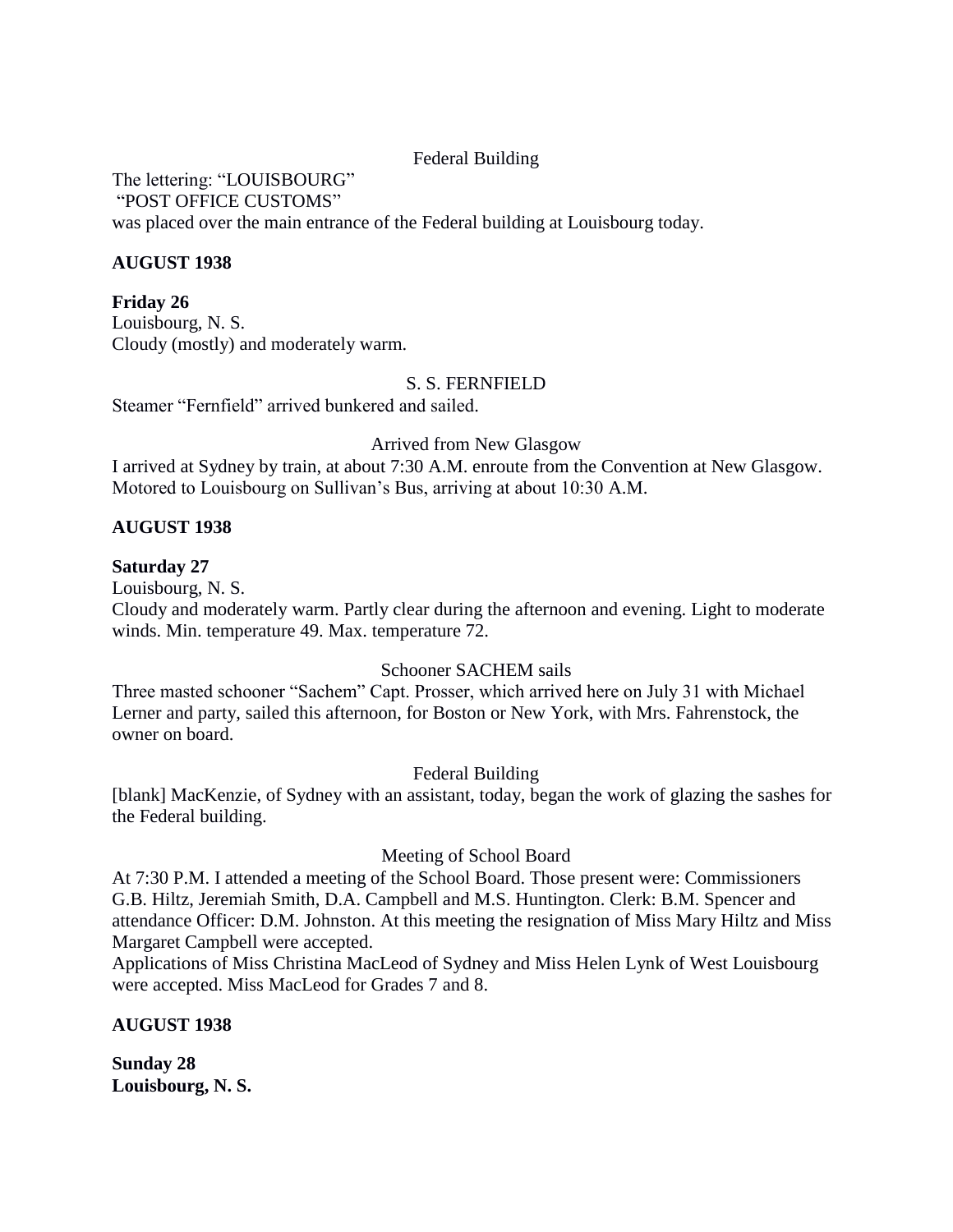Cloudy with some showers in the afternoon. Moderate to fresh southwest wind, shifting to northwest in the afternoon, and moderating weather clear in the late afternoon and evening. Min. temperature 44. Max. temperature 68.

## Church Services

At 11 A.M. and 7 P.M. I attended services in the First United Church, where Rev. Norman MacQueen, of Newark New Jersey, U.S.A. was the preacher at the morning service, and Rev. L.B. Campbell of the First United Church, Sydney at the evening service.

## United States Visitors

Professor Ellsworth Huntington, M.A.

## **AUGUST 1938**

## **Monday 29**

Louisbourg, N. S.

Clear and moderately cool with moderate westerly wind. Min. temperature 39. Max. temperature 66.

Left for Halifax (Federal Building).

Frank Gould, Foreman for the Fundy Construction Company, who has been here since May 12 last, in connection with the erection of the New Federal Building at Louisbourg, left for Halifax this evening. The exterior of the building is finished with the exception of putting in the windows. Mr. Petrie of Halifax, carpenter who has been working on the building for some time has been left in charge of the work.

Mr. Gould goes to Halifax for the purpose of erecting a school building for the City of Halifax, the Fundy Construction Company having been awarded the contract.

## **AUGUST 1938**

## **Tuesday 30**

Louisbourg, N. S. Clear during the forenoon, but becoming cloudy shortly after noon. Light southwest wind. Min. temperature 41. Max. temperature 72.

## S. S. SCHURBEK

German Steamer "Schurbek" arrived in the forenoon. After bunkering she sailed at about 4 P.M.

# **AUGUST 1938**

## **Wednesday 31**

Louisbourg, N. S. Cloudy with a few light showers. Clearing in the late afternoon. Light northeast wind. Min. temperature 50. Max. temperature 71.

## Federal Building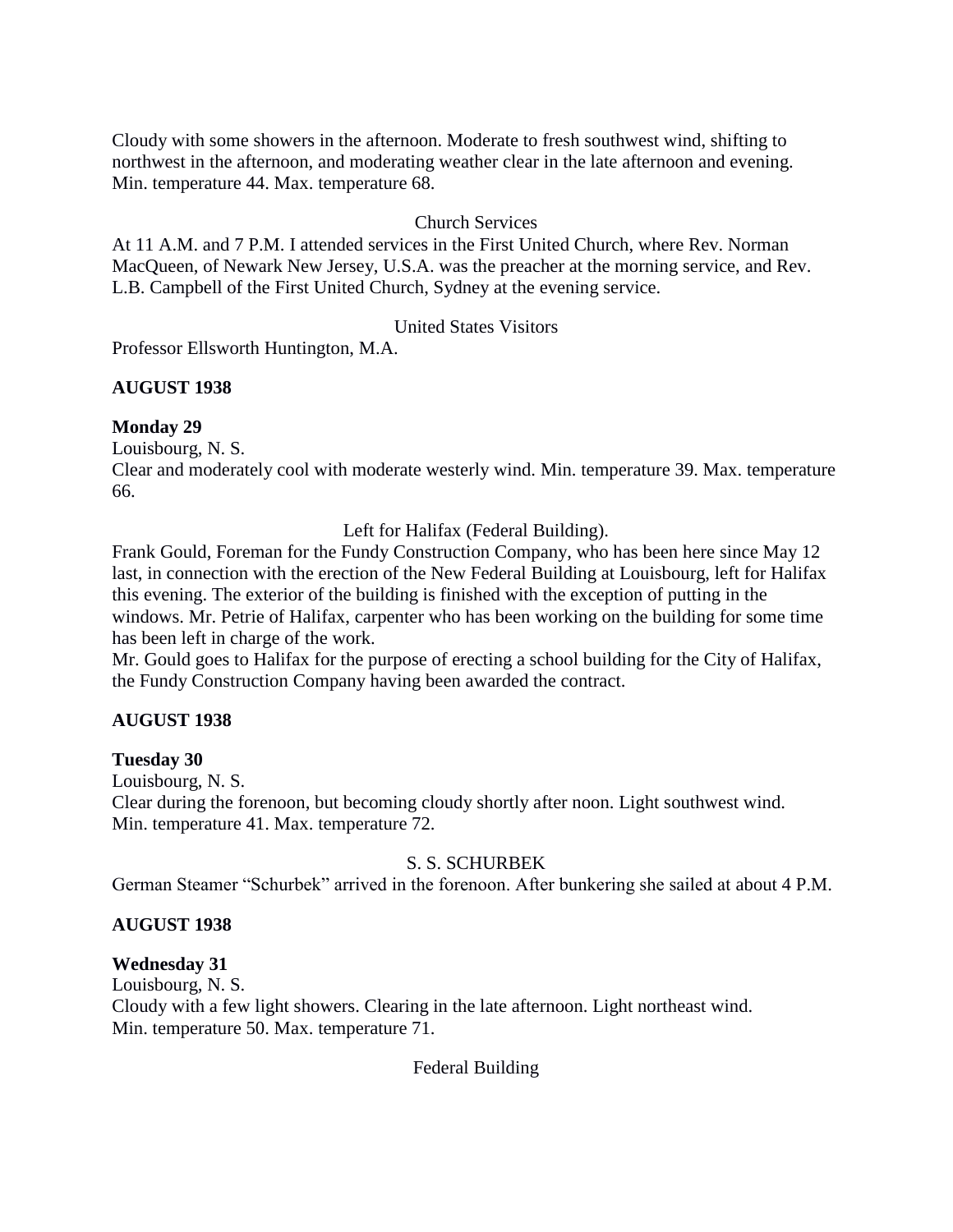The Thompson Brothers of Halifax finished their contract of plastering the interior of the Federal Building today and left for home this afternoon. Windows on the north side of the building were placed in position today.

# S. S. SEKSTANT

Norweigan Steamer "Sekstant" arrived at about 11 A.M. for bunker coal.

# Miss "Louisbourg"

At a dance in Masonic hall in the evening, as Mayor of the town, I had the pleasure of crowning Edith MacInnis, "Miss Louisbourg". Miss MacInnis was successful in winning a contest sponsored by the branch of the Canadian Legion, North Sydney. Her opponent in the contest was Miss Rossela Cryer, of West Louisbourg.

The Queens from the various towns of Cape Breton are to assemble at North Sydney, in the evening of Sept 8<sup>th</sup>, the closing day of the Annual Exhibition, when one of the number shall be chosen as "Miss Cape Breton".

## **SEPTEMBER 1938**

## **Thursday 1**

Louisbourg, N. S.

Mostly cloudy and moderately warm with moderate southwest wind, increasing to a strong breeze at night. Min. temperature 47. Max. temperature 72.

## S. S. MARIANNE

Norweigan Steamer "Marianne" arrived at about 6 P.M. for bunker coal.

# S. S. SEKSTANT

Norweigan Steamer "Sekstant" sailed in the morning.

# Death of Joseph Curry

The death of Joseph Curry took place at his home on Main Street this afternoon, after an illness of several weeks. He was about 84 years of age and is survived by his wife and several sons and daughters.

## **SEPTEMBER 1938**

## **Friday 2**

Louisbourg, N. S.

Heavy rain in the early morning with a few light showers during the day. Strong southwest breeze in the early morning. Wind most northerly during the day. Cool at night. Min. temperature 42. Max. temperature 66.

S. S. MARIANNE

Norweigan Steamer "Marianne" sailed in the morning.

# S. S. KERET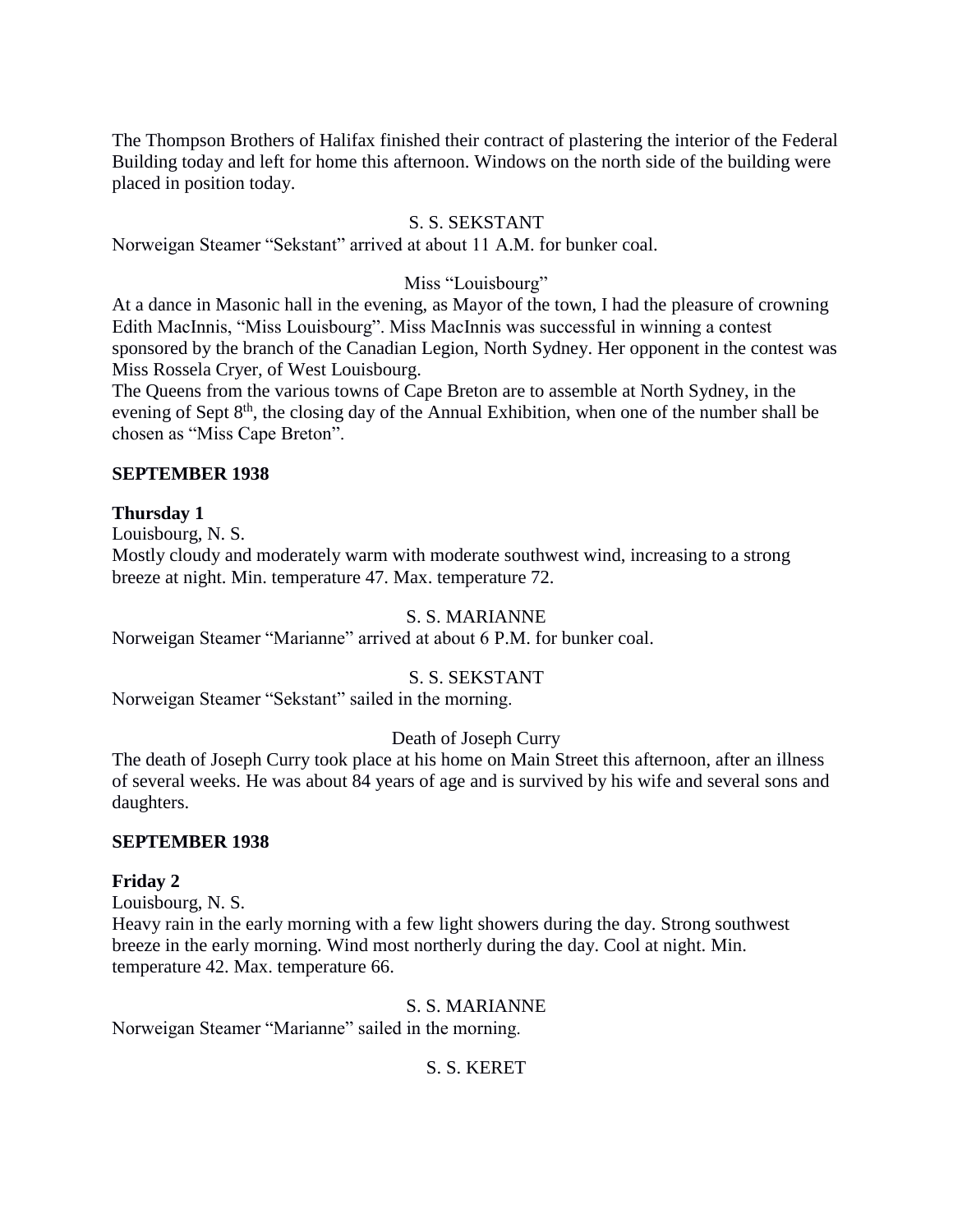Norweigan Steamer "Keret" arrived in the morning. After bunkering, she sailed at about 10:30 A.M.

## S. S. MAID OF STIRLING

Steamer "Maid of Stirling" arrived in the evening and docked at the Freight Wharf.

## **SEPTEMBER 1938**

#### **Saturday 3**

Louisbourg, N. S. Clear and cool with moderate southwest wind. Min. temperature 55. Max. temperature 68.

Funeral

At 8:30 A.M. I attended the funeral of the late Joseph Curry. Service was held in Stella Maris Church at 9 A.M. by Rev D.H. Doyle. Interment took place in the Roman Catholic Cemetery.

#### S. S. VENUS

Danish Steamer "Venus" arrived, bunkered and sailed.

## S.S. MAID OF STIRLING

Steamer "Maid of Stirling" sailed at about 10 A.M.

## S. S. CARTIER

Survey ship "Cartier" Capt. James Roach, arrived in the evening and docked at the Freight Wharf. The "Cartier" is engaged in surveying the coast in the vicinity of Louisbourg and Louisbourg Harbour when it is too rough to work outside.

#### **SEPTEMBER 1938**

## **Sunday 4**

Louisbourg, N. S.

Clear in the morning but becoming cloudy early in the day. Moderate to fresh southwest wind. Min. temperature 39. Max. temperature 66.

## Church Services

At 11 A.M. and 7 P.M., I attended services in the First United Church, where Mr. Thomas Bagnall, student minister, of Glace Bay was the preacher at both services.

## Left For Valley Station

At 6:50 am Mr. and Mrs. E. A .Grant and Emeline left for Valley Station Colchester Co. N.S. by automobile, for the purpose of visiting Mrs. (Rev.) H.D. Townsend and family.

## Visited Fletcher

In the afternoon I visited Fletcher Townsend, and later went for a walk to Havenside, as far as the storm signall [sic] station, returning at about 5:30 P.M.

## **SEPTEMBER 1938**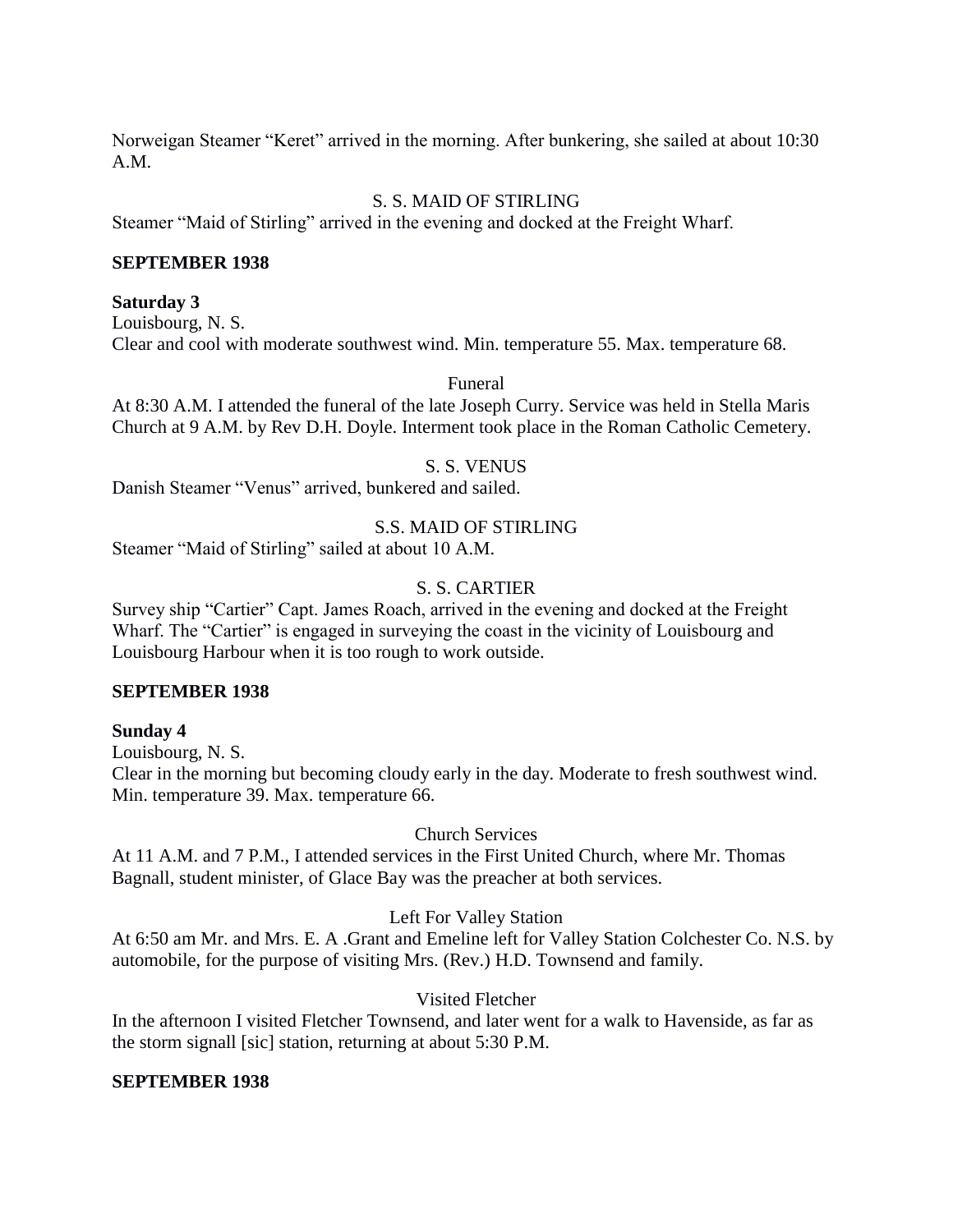## **Monday 5**

Louisbourg, N. S. Cloudy and showery in the early morning, but clearing early in the day. Fresh to strong southwest wind, which moderated in the late afternoon. Min. temperature 41. Max. temperature 69.

# Death of James Kennedy

The death of James Kennedy, took place at his home, corner of Main and Alexandra Sts. at about 4 A.M. today. Mr. Kennedy was born at Fort Louisbourg, where he lived until he moved into the Town of Louisbourg a few years ago. He was about 63 years of age and is survived by his wife.

## **SEPTEMBER 1938**

## **Tuesday 6**

Louisbourg, N. S.

Clear and cool with moderate to fresh northerly wind. Min. temperature 35. Max. temperature about 60.

# S. S. BETTA

Norweigan Steamer "Betta" arrived, bunkered and sailed.

## S. S. ODDVAR

Finnish Steamer "Oddvar" arrived during the afternoon for bunker coal.

## School Opening

The public schools of the Town of Louisbourg opened today for the 1938-39 term. The following are the staff: Miss Mary Campbell Principal Donald Wilson Vice Principal Miss Christine MacLeod Miss Blanche Cross Miss Annie Pope Miss Helen Lynk

## Retired From Customs

Mr. A.W. Stacey who for many years has been in charge of the customs office in this town has been retired on pension, he having reached the age limit of 65 as set by the Federal Government as the retiring age. Mr. Stacey was relieved today by one Mr. J.R. St. John who came here from another customs office to take charge. Mr. Stacey was employed in the Customs department, here, for about 22 years.

## Maid Returns

Miss Clara Gillis, our maid, who has been visiting her home at Codroy Nfld. returned today to resume her duties.

## **SEPTEMBER 1938**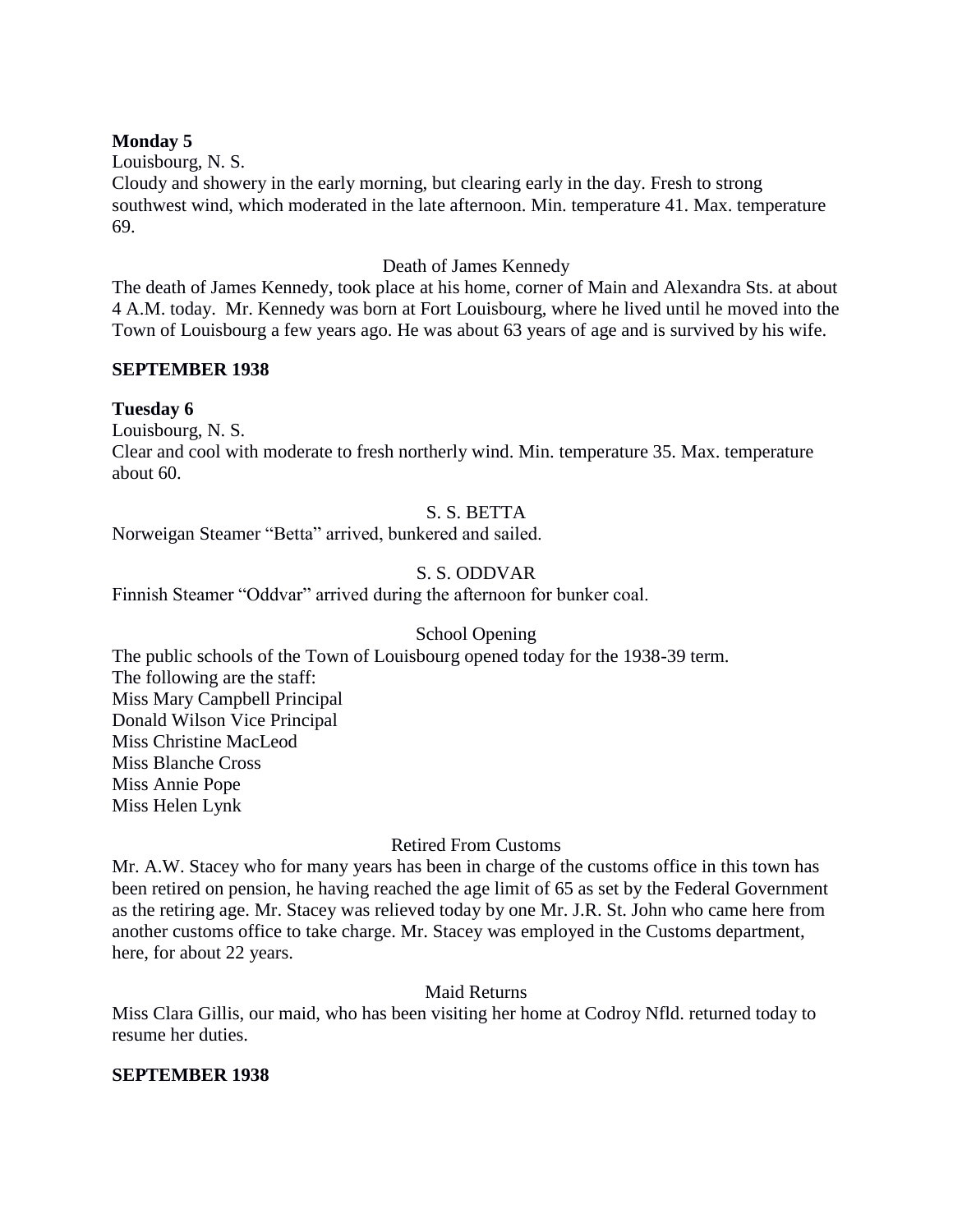## **Wednesday 7**

Louisbourg, N. S.

Clear and cool with fresh to strong southwest winds. Min. temperature 34. Max. temperature 60.

## S. S. ODDVAR

Finnish Steamer "Oddvar" sailed in the early morning.

# Federal Building

The material for finishing the interior of the Federal Building consisting of flooring, wainscoating, doors, window and door trim, etc. arrived yesterday and was stored in the building. Mr. Petrie (carpenter) of Halifax is now alone on the job consequently the interior work is progressing slowly. The windows on the north and west sides have been placed in position.

## **SEPTEMBER 1938**

## **Thursday 8**

Louisbourg, N. S.

Rained all day, southwest wind in the early morning shifted to northeast at about 8:30 am. Fresh breeze all day. Min. temperature 45. Max. temperature 53.

#### Funeral

At 8:45 A.M. I attended the funeral of the late James Kennedy, which took place from his late home, corner of Main and Alexandra Sts., to Stella Maris Church, where service was held by Rev. D.H. Doyle. Interment took place in the Old Catholic Cemetery at "Old Town". The pallbearers were: Josiah Laybolt, Joseph MacDonald, Hugh Lynk, Clarence Cunnington, Richard Kelly and D.A. Campbell.

## S. S. VAGA

Norweigan Steamer, "Vaga" arrived at about 6 P.M. and bunkered and sailed during the night.

## **SEPTEMBER 1938**

## **Friday 9**

Louisbourg, N. S.

Cloudy, very cool and showery. Rained almost continuously all the afternoon. Fresh to strong north-northeast wind. Min. temperature 42. Max. temperature 54.

## Miss Cape Breton

The crowning of Miss Cape Breton, which was postponed from last night owning to bad weather conditions, took place tonight at North Sydney. Miss Daisy MacKillop of Baddeck was the successful candidate. Queens from other towns and districts were as follows: Edith MacInnis, Louisbourg, Violet Snow, Glace Bay, Alice MacLean, Dominion, Agnes MacLeod, Dominion No.6, Jeanette Young, Reserve Mines, Marjorie MacKay, New Waterford, Nellie French, Sydney, Frances Steele, North Sydney, Willa Thebault, Sydney Mines, Kaye MacKinnon, Municipality of the County of Cape Breton. Laura Stone, Queen of St. Peter's was unable to attend.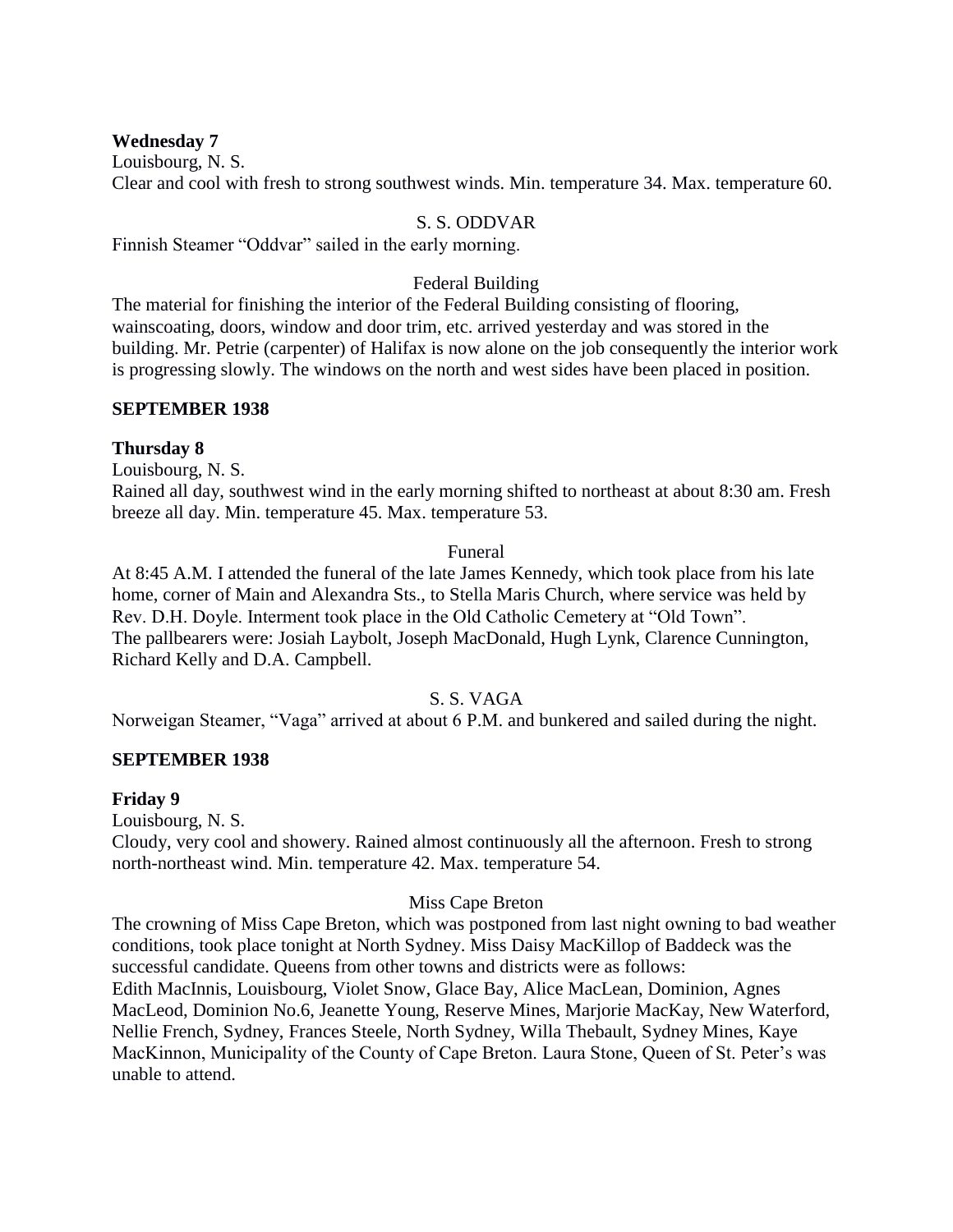The contest by which the above queens were selected was sponsored by the branch of the Canadian Legion, North Sydney.

## **SEPTEMBER 1938**

## **Saturday 10**

Louisbourg, N. S.

Clear and cool with moderate northwest and north wind. Min. temperature 39. Max. temperature 59.

# Visited Kennington Cove

In the forenoon, I accompanied Mr. and Mrs. Crawford of Massachusetts on a motor trip to Kennington Cove, returning at about noon. In the afternoon I visited the same spot with Mr. and Mrs. Bradgon of Augusta Main [sic] U.S.A. Returned at about 3:30 P.M. These two parties were very much interested in the historic spots in and around the old city of Louisbourg.

Born

Born to Mr. and Mrs. Heber Huntington, Salmon River C.B. at the Salvation Army Maternity Hospital, Sydney, N.S. a daughter.

## **SEPTEMBER 1938**

**Sunday 11 Louisbourg, N. S.** Clear and cool with light variable wind. Min. temperature 37. Max. temperature 66.

# Church Services

At 11 A.M. and 7 P.M. I attended services in the First United church where Rev. John MacKinnon (Retired) of Sydney was the preacher both morning and evening.

# **SEPTEMBER 1938**

# **Monday 12**

Louisbourg, N. S. Clear and cool with light northerly wind. An ideal day. Min. temperature 39. Max. temperature 61.

# Death of Mrs. Aker

The death occurred, this morning, at Sydney of Mrs. Richard Aker (Bridget MacCulloch) a former resident of Louisbourg. Mrs. Aker who was about 70 years of age had been living at Sydney for several years. Her husband and son, William, died many years ago.

# Marriage

The marriage of Kenneth MacMillan of Coxheath N.S. to Miss Mary Hiltz of Louisbourg took place at 2 P.M. in St. Bartholomews Church. Rev. George Arnold, performed the ceremony. Mr. and Mrs. MacMillan will reside at Coxheath.

# S. S. SEKSTANT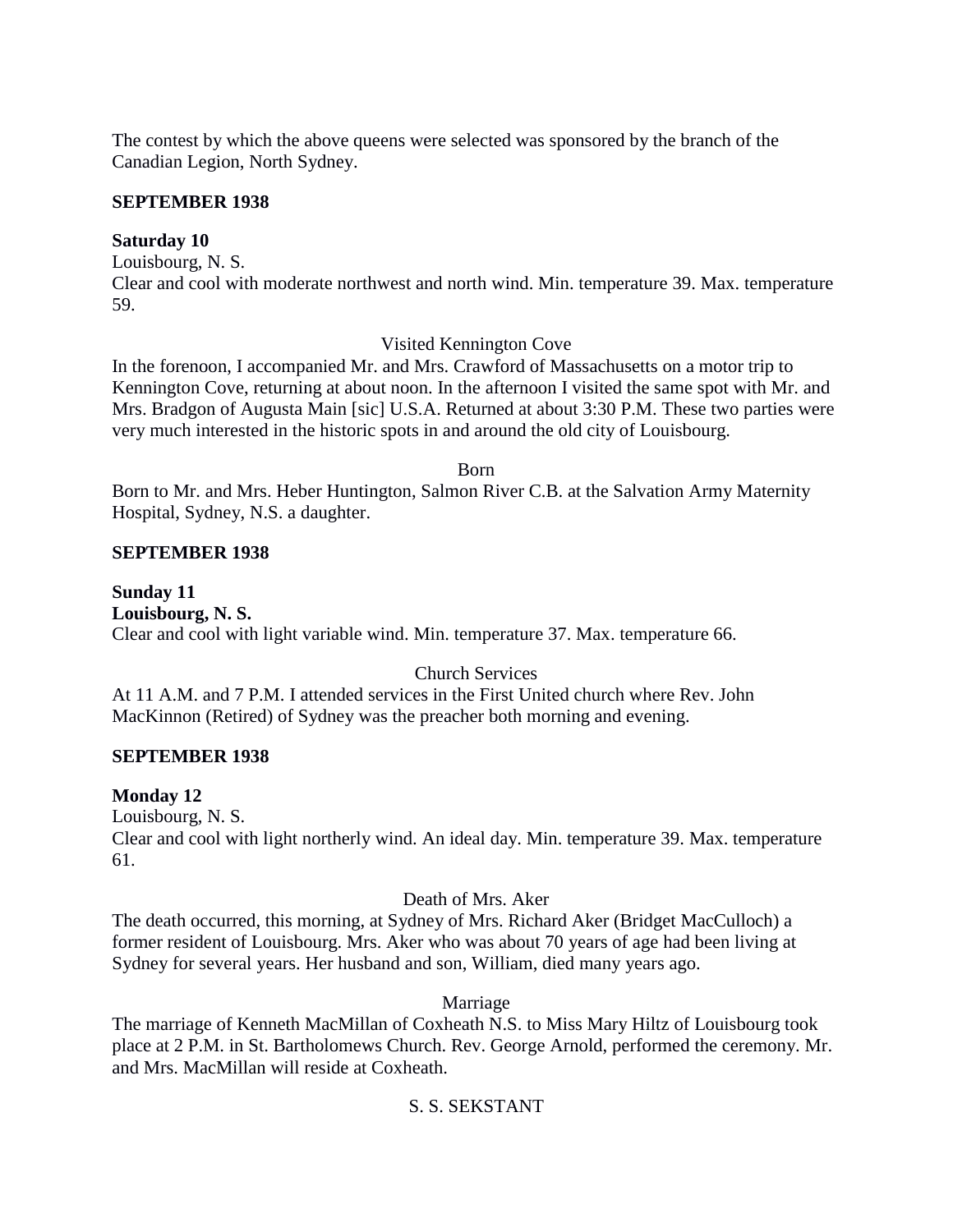Norweigan Steamer "Sekstant" arrived at about 8:30 P.M. for bunker coal.

## **SEPTEMBER 1938**

## **Tuesday 13**

Louisbourg, N. S.

Partly clear during the forenoon. Cloudy and threatening in the afternoon. Rain during the night. Light to moderate southwest wind. Min. temperature 36. Max. temperature 69.

# S. S. SEKSTANT

Norweigan Steamer "Sekstant" sailed in the early morning.

## S. S. FERNFIELD

Steamer "Fernfield" arrived and bunkered.

#### Funeral

The funeral of the late Mrs. Aker, who died at Sydney yesterday morning, took place at Catalone Cemetery this forenoon. Rev. A.A. Murray of Sydney, assisted by Rev. Joseph Cathcart of Louisbourg conducted the funeral service.

## **SEPTEMBER 1938**

## **Wednesday 14**

Louisbourg, N. S. Rain in the morning, cloudy throughout the day. Moderate southwest wind. Min. temperature 48. Max. temperature 64.

## S. S. FERNFIELD

Steamer "Fernfield" sailed in the afternoon.

## **SEPTEMBER 1938**

## **Thursday 15**

Louisbourg, N. S. Cloudy and moderately warm with moderate southwest wind. Min. temperature 42. Max. temperature 67.

## **SEPTEMBER 1938**

**Friday 16** Louisbourg, N. S. Cloudy and foggy with light southwest wind. Min. temperature 58. Max. temperature 68.

Death of Rev. D.A. MacMillan The death of Rev. Duncan A. MacMillan took place at the First United Church Manse, Strathcona St. at about 11 A.M. today after a long and painful illness.

## **SEPTEMBER 1938**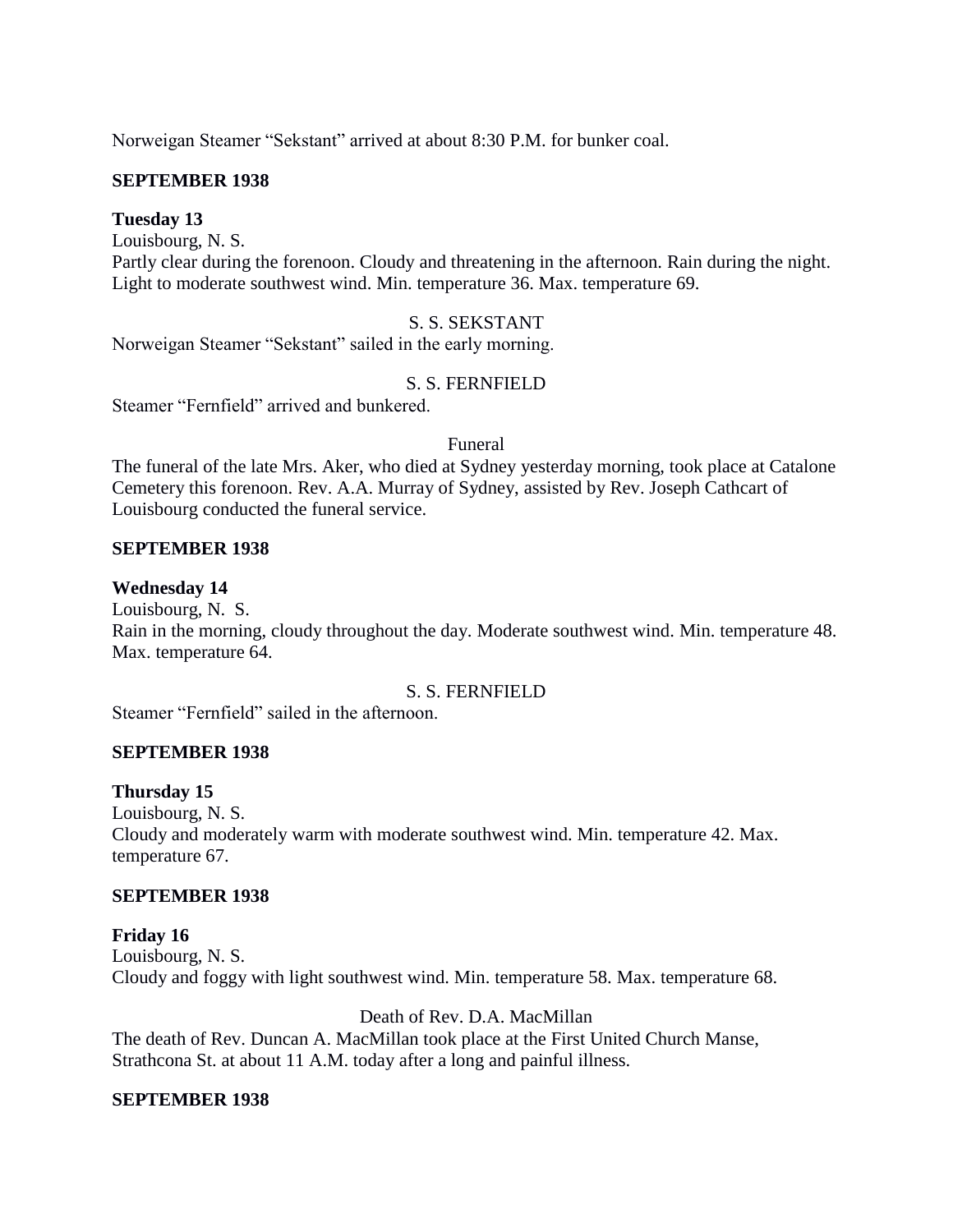## **Saturday 17**

Louisbourg, N. S.

Clear and moderately warm with light north to northeast winds. Min. temperature 44. Max. temperature 68.

# S. S. KERET

Norweigan Steamer "Keret" arrived, bunkered and sailed.

# Council Meeting

At 7:30 P.M. I attended and presided at a meeting of the Town Council. Those present were: Councillors: G.B. Hiltz, D.J. MacInnis and Alex C. MacDonald. Mayor: M.S. Huntington, Clerk: B.M. Spencer, Police Officer: D.M. Johnston.

# S. S. CARTIER

Canadian Government Survey ship "Cartier" Capt. Roach arrived in the evening to spend the week end in port.

# **SEPTEMBER 1938**

# **Sunday 18**

Louisbourg, N. S. Cloudy with a few light showers and light variable winds. Min. temperature 41. Max. temperature 65.

# Church Services.

At 11 A.M. and 7 P.M. in company with Emeline, I attended services in the First United Church, where Rev. D.L. Gordon, of Gordon United Church, Reserve Mines was the preacher, both morning and evening.

The evening service took the form of a memorial service for the Rev. D.A. MacMillan, late pastor of the First United Church, Louisbourg.

After the evening choir practice was held for the purpose of rehearsing the hymns and special number for the funeral service of the late Rev. D.A. MacMillan which takes place tomorrow. After choir practice with other members of the choir, we visited the manse where a short service was held by Rev. D.L. Gordon.

Visited Fletcher.

At about 5 P.M., Emeline and I visited Mr. and Mrs. Fletcher Townsend.

# **SEPTEMBER 1938**

# **Monday 19**

Louisbourg, N. S.

Cloudy and showery with light east to southeast winds. Min. temperature 52. Max. temperature 68.

S. S. VAGA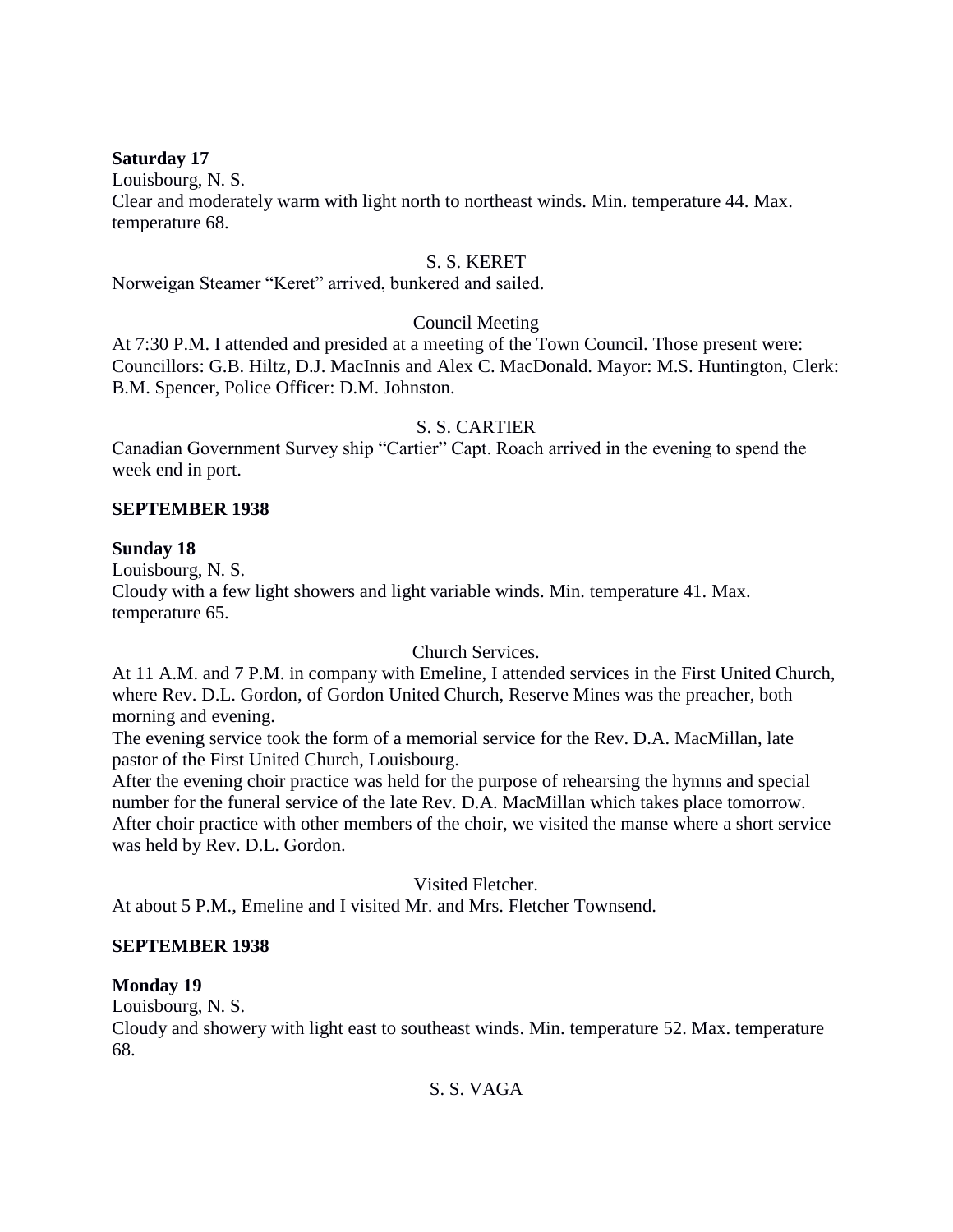Norweigan Steamer "Vaga" arrived, bunkered and sailed.

# Funeral of Rev. D.A. MacMillan

The funeral of the late Rev. D.A. MacMillan took place in the afternoon. After a short service at the manse at 2 P.M., the remains were taken to the First United Church where the service was continued.

Rev. J.A. MacLellan, [blank]

## **SEPTEMBER 1938**

## **Tuesday 20**

Louisbourg, N. S.

Cloudy and foggy during the forenoon, late afternoon and evening. Clear and warm for a while in the afternoon. Min. temperature 57. Max. temperature 70.

## **SEPTEMBER 1938**

**Wednesday 21 Louisbourg, N. S.** Cloudy and very foggy with light winds. Min. temperature 58. Max. temperature 70.

# Drove over the New Highway

Today, George Lewis accompanied by James Crowdis, by using the Catalone end of Roderick MacLean's road, drove over the new highway diversion from the east end of Louisbourg to Catalone. This is the nearest approach any car has made to going from Louisbourg to Catalone by the new route.

## **SEPTEMBER 1938**

# **Thursday 22**

Louisbourg, N. S.

Cloudy and foggy with moderate to fresh southwest wind. Partly clear for a short time in the afternoon. Min. temperature 57. Max. temperature 68.

Board of Trade

At 8 P.M. I attended a meeting of the Louisbourg Board of Trade. The following members were present: James H. Crowdis, (President) Geo. Lewis (Secretary) Sam. Levy, John Pool, A.A. Martell, Geo Wilcox, Alistair MacDonald, Holland Fleet, Bert Wilcox, L.H. Cann, D.M. Johnston, Neil Murphy, Roy Ingraham, Dr. H.J. Townsend, M.S. Huntington. At this meeting, A.A. Martell and M.S. Huntington, were elected to represent the Louisbourg Board at the annual convention of the Maritime Board of Trade to be held at Sydney on the 11<sup>th</sup> and 12<sup>th</sup> of October.

# **SEPTEMBER 1938**

**Friday 23** Louisbourg, N. S.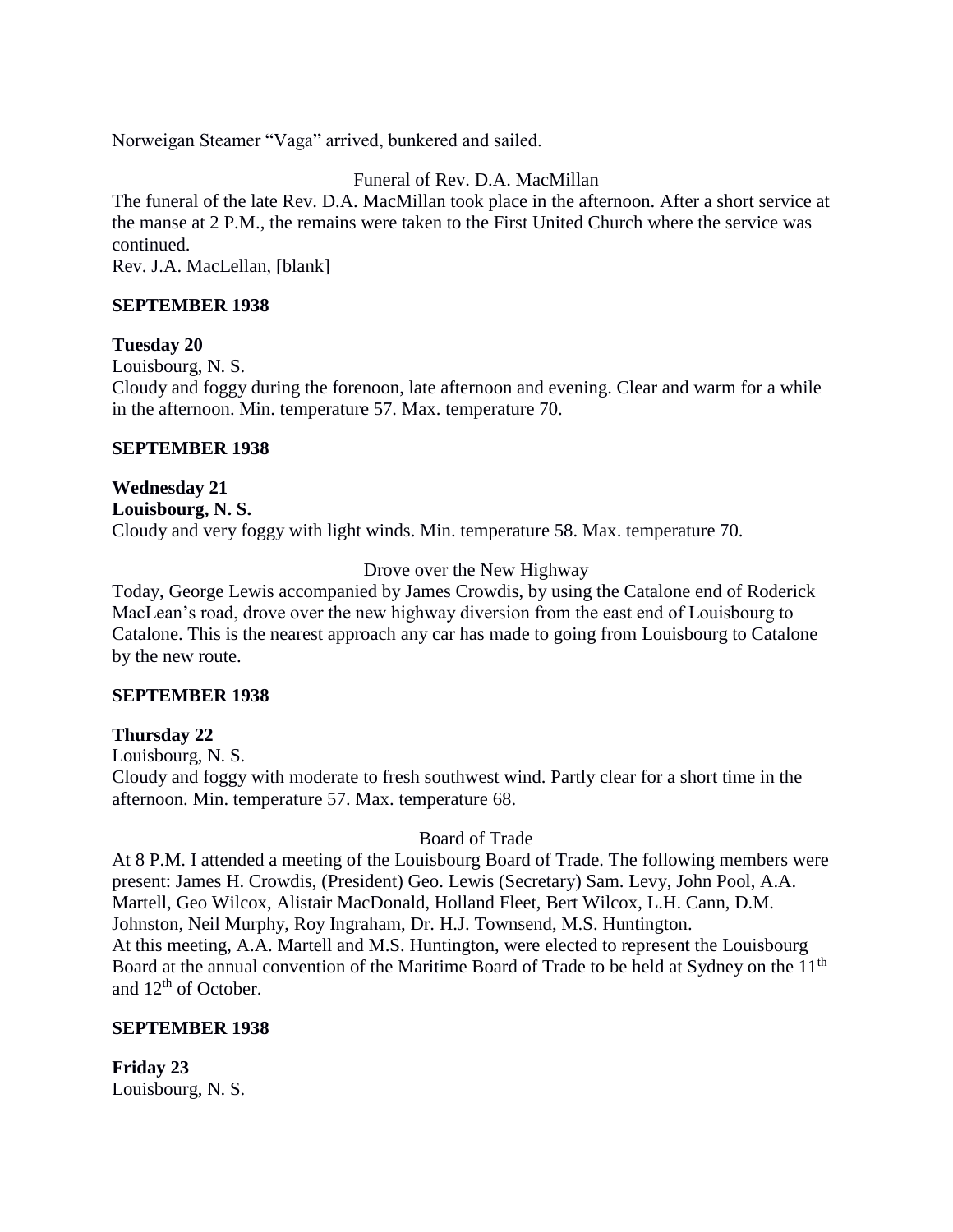Heavy rain in the early morning. Cloudy and foggy during the forenoon. Clear and moderately in the afternoon. Min. temperature 52. Max. temperature 66.

#### Federal Building

The first of the radiators of the heating system were installed yesterday. First coal fire made in the furnace today, at noon, and heat turned on in nine of the radiators.

#### Work Finished

Restoration work at the Louisbourg National and Historic Park which began on August 16 last was finished today for this season, the appropriation of about \$4000.00 being exhausted. Mr. N.A. Sparks, engineer in charge, left here today enroute to St. John N.B.

#### S. S. EMMANUEL

Danish Steamer "Emmanuel" arrived in the early part of the night for bunker coal. She sailed during the night after taking bunker.

#### **SEPTEMBER 1938**

## **Saturday 24**

**Louisbourg, N. S.**

Clear and moderately warm with light to moderate southwest wind. Min. temperature 49. Max. temperature 64.

#### **SEPTEMBER 1938**

## **Sunday 25**

Louisbourg, N. S. Clear and cool with light to moderate northerly wind. Min. temperature 43. Max. temperature 60.

## Church Services

At 11 A.M. and 7 P.M. I attended services in the First United Church where Rev. [blank] Langille of the United Church, Marion Bridge, was the preacher in the morning and Rev. A.S. Adams of Epworth United Church, Glace Bay, in the evening.

## Visited Fletcher

In the afternoon Emeline and I visited Mr. and Mrs. Fletcher Townsend and Mr. and Mrs. B.M. Spencer.

## S. S. FERNFIELD

Steamer "Fernfield" arrived in the morning for bunker coal.

## **SEPTEMBER 1938**

#### **Monday 26**

Louisbourg, N. S. Cool and mostly clear with light to moderate northwest wind. Min. temperature 34. Max. temperature 60.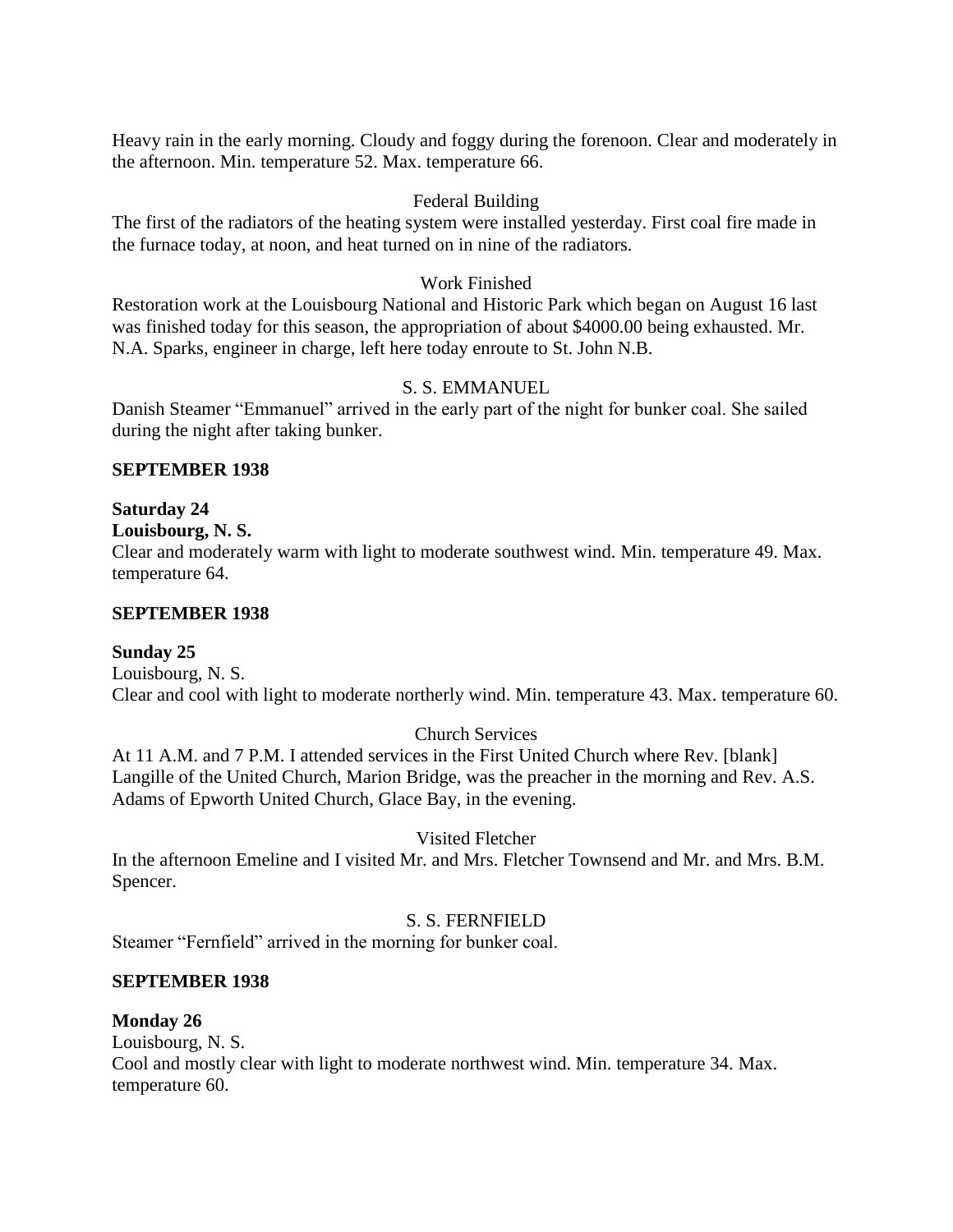## S. S. FERNFIELD

Steamer "Fernfield" sailed in the morning.

## **SEPTEMBER 1938**

## **Tuesday 27**

Louisbourg, N. S.

Clear and cool with moderate to fresh southwest wind. Min. temperature 38. Max. temperature 60.

## Federal Building

James Kehoe, employed by Arthur & Conn Electrical Contractors of Halifax arrived here today for the purpose of completing the installation of the lighting system of the new Federal building.

## **SEPTEMBER 1938**

## **Wednesday 28**

Louisbourg, N. S.

Heavy showers with strong southwest wind in the early part of the day. Cleared at about noon. Clear and mild in the afternoon with light northwest wind. Min. temperature 42. Max. temperature 60.

# Visited Kennington Cove

In the afternoon, I accompanied Miss Clara Dennis, of Halifax and her mother, who are at present touring Cape Breton Island, for the purpose of gathering material for a book on Cape Breton. Miss Dennis is the author of two Nova Scotia books; "Down in Nova Scotia" published in 1933 and "More about Nova Scotia" published in 1937. After bringing me back to town, they left immediately for Gabarus via the shore road.

# S. S. VAGA

Norweigan Steamer "Vaga" arrived at about 10 P.M. for bunker coal. After bunkering she sailed during the night.

## **SEPTEMBER 1938**

# **Thursday 29**

Louisbourg, N. S. Clear and cool with moderate to fresh southwest wind. Min. temperature 35. Max. temperature 60.

## **SEPTEMBER 1938**

# **Friday 30**

## **Louisbourg, N. S.**

Clear in the early part of the day, but becoming cloudy shortly before noon. Light to fresh south to southeast winds, increasing during the night. Heavy rain during the night, accompanied by a moderate gale. Min. temperature 37. Max. temperature 59.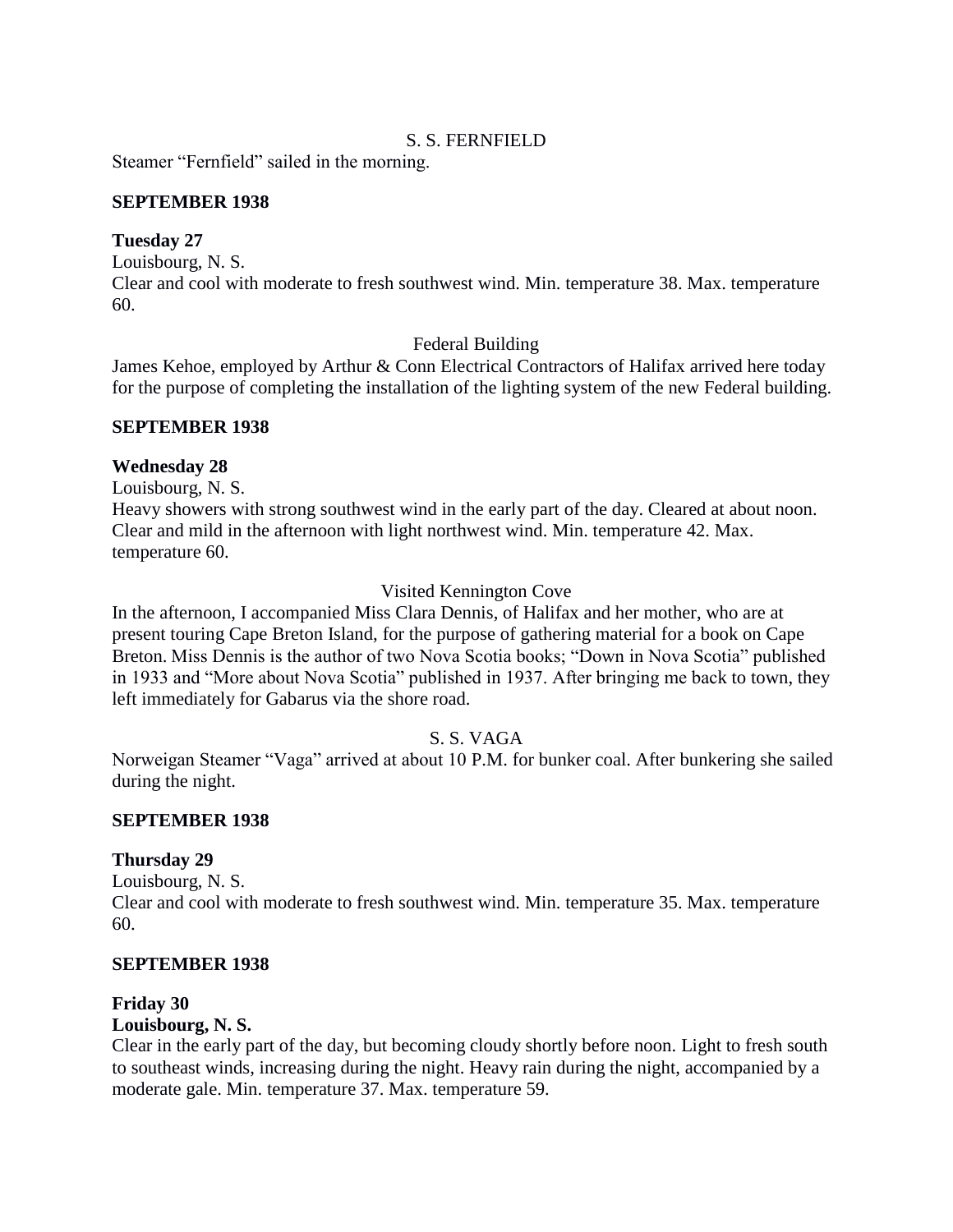## **OCTOBER 1938**

#### **Saturday 1**

Louisbourg, N. S.

Heavy rain accompanied by a moderate gale of southeast to southwest wind, in the early morning. Showery during the forenoon. Partly clear in the afternoon and evening. Wind shifted to northwest at about noon and moderated. Min. temperature 38. Max. temperature 61. Rainfall of last night and today 3 inches.

## Federal Building

James Kehoe, an employee of the firm of Arthur and Conn, of Halifax, N.S. finished installing the lighting fixtures in the new Federal Building today.

A connection was made to the town electric light line in the late afternoon for the purpose of making a test. The current was turned on and everything worked satisfactorily.

## S. S. CARTIER

The Government Survey ship "Cartier" Capt. James Roach is in port to spend the week end. She has been engaged in survey [sic] the coast near Louisbourg, and for a number of days recently has been surveying in Louisbourg Harbour. The Cartier sailed from here on last Thursday morning, but returned on Friday evening owing to the threatening storm.

## **OCTOBER 1938**

## **Sunday 2**

Louisbourg, N. S. Partly cloudy and cool with light to moderate north west to north wind. Min. temperature 34. Max. temperature 55.

# Church Services

At 11 A.M. and 7 P.M. Emeline and I attended service in the First United Church. Mr. Norman MacLeod, (Layman) of Sydney was the preacher at the morning service and Rev. D.L. Gordon of the United Church, Reserve Mines at the evening service.

# Visited Fletcher Townsend

In the afternoon Emeline and I visited Mr. and Mrs. Fletcher Townsend. Fletcher is not so well today, as we usually find him on our weekly visits. He is suffering considerable pain and does not seem to be in his usual cheerful mood.

## **OCTOBER 1938**

**Monday 3 Louisbourg, N. S.** Clear and cool with moderate northeast wind. Min. temperature 35. Max. temperature 52.

# **OCTOBER 1938**

**Tuesday 4**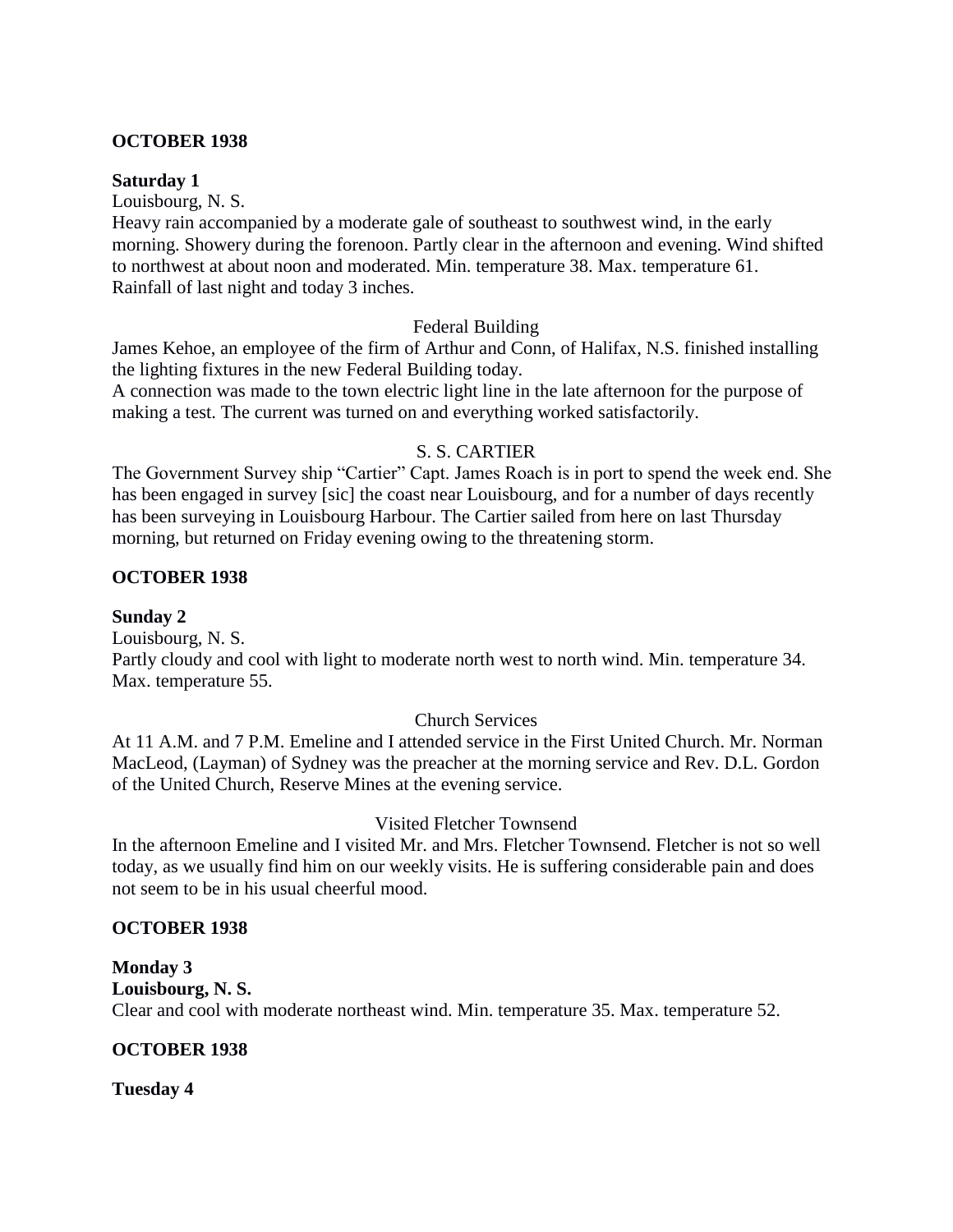Louisbourg, N. S.

Cool and partly clear with light to moderate northeast wind. Light showers shortly after nightfall. Min. temperature 31. Max. temperature 56.

# S. S. SEKSTANT

Norweigan Steamer "Sekstant" arrived in the early morning. After bunkering, she sailed at about 9:30 A.M.

## First Car over New Highway

Today George Lewis accompanied by Earl Lewis and James Crowdis, (all of Louisbourg) drove his car over the New Highway diversion, from the east end of the Town of Louisbourg, to Catalone. This is said to be the first car, other than a truck, to pass over the new road all the way through. In a short time the road will be completed and open to the public for traffic.

## **OCTOBER 1938**

# **Wednesday 5**

Louisbourg, N. S. Rain in the early morning. Cloudy and cool during the forenoon. Clear and warmer in the afternoon, cool at night. Moderate to light northeast wind. Min. temperature 40. Max. temperature 61.

# Federal Building

Beginning last Monday two additional carpenters, (from Halifax) have been at work on the interior finish, making three in all. Yesterday the front doors were hung, and the windows completed with the exception of those in the basement.

Today a concrete culvert was constructed across the street drain, to provide a drive-way to the rear of the building. The floor has been laid in what is to be the customs office and storeroom.

# **OCTOBER 1938**

## **Thursday 6**

Louisbourg, N. S.

Cloudy and very cool with moderate to fresh north northeast wind. Min. temperature 34. Max. temperature 51.

# **OCTOBER 1938**

# **Friday 7**

Louisbourg, N. S. Cloudy in the early part of the day. Clear and very cool during the afternoon and evening. Moderate northeast wind. Min. temperature 32. Max. temperature 48.

# S. S. CARTIER SAILS

Government Survey Ship "Cartier" Capt. James Roach, which has been engaged in surveying the coast in the vicinity of Louisbourg, including Louisbourg Harbour, since July 30 last, sailed this afternoon, enroute to Charlottetown P.E.I. where she makes her headquarters.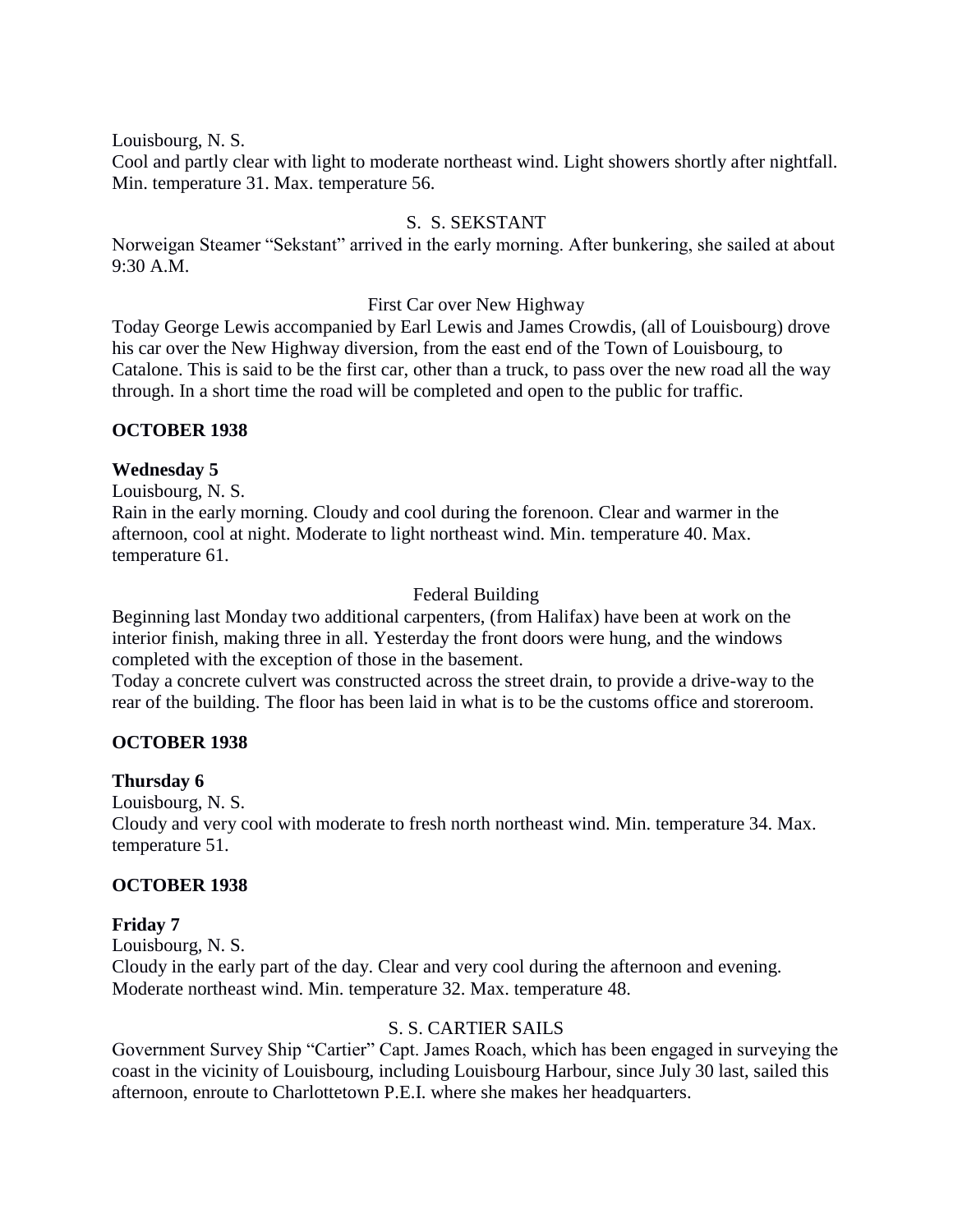# Federal Building

Two large panes of glass were placed in the two doors of the Main entrance to the Federal building today.

## **OCTOBER 1938**

#### **Saturday 8**

Louisbourg, N. S. Clear and cool with light to moderate variable winds. Min. temperature 27. Max. temperature 52.

## S. S. MARIANNE

Norweigan Steamer "Marianne" arrived in the early morning. After bunkering she sailed at about 1:30 P.M.

#### S. S. GRAZIELLA

Norweigan Steamer "Graziella" arrived at about 8 A.M., and sailed at about 7 P.M. after taking on board, bunker coal.

#### **OCTOBER 1938**

#### **Sunday 9**

Louisbourg, N. S.

Cloudy and cool. Showers during the afternoon and evening. Moderate to fresh northeast wind. Min. temperature 41. Max. temperature 49.

## Motored to Salmon River.

Emeline and I motored to Salmon River in the forenoon with Mr. and Mrs. Emerson Grant. Arrived at Clifford Huntington at about 11:15 A.M. After having dinner at Cliffords, accompanied by Mrs. Clifford Huntington, we made a short visit to the home of Mr. and Mrs. Cecil Hussey. We then motored up to Heber's arriving at about 1:30 P.M. where we stayed until about 3:30. After leaving Hebers we motored back to Clifford's where we had supper before leaving for home at about 5:15 P.M. Arrived home at 6:15 P.M.

#### Church Services

At 7 P.M. Emeline and I attended services in the First United Church, where Rev. MacIntosh MacLeod of Sydney was the preacher. Mr. MacLeod also held service in the First United at 11 A.M.

#### International Schooner Race

United States Fishing Schooner "Gertrude L. Thebaud" Capt. Ben Pine, defeated the Nova Scotia fishing schooner, "Bluenose" Capt. Angus Walters, in the first of the series, for the championship and the International Fishermen's Trophy. The race took place off Boston Mass., over a 36 mile triangular course. The "Thebaud's" time was 4 hours, 59 minutes and 50 seconds with the "Bluenose" 2 minutes and 50 seconds behind. The next race of the series (best three out of five) is to be sailed off Gloucester Mass., on next Tuesday.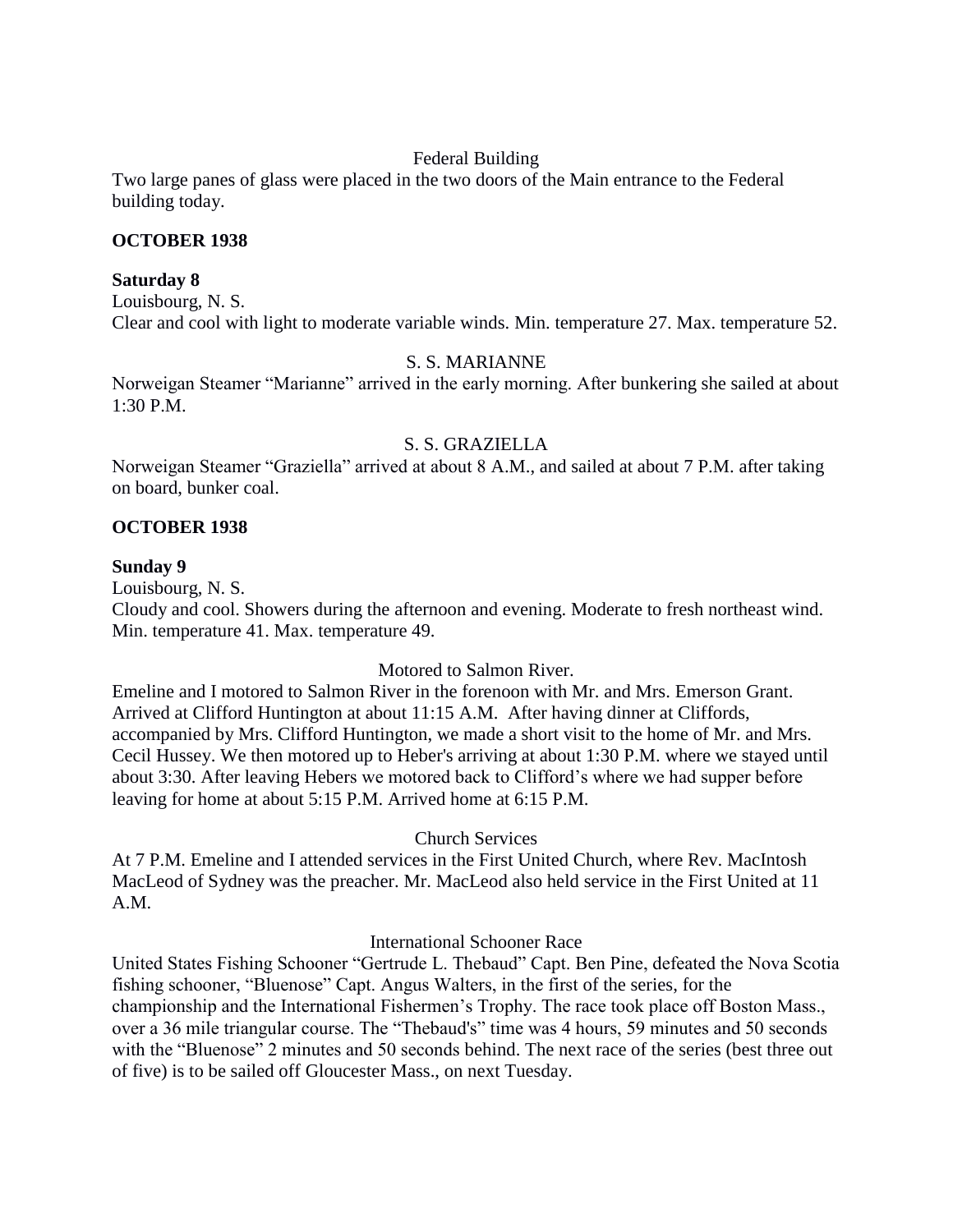## **OCTOBER 1938**

## **Monday 10** Thanksgiving Day

Louisbourg, N. S. Cloudy and cool with fresh northwest winds and a few light showers. Min. temperature 41. Max. temperature 52.

## Thanksgiving Day

Today was observed through the Dominion of Canada as a holiday, it being set aside by the Dominion Government as a day of thanksgiving.

## **OCTOBER 1938**

# **Tuesday 11**

Louisbourg, N. S. Cloudy and cool in the forenoon. Cleared shortly before noon. Bright and sun shining in the afternoon. Min. temperature 31. Max. temperature 52.

## Motored to Sydney

Motored to Sydney with Alonzo A. Martell for the purpose of attending the  $40<sup>th</sup>$  annual convention of the Maritimes Board of Trade. Arrived at Sydney shortly after 9 A.M. Attended the first session of the Board of Trade at 10 A.M. in St. George's Church hall, with about 40 delegates present, and Lt. Col. John A. MacDonald, of Sydney presiding. At 1 P.M. attended the Board of Trade luncheon at the Isle Royale Hotel. I motored to Louisbourg in the evening in Sullivan's Bus.

## International Schooner Race

The second in the series of races between the United States fishing schooner, "Gertrude L. Thebaud" and the Canadian fishing schooner "Bluenose" which was to have taken place off Gloucester Mass., today was called off shortly after the start, owing to insufficient winds. It is said that the Canadian Schooner was considerably in the lead when the racing committee decided to postpone the race until more favorable weather conditions.

## **OCTOBER 1938**

## **Wednesday 12**

Louisbourg, N. S. Clear and moderately warm with light winds. An ideal day. Min. temperature 35. Max. temperature 58.

## Motored to Sydney

Motored to Sydney with Alonzo A. Martell in the morning. Left Louisbourg at about 8:40 A.M. Arrived at Sydney at about 9:20. Attended the closing session of the Maritime Board of Trade in St. George's Church hall at about 10 A.M. Near the close of the session Mr. R.E. Mutch of Charlottetown P.E.I. was elected president.

At 1 P.M. attended the luncheon of the Maritime Board, at the Isle Royale hotel. Leo Dolan of the Dominion Travel Bureau was the guest speaker.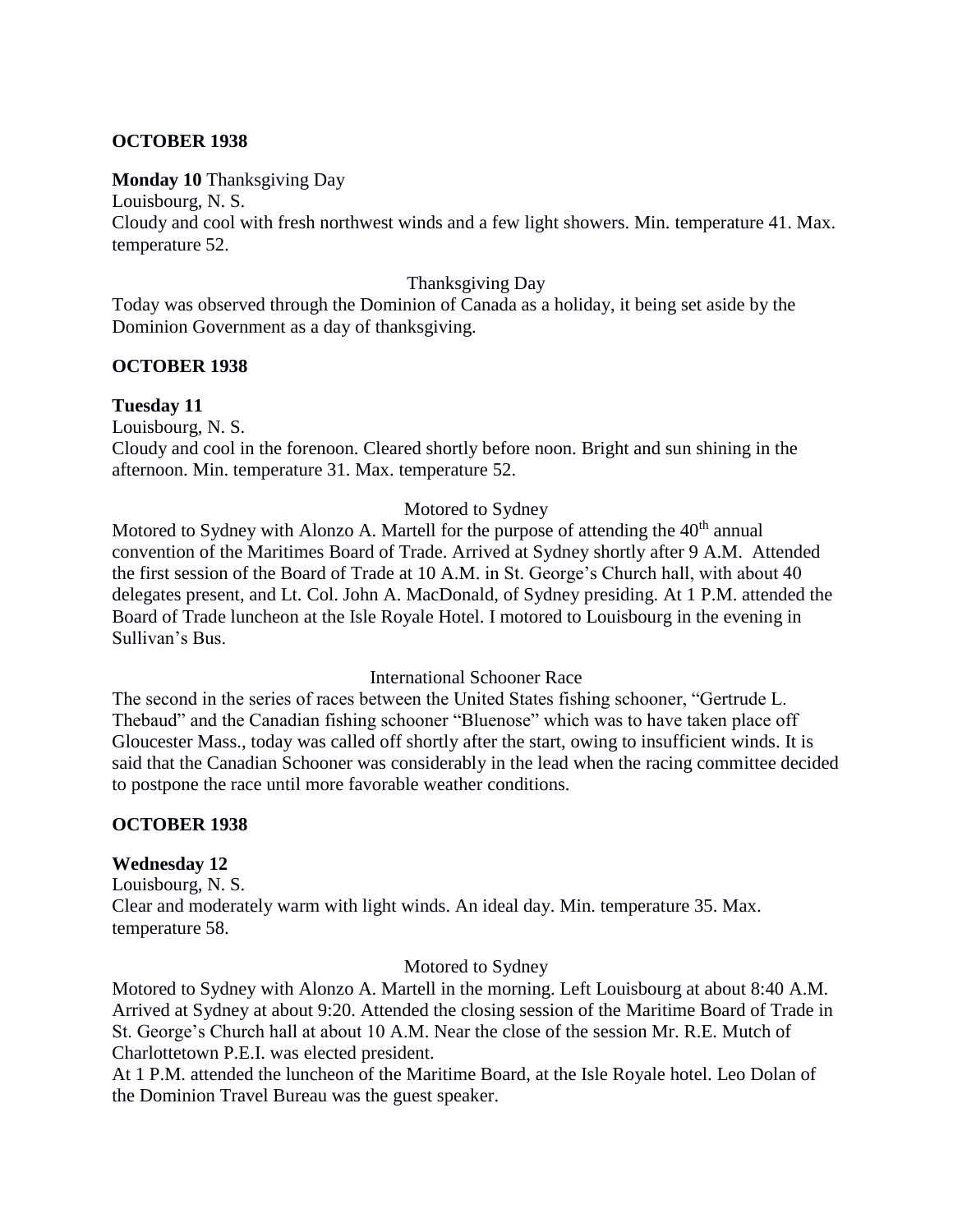At 3:20 P.M. Mr. Martell and I motored to the National Park at Louisbourg where we escorted a party of about 15 of the visiting delegates, around the ruins of the old city and through the museum, where I gave a short talk on Louisbourg's early history. The visitors departed for Sydney at about 6 P.M., when Mr. Martell and I returned home.

#### **OCTOBER 1938**

#### **Thursday 13**

Louisbourg, N. S. Clear and warm with light southwest wind. A perfect day. Min. temperature 44. Max. temperature 62.

#### S. S. SEKSTANT

Norweigan Steamer "Sekstant" arrived at about 9:30 P.M. After bunkering she sailed during the night.

#### International Schooner Race

Today of Gloucester Mass., the Canadian fishing schooner, "Bluenose" defeated the United States fishing schooner "Gertrude L. Thebaud" in the second of the series for the International Fishermen's Trophy. The "Bluenose" led the Thebaud, by about 12 minutes over a 40 mile course.

#### **OCTOBER 1938**

#### **Friday 14**

**Louisbourg, N. S.**

Clear and warm with light southwest wind. A perfect day. Min. temperature 44. Max. temperature 67.

#### Federal Building

The carpenters are about through with the interior of the new Federal building. The two carpenters who have been here since, the 3<sup>rd</sup> left on last Wednesday, leaving Mr. Petrie alone to finish up the odds and ends that remain. The flagstaff was placed in position on its concrete pedestal near the northeast corner of the building, this afternoon.

I hoisted a Union Jack to the top of the new staff immediately after its erection, where it flew until sunset. The painters who having been working at intervals for several weeks are here today, but have not yet finished their job.

An advertisement appeared in today's issue of the Halifax Chronicle calling for tenders for the construction and installation of the interior fittings and furniture. Tenders to be received up to November 2, 1938.

#### **OCTOBER 1938**

#### **Saturday 15**

Louisbourg, N. S.

Mostly cloudy with some fog. Warm with light southwest wind. Min. temperature 48. Max. temperature 62.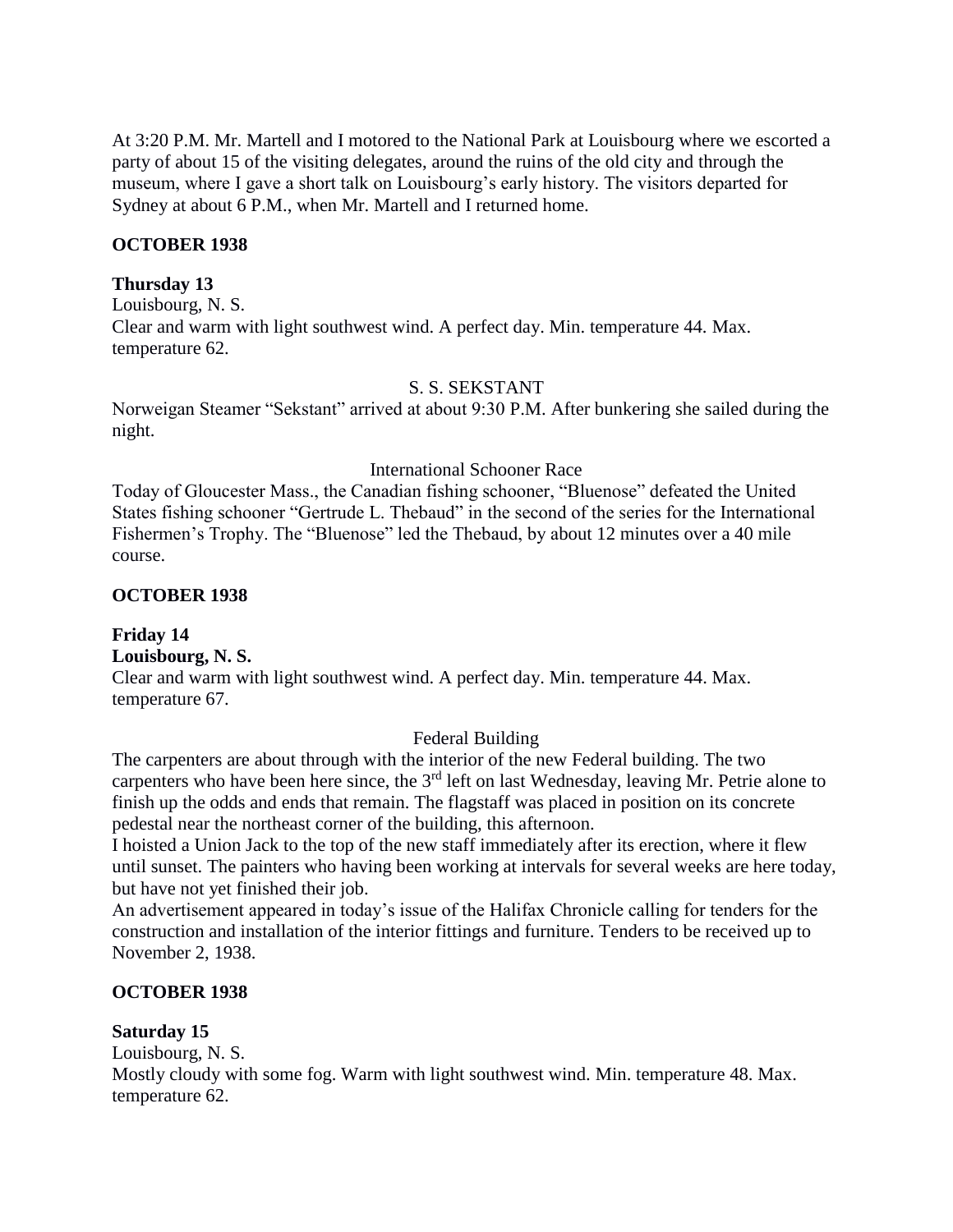## **OCTOBER 1938**

## **Sunday 16**

Louisbourg, N. S.

Clear and warm with light winds, southwest in the morning but shifting to northeast at about 11 A.M. A perfect day. Min. temperature 47. Max. temperature 65.

## Church Services

At 11 A.M. Emeline and I attended service where Rev. D.M. Sinclair of the Trinity United Church Whitney Pier, Sydney was the preacher. Mr. Sinclair was assisted in the service by Mr. Charles Steele (Layman) of Sydney. There was no service in the United Church in the evening.

## Visited Fletcher

In the afternoon Emeline and I visited Mr. and Mrs. Fletcher Townsend. Later in the afternoon Emerson Grant accompanied by his wife and mother-in-law, took Emeline and I for a motor ride through New Boston, returning via Mira Ferry. We arrived home at about 5 P.M.

## S. S. FERNFIELD

Steamer "Fernfield" arrived in the morning for bunker coal.

## Meeting of Official Board

Immediately after the close of the 11 A.M. service a meeting of the official board of the United Church was held in the church for the purpose of considering the questions of getting a man to take charge of the congregation until such time as a permanent pastor could be procured. A.W. Stacey, John N. MacDonald and D.J. MacInnis were appointed as a committee to deal with the matter.

## **OCTOBER 1938**

## **Monday 17**

Louisbourg, N. S. Cloudy and showery with some fog. Moderate southwest wind shifting to northerly and increasing. Chilly at night. Min. temperature 41. Max. temperature 54.

## S. S. FERNFIELD

Steamer "Fernfield" bunkered in the morning.

## **OCTOBER 1938**

## **Tuesday 18**

Louisbourg, N. S. Cool and mostly clear with moderate to fresh north to northwest winds. Min. temperature 30. Max. temperature 47.

## **OCTOBER 1938**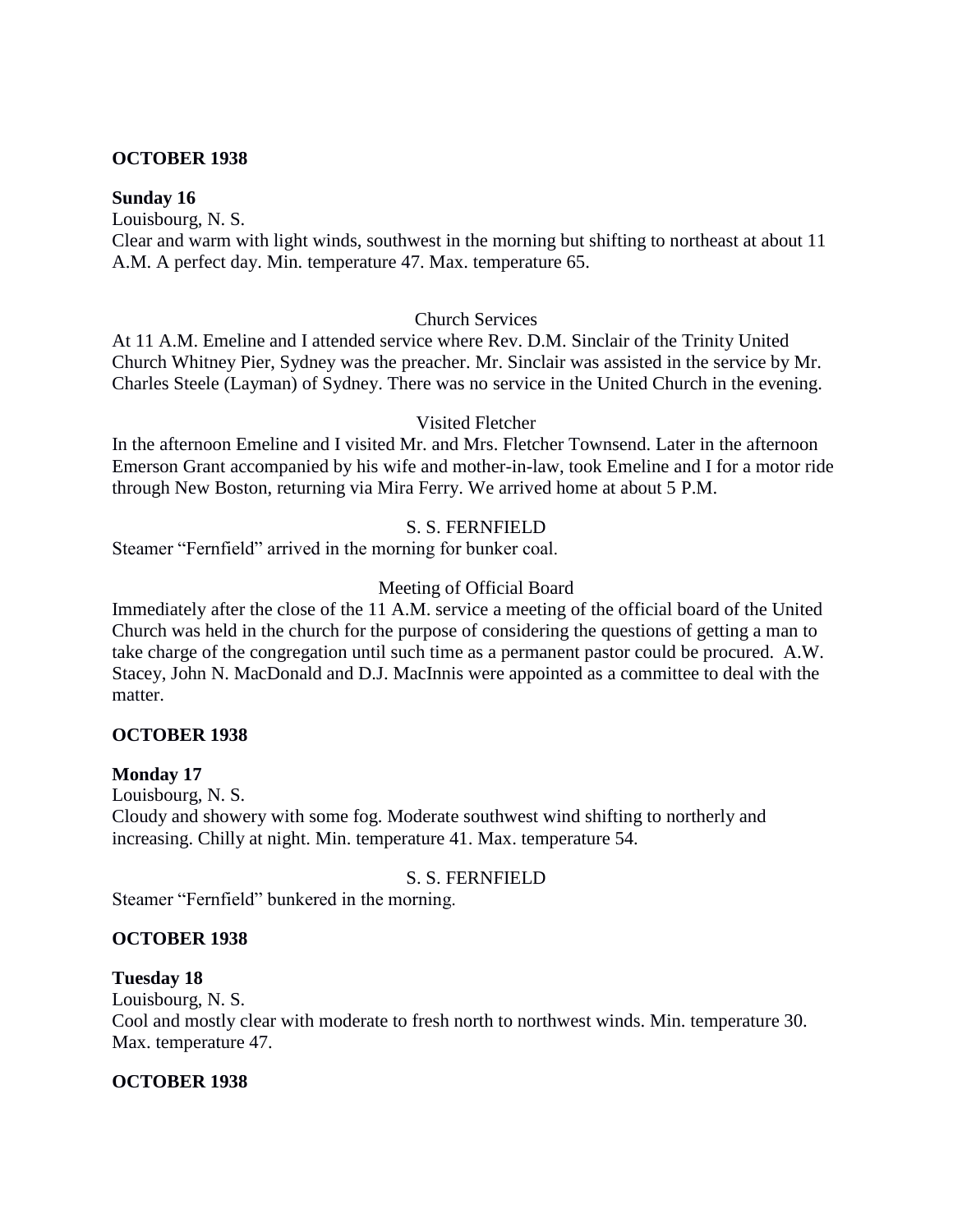## **Wednesday 19**

Louisbourg, N. S. Cloudy and cool with moderate to fresh southwest wind. Light showers in the evening. Min. temperature 27. Max. temperature 51.

## Visited School

At 2 P.M. accompanied by A.A. Martell, I visited the schools, where we gave short addresses to the pupils on the subject of Fire Prevention.

# **OCTOBER 1938**

## **Thursday 20**

Louisbourg, N. S.

Cloudy, mild and foggy with a few light showers. Light southwest wind. Min. temperature 47. Max. temperature 55.

## **OCTOBER 1938**

**Friday 21** Louisbourg, N. S. Clear and cool with light northwest wind. Min. temperature 25. Max. temperature 46.

## Frost

Frost in the early morning, slightly damaged some of the dahlias in my garden. Several of them do not appear to have been injured. In other places around town the dahlias and other tender plants were killed. Last night's frost was the first of the season to cause any damage to my garden.

## Church Services

At 11 A.M. I attended service in the Presbyterian Church, where Rev. Joseph Cathcart, the regular pastor was the preacher. At 3 P.M., Emeline and I attended service in the First United Church. Mr. Colin Nickerson, Ministerial Student, of Leitches Creek, C.B. was the preacher. He was accompanied by his father Rev. J.S. Nickerson, pastor of the Leitches Creek United Church, who assisted in the service. At 7 P.M. accompanied by Emeline, I attended service in St. Bartholomew's Anglican Church, where the service was conducted by Rev. George Arnold, the regular pastor. There were no services in the United Church in the morning or at night.

Visited Fletcher

After service in the afternoon Emeline and I visited Mr. and Mrs. Fletcher Townsend.

# International Schooner Race

Off Gloucester Mass., today in the third of the series of 3 out 5 races, the Nova Scotia schooner "Bluenose" sailed by Capt. Angus Walters, defeated the United States schooner "Gertrude L. Thebaud" by about 6 minutes over a 36 mile course. Result to date: "Bluenose" 2 "Thebaud" 1.

# **OCTOBER 1938**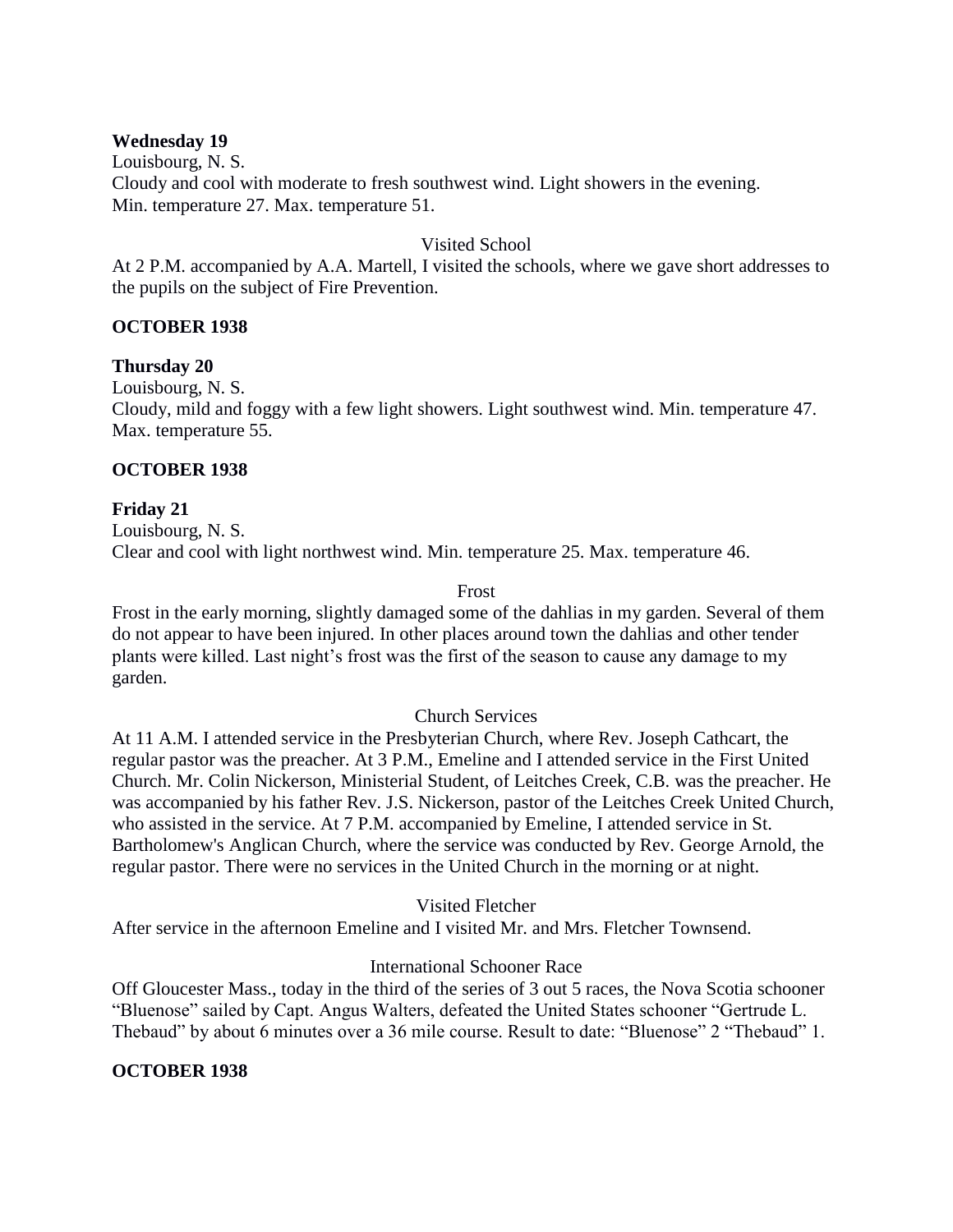## **Monday 24**

Louisbourg, N. S. Clear and cool becoming cloudy in the afternoon. Moderate to strong southwest wind. Storm threatening. Min. temperature 25. Max. temperature 53.

Frost

Frost in the morning, but not sufficiently heavy to kill the dahlias. While some are considerably damaged others are apparently none the worse for being exposed to two night of frost.

## International Schooner Race

[Blank]

# **OCTOBER 1938**

# **Tuesday 25**

Louisbourg, N. S.

Heavy gale accompanied by rain in the early morning. Gale at its height at about 9 A.M. Moderated shortly before noon. Wind southeast, shifting to south and southwest and in the afternoon to northwest. Partly clear in the afternoon. Heaviest gale so far during this year. No serious damage reported. Several old buildings and a number of fences blown down. Very heavy sea running on the coast. Min. temperature 35. Max. temperature 54.

# Wedding

The marriage of Thomas Buckley, of West Louisbourg, to Miss Margaret Campbell of Louisbourg, took place at 5 A.M. this morning in Stella Maris Church. The ceremony was performed by Rev. Father D.H. Doyle. Mr. and Mrs. Buckley will reside at West Louisbourg.

# **OCTOBER 1938**

# **Wednesday 26**

Louisbourg, N. S. Clear and cool with light to moderate southwest wind. Min. temperature 26. Max. temperature 46.

International Schooner Race

Off Boston Mass., today in the fifth of the series of best two out of three races to decide the championship of the North Atlantic, the Nova Scotia schooner "Bluenose" Capt. Angus Walters, was successful in defeating the United States fishing schooner "Gertrude L. Thebaud" Capt. Moulton over a 35 mile course, by a margin of 2 minutes and forty seconds.

Today's races, the last of the series makes three for the "Bluenose" and two for the "Thebaud".

# **OCTOBER 1938**

**Thursday 27** Louisbourg, N. S. Mostly clear and mild with light to moderate southwest wind. Min. temperature 35. Max. temperature 54.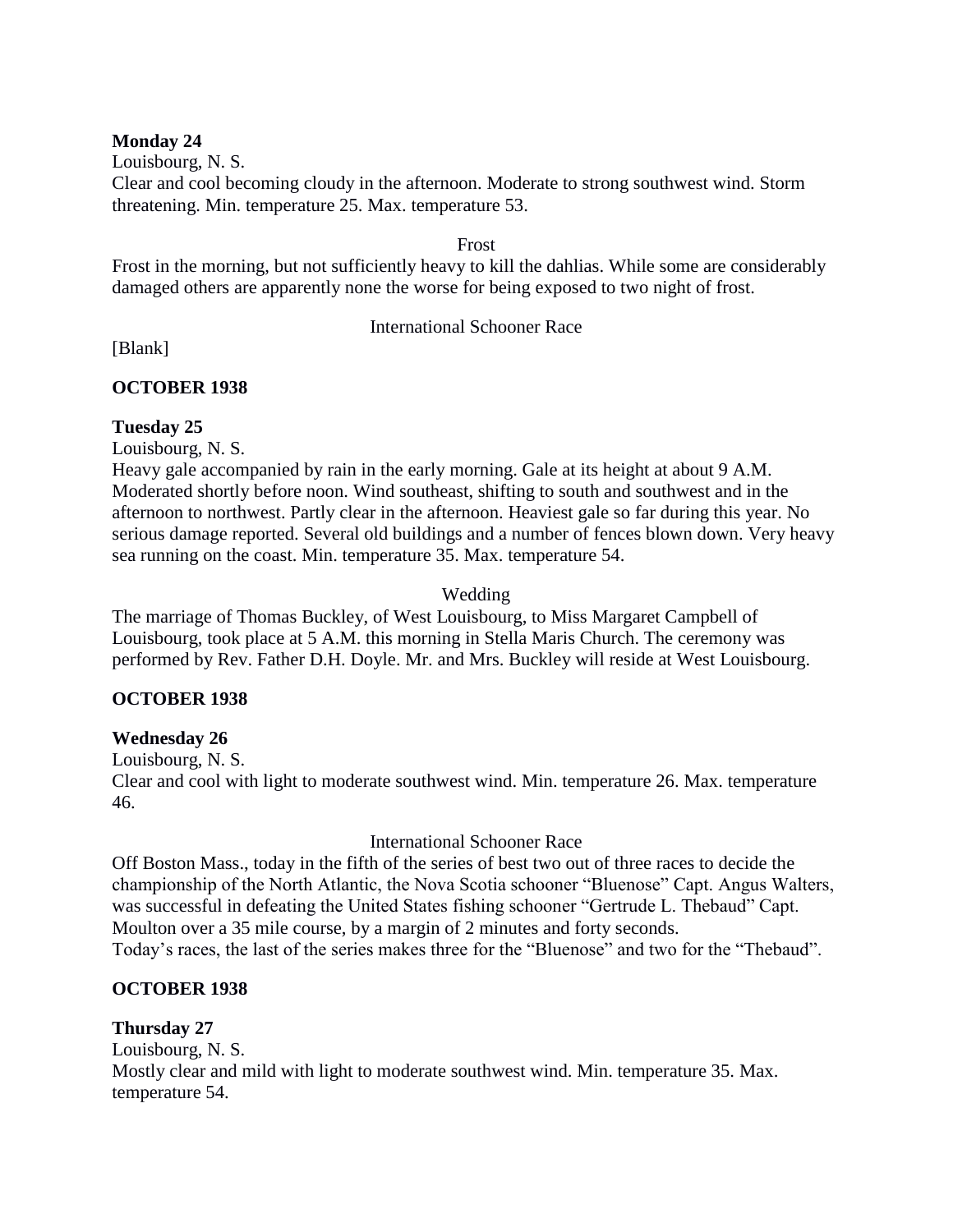## **OCTOBER 1938**

## **Friday 28**

Louisbourg, N. S.

Mild and mostly cloudy with light to variable winds. Foggy at night. Min. temperature [blank] Max. temperature [blank].

#### Planted Tulips

Planted tulips in the front garden this afternoon.

## **OCTOBER 1938**

## **Saturday 29**

Louisbourg, N. S.

Mostly cloudy and comparatively mild with light to moderate winds. A few sprinkles of rain in the evening. Min. temperature 38. Max. temperature 47.

## **OCTOBER 1938**

## **Sunday 30**

Louisbourg, N. S. Cloudy, misty and chilly with moderate to fresh north east wind. Min. temperature 36. Max. temperature 46.

## Church Services

At 11 A.M. in company with Emeline, I attended service in the Presbyterian Church where Rev. Joseph Cathcart was the preacher. At 3 P.M., we attended service in the First United Church. At this service Rev. D.M. Sinclair, pastor of Trinity United Church was in charge of the service. At 7 P.M. we attended service in St. Bartholomew's Anglican Church, Rev. George Arnold the regular pastor was the preacher.

## Meeting of Official Board

Immediately after the close of the service in the afternoon, a meeting of the Official Board of the United Church, was held in the church with Rev. D.M. Sinclair, presiding. This meeting was called for the purpose of considering the matter of getting a pastor to take charge of this congregation. After a brief discussion it was decided by an unanimous vote to accept the services of Mr. Colin Nickerson, Student Minister, son of Rev. J.S. Nickerson, of the United Church at Leitches Creek. C.B.

## S. S. EVVIVA

Norweigan Steamer "Evviva" arrived in the morning for bunker coal.

## **OCTOBER 1938**

**Monday 31** Louisbourg, N. S.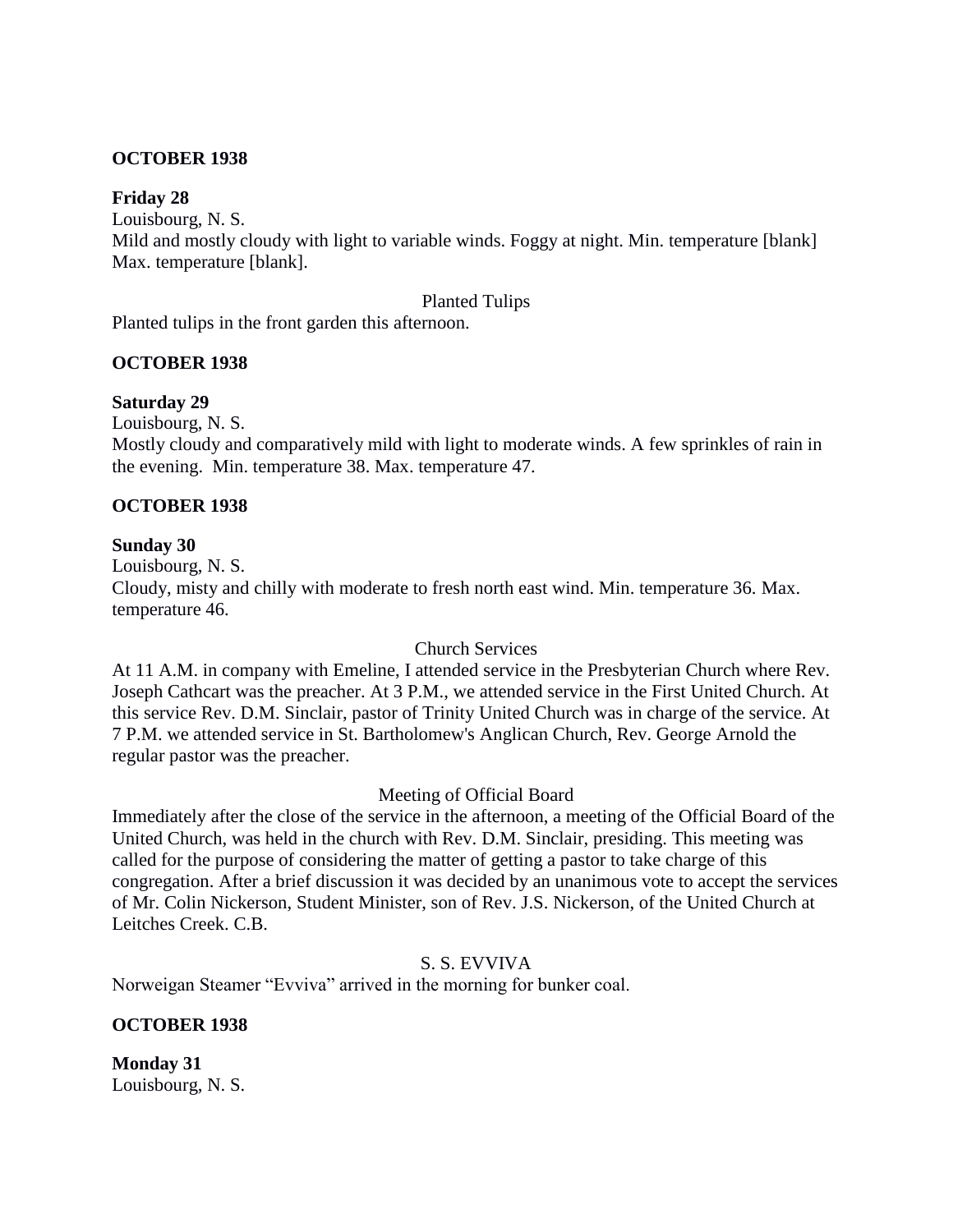Cloudy, misty and drizzly with moderate easterly wind. Min. temperature 36. Max. temperature 40.

## Motored to Sydney

Left Louisbourg at 8 A.M. via Sullivan's Bus Service enroute to Sydney for the purpose of attending a special session of the Cape Breton County Joint Expenditure Board, called for the purpose of considering tenders and dealing with other matters in connection with the erection of an addition to the Cape Breton Hospital. Meeting of Board was called to order at 10:30 A.M. in the Council chamber in the County building, with Warden R.A. MacKinnon presiding. Those present were: Warden R.A. MacKinnon, Mayor: George Slaven, Sydney, Mayor: F. L. Kelly, North Sydney, Councillor: L.Y. Urguhart, North Sydney, Mayor: A.C. MacCormick, and Councillor Cunliffe, Sydney Mines, Mayor: Muise, New Waterford, Mayor: D.W. Morrison and Councillor [blank] Glace Bay, Mayor: M.S. Huntington, Louisbourg, Councillors; Alex. Ferguson, Mira Gut and Councillor: Lewis, Point Edward.

Owing to the lateness of the season and no arrangements having been made for financing the project, it was decided by a unanimous vote to not take any further action in regard to the matter of building, earlier than April of 1939.

Several sealed tenders for the construction of the new addition, were returned to their owners, without being opened.

## **NOVEMBER 1938**

## **Tuesday 1**

Louisbourg, N. S.

Heavy rain in the morning. Cloudy and cool during the day with moderate northeast wind. Min. temperature 32. Max. temperature 40.

# **NOVEMBER 1938**

## **Wednesday 2**

Louisbourg, N. S.

Cloudy and very cool with light to moderate northerly wind. Heavy showers in the early morning occasional showers during the day. Rain mixed with snow during the night. First sign of snow this season. Min. temperature 30. Max. temperature 41.

## **NOVEMBER 1938**

## **Thursday 3**

Louisbourg, N. S.

Very cool and partly clear with moderate to fresh north to northwest winds. Ground and roofs of buildings covered with a light coat of snow in the morning which disappeared during the forenoon. Min. temperature 24. Max. temperature 34.

## **NOVEMBER 1938**

**Friday 4** Louisbourg, N. S.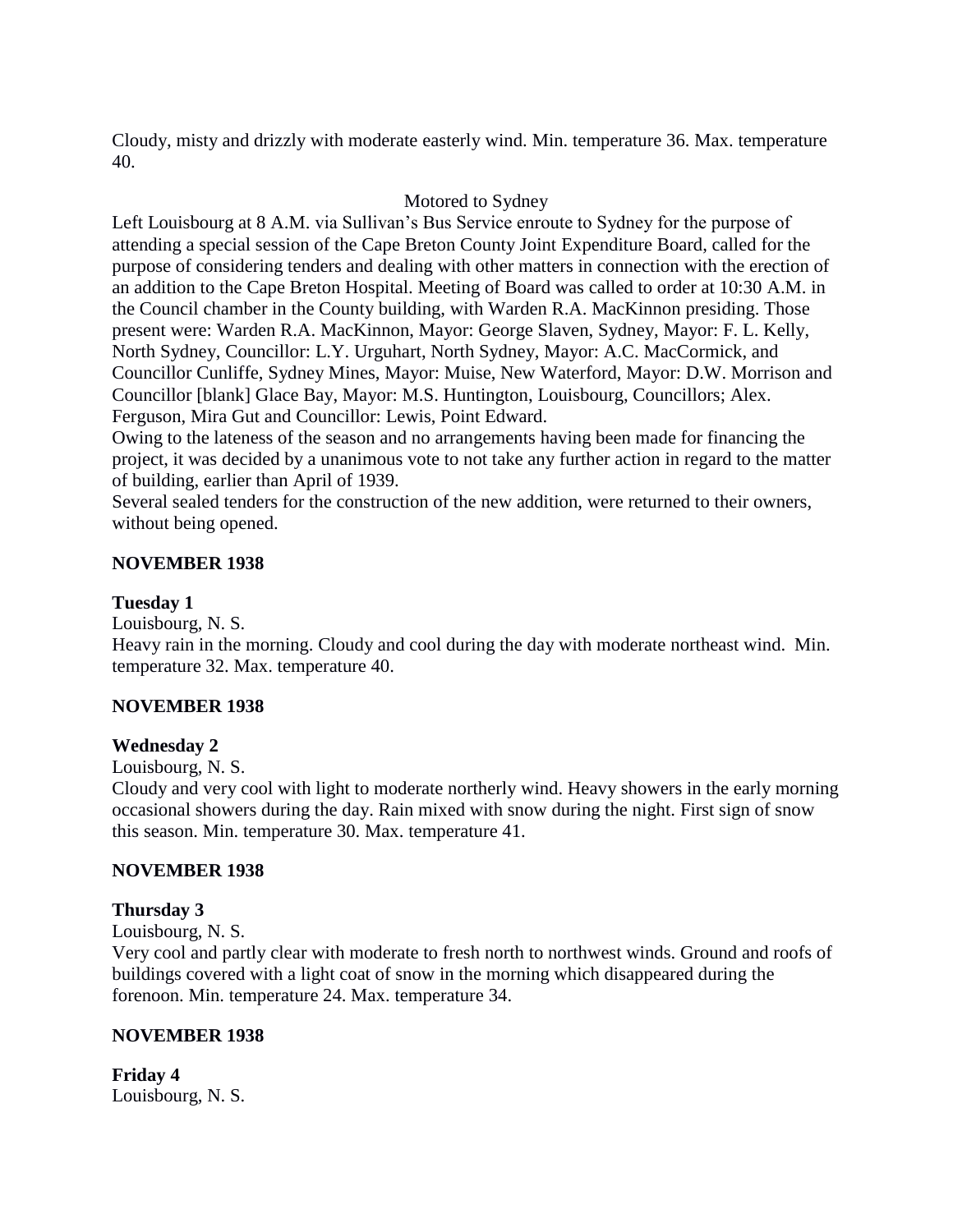Cloudy and mild with light southwest wind. Partly clear for a short time in the afternoon. Min. temperature 28. Max. temperature 48.

#### **NOVEMBER 1938**

#### **Saturday 5**

Louisbourg, N. S. Clear and warm with light west to southwest wind. A perfect day. Min. temperature 28. Max. temperature 58.

#### Motored to National Park

At about 10:30 A.M. Fletcher Townsend drove me in his motor to the Louisbourg National Park left me there and returned for me at about 2 P.M. and brought me home. While at the park, I took photographs of the Museum, both inside and out, as well as a number of other places of interest within the park limits.

#### S. S. SEKSTANT

Norweigan Steamer "Sekstant" arrived at about 5 P.M. After bunkering she sailed during the night.

## Death of Charles Baker

The death of Charles Baker took place at his home on Main Street at about 5 P.M. He had been in poor health for about two months but his condition was not considered serious. At about 10 A.M. he had a stroke, and did not regain consciousness, passing away at about 5 P.M.. Mr. Baker who was about 58 years of age is survived by his wife and four sons; James on board the steamer Watuka, Albert at Glace, Philip and Ralph at Louisbourg.

## Marriage

The marriage took place at 7:30 P.M., at the home of the bride, of Dan Wilcox, son of Mr. and Mrs. Bert Wilcox, to Miss Jennie Mosher, daughter of Mr. and Mrs. Freeman Mosher, all of Louisbourg. The ceremony was performed by Rev. Joseph Cathcart.

#### **NOVEMBER 1938**

## **Sunday 6**

Louisbourg, N. S. Clear and warm with light to moderate northwest wind. A perfect day followed a perfect moonlight night. Min. temperature 32. Max. temperature 64.

# Church Services

At 11 A.M. Emeline and I attended service in the Presbyterian Church where Rev. Joseph Cathcart was the preacher. At 3 P.M. we attended service in the First United Church where service was conducted by Rev. William Swetman of the United Church at Gabarus. At 7 P.M. in the United Church we attended the annual Thanks Offering Service which was conducted by Mrs. A.W. Stacey. At this service I sang a solo.

Emeline and Christine MacDonald sang a duet.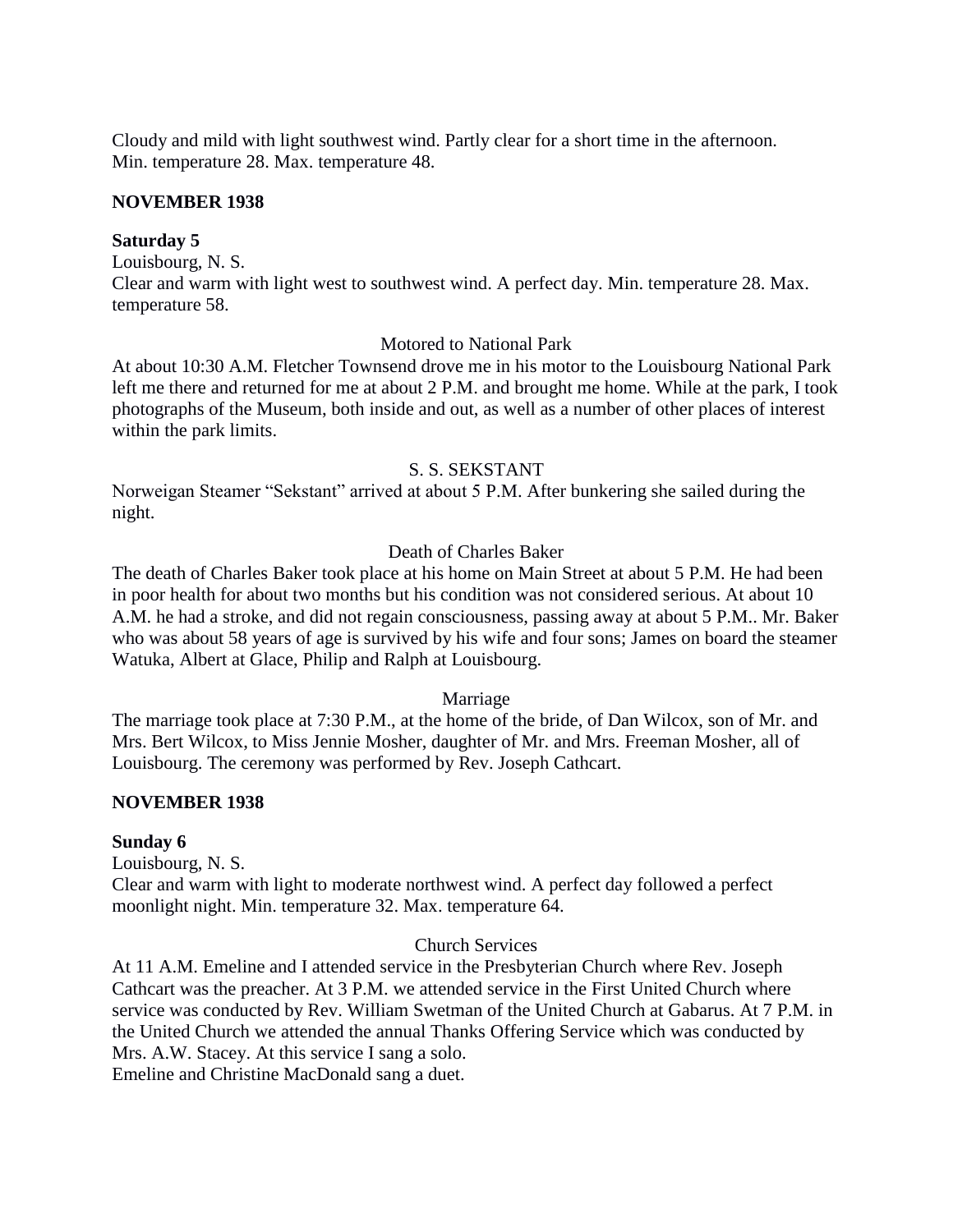After the church service we visited the home of the late Charles Baker, where a short service was held by Rev. Joseph Cathcart.

## S. S. CAPERBY

British Steamer "Caperby" arrived at about 12:30 P.M. for bunker coal.

#### S. S. BAUTA

Norweigan Steamer "Bauta" arrived for bunker coal at about 8:45 P.M.

#### **NOVEMBER 1938**

#### **Monday 7**

Louisbourg, N. S.

Clear and mild with light southwest wind. Partly cloudy in the late afternoon. Some fog at night. An ideal day. Min. temperature 38. Max. temperature 56.

## S. S. CAPERBY

British Steamer "Caperby" Capt. Norman Spouse, sailed in the early morning after bunkering.

## S. S. BAUTA

Norweigan Steamer "Bauta" after bunkering, sailed at about noon.

#### Eclipse of Moon

A total eclipse of the moon took place in the evening, beginning at 5:45. Owing to the prevalence of fog it was not visible while the moon was totally covered.

#### Federal Building

The federal building, which is to contain the Post and Customs Offices, is completed as far as the exterior is concerned. The storm windows have been placed in position, and the entire brick work scrubbed with acid and washed with a hose. The plumbers and heaters finished their contract on last Monday. The painters have also finished with the exception of a few hours work.

#### **NOVEMBER 1938**

#### **Tuesday 8**

Louisbourg, N. S. Cloudy and mild with considerable fog. Light southwest wind. Min. temperature 41. Max. temperature 55.

#### Funeral

At 1:15 P.M. I attended the funeral of the late Charles Baker, which took place from his late home on Main Street. After a brief service at the house the remains were taken to the Presbyterian Church where the service was continued. Interment took place in the United Church Cemetery (Former Methodist) on Clarke's Road. Services at the house, church and grave were conducted by Rev. Joseph Cathcart. The Orange and True Blue lodges attended in a body and read their rituals at the grave side.

#### **NOVEMBER 1938**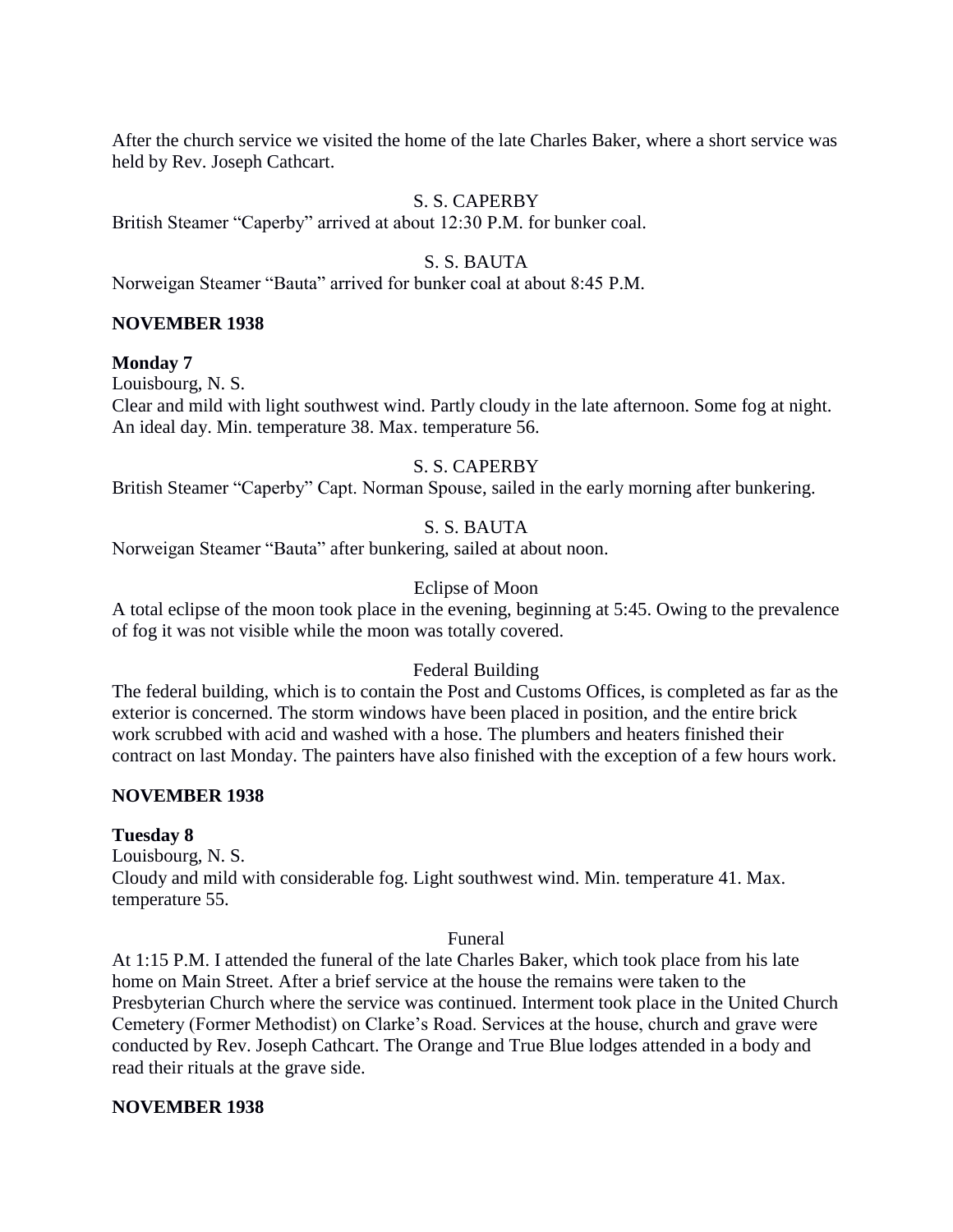## **Wednesday 9**

Louisbourg, N. S.

Showery and mild during the first half of the day. Partly clear during the afternoon and evening. Light to moderate southwest wind shifting to northwest in the afternoon and increasing. Cool at night. Min. temperature 37. Max. temperature 52.

## **NOVEMBER 1938**

## **Thursday 10**

Louisbourg, N. S.

Clear and moderately cook, becoming cloudy and colder in the afternoon and evening. Fresh northwest wind becoming strong in the afternoon. Min. temperature 32. Max. temperature about 46.

## **NOVEMBER 1938**

## **Friday 11**

Louisbourg, N. S. Clear and cool with moderate northwest wind. Min. temperature 23. Max. temperature 42.

# General Holiday

A number of business places closed for the holiday, as well as schools, bank and public offices, Post Office and telephone office on holiday hours. Had my shop open for business during the greater part of the day.

## Harvested Dahlias and Gladioli

Harvested gladioli bulbs and finished harvesting dahlia bulbs in the afternoon.

# S. S. FIDELIO

Norweigan Steamer "Fidelio" arrived at about 9 P.M. for bunker coal.

# **NOVEMBER 1938**

## **Saturday 12**

Louisbourg, N. S.

Clear and cool during the early part of the day, but becoming cloudy in the afternoon. Moderate to fresh winds, southwest shifting to northwest and increasing. Heavy frost in the morning. Min. temperature 21. Max. temperature 46.

# S. S. FIDELIO

Norweigan Steamer "Fidelio" after bunkering sailed at about 10:30 A.M.

# Death of Donald A. Ferguson

The death of Donald Archie Ferguson, took place at an early hour this morning at his home on Riverdale St. Mr. Ferguson who had been an invalid for about 9 years was about 65 years of age and is survived by his wife.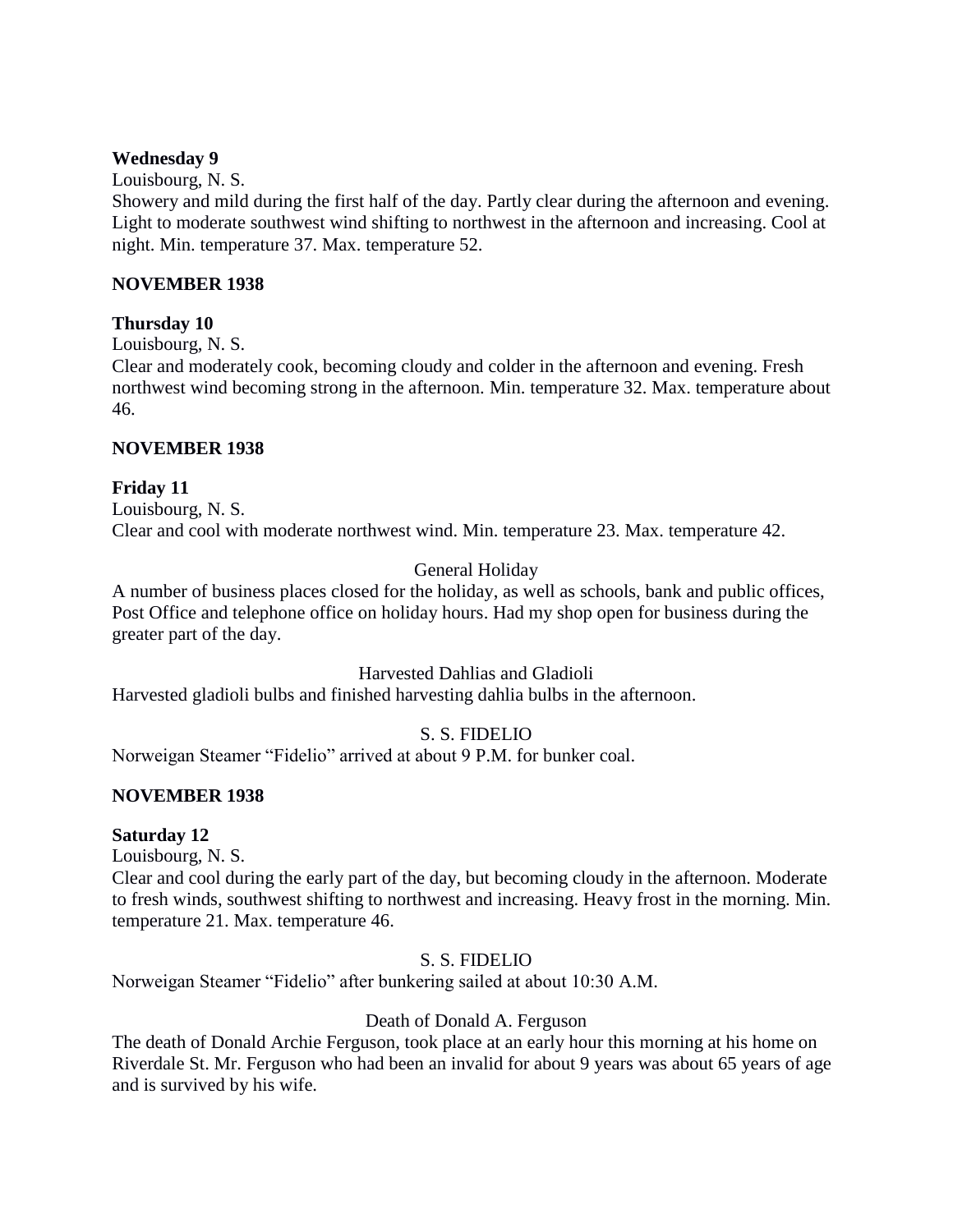#### **NOVEMBER 1938**

#### **Sunday 13**

Louisbourg, N. S.

Clear and cool with light winds in the forenoon. Cloudy with fresh southwest wind during the afternoon and evening. Light rain began to fall at about 8 P.M. Min. temperature 21. Max. temperature 41.

#### Church Services

At 11 A.M. and 7 P.M. I attended services in the First United Church where Mr. Colin Nickerson was the preacher, both morning and evening.

Mr. Colin Nickerson, who has been engaged by the First United Church as pastor until the end of the Conference year, June 30, 1939, began his pastorate today. After the close of the evening, Emeline and I with other members of the choir and congregation, visited the home of the late Donald A. Ferguson, where a short service was held by Mr. Nickerson.

## Begins Pastorate

Mr. Colin Nickerson, Student-Minister, began his pastorate of the First United Church, Louisbourg today. Mr. Nickerson, who is about 19 years of age, is a son of Rev. J.S. Nickerson, pastor of the United Church at Leitches Creek, N.S.

## **NOVEMBER 1938**

## **Monday 14**

Louisbourg, N. S.

Heavy rain and strong southwest wind in the early morning. Cleared during the forenoon. Clear and mild during the afternoon with light west to northwest wind. Cloudy in the evening. Min. temperature 34. Max. temperature 52.

#### Funeral

At about 1 P.M. accompanied by A.A. Martell in his motor car, I attended the funeral of the late Donald A. Ferguson. Service at the house, Riverdale St, in United Church, Catalone and at the grave were conducted by Mr. Colin Nickerson, student Minister United Church, Louisbourg, assisted by Rev. Mr. Doig of the Presbyterian Church at Albert Bridge.

## **NOVEMBER 1938**

## **Tuesday 15**

Louisbourg, N. S.

Clear during the early part of the day, becoming cloudy in the afternoon. Light snow squalls during the day. Moderate to fresh northwest wind. Min. temperature 26. Max. temperature 36.

#### S. S. Mauritz

Danish Steamer "Mauritz" arrived at about 10 P.M. for bunker coal.

## Arrived from Salmon River

Mr. & Mrs. Clifford Huntington arrived on the evening train and will visit us for a few days.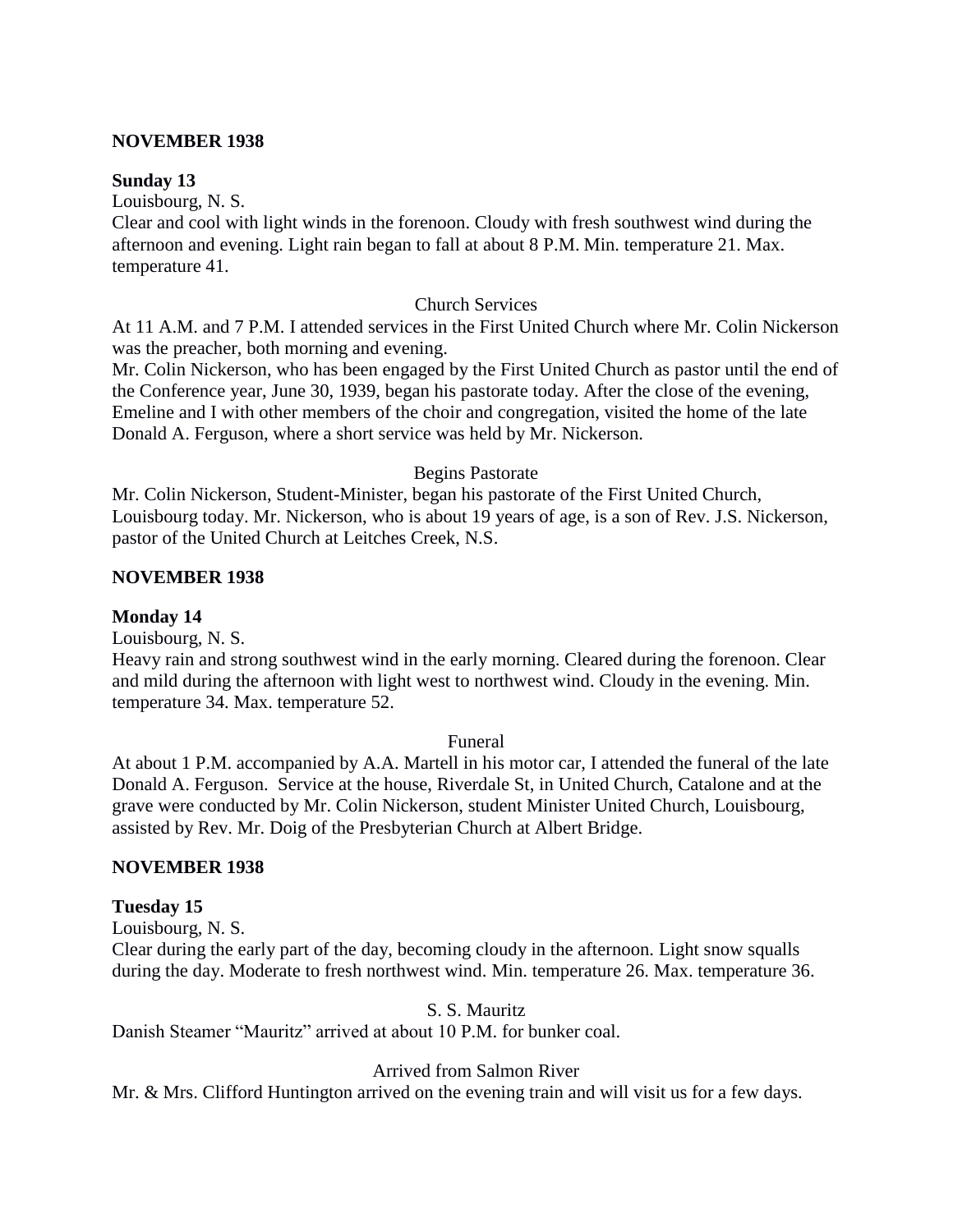# Body Found

Police Officer D.M. Johnston of this town received word this afternoon from Halifax, that the body of Ellis Stevens, reported missing since October 30 last, was found floating in Halifax Harbour, on the Dartmouth side near the Air Base. Mr. Stevens, who was about 47 years of age, is survived by his wife, three sons and two daughters. He is also survived by his father, Gordon Stevens, Sr. of this town.

## **NOVEMBER 1938**

## **Wednesday 16**

Louisbourg, N. S. Clear and cool with light to moderate west to northwest wind. Min. temperature 18. Max. temperature 36.

## S. S. MAURITZ

Danish Steamer "Mauritz" sailed.

# S. S. SEKSTANT

Norweigan Steamer "Sekstant" arrived at about 1 A.M. for bunker coal. After taking her coal on board, she sailed at about 10:30 A.M.

Choir Practice

At about 8 A.M. I attended choir practice in the First United Church.

# **NOVEMBER 1938**

## **Thursday 17**

Louisbourg, N. S.

Clear and sun shining during the forenoon, with light winds. Cloudy and threatening in the late afternoon and evening with moderate to fresh southwest winds. Min. temperature 18. Max. temperature 36.

## **NOVEMBER 1938**

# **Friday 18**

Louisbourg, N. S. Mild and mostly cloudy with light variable wind. Some rain in the early morning. Min. temperature 36. Max. temperature 52.

# **NOVEMBER 1938**

## **Saturday 19**

Louisbourg, N. S. Mild, cloudy, misty and showery with fresh to light southwest wind. Heavy showers during the night. Min. temperature 38. Max. temperature 52.

No Meeting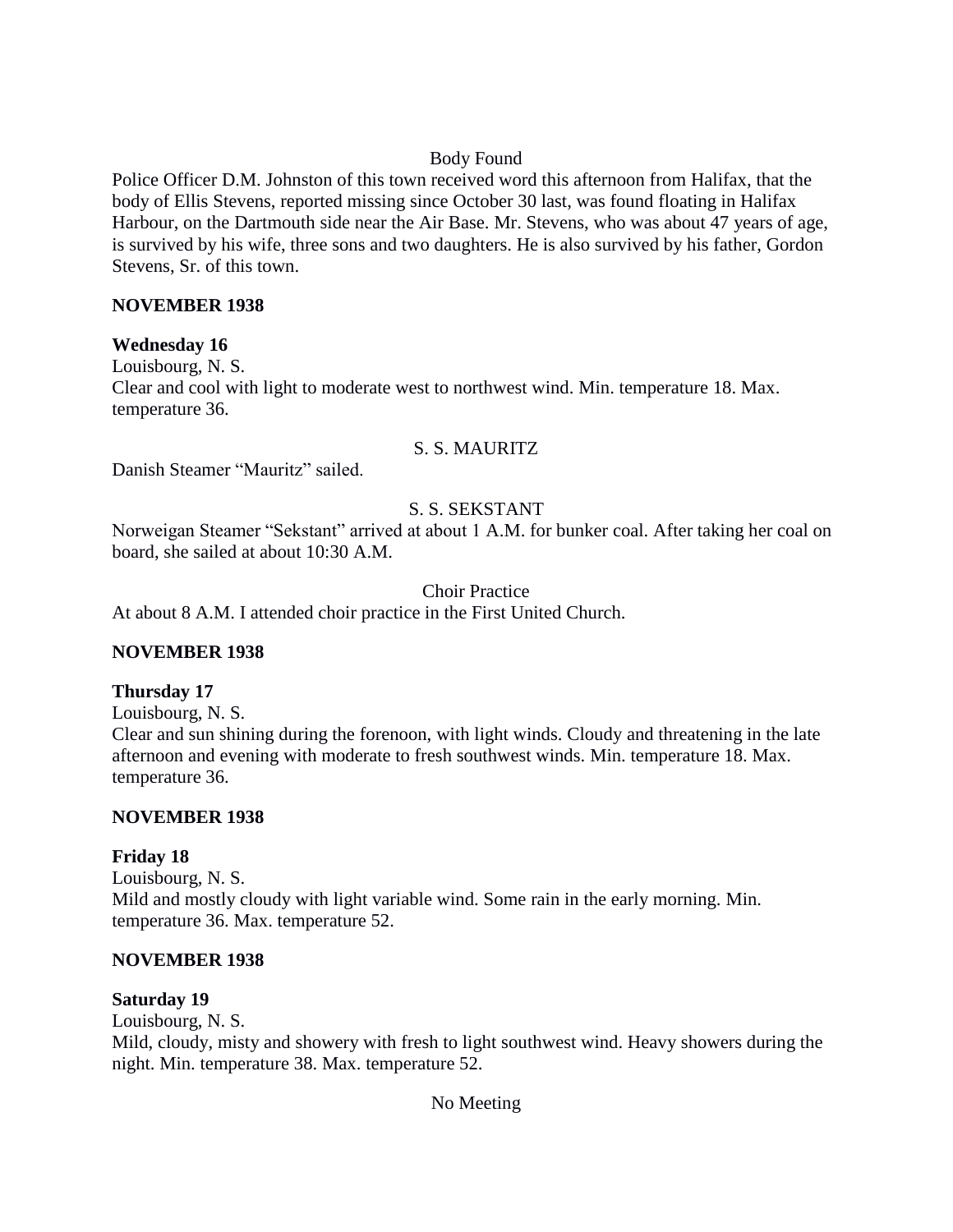At 7:30 P.M. I went to the Town Hall for the purpose of attending a council meeting, but there not being a sufficient number present to form a quorum, the meeting was called off. Councillors present: D. J. MacInnis and G.B. Hiltz.

#### **NOVEMBER 1938**

#### **Sunday 20**

#### **Louisbourg, N. S.**

Heavy rain in the early morning. Cloudy and cool throughout the day with moderate northeast wind. Min. temperature 31. Max. temperature 38.

#### Church Service

At 11 A.M. and 7 P.M. I attended service in the First United Church, where Mr. Colin Nickerson, Student Minister was the preacher at both services. In the morning, I was accompanied by Mr. and Mrs. Clifford Huntington and in the evening by Emeline.

#### Visited Fletcher

In the afternoon Emeline and I visited Mr. and Mrs. Fletcher Townsend.

#### **NOVEMBER 1938**

#### **Monday 21**

Louisbourg, N. S.

Clear and cool during the early parts of the day. Cloudy in the afternoon. Light west to northwest winds. Min. temperature 20. Max. temperature 38.

#### S. S. FERNFIELD

Steamer "Fernfield" arrived bunkered and sailed.

## Council Meeting

At 7:30 P.M. I attended and presided at a meeting of the Town Council. Those present were: Councillors: D.J. MacInnis, G.B. Hiltz, Alex. C. MacDonald and Jeremiah Smith. Clerk: B.M. Spencer, Police Officer, D.M. Johnston, Mayor: M.S. Huntington. Spectators: Howard MacPhail, Kiley MacDonald, Charles Dickson, Frank O'Keefe, Gordon Cameron.

## Left for Home

Mr. and Mrs. Clifford Huntington of Salmon River, who have been visiting us since last Tuesday evening, left on the train at 8:15 A.M. enroute for home.

## **NOVEMBER 1938**

## **Tuesday 22**

Louisbourg, N. S.

Clear during the early part of the day, cut cloudy and threatening in the afternoon and evening. Min. temperature 20. Max. temperature 41.

#### **NOVEMBER 1938**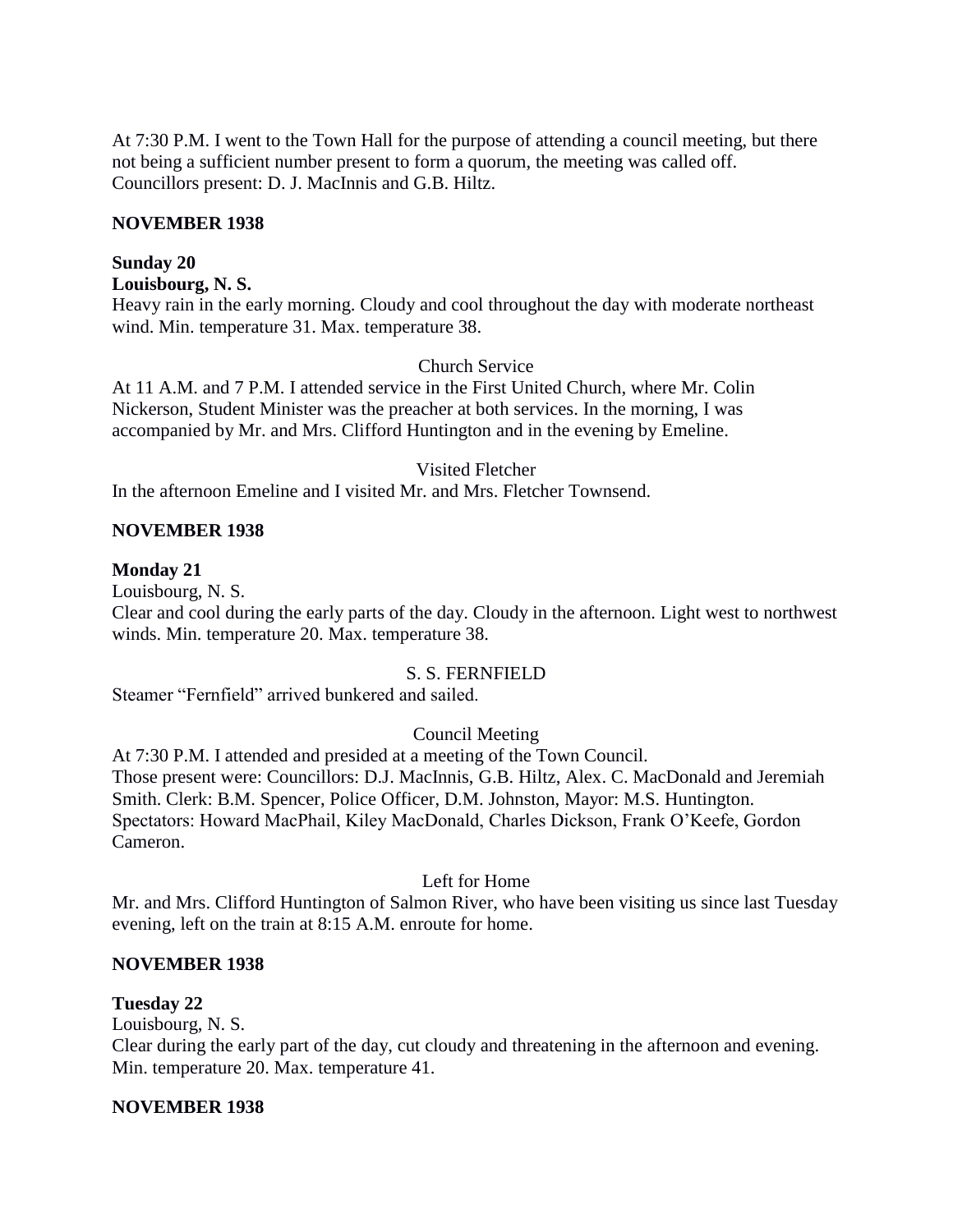# **Wednesday 23**

Louisbourg, N. S. Cloudy and comparatively mild with light to moderate winds. Mostly north to northeast. Min. temperature 27. Max. temperature 52.

Choir Practice

At 8 P.M. I attended choir practice in the First United Church.

## **NOVEMBER 1938**

## **Thursday 24**

Louisbourg, N. S.

Cloudy and chilly. Light drizzle of snow beginning at about 9 A.M. followed by sleet and rain during the afternoon and night. Moderate northeast to east winds. Min. temperature 26. Max. temperature 31.

## Mr. Petrie Returns

Mr. Petrie, Carpenter with the Fernday Construction Company of Halifax, N.S. returned to Louisbourg tonight after an absence of a few days at Halifax. Mr. Petrie who remained here after the Federal building was finished, motored to Halifax on last Saturday. He will likely stay here until the building is taken over by the Federal Government.

#### **NOVEMBER 1938**

## **Friday 25**

Louisbourg, N. S. Heavy downpour of rain lasting all day. Moderate to fresh northeast wind followed by heavy southwest gale at night. Rainfall about 2 inches. Cold at night. Min. temperature 25. Max. temperature [blank].

## **NOVEMBER 1938**

## **Saturday 26**

Louisbourg, N. S. Cold and mostly cloudy with light to moderate northwest wind. Min. temperature 15. Max. temperature 26.

## **NOVEMBER 1938**

## **Sunday 27**

Louisbourg, N. S.

Cloudy and cold. Snow began to fall at about 11 am, continued during the afternoon and was followed by rain at about 6:30 P.M. Snowfall about 6 inches. Min. temperature 19. Max. temperature 35. First real snow storm of the season.

Church Services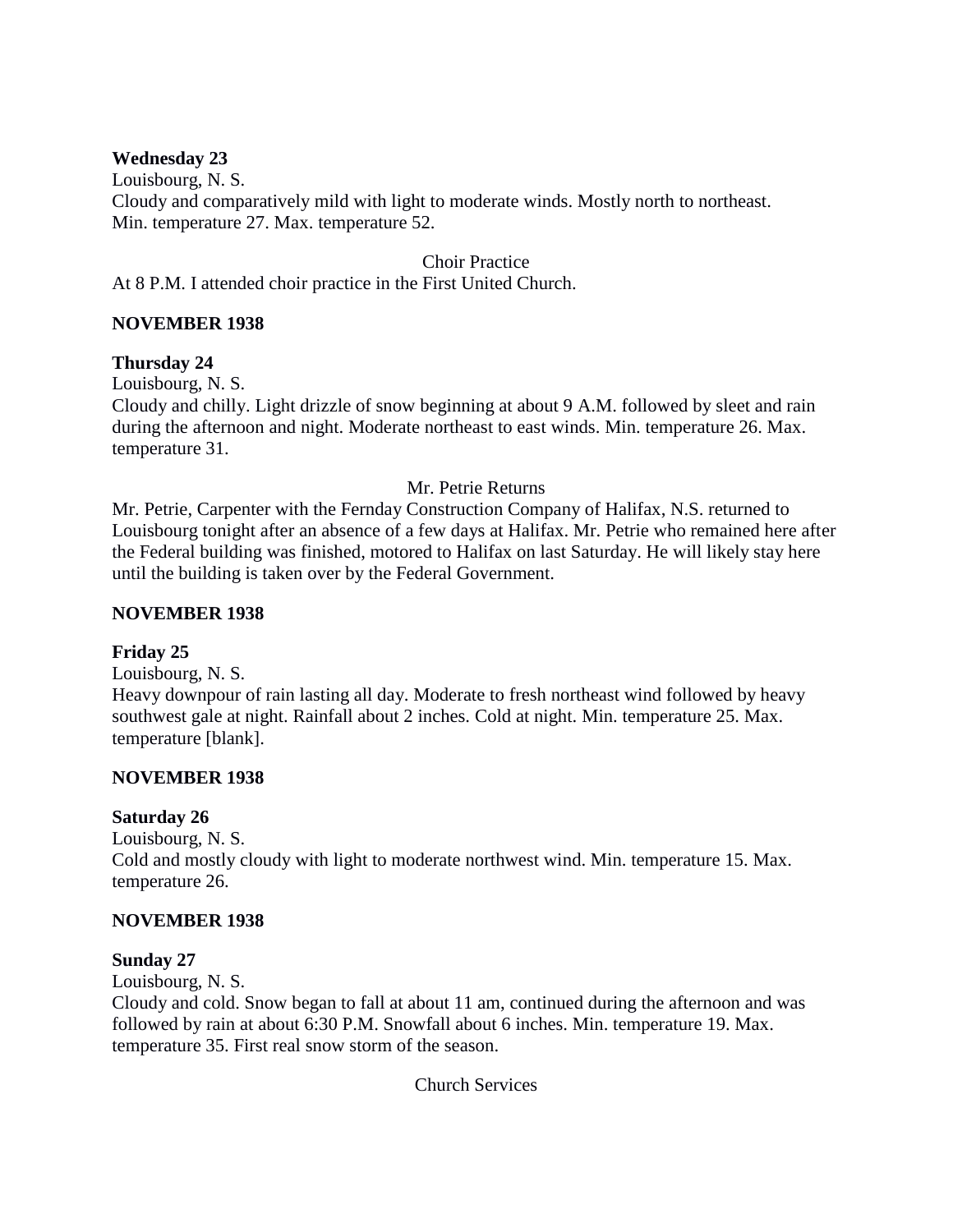At 11 A.M. and 7 P.M., I attended services in the First United Church, where Mr. Colin Nickerson, Student Minister was the preacher. Emeline was not out to church in the morning but accompanied me in the evening.

Visited Mr. and Mrs. Fletcher Townsend In the afternoon, Emeline and I visited Mr. and Mrs. Fletcher Townsend.

#### **NOVEMBER 1938**

#### **Monday 28**

Louisbourg, N. S.

Heavy gale in the early morning. Mostly clear with fresh to moderate northwest wind during the day. Min. temperature 20. Max. temperature 42.

#### Streets Bare

Streets almost entirely bare of snow, as a result of last night's rain and thaw. Patches of snow on the fields. No sleighing.

#### S. S. ARANMORE

Government Steamer "Aranmore" arrived in the afternoon and anchored in the west end of the harbour.

#### **NOVEMBER 1938**

#### **Tuesday 29**

Louisbourg, N. S.

Cold and clear, becoming cloudy in the evening. Light snow during the early part of the night followed by heavy rain. Heavy northwest wind in the morning which moderated before daylight. Moderate northwest wind during the day, shifting to southerly in the evening. Min. temperature 17. Max. temperature 33.

Motored to Sydney

Motored to Sydney on business. Left Louisbourg at 9 A.M. in Cecil Steven's bus. Made a number of business calls during the day. Had lunch at Vidal Hotel. Left for home at 4:30 P.M. on Sullivan's bus, arrived at Louisbourg at about 5:30 P.M.

## **NOVEMBER 1938**

**Wednesday 30** Louisbourg, N. S. Cloudy and mild, with southwest wind.

Motored to Salmon River

In the afternoon I motored with Emerson Grant to Salmon River for the purpose of visiting Heber and family for a day or two.

Arrived at Clifford's at about 3:15 P.M. After remaining there a few minutes went up to Heber's, arriving at about 4 P.M. Found the folks all well.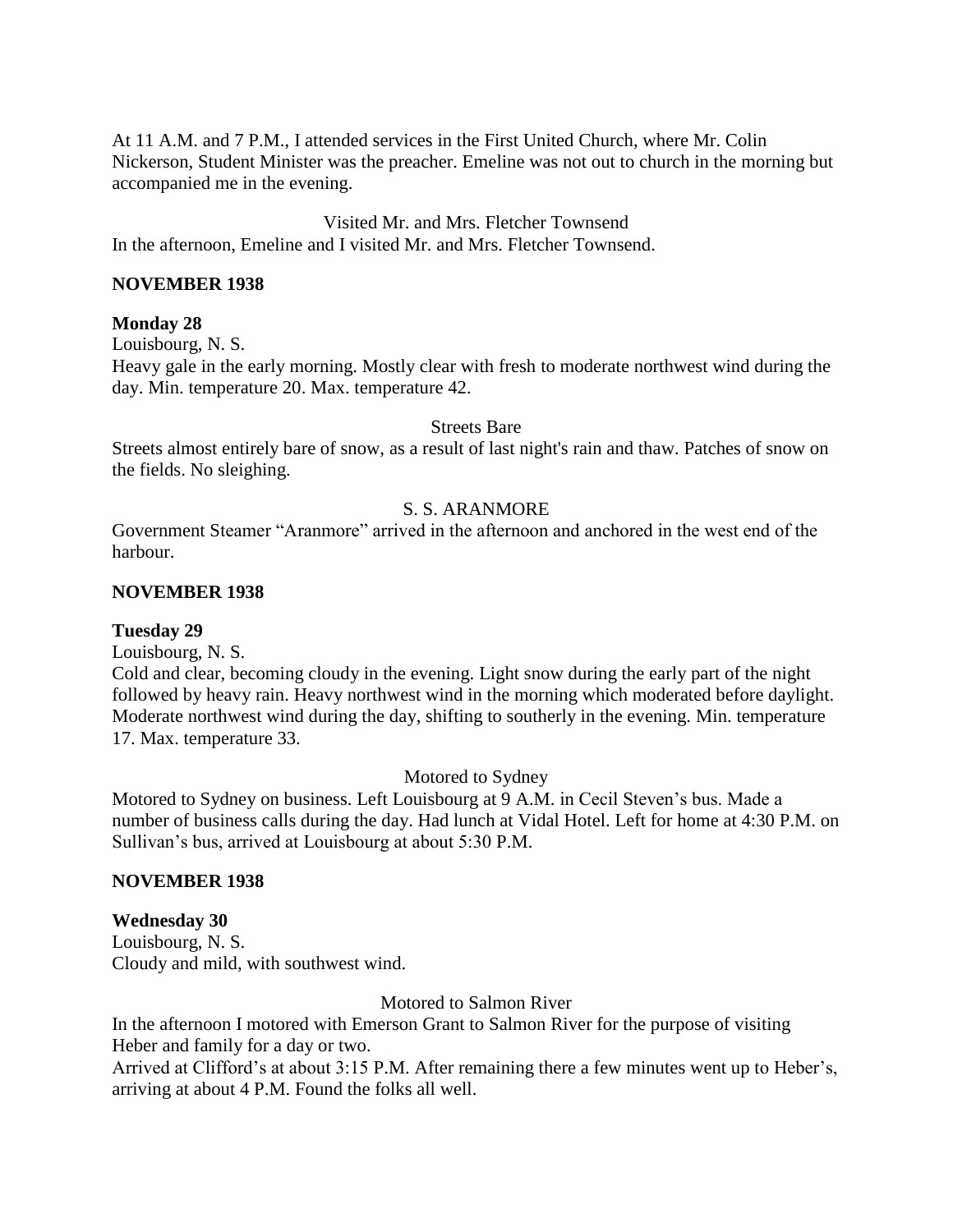# S. S. SEKSTANT

Norweigan Steamer "Sekstant" arrived for bunker coal in the afternoon.

## **DECEMBER 1938**

## **Thursday 1**

Salmon River

A very peculiar day as far as weather was concerned. We had in turn, clouds, sunshine, showers, snow squalls and frost. Variable winds, from very light to strong.

Spent the day around my old home. Dug Heber's dahlia bulbs.

# **DECEMBER 1938**

## **Friday 2**

Louisbourg, N. S.

Cloudy and cold with moderate to fresh northwest wind. Min. temperature 18. Max. temperature about 28.

Arrived from Salmon River

At about 7 A.M. motored with Heber from his home, to Clifford's. Motored from Clifford's with Fred, to Sydney. Motored from Sydney to Louisbourg, on Sullivan's 9 A.M. bus. Arrived at Louisbourg at about 10:15 A.M. Came over the new highway diversion from Catalone to Louisbourg.

## Contractor Leaves for Home

Ralph Parsons, of the firm of Ralph and Arthur Parsons of Windsor N.S. left for home by automobile this evening, he was accompanied by his brother Ezra. This firm had the contract for building the highway diversion, from the east end of the Town of Louisbourg to Catalone corner. The job has been completed and the road is now open to the public. The first sod was turned, in the construction of the highway on June 15, 1938.

## **DECEMBER 1938**

## **Saturday 3**

Louisbourg, N. S.

Clear and moderately cold with light west to northwest winds. An ideal day. Min. temperature 13. Max. temperature 29.

Marriage

The marriage of Gerald Mosher, of this town to Miss [blank] Smith of [blank] Antigonish County N.S. took place in the evening, in the Presbyterian Church. Ceremony performed by Rev. Joseph Cathcart.

## Grader Returned to Sydney

The Road Grader which the Town of Louisbourg had on hire from the Provincial Highway Department was returned to Sydney today. Neil Murphy towed it to Sydney with his truck.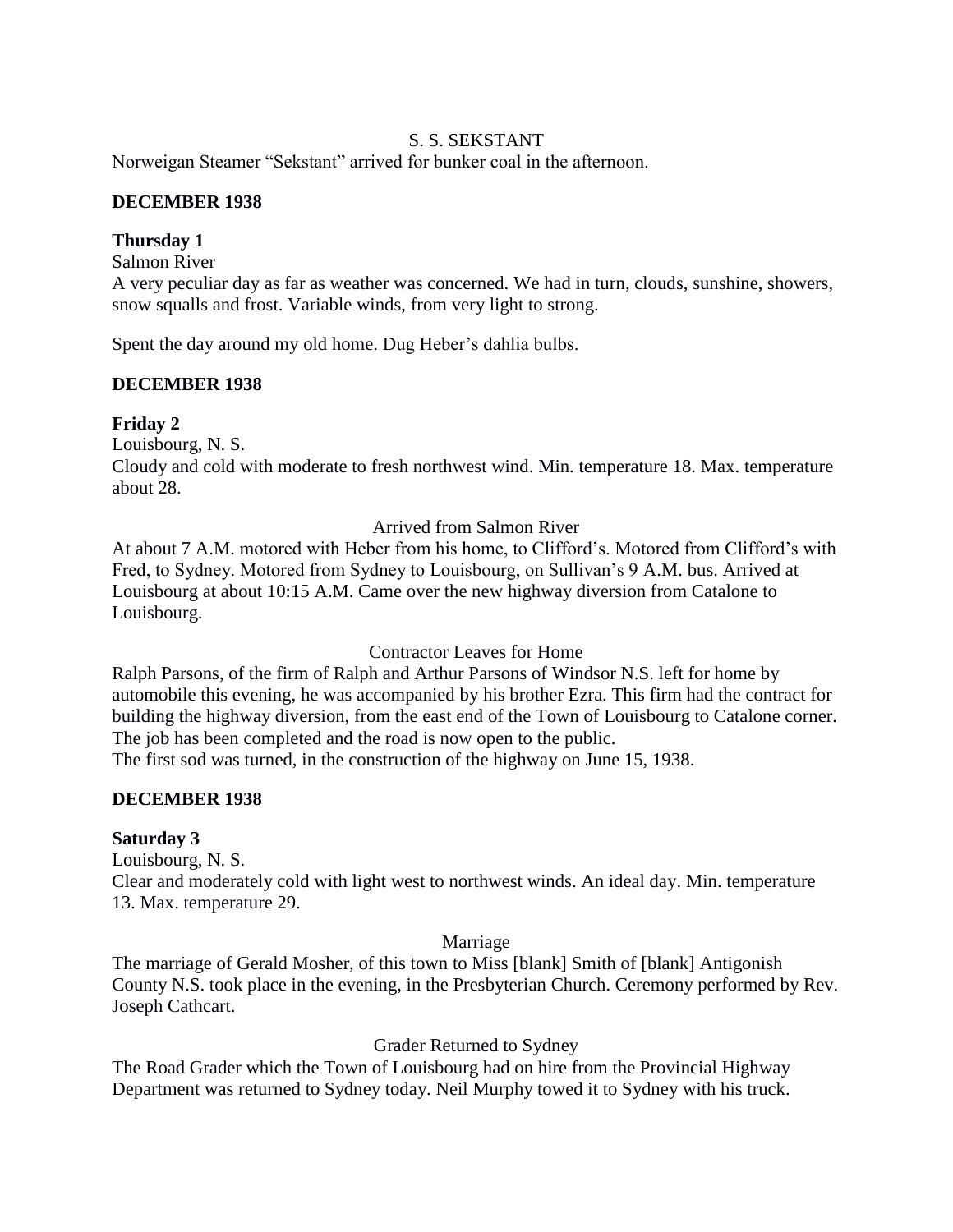# N. A. Sparks Arrives

# [Blank]

[Insert on blank page] For notes regarding construction of Highway, Louisbourg to Catalone, 1938, see: June 7, 10, 11, 15, 18, July 29, Aug 6, Sept 21, Oct 4, Dec 2.

## **DECEMBER 1938**

## **Sunday 4**

Louisbourg, N. S.

Cloudy and mild with moderate to fresh southwest wind. Showers in the afternoon and evening. Min. temperature 18. Max. temperature 40.

Church Services

At 11 A.M. and 7 P.M. Emeline and I attended services in the First United Church. The morning service was conducted by Rev. D.M. Sinclair of Trinity United Church, Sydney when the Sacrament of the Lord's Supper was dispensed. The evening service was in charge of Mr. Colin Nickerson, Ministerial Student of First United Church, Louisbourg. Mr. Sinclair and Mr. Nickerson exchanged pulpits in the morning.

Visited Mr. and Mrs. Fletcher Townsend In the afternoon, Emeline and I visited Mr. and Mrs. Fletcher Townsend.

# **DECEMBER 1938**

# **Monday 5**

Louisbourg, N. S. Clear and mild with light variable winds. An ideal day. Min. temperature 26. Max. temperature 42.

## S. S. COLONY TRADER

Newfoundland Steamer "Colony Trader" arrived in the forenoon for bunker coal. After bunkering she sailed for Newark New Jersey.

# Meeting of School Board

At 7:30 P.M. I attended and presided at a meeting of the school board. Those present were Commissioners: G.B. Hiltz, Clarence Peters, D.A. Campbell and M.S. Huntington. Clerk: B.M. Spencer, Attendance Officer: D. M. Johnston. Mrs. William Phalen, George Phalen, and Donald Phalen, Teacher's: Miss May Campbell (Principal) and Miss Christine MacLeod. At this meeting Donald Phalen was before the Board on a charge of insubordination and annoying his teacher (Miss MacLeod). He admitted his guilt, and after considering his case the Board decided to give him another chance provided he promised to do better in future and apologized for his past conduct.

Death of John Kennedy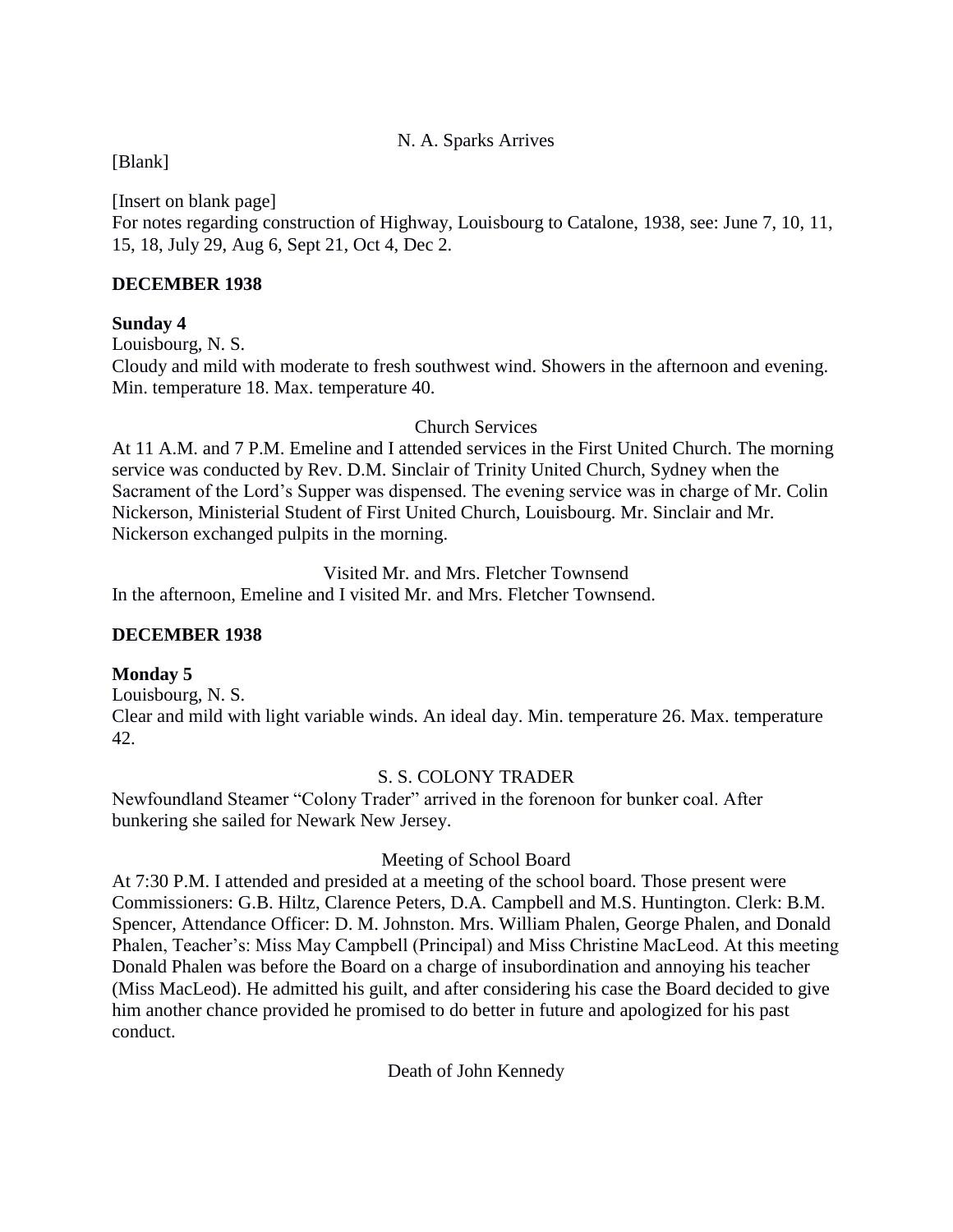The death of John Kennedy, took place at his home West Louisbourg, at an early hour this morning. Mr. Kennedy who was about 75 years of age, was some years ago Postmaster of the Town of Louisbourg. He is survived by his wife and several sons and daughters.

#### **DECEMBER 1938**

#### **Tuesday 6**

Louisbourg, N. S.

Cloudy, mild and foggy. Misty with light showers during the forenoon. Light southwest wind increasing to a moderate gale in the early part of the night. Showers at night. Heavy rain in the early morning. Min. temperature 34. Max. temperature 47.

#### Surveying Town Boundaries

Today, Colin Dickson, C.E. of Catalone, N. S. began surveying the Boundaries of the Town of Louisbourg. Beginning at the Bridge at Riverdale, known as Plunkett's Bridge, and running easterly to establish the norther boundary. His assistants are, D.M. Johnston, Dan Morrison, Frank Hart and Roy Ingraham.

#### Terrible Disaster at Sydney Mines

By the breaking of the cable attached to the riding rakes in Princess Colliery, at Sydney Mines, this morning, about 15 men were instantly killed and upwards of 75 injured. Later: The following are the names of those who were killed, or died of their injuries within a few days of the accident: Jack Taylor, Councillor: William MacDonald, Councillor: Donald MacPhee, Carmen LeFalli, John Rollins, Malcolm MacPhee, Richard Morrison, Joseph Morrison, Edward Dawe, R. Dickson, George Brown, Dan Brown, Murdoch MacGregor, Joseph Major, William B. MacDonald, William Tuffman, William Wilkie, James Aspinal, Thomas Campbell, John Campbell and Melvin MacLeod. (As published in Sydney Post-Record)

#### **DECEMBER 1938**

#### **Wednesday 7**

Louisbourg, N. S.

Clear and mild. Heavy gale in the early morning which after moderating continued all day. Wind southwest to west. Min. temperature 34. Max. temperature 44.

#### Funeral

The funeral of the late John Kennedy (West Louisbourg) took place at 9 A.M. today. Service was held in Stella Maris Church by Rev. D.H. Doyle D.D. Interment took place in the Roman Catholic Cemetery. Funeral was in charge of D.M. Johnston (undertaker).

#### **DECEMBER 1938**

#### **Thursday 8**

Louisbourg, N. S.

Clear with light southwest to west winds. An ideal day. Min. temperature 23. Max. temperature 38.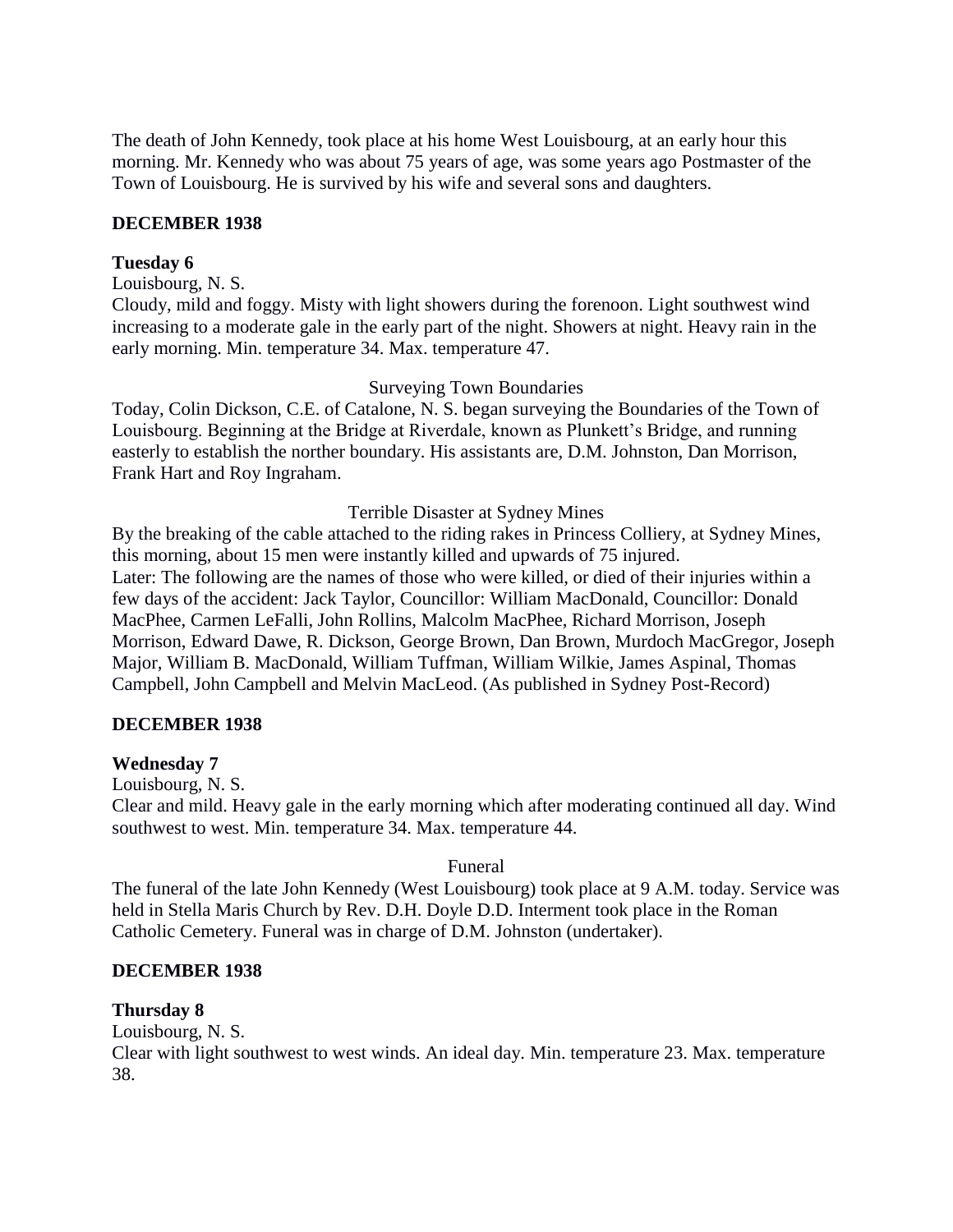## **DECEMBER 1938**

## **Friday 9**

Louisbourg, N. S. Cloudy with rain which continued moderately all day and late into the night. Sleet in the forenoon. Wind southeast to east. Min. temperature 26. Max. temperature 34.

## **DECEMBER 1938**

## **Saturday 10**

Louisbourg, N. S. Cloudy and mild with occasional showers. Light east to northeast winds, shifting to southwest during the night and clearing. Min. temperature 33. Max. temperature 41.

## **DECEMBER 1938**

## **Sunday 11**

Louisbourg, N. S. Partly clear with northwest gale in the early parts of the day. Wind moderated in the afternoon. Calm at night. Min. temperature 24. Max. temperature 38.

# Church Services

At 11 A.M. and 7 P.M. I attended services in the First United Church where Mr. Colin Nickerson (student) was the preacher, both morning and evening.

Visited Mr. and Mrs. Fletcher Townsend At about 3 P.M. Emeline and I visited Mr. and Mrs. Fletcher Townsend.

# S. S. SEKSTANT

Norweigan Steamer "Sekstant" arrived at about 10:30 P.M. for bunker coal.

# **DECEMBER 1938**

# **Monday 12**

Louisbourg, N. S.

Cloudy and mild. Light northwest wind shifting to southwest in the afternoon. Rain began to fall at about 4 P.M. and continued during the night. Min. temperature 26. Max. temperature 37.

# S. S. SEKSTANT

Norweigan Steamer "Sekstant" after bunkering, sailed in the forenoon.

# **DECEMBER 1938**

# **Tuesday 13**

Louisbourg, N. S.

Rain in the early morning. Cloudy and chilly during the day with moderate to strong northwest to north winds and occasional showers and late in the afternoon snow squalls. Min. temperature 24. Max. temperature 35.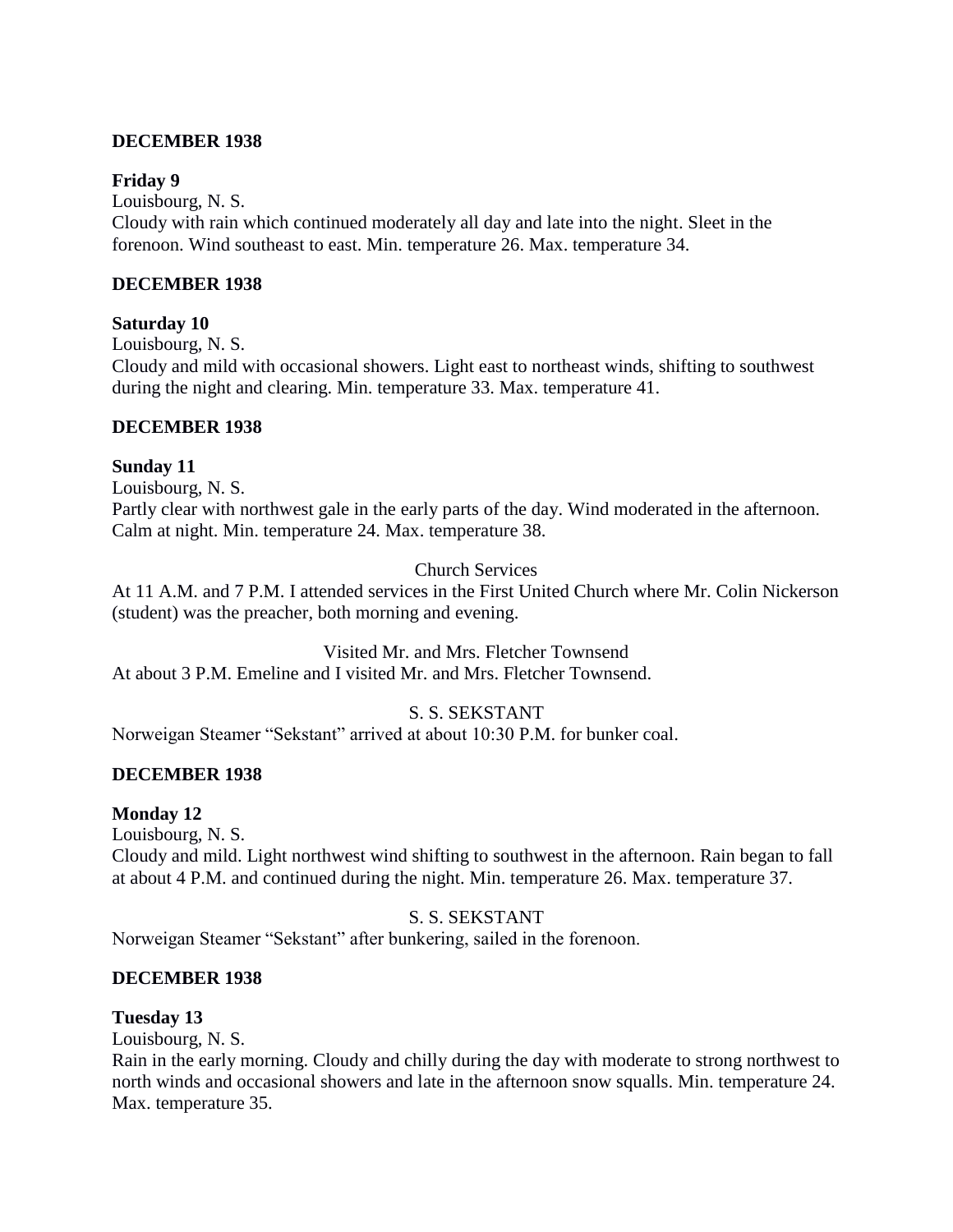## **DECEMBER 1938**

## **Wednesday 14**

Louisbourg, N. S. Mostly clear until the afternoon, when it became cloudy with a few light showers of rain. Moderate to strong southwest wind. Min. temperature 17. Max. temperature 35.

## Choir Practice

At 8:30 I attended choir practice in the First United Church.

## Visited Surveyors

In the afternoon I visited the surveying party which is at present survey [sic] the Town boundaries. They are today running the line from the first brook on the Big Lorraine highway, due south towards the shore. The party today consists of Colin Dickson, C.E., D.M. Johnston, Roy Ingraham, William King, Frank Hart and James Baker.

## **DECEMBER 1938**

## **Thursday 15**

Louisbourg, N. S.

Mostly cloudy, mild in the morning, but becoming cold and blustery during the day. Moderate westerly wind increasing to a moderate gale in the late afternoon and continuing during the night. Snow squalls in the evening. Min. temperature 6. Max. temperature 37.

## Visited Surveyors

This afternoon, I again visited the surveying party engaged at present in surveying the boundaries of the Town of Louisbourg. They are now nearing the shore of the Atlantic Ocean, on the eastern side of the town, having run due south from the Lorraine highway, where the first brook crosses the Big Lorraine road. They will likely reach the shore early tomorrow.

## **DECEMBER 1938**

# **Friday 16**

Louisbourg, N. S. Cold and partly clear with fresh west to northwest winds. Min. temperature 10. Max. temperature 24.

## Motored To Sydney

Leaving Louisbourg at about 9:15 A.M. I motored to Sydney with Cecil Stevens, for the purpose of visiting the Registry Office in order to get the true course of the eastern line of the Kehoe property which is the western boundary of the Town of Louisbourg. At the Registry office with the assistance of the Register, John R. Gillis I found the original grant which was given to Catherine Kehoe, widow of the late Matthew Kehoe, and her three children, [blank] John and George, in 1865. The course given in this grant is; North 14 degrees east, beginning at the shore of Louisbourg harbour.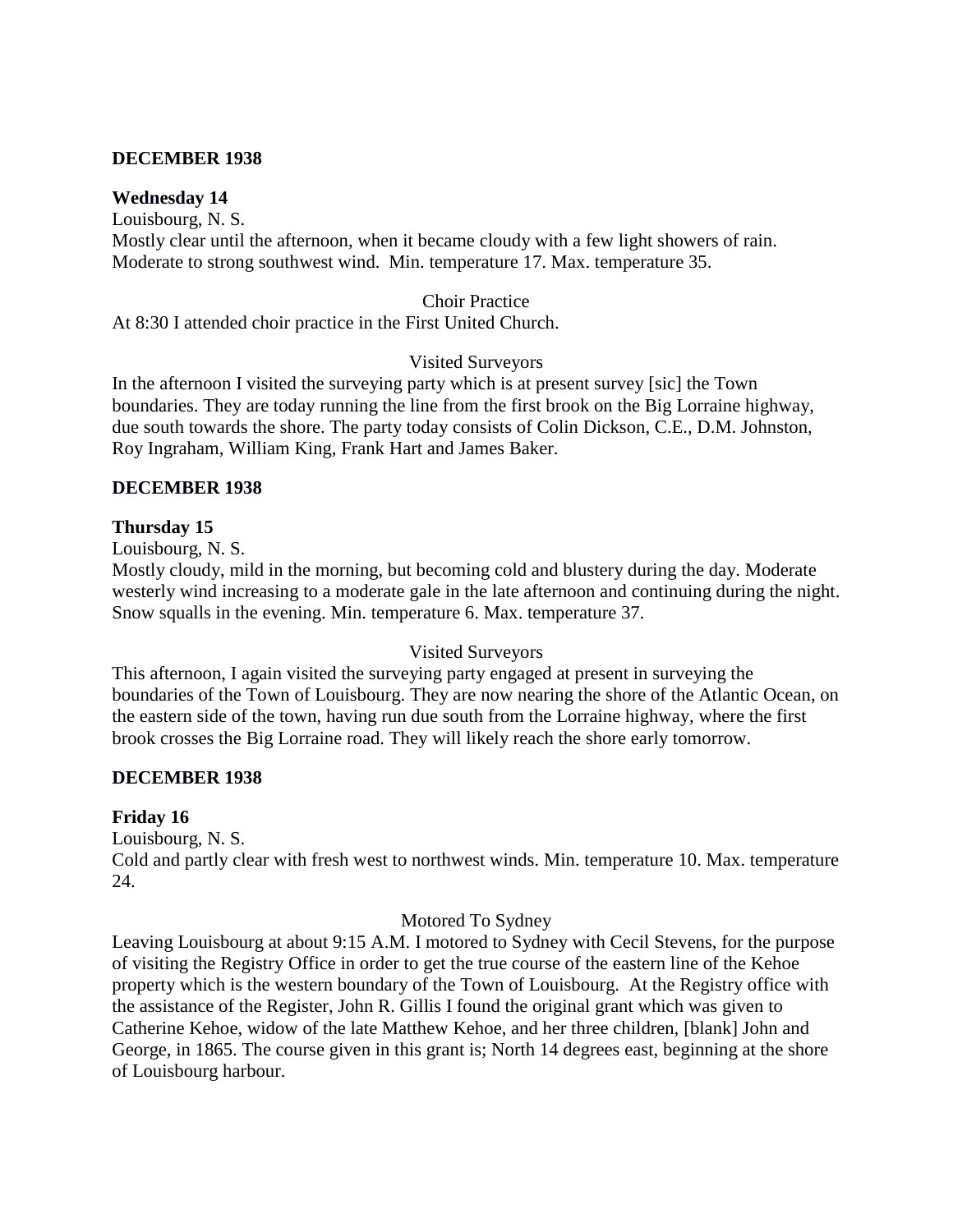## S. S. CHRISTIAN KROHG

Norweigan Steamer "Christian Krohg" arrived in the morning, bunkered, and sailed in the afternoon.

## **DECEMBER 1938**

## **Saturday 17**

Louisbourg, N. S.

Clear and moderately cold with light to moderate variable winds, mostly southwest. Cloudy in the late afternoon and evening. Min. temperature 8, Max. temperature 30.

## **DECEMBER 1938**

## **Sunday 18**

Louisbourg, N. S. Cloudy and cool with rain during the afternoon and evening. Min. temperature 29. Max. temperature 36.

## Church Services

At 11 A.M. and 7 P.M. Emeline and I attended services in the First United Church. Mr. Colin Nickerson (student) was the preacher at both services.

## **DECEMBER 1938**

## **Monday 19**

Louisbourg, N. S.

Cloudy and mild with light to moderate north to northeast winds. Rain at night. Min. temperature 28. Max. temperature 33.

## S. S. HAUKFJELL

Norweigan Steamer "Haukfjell" arrived at about 5 P.M. After bunkering, she sailed during the night.

## **DECEMBER 1938**

## **Tuesday 20**

Louisbourg, N. S.

Cloudy and chilly. A light drizzle of snow beginning at about 10 A.M. continued during the afternoon and evening. Fresh to strong east to northeast winds. Snowfall about 5 inches. Min. temperature [blank]. Max. temperature about 31.

## Surveying Western Town Boundary

Today, Colin Dickson C.E. and party begun surveying the western boundary of the Town of Louisbourg. I went up to the starting point, high water mark on the north shore of the harbour, and gave them instructions regarding the course to be followed. The line from the starting point on the shore follows the fence which separates the Roman Catholic Church property from property owned and occupied by John Kehoe, to the highway leading from the Town of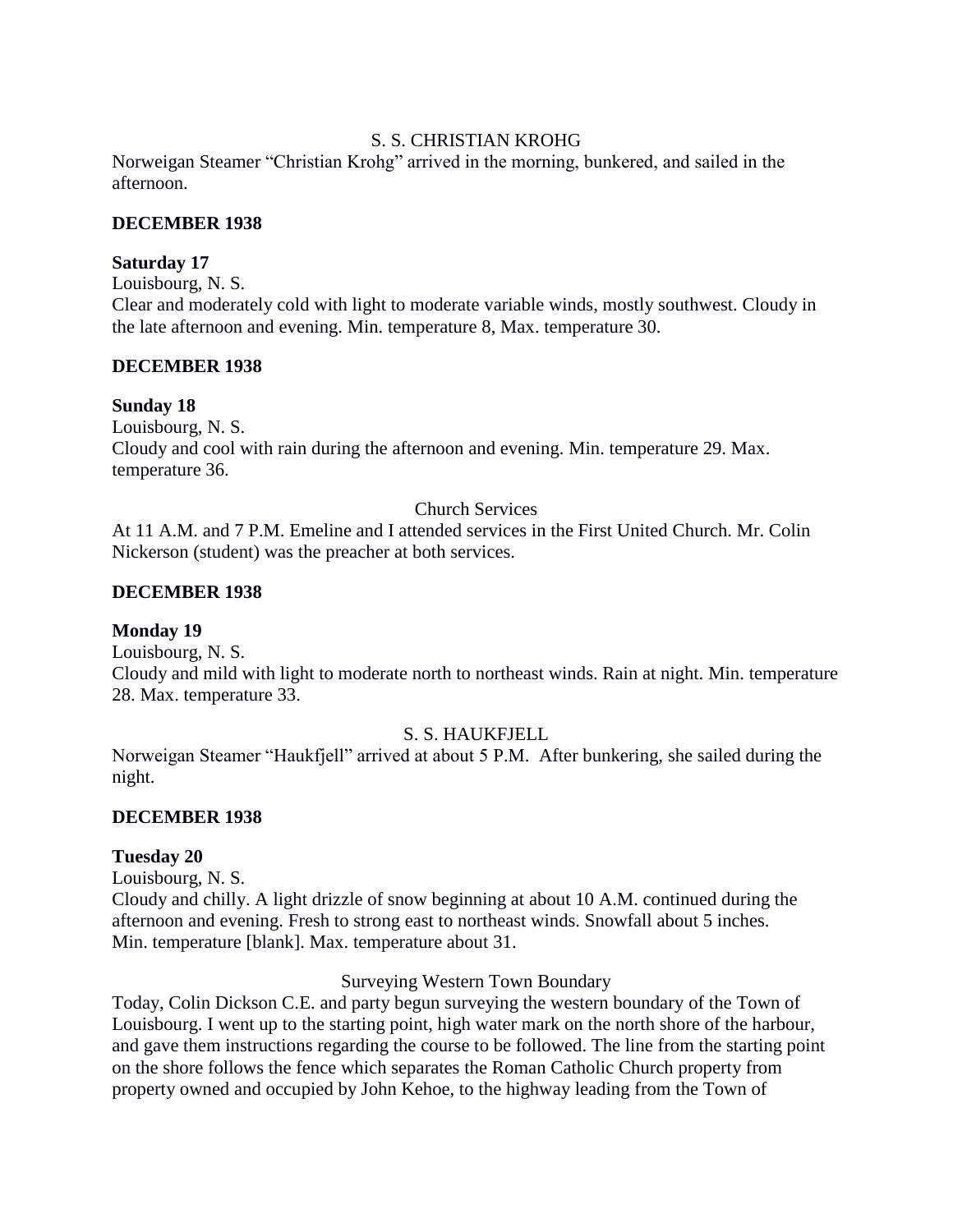Louisbourg to Gabarus, thence easterly along the south side of said highway a distance of 28 feet, thence north 14 degrees east to Phalen's Brooks. Those assisting Mr. Dickson, today were; D.M. Johnston, Roy Ingraham, James Baker, David Tutty and Frank Hart.

# Death of Edward A. Holland

The death of Edward A. Holland, a lifelong resident of Sydney Road took place at about 7 P.M. after an illness of several months. Mr. Holland who was about 61 years of age, is survived by two brothers.

## **DECEMBER 1938**

## **Wednesday 21**

Louisbourg, N. S.

Cloudy and comparatively mild with light snow squalls and moderate to fresh north to northeast winds. Min. temperature 26. Max. temperature 30.

## Death of Michael MacKenzie

The death of Michael MacKenzie, well known conductor of the Sydney and Louisbourg Railway took place at Glace Bay at about 10:30 A.M. today. Mr. MacKenzie was about 64 years of age and in point of service was probably the oldest conductor on the S. & L. Railway, having been employed for upwards of 42 years with the railway company. He took the train out of Louisbourg this morning, and appeared in his usual health. He passed away shortly after arriving at Glace Bay station. His remains were brought to his home at Louisbourg on the evening train. Mr. MacKenzie has lived at Louisbourg for upwards of 42 years. He is survived by his wife, and three daughters.

## **DECEMBER 1938**

## **Thursday 22**

Louisbourg, N. S. Cloudy and chilly with moderate to fresh north to northeast. Light snow squalls. Min. temperature 20. Max. temperature 28.

## Funeral

At about 1 P.M. I attended the funeral of the late Edward A. Holland at his home at Sydney Road. Services at the house and grave were conducted by Mr. Colin Nickerson, Student Minister of First United Church, Louisbourg. Interment took place in Catalone Cemetery. I motored to the funeral with Neil Murphy and party and after the service at the house motored back to town with George Lewis and party.

## School Concert

At 7:30 P.M. I attended, and presided at, a concert held in the Masonic hall under the auspices of the Louisbourg Public Schools, Miss May Campbell Principal. The hall was crowded with an audience that enjoyed a very nice programme rendered by the pupils of the various departments. After the programme, a distribution of presents from a Christmas tree, in the hall, took place and was greatly appreciated by the younger members of the audience.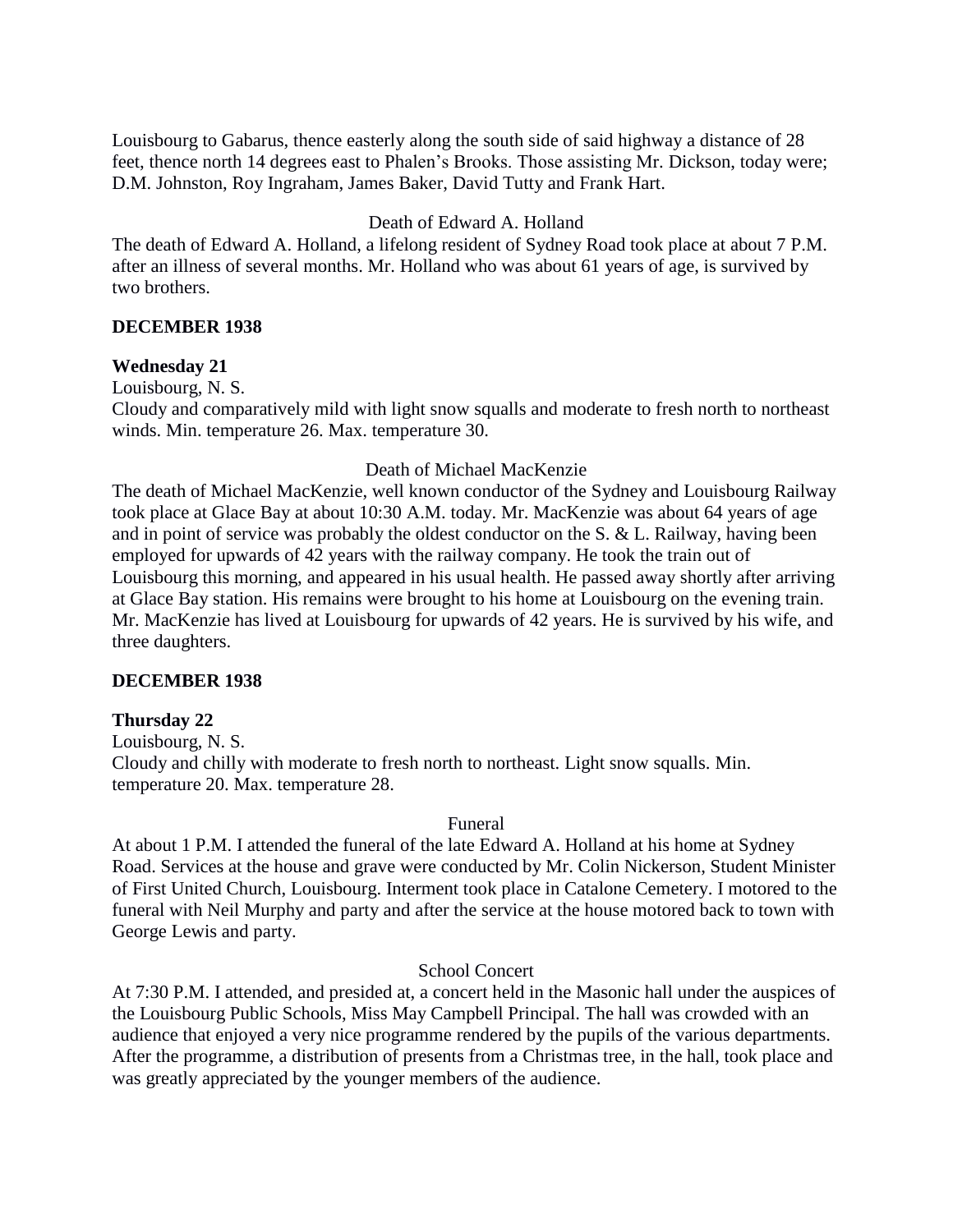## **DECEMBER 1938**

## **Friday 23**

Louisbourg, N. S.

Cloudy and chilly with fresh to moderate northerly wind. Min. temperature 23. Max. temperature 28.

## **DECEMBER 1938**

## **Saturday 24**

Louisbourg, N. S.

Clear and moderately cold in the morning. Partly in the afternoon with a few light snow squalls. Light northwest wind. Min. temperature 17. Max. temperature 25.

# S. S. SNELAND I

Norweigan Steamer "Sneland I" arrived in the morning. After bunkering she sailed at about 2:30 P.M.

# S. S. LILJEVALCH

Swedish Steamer "Liljevalch" arrived at about 2 P.M. for bunker coal. After bunkering she sailed in the evening.

## Funeral

At 8:45 A.M. I attended the funeral of the late Michael MacKenzie which took place from his late residence, East Main Street, to Stella Maris Church where Rev. D.H. Doyle P.P. conducted the funeral service. Interment took place in the Roman Catholic Cemetery. A special train arrived at about 8:30 A.M. with members of the Railway Brotherhoods and Company officials, including J.R. MacIsaac, Traffic Manager and D.W. MacDonald, Superintendent. The Brotherhood members marched in a body ahead of the hearse from the house to the church.

# **DECEMBER 1938**

## **Sunday 25**

Louisbourg, N. S. Cloudy and cool with light northeast wind. Min. temperature 17. Max. temperature 27.

# Wintry Weather

Ground covered by about 6 inches of snow. Good sleighing and wheeling on the streets and highways. Forest trees laden with a heavy coat of snow, giving all out-of-doors a very wintery appearance.

# Church Services

At 11 A.M. and 7 P.M. Emeline and I attended services in the First United Church. Mr. Colin Nickerson was the preacher both morning and evening. Special music for Christmas was rendered by the choir at both services. Sang solo, entitled "No Room in the Inn" at the evening service.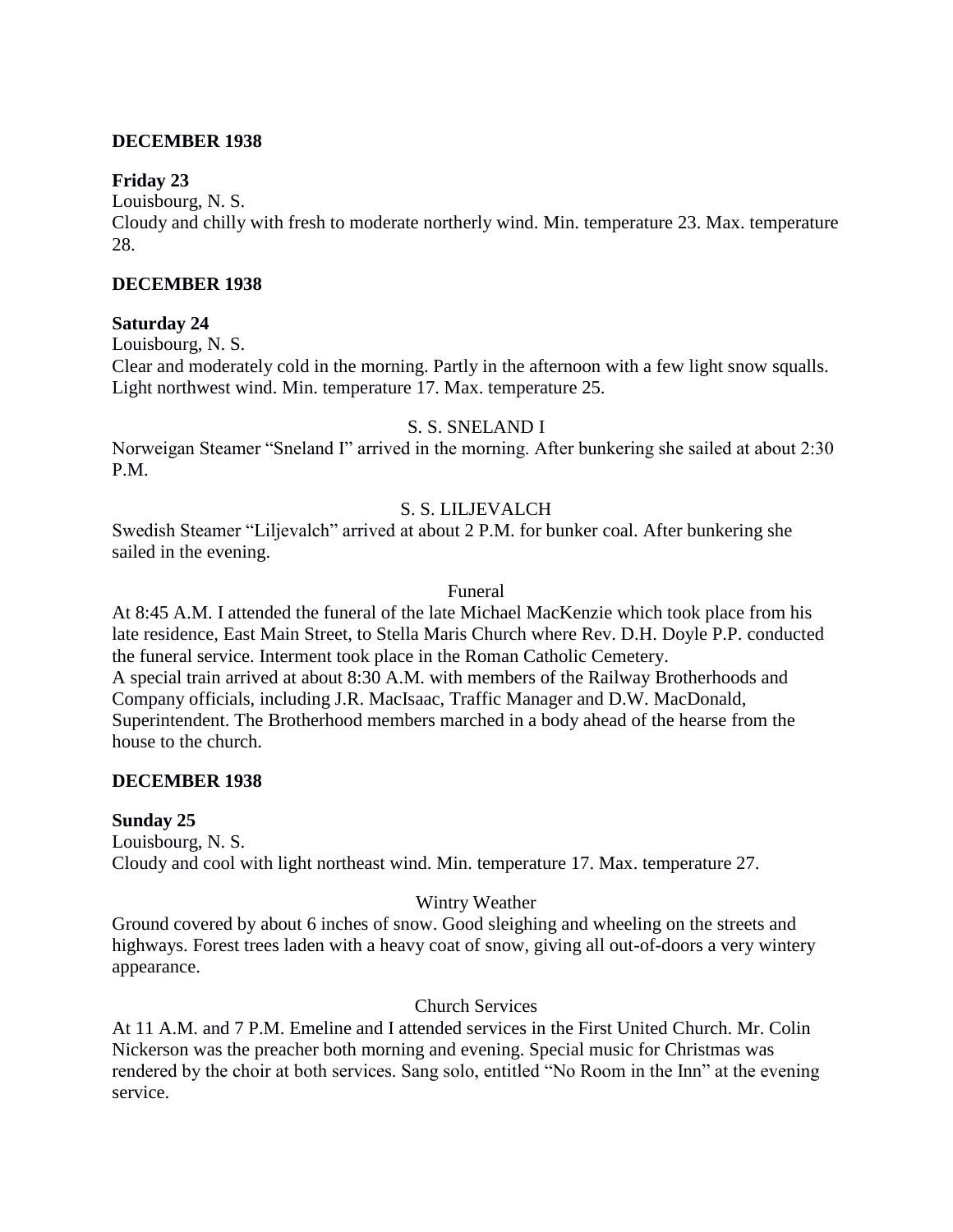Visited Mr. and Mrs. Fletcher Townsend In the afternoon, Emeline and I visited at the home of Mr. & Mrs. Fletcher Townsend.

## **DECEMBER 1938**

#### **Monday 26**

Louisbourg, N. S.

Bright sunshine in the early part of the day. Partly cloudy during the afternoon and evening. Light northerly wind. An ideal day. Min. temperature 18. Max. temperature 29.

#### Family Gathering

Today, we had our usual Christmas gathering with the usual persons present with the exception of Mr. and Mrs. Fletcher Townsend who were absent owing to the illness of Mr. Townsend. Those present at dinner were as follows; Mr. & Mrs. Emerson Grant, Mrs. J. N. Spencer, Mrs. G.W. Townsend, M.S. & Mrs. Huntington, Clara Gillis (Maid) and Jack Johnson. All of the above were present at supper except Mrs. Spencer.

#### Christmas Tree

The annual Sunday School Concert and Christmas Tree of the First United Church were held in Calvin hall at 7 P.M. A good programme and large attendance was not present.

#### Open for Business

Had shop open for business from about 10 A.M. to 12:30 P.M. and from 4 to 5:30 P.M. for the purpose of accommodating newspaper customers.

#### **DECEMBER 1938**

#### **Tuesday 27**

Louisbourg, N. S.

Clear in the morning but becoming cloudy before noon. Light northerly wind shifting to southerly and increasing to strong breeze in the evening and a gale during the night. Min. temperature 20. Max. temperature 33.

#### **DECEMBER 1938**

#### **Wednesday 28**

Louisbourg, N. S.

Heavy rain and gale of wind in the early morning. Wind moderated at about 7 A.M. stopped raining at about 8:30 A.M. with the exception of a few light showers. Wind southeast to southwest shifting to west and northwest in the afternoon followed by a few light snow squalls. Cold at night. Min. temperature 20. Max. temperature 36.

Choir Practice At 8:30 P.M. I attended choir practice in the First United Church.

## **DECEMBER 1938**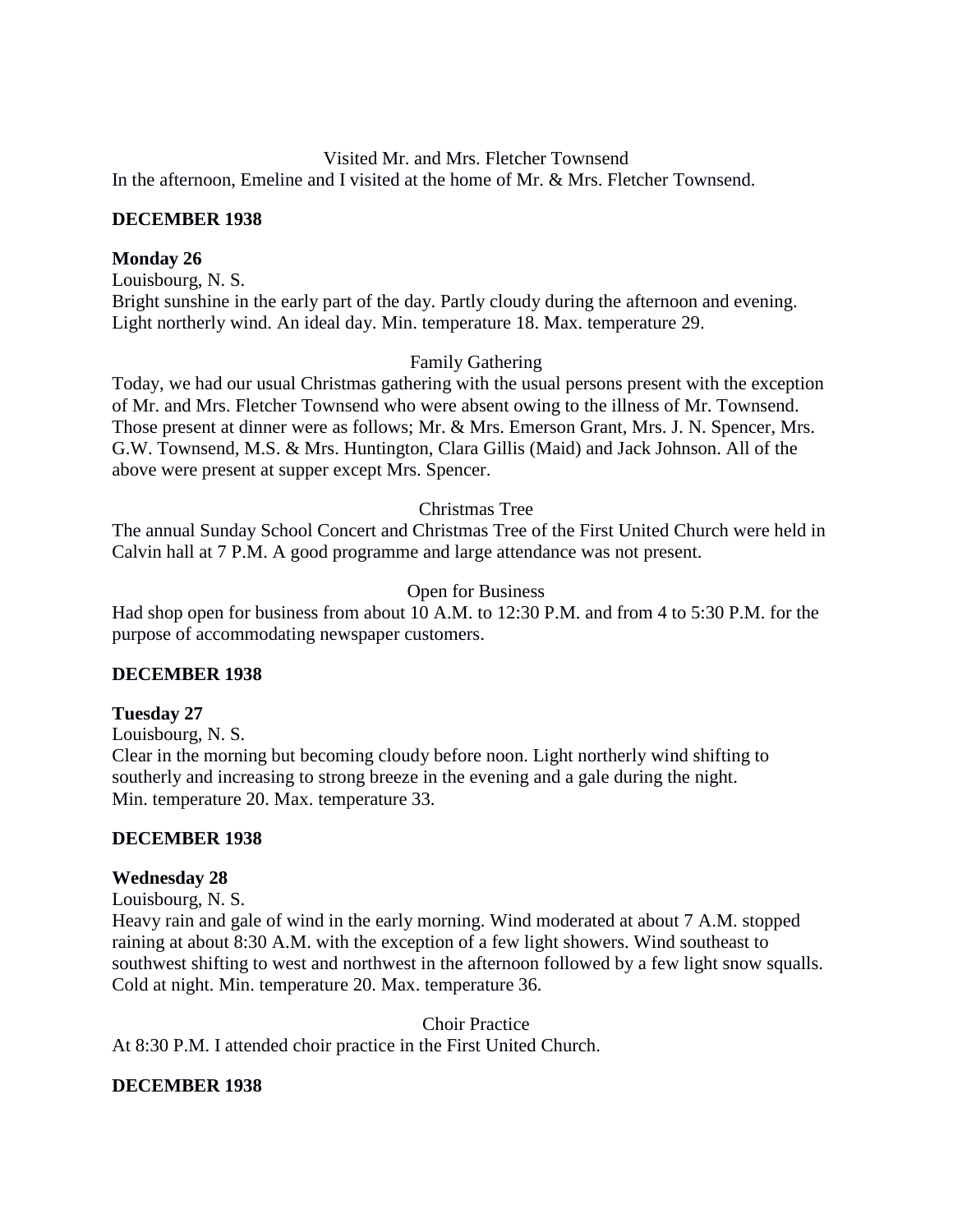## **Thursday 29**

Louisbourg, N. S. Cold and partly clear with a few light snow squalls. Moderate to light northwest wind. Min. temperature 6. Max. temperature 21.

# Council Meeting

At 7:30 P.M. I attended, and presided at, a meeting of the Town Council. Those present were: Councillors: G.B. Hiltz, D.J. MacInnis and James F.D. Townsend, Clerk: B. M. Spencer, Police Officer: D.M. Johnston, Mayor: M.S. Huntington. At this meeting the Electric Light Committee, reported that the contract given to Gordon Cameron, during the past summer had been completed. This contract was for the extension of the light line on Lorway Street as far as Maclean's Lane, so-called. A bill from Mr. Cameron for the amount of the contract, \$125.00 was passed by the council at tonight's meeting.

Tonight, I was elected by the council to represent the Town of Louisbourg, on the Cape Breton County Joint Expenditure Board which is to meet at Sydney, about the 20<sup>th</sup> of next month. This is the  $12<sup>th</sup>$  successive time I have had a similar appointment.

## **DECEMBER 1938**

## **Friday 30**

Louisbourg, N. S.

Cloudy and comparatively mild, soft west snow during the afternoon followed by rain at about 4 P.M. which continued for about one hour. Moderate to strong southerly wind, southwest at night. Min. temperature 7. Max. temperature 33.

# S. S. O.A. BRODIN

Swedish Steamer "O.A. Brodin" arrived at about 1:30 A.M.; after bunkering she sailed at noon.

# Death of Mrs. John Green

The death of Mrs. John Green (Margaret Wilcox) took place at her home, Grand Bank Newfoundland, today, after a long illness. Mrs. Green was the daughter of Fred Wilcox, and the late Mrs. Wilcox of Louisbourg.

## **DECEMBER 1938**

## **Saturday 31**

Louisbourg, N. S. Clear and cold with light west to northwest winds. Min. temperature 1. Max. temperature 22.

Streets Slippery

Streets and highways very slippery and dangerous to traffic.

# Board of Stewards

At 7:30 P.M., I attended a meeting of the Board of Stewards of the First United Church, in the church. Those present were: John N. MacDonald, D.J. MacInnis, William MacAulay and M.S. Huntington.